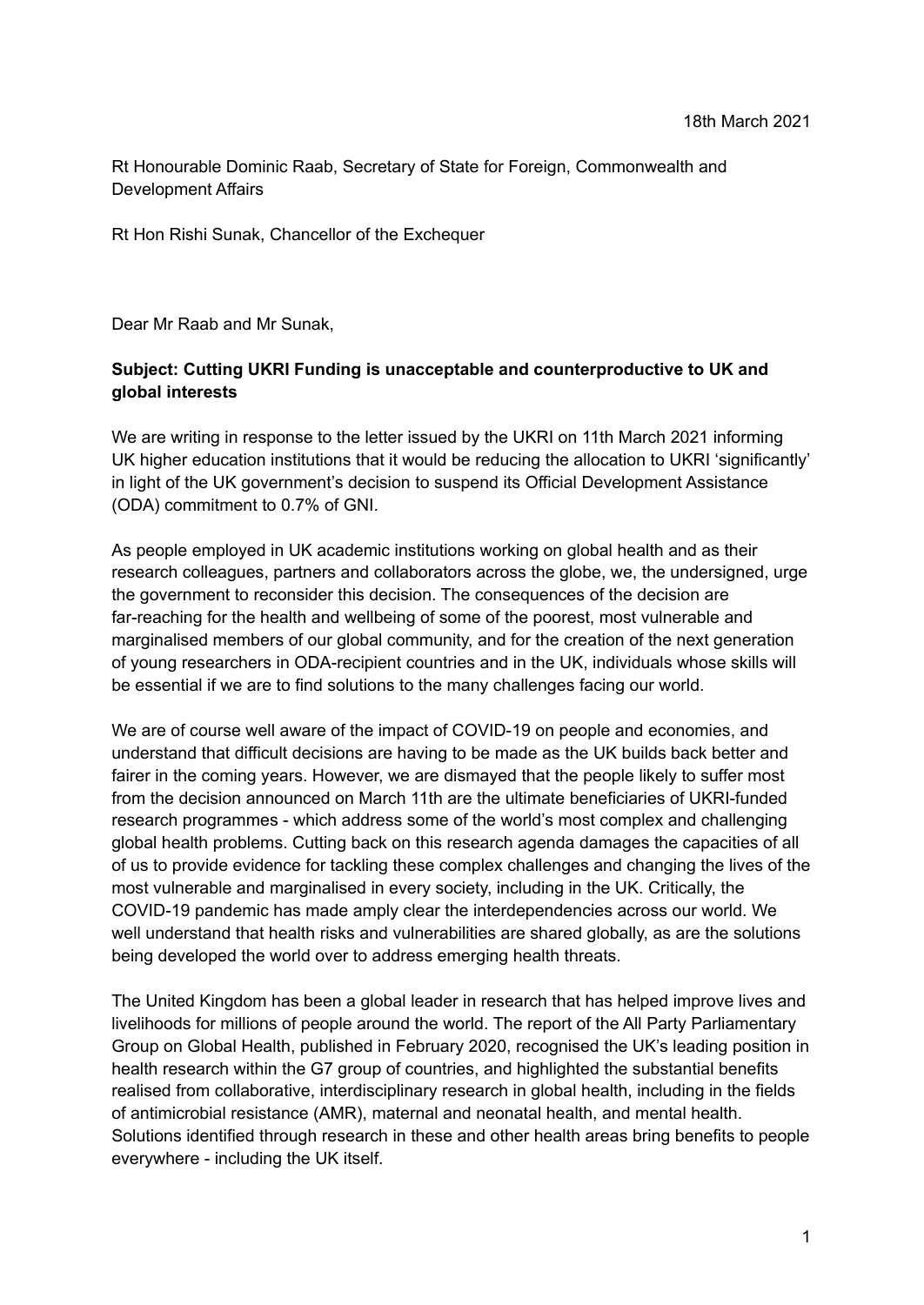The COVID-19 pandemic has shone a light on deep-seated inequalities within and between societies. Cutting back on our global ODA commitments and thereby resulting in loss of funding for research that seeks to close these gaps and create resilient societies, is, we believe, a false economy. COVID-19 has exposed the interconnectedness of countries and in so doing reinforced the need and urgency for collaborative research on what are ultimately shared problems. The long-term impact both to the health and wellbeing of the world's most vulnerable people, as well as the reputational damage to the UK in its quest to be a truly global partner, will be multi-generational.

We urge you and your departments to reconsider this decision and to reverse the decision taken by the Government in November 2020 to suspend the commitment to invest 0.7 per cent of GNI on ODA and restore the UKRI ODA budget. As you may be aware, a recent poll by the British Foreign Policy Group found that within the suite of foreign aid and development activities, spending on health (and vaccinations) attracted the highest level of support from the British public (76% were in favour of spending in this area). The research undertaken by British universities in collaboration with our partners worldwide is crucial to ensure that investing in this area continues to both support innovation and achieve maximum impact.

Given the uncertainty to current and planned global health research collaborations, we all look forward to hearing of a positive outcome to this matter soonest.

Yours sincerely,

Saral Ha Stes

**Professor Sarah Hawkes** MBBS, DTM&H, PhD Professor of Global Public Health Institute for Global Health, University College London ([s.hawkes@ucl.ac.uk](mailto:s.hawkes@ucl.ac.uk))

UC

**Professor Kent Buse** PhD Director, Healthier Societies Program The George Institute for Global Health, UK Visiting Professor, Department of Public Health, Imperial College London Professor, Faculty of Medicine, University of New South Wales, Sydney ([kbuse@georgeinstitute.org](mailto:kbuse@georgeinstitute.org.uk))

cc:

Professor Julia Buckingham, President, Universities UK Lord Crisp, Co-chair, All Party Parliamentary Group on Global Health Preet Kaur Gill, Shadow International Development Secretary Rt Hon Kwasi Kwarteng, MP, Sec of State for Business, Energy and Industrial Strategy Professor Dame Ottoline Leyser, CEO UKRI Dr Dan Poulter, Chair, All Party Parliamentary Group on Global Health Professor Christopher Smith, UKRI International Champion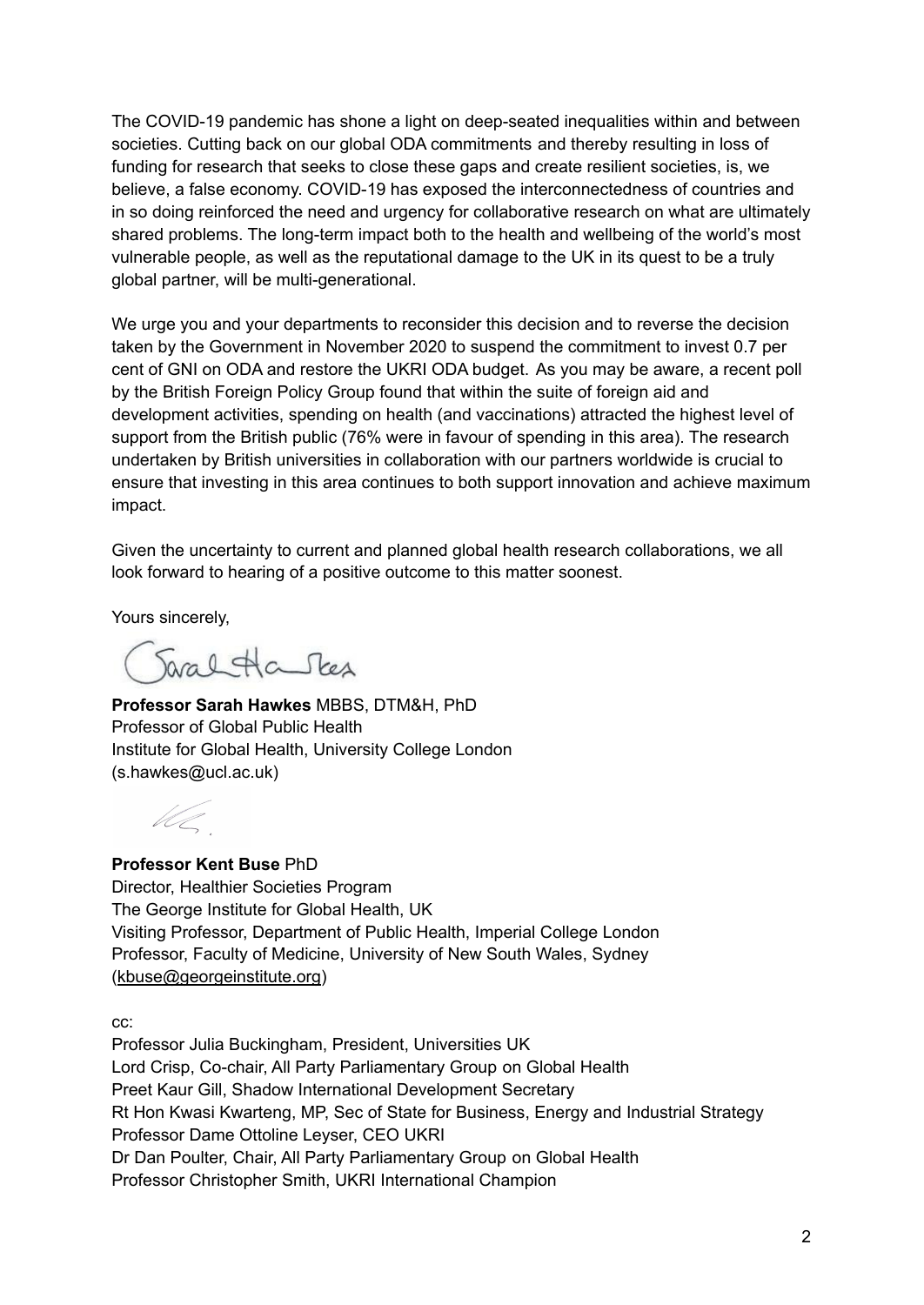# <span id="page-2-0"></span>**Signatories**

# **[Signatories](#page-2-0)**

| Organisational signatories: United Kingdom<br>Individual signatories: UK universities and research institutes | page 3<br>page 5 |
|---------------------------------------------------------------------------------------------------------------|------------------|
|                                                                                                               |                  |
| Individual signatories: international global health community                                                 | page 82          |

# <span id="page-2-1"></span>**Organisational signatories: United Kingdom**

Action on Pre-Eclampsia Africa Oxford Initiative, University of Oxford Centre for Energy Transition, University of Aberdeen Centre for Sustainable Fashion, University of the Arts London Cognitant Group Ltd CommsConsult Ltd Department of Women's and Reproductive Health, University of Oxford Development Planning Unit (DPU), UCL Global Health 50/50 Global Health Policy Unit, University of Edinburgh Harm Reduction International Institute of Alcohol Studies Institute of Development Studies International Child Health Group International Children's Palliative Care Network (ICPCN) LADDERS4ACTION Liverpool School of Tropical Medicine Make Every Woman Count Microbiology Society NCD Alliance ODI Primary Care International (PCI) Race & Health Research for Health in Conflict-Middle East and North Africa RESULTS UK Royal Society of Tropical Medicine and Hygiene School of International Development, University of East Anglia SCI Foundation Society for Social Medicine and Population Health Students for Global Health The Arts and Humanities Alliance The George Institute for Global Health, Imperial College London The International Veterinary Vaccinology Network Twycross Zoo east midland zoological society UCL Centre for Gender and Global Health UKRI GCRF Living Deltas Hub, Newcastle University UK Working Group on Non-communicable Diseases University and College Union Women and Children First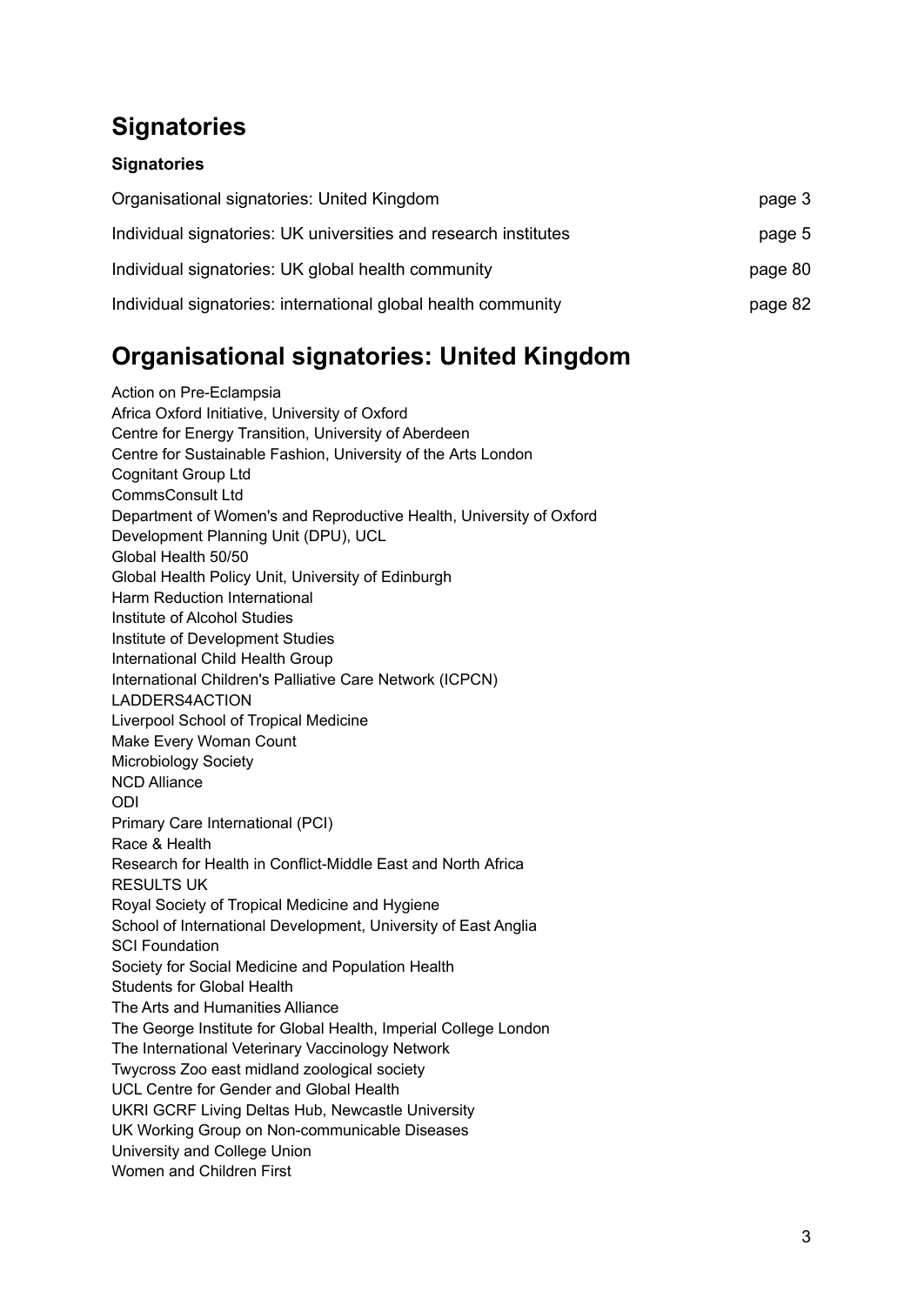World Cancer Research Fund International

# **Organisational signatories: Global**

ABAAD, Lebanon African Centre for Cities, University of Cape Town, South Africa ARDI, South Sudan ARK Foundation, Bangladesh BRAC James P Grant School of Public Health, BRAC University, Bangladesh Burans Community Mental Health Initaitive, India, India Cambodia Development Resource Institute, Cambodia Cape Heart Institute/Hatter, Faculty of Health Sciences, University of Cape Town, South Africa Caribbean Institute for Health Sciences, The University of the West Indies, Jamaica Center for Research on Environment Health and Population Activities (CREHPA), Nepal Center of Excellence in Biodiversity and Natural Resource Management, University of Rwanda, Rwanda Centre Suisse de Recherche Scientifiques en Côte d'Ivoire, Côte d'Ivoire CORE Group, USA Curatio International Foundation, Georgia Curatio International Foundation, Georgia Department of Human Genetics and Pathology, University of Cape Town, South Africa Development Workshop, France FISPEVEN, Venezuela Fundacion para la Reconciliación, Colombia Geneva Centre of Humanitarian Studies, Switzerland George Institute for Global Health India, India GESTOS, Brazil Global Health Institute, AUB, Lebanon Hand of Joy, Rwanda HERD International, Nepal Institute for Water Research AND Director ARUA Water Centre of Excellence, Rhodes University, South Africa Institute of Community and Public Health, Birzeit University, Palestine Institute of Infectious Disease and Molecular Medicine, University of Cape Town, South Africa Institute on Inequalities in Global Health, University of Southern California, USA International Center for Equity in Health, Federal University of Pelotas, Brazil International Centre for Reproductive Health - Mozambique, Mozambique Latin American Brain Health Institute, Universidad Adolfo Ibanez, Chile LVCT Health, Kenya Makerere University THRiVE Consortium, Uganda Malawi Epidemiology and Intervention Research Unit, Malawi MARCAD, University Cheikh Anta Diop, Sénégal Mata Jai Kaur Maternal and Child Health Centre, India MRC/Wits Rural Public Health & Health Transitions Research Unit, University of the Witwatersrand and Medical Research Council, South Africa National Institute for Medical Research (NIMR), Mwanza Centre, Tanzania, Tanzania Parent and Child Health Organisation, Malawi Preeclampsia Foundation, USA sangath, india School of Preventive Medicine and Public Health, Hanoi Medical University, Vietnam School of Public Health & Family Medicine, University of Cape Town, South Africa School of Public Health, University of the Western Cape, South Africa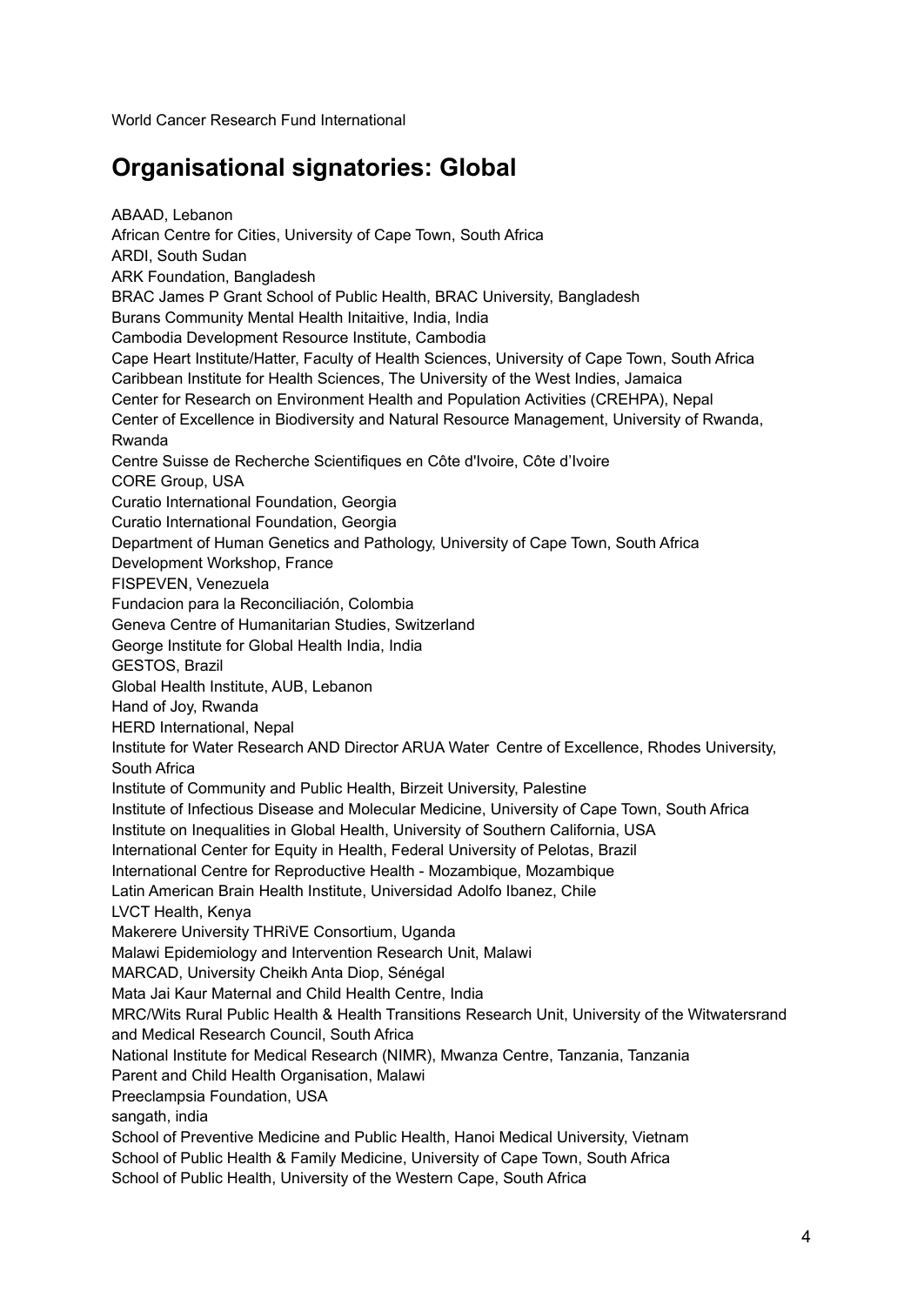Sierra Leone Urban Research Centre, Sierra Leone SIGHT, Sweden Southern African Alcohol Policy Alliance, South Africa Training and Research Unit of Excellence, Malawi Ukwanda Cenre for Rural Health, Stellenbosch University, South Africa University of California San Francisco Malaria Elimination Initiative, USA University of the Witwatersrand, School of Public Health, South Africa Yarrow global Consulting gGmbH, Germany

# <span id="page-4-0"></span>**Individual signatories: UK universities and research institutes**

## **Aberystwyth University**

Prof Berit Bliesemann de Guevara, Professor of International Politics Professor Colin McInnes, Pro Vice-Chancellor (Research)

### **Anglia Ruskin University**

Dr Lakshmi Rajendran, Senior Research Fellow

### **Aston University**

Dr Rebecca Clarke,

Professor Claire Farrow, Professor of Children's Eating Behaviour Dr Megan Jarman, Research Fellow Cliona Kelly, PhD Candidate Dr Henriette Zeidler, PostDoctoral Researcher

### **Bangor University**

Lucy Greenfield, Postdoctoral Researcher Dr Anne Krayer, Research Fellow

# **Birkbeck, University of London**

Dr Joana Barros, Senior Lecturer Dr Paul Elsner, Lecturer in Geoinformation

Dr Jasmine Gideon, Reader in Gender, Health and International Development Dr Sarah Marks, UKRI Future Leaders Fellow

### **Bournemouth University**

Dr Emma Jenkins, Associate Professor in Archaeology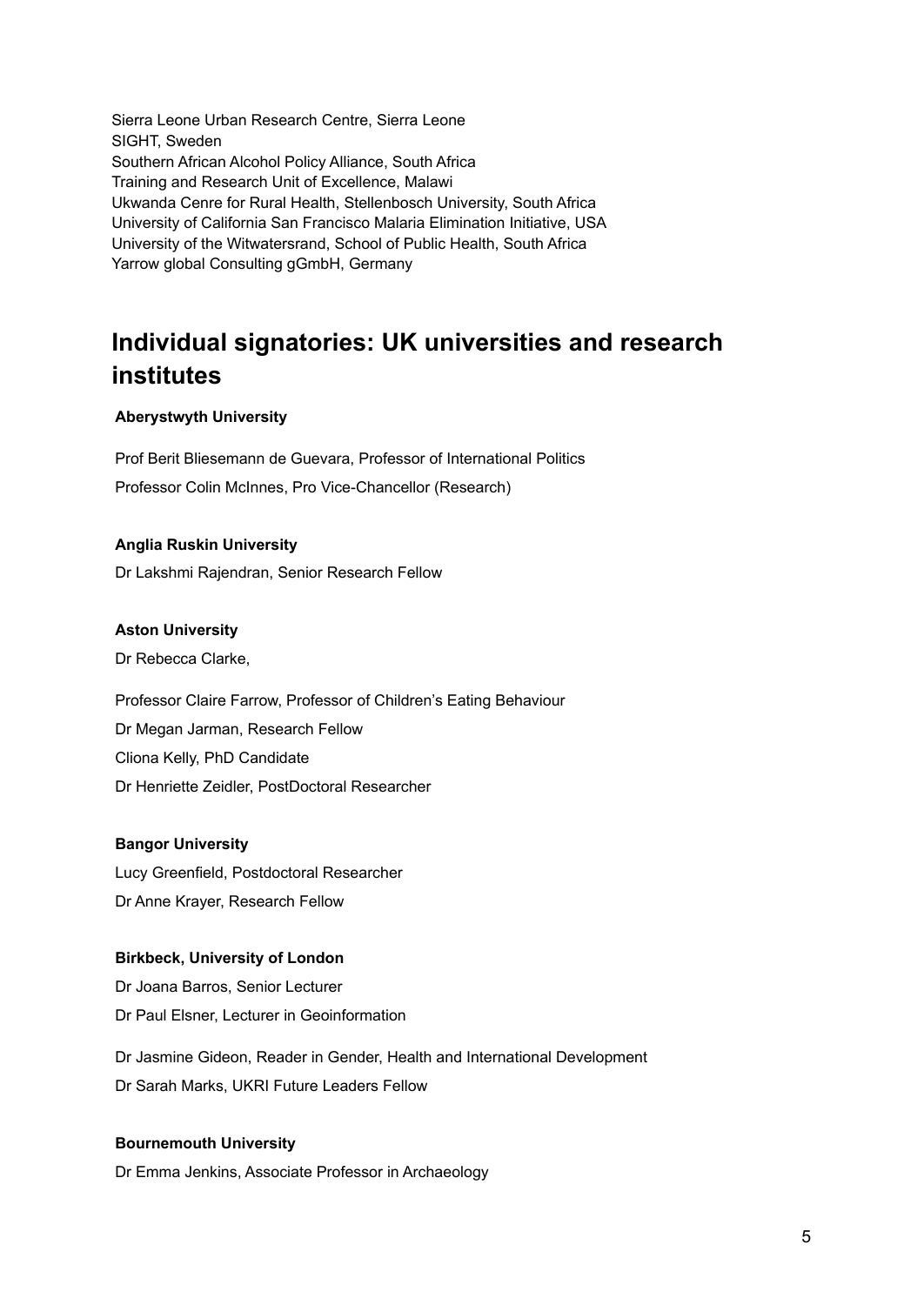Prof Einar Thorsen, Executive Dean and Professor of Journalism and Communication Dr. Edwin van Teijlingen, Professor

### **Brighton and Sussex Medical School**

Gem Aellah, Research Fellow Professor Jackie Cassell,

Professor Gail Davey, Professor of Global Health Epidemiology Dr Kevin Martin, NIHR Academic Clinical Fellow Dr Papreen Nahar, Senior Research Fellow

### **Cardiff University**

Mr Cono Ariti, Research Fellow Dr Parisa Eslambolchilar, Reader Mr Peter Gee, Senior public involvement officer Dr Joanne Lello, Senior Lecturer

Professor Graham Moore, Professor of Social Sciences & Public Health Mr Tim Pickles, NIHR Doctoral Fellow Dr Yulia Shenderovich, Senior Lecturer Dr Katarzyna Stawarz, Lecturer Dr Nervo Verdezoto, Lecturer

#### **Chatham House**

Lara Hollmann, Research Analyst

### **City, University of London**

Dr. Aneesh Banerjee, Senior Lecturer

Professor emeritus food and health policy Martin Caraher, Professor emeritus food and health policy Professor Corinna Hawkes, Director Dr Sara Heitlinger, Lecturer in Computer Science Professor Saqib Jafarey, Professor of Economics Professor Mireia Jofre-Bonet, Honorary Professor Dr Alice Mesnard, Reader Dr Mark Spires, Research Fellow Dr Alexandra Ziemann, Senior Research Fellow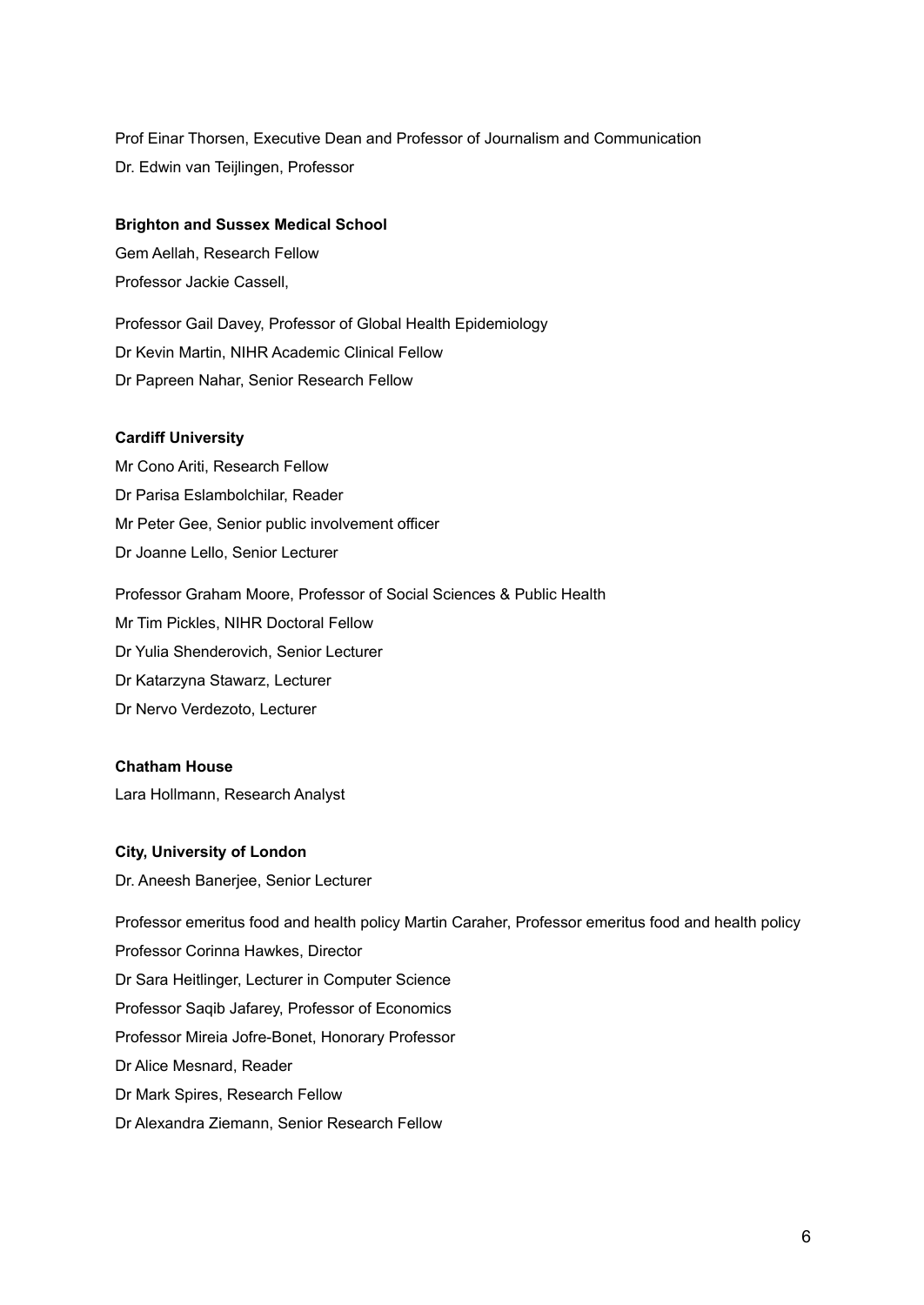### **Coventry University**

Dr Adam Baird, Assistant Professor Professor Susanne Charlesworth, Professor

Professor Heaven Crawley, Professor of International Migration Dr Katharine Jones, Associate Professor Dr Faith Martin, Associate Professor Dr Charlie Rumsby, Research Fellow

### **De Montfort University**

Dr. Lucian Milasan, Lecturer and Researcher in Mental Health Professor Raghu Raghavan, Professor of Mental Health Dr Nadzeya Svirydzenka, Senior Lecturer

### **Development Studies Association**

Professor Sam Hickey, Professor of Politics and Development, University of Manchester Mr Simon Maxwell, Past President

### **Durham University**

Majo Carrasco-Tenezaca, PhD researcher Dr Olga Demetriou, Associate Professor Dr Mercy Denedo, Assistant Professor in Accounting Professor Paul Denny, Professor Dr Raihana Ferdous, Research Assiciate Prof Claire Horwell, Professor Professor Steve Lindsay, Chair in Public Health Entomology Prof Colin Mcfarlane, Professor of Geography Professor Ehmke Pohl, Professor Doctor Fiona Shenton, BOVA Network Facilitator Ms Chandika Shrestha, PhD Student

Professor Patrick Steel, Professor of Organic Chemistry and Chemical Biology

### **Edge Hill University**

Dr Charlotte Hastings, Research Projects Coordinator

#### **Glasgow Caledonian University**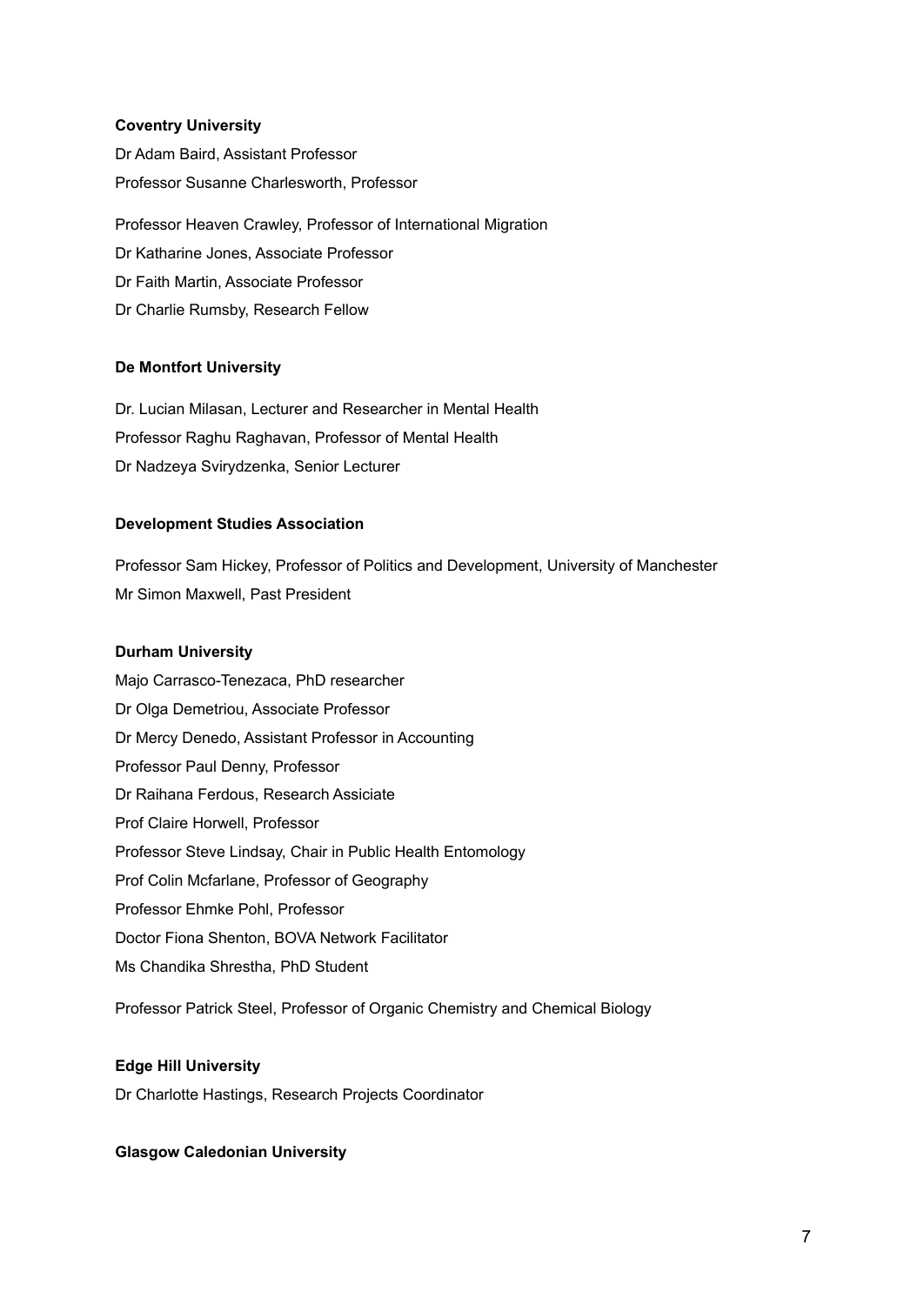Professor Claudia Estcourt, Professor of Sexual health & HIV

**Glasgow School of Art**

Harry Lindsey, Miss Gemma Teal, Research Fellow

### **Goldsmiths, University of London**

Dr Caspar Addyman, Psychology Researcher

# **Heriot-Watt University**

Dr Britta Kalkreuter, Associate Professor

Professor Kate Sang, Professor of Gender and Employment Studies

### **Imperial College London**

Sir Roy Anderson, Professor

Dr Benjamin Barratt, Reader in Environmental Exposures and Public Health

Professor Maria-Gloria Basanez, Chair in Neglected Tropical Diseases

Dr Cheryl Battersby, Clinical Senior Lecturer and Consultant Neonatologist

Professor Jake Baum, Professor of Cell Biology and Infectious Diseases, co-Director Institute of Infection

Dr Weston Baxter, Assistant Professor

Dr Chloe Bloom, Senior clinical research fellow

Professor Marie-Claude Boily, Professor in Mathematical ID Epidemiology

Dr Christopher Butler, Clinical Senior Lecturer and Consultant Neurologist Rafael Calvo, Prof Dr Joseph Challenger, Postdoctoral Research Associate Mr Giovanni Charles, Senior Research Software Engineer Dr. Leonid Chindelevitch, Lecturer Dr Tom Churcher, Reader in Infectious Disease Dynamics Constanze Ciavarella, MSc Dr Tilly Collins, Senior Fellow Miss Emily Cooper, Research Assistant DR Victoria Cornelius, Head of Statistics

Dr Aubrey Cunnington, Reader in Paediatric Infectious Disease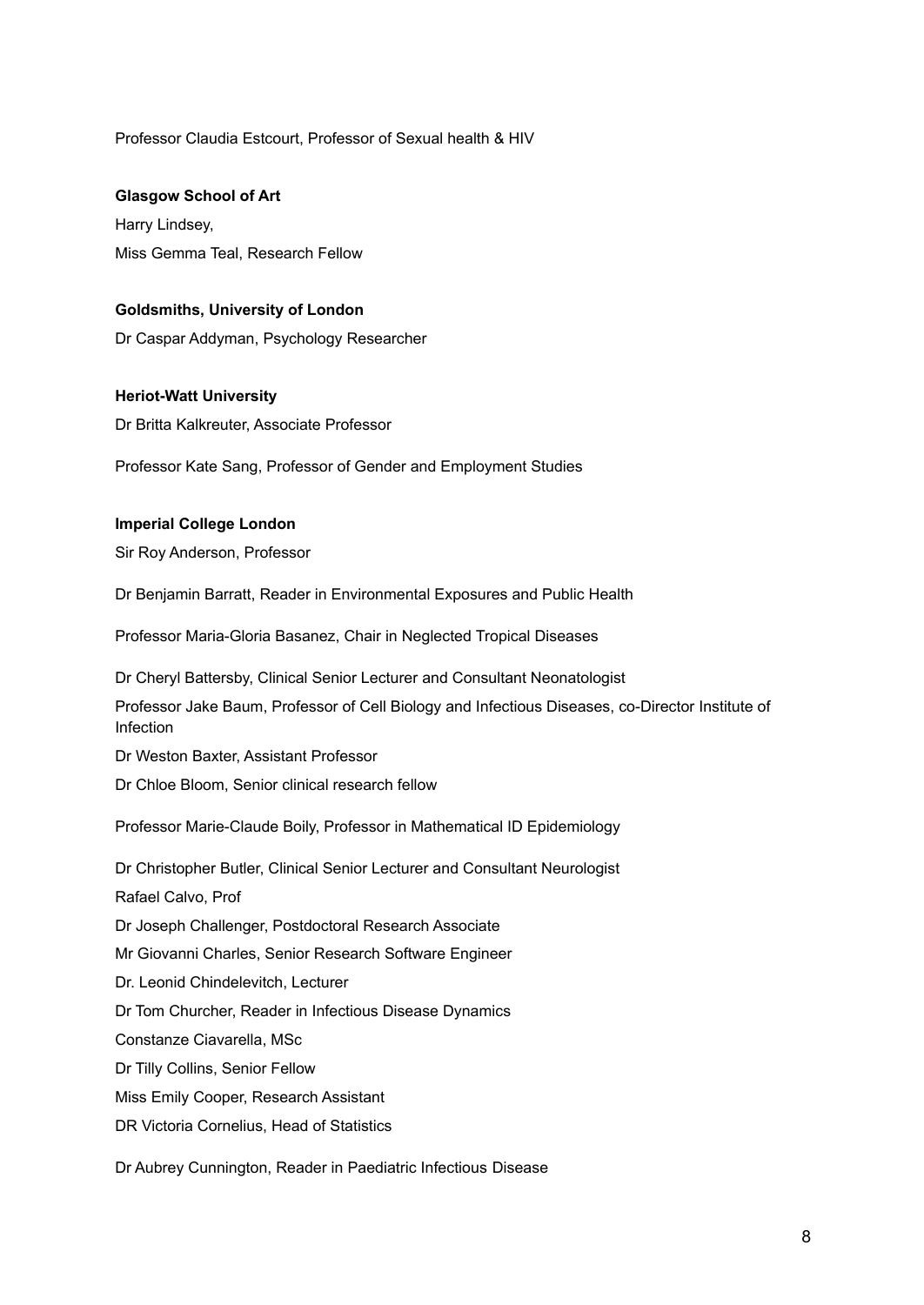Gina Cuomo-Dannenburg, PhD Candidate

Prof Brendan Delaney, Chair in Medical informatics and Decision Making Professor Anne Dell, Dr Marc Dionne, Reader in Innate Immunity Dr Laura Downey, Teaching Fellow Hannah Edwards, PhD Student, Infectious Disease Epidemiology Dr Andrew Edwards, Senior Lecturer Miss Ayolola Eni-Olotu, Medical student Dr Ana Belen Espinosa-Gonzalez, Clinical Research Fellow, General Practitioner Professor Neil Fairweather, Emeritus Professor of Microbiology Professor Matthew Fisher, Epidemiology Dr Keith Fraser, PDRA Dr Mohamed Gad, Adviser - Health Economics Ms Allison Gaines, PhD Researcher Dr K Gaythorpe, Research Fellow

Professor Azra Ghani, Professor in Infectious Disease Epidemiology

Professor Nicholas Grassly, Chair in infectious disease and vaccine epidemiology

Professor Simon Gregson, Professor of Demography and Behavioural Science Professor Timothy Hallett, Professor of Global Health Iwona Hawryluk,

Dr Alexandra Hogan, Research Fellow

Dr Thomas Hone, Research Fellow

Mr Samuel Horsfield, PhD Student

Dr Caroline Howe, Senior Lecturer in Environmental Social Science Ms Tabassum Iqbal, Project Manager Dr Neil Jennings, Partnership Development Manager Mr Phillip Jervis, PhD researcher Dr Britta Jewell, Research Fellow Dr Richard Kelwick, Research Associate Dr Toby Landeryou, Research Associate Dr Anthony Laverty, Lecturer in Public Health

Dr Maria Cristina Loader, UKRI-MRC Clinical Research Training Fellow Alessandra Løchen, Research postgraduate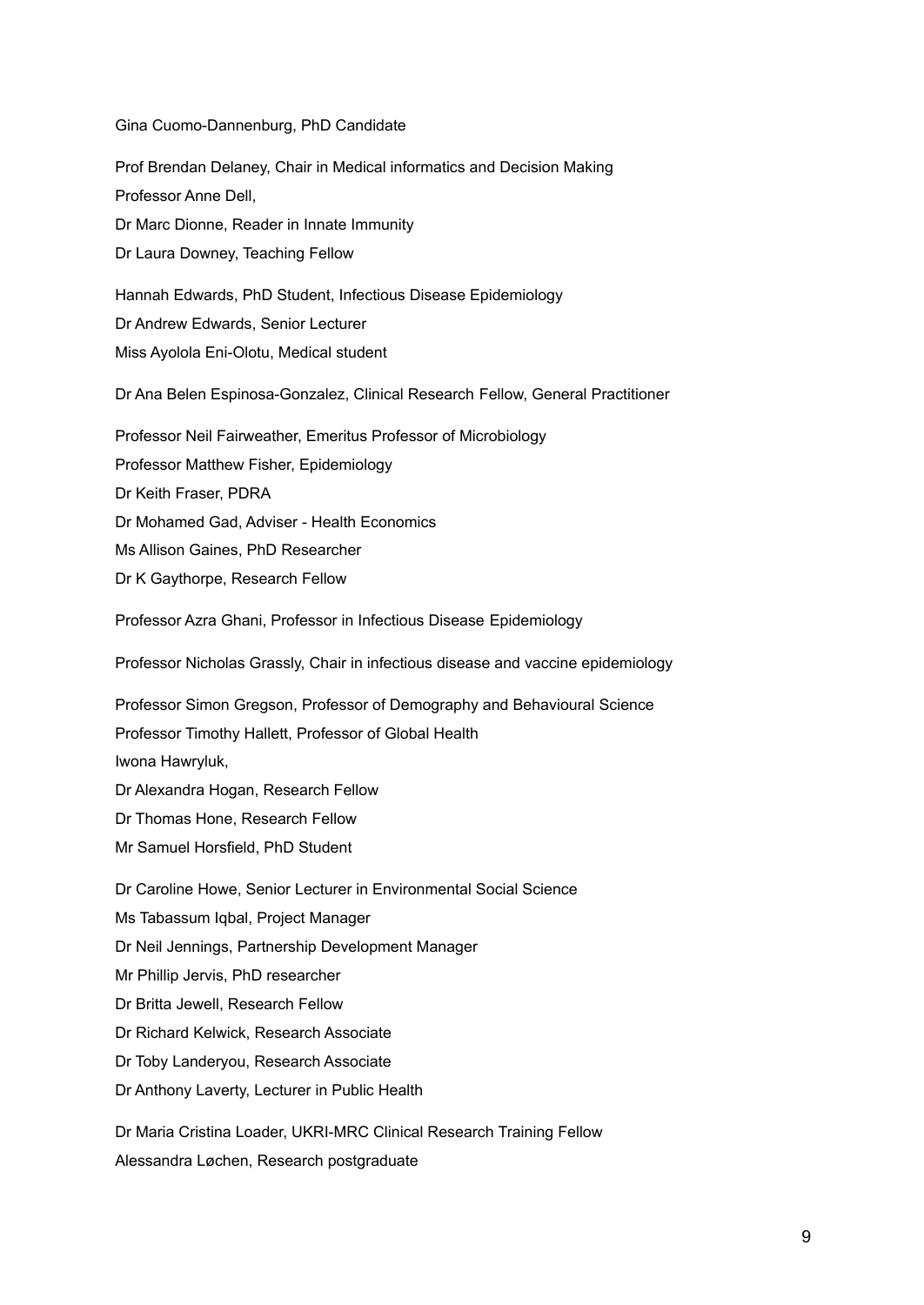Professor STEPHEN MACMAHON, Chair, Global Health Dr Hendramoorthy Maheswaran, Scientific Advisor Professor Kathryn Maitland, Professor of Paediatrics

Dr Jamilah Meghji, Consultant in Respiratory Medicine, Post-doctoral research Fellow Dr Thomas Mellan, Mrs Josephine Mendoza, Neonatal Research Nurse Professor Christopher Millett, Professor of Public Health

Dr. Marisa Miraldo, Associate Professor in Health Economics Andria Mousa, Postgraduate Researcher Dr Julius Ohrnberger, Research fellow Dr Lucy Okell, Senior Lecturer Dr Tom Parks, Clinical Lecturer Dr Margaret Peden, Senior Research Fellow Ms Rachel Phillips, Research Fellow Dr Anna Phillips, Senior Lecturer Dr Joram Posma, Lecturer in Cancer Informatics Prof Neil Poulter, Director Imperial Clinical Trials Unit Mr Sreejith Radhakrishnan, Research Postgraduate (PhD)

Professor Steven Riley, Professor of Infectious Disease Dynamics Mr. Juan Carlos Rivillas Garcia, Postgraduate Research Mr Francis Ruiz, Senior Adviser- Health Economics Mr Mark Runciman, PhD Candidate Professor Vincent Savolainen, Director Dr James Seddon, Senior Lecturer Miss Jennifer Shelton, PhD student Dr Ellie Sherrard-Smith, Research Fellow Professor Elizabeth Simpson, emeritus professor Research Associate- Food Policy Samrat Singh, Mr Isaac Stopard, PhD student

Professor Michael Templeton, Professor of Public Health Engineering Dr Mike Tennant, Director, MSc Environmental Technology

Professor Sudhin Thayyil, Professor of Perinatal Neuroscience Dr Calvin Tiengwe, Dr john tregoning, Reader in Respiratory Infections Dr Hugo Turner, Lecturer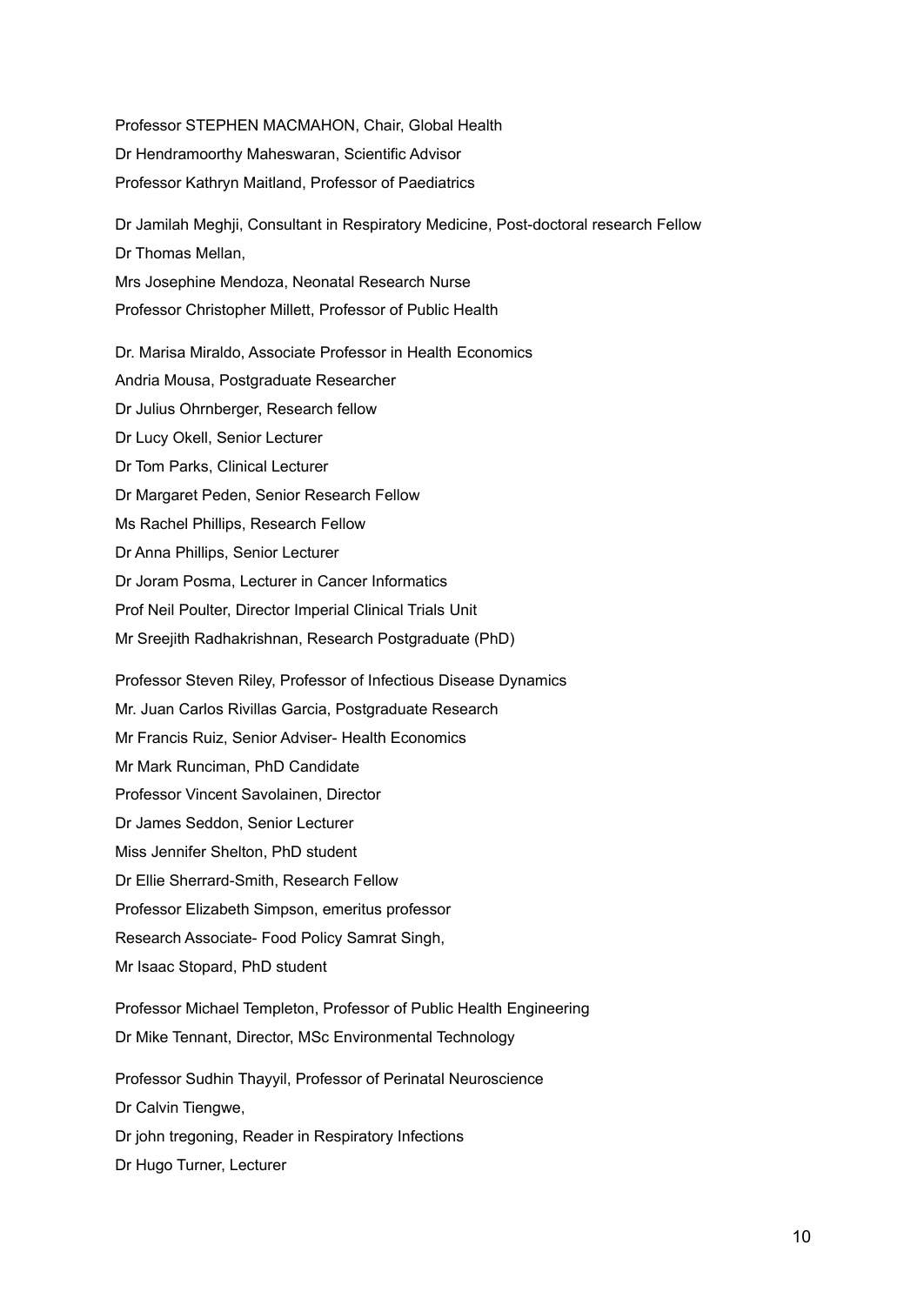Ms Shruti Turner, PhD Researcher Dr Patrick Walker, Lecturer Dr Alexander Webb, Postdoctoral Research Associate Dr Rob White, Lecturer in Virology Mr Charles Whittaker, PhD Student Dr Lilith Whittles, Research Associate Miss Lucy Williams, PhD Student Dr John Williams, Visiting researcher Dr Jasmine Winter Beatty, Clinical Research Fellow Kim Woodruff, Project Manager Professor Mark Woodward, Professor of Medical Statistics Miss Seema Yalamanchili, Clinical Research Fellow & Surgeon Dr Tom Yates, NIHR Academic Clinical Fellow

### **Institute of Development Studies**

Dr Jody Harris, Research Fellow Professor Melissa Leach, Director Dr Hayley MacGregor, Senior Researcher Prof Lyla Mehta, Professorial Fellow

Emeritus Professor Hilary Standing, Emeritus Professor, University of Sussex

### **James Hutton Institute**

Dr Daniel Fisher, Social scientist

### **John Innes Centre**

Prof Anthony Maxwell, Group Leader

## **Keele University**

Mrs Amy Blaney, PhD Student Dr Philip Catney, Senior Lecturer in Politics

Professor Lisa Dikomitis, Professor of Anthropology and Sociology of Health Dr. Mark Eccleston-Turner, Lecturer of Global Health Law

Prof. saeed farooq, Professor and honorary consultant psychiatrist

Dr Kay Polidano, Lecturer in Public Engagement and Global Health Dr Helen Price, Reader in Parasitology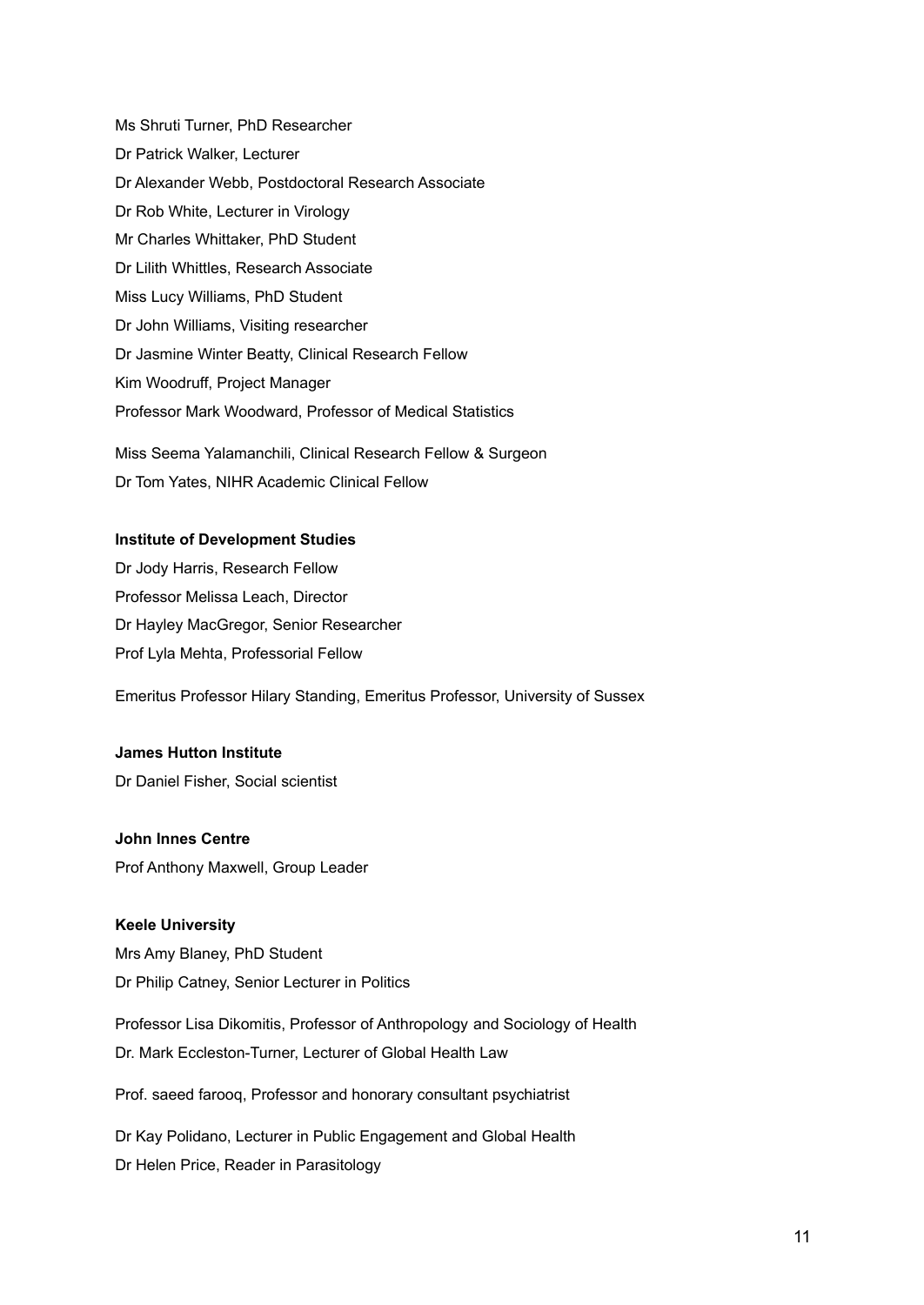Dr Rebecca Richards, Dr Brianne Wenning, Lecturer in Global Health

### **King's College London**

Professor Melanie Abas, Professor of Global Mental Health Dr Haya Abu Ghazaleh, Teaching Fellow Dr George Adamson, Senior Lecturer in Geography Dr Shalini Ahuja, Research fellow Professor Ricardo Araya, Professor of global mental health

Professor Mauricio Avendano Pabon, Head of Department -Global Health & Social Medicine Dr. Doerte Bemme, Lecturer Mr Martins Boss, Postgraduate Student Dr Sabah Boufkhed, Research Associate Dr Gemma Bowsher, Research Associate Dr Carlo Caduff, Reader Dr Jenny Carter, Senior Research Midwife and Research Associate Dr Caroline Catmur, Senior Lecturer in Psychology Miss Susan Chandler, Business Support Officer Professor Tony Charman, Chair in Clinical Child Psychology Dr Kia-Chong Chua, Lecturer in Applied Health Statistics Meryem Cicek,

Mrs Leanne Cleaver, PhD Student

Dr Thandeka Cochrane, Postdoctoral researcher

Dr Francesca Cotier, Teaching Fellow

Dr Jayati Das-Munshi, Senior Lecturer/ Honorary Consultant Psychiatrist Giskin Day, Health Studies Researcher Dr Mette Due-Christensen, Research Fellow Virginia Elgar, Centre Manager Dr Guntars Ermansons, Research Associate Dr Mario Falchi, Reader in Computational Medicine Dr Helen Fisher, Reader in Developmental Psychopathology Dr Ginevra Floridi, Dr Souci Frissa, Research coordinator Dr Benjamin Gardner Sood, Senior Lecturer Miss Elisa Genovesi,

Dr Tania Gergel,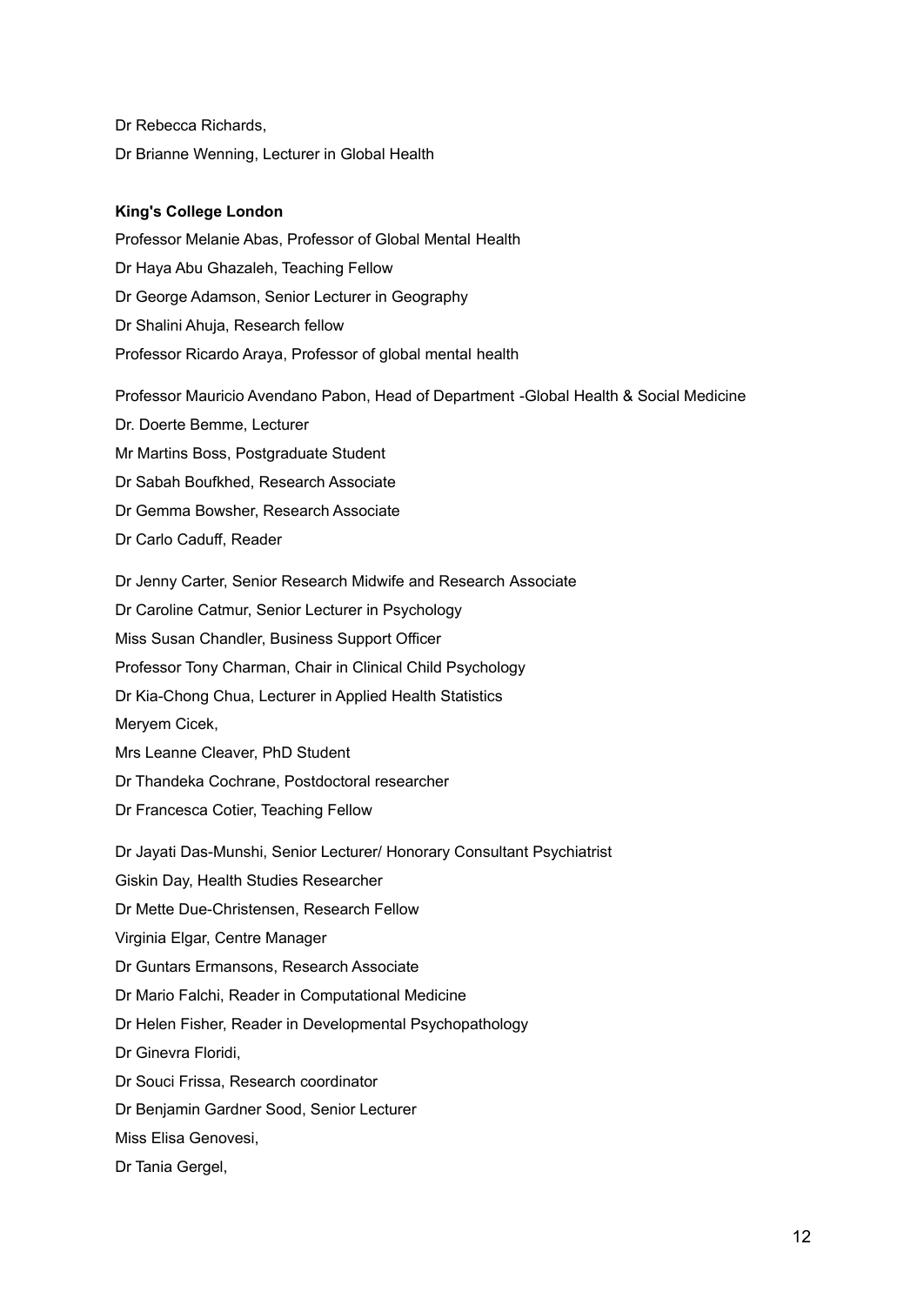Professor Sharon Gewirtz, Professor of Education Dr Charlotte Hanlon, Reader in Global Mental Health Professor Richard Harding, Herbert Dunhill Chair

Professor Seeromanie Harding, Professor of social epidemiology Professor Clare Herrick, Dr Aggie Hirst, Senior Lecturer in IR Theory and Methods

Dr Rosa Hoekstra, Reader in Global Perspectives on Neurodevelopmental Disorders Dr Nele Jensen, Lecturer in Global Health & Social Medicine Dr Kriti Kapila, Dr Ann Kelly, Reader Dr Hanna Ketola, Dr Roxanne Keynejad, Clinical Research Training Fellow Dr Hanna Kienzler, Reader in Global Health Dr Andrew Leather, Senior Lecturer in Global Health and Surgery

Dr Geraldine Lee, Reader

Dr Sandra Loder, PhD Researcher

Professor Crick Lund, Professor of Global Mental Health and Development

Professor Margaret Lynch, Emeritus Professor of Community Paediatrics Dr Nathalie MacDermott, Academic Clinical Lecturer Professor Laura Magee, Professor of Women's Health Mr Liberty Makacha, PhD Candidate Dr James Mason, Reader in Membrane Biochemistry Dr. Rosie Mayston, Lecturer in Global Health Prof Cathy McIlwaine,

Dr Samuel McLean, Lecturer

Professor Ann McNeill, Professor of Tobacco Addiction & Vice Dean (Culture, Diversity & Inclusion) Miss Kristen Meagher, Research Associate

Dr Georgina Miguel Esponda, Postdoctoral Research Associate Dr Hiten Mistry, Senior Research Programme Manaager

Dr Sophie Moore, Reader, Global Women & Children's Health Professor Craig Morgan, Professor of Social Epidemiology Dr Nithya Natarajan, Lecturer in International Development Professor Stuart Neil, Head of Dept Infectious Disease Dr Kennedy Nkhoma, Research Associate in Global Health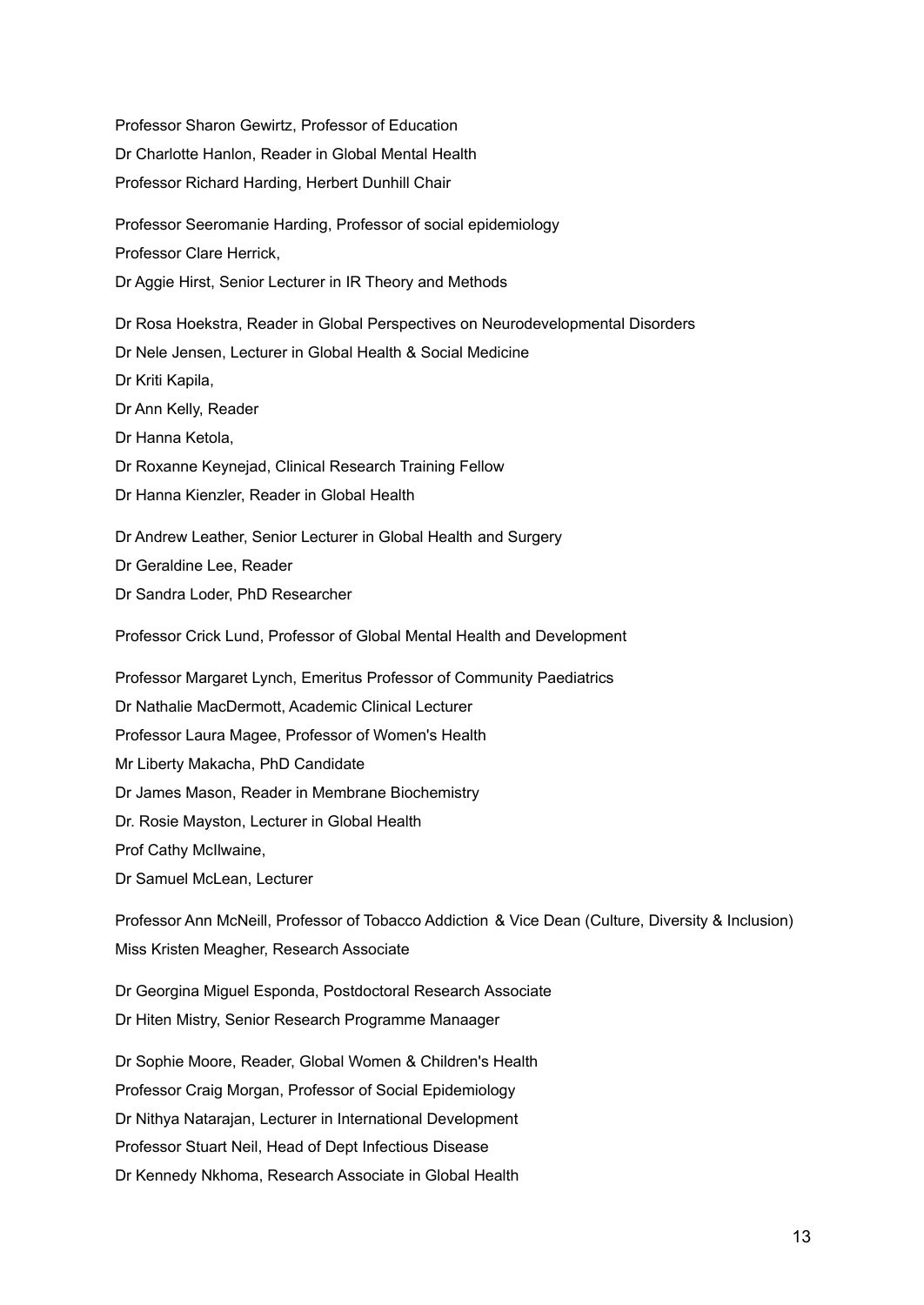Dr Julia Ouzia, Teaching Fellow Dr Divya Parmar, Senior Lecturer in Global Health

Professor Preeti Patel, Professor of Global Health and Conflict Dr Michelle Pentecost, Lecturer Professor Andrew Pickles, Professor of Biostatistics

Professor Lucilla Poston, Prof of Women and Children's Health

Professor Toby Prevost, Nightingale-Saunders Professor of Complex Clinical Trials Dr Matthew Prina, Senior Lecturer in Epidemiology Prof Martin Prince, Director, King's Global Health Institute Dr Fabien Provost, Research associate MS Penelope Quinton, Medical Anthropologist Dr Tony Rao, Visiting Clinical Research Fellow Dr Ursula Read, Research associate Dr David Reubi, Senior Lecturer/Associate Professor Professor emerita Genevra Richardson, Dr Tessa Roberts, Research Fellow Ms Rebecca Rogers, Clinical Trial Manager Dr Renee Romeo, Reader in Health Economics Dr Kelly Rose-Clarke, Lecturer in Global Mental Health Prof Catherine Sackley, Professor of Rehabilitation

Dr Tatiana Salisbury, Senior Lecturer in Global Mental Health Miss Natalie Sanford, PhD Student and Registered Nurse

Mr Manuel Seifert Bonifaz, Project Administrator / PhD Candidate

Dr Nadine Seward, Lecturer in global implementation science Miss Zara Shaikh, Research Assistant Professor Andrew Shennan, Professor of Obstetrics Caroline Smartt, Ms Isabella Stelle, PhD Student

Professor Jackie Sturt, Professor of Behavioural Medicine in Nursing

Professor Richard Sullivan, Director, Conflict & Health Research Group Nick Surawy Stepney, PhD Student and Teaching Assistant

Dr Nancy Tamimi, Postdoctoral Research Associate/ Teaching Fellow

Professor Rachel Tribe, Professor of Maternal and Perinatal Science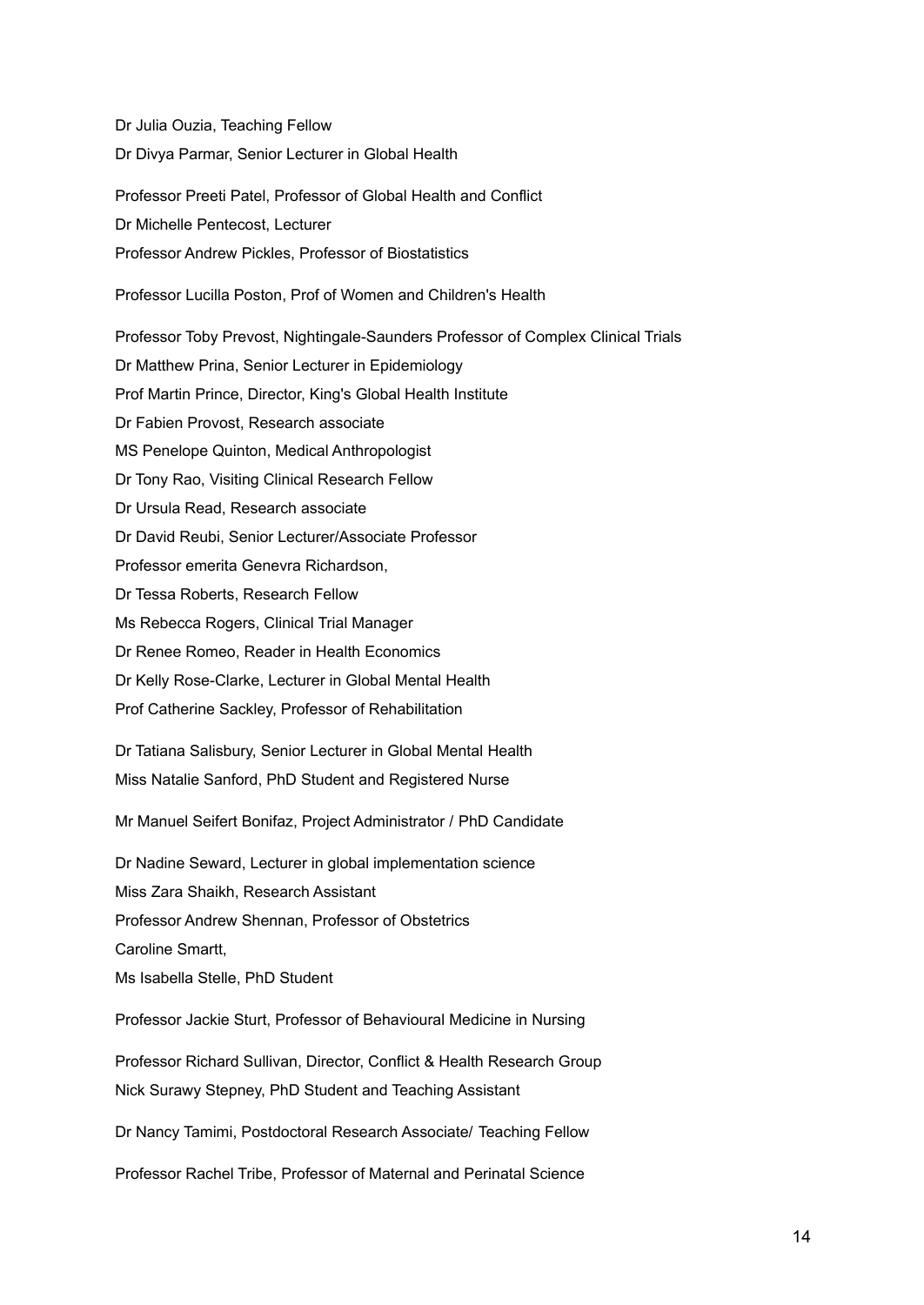### Dr. Priya Umachandran,

Prof Mieke Van Hemelrijck, Professor in Cancer Epidemiology Joana Vasconcelos, Dr Marie-Laure Volvert,

Professor Peter von Dadelszen, Professor of Global Women's Health Dr Nicole Votruba, Post-doctoral researcher Professor William Wade,

Dr Gry Wester, Lecturer in Bioethics and Global Health Ethics Dr Chris Willott, Lecturer in Global Health Education Dr Kirsty Winkley, Reader in Diabetes Wei Yang, Lecturer Miss Emel Yorganci, ESRC PhD Training Fellow Dr Helena Zavos, Lecturer Prof. Lori Snyder, Professor of Microbiology & Genomics

### **Lancaster University**

Dr Charlotte Baker, Senior Lecturer Monika Buscher, Professor of Sociology Dr. Muna Dajani, Dr Katherine Ellsworth-Krebs, Senior Researcher Mr Max Eyre, Dr Jasmine Fledderjohann, Senior Lecturer

Dr. Mariana Fonseca Braga, Post-Doctoral Research Associate Lisa Koeppel, Post doctoral researcher Dr Carlos Lopez Galviz, Senior Lecturer in Social Futures Dr Alejandro Moreno-Rangel,

Professor Roger Pickup, Chair of Biomedicine and Life Sciences Dr Emmanuel Tsekleves,

### **Leeds Beckett University**

Miss Chloe Jowett, Trainee Teacher

### **Liverpool School of Tropical Medicine**

Miss Sophia A-H, Dr Michael Abouyannis, Infectious disease registrar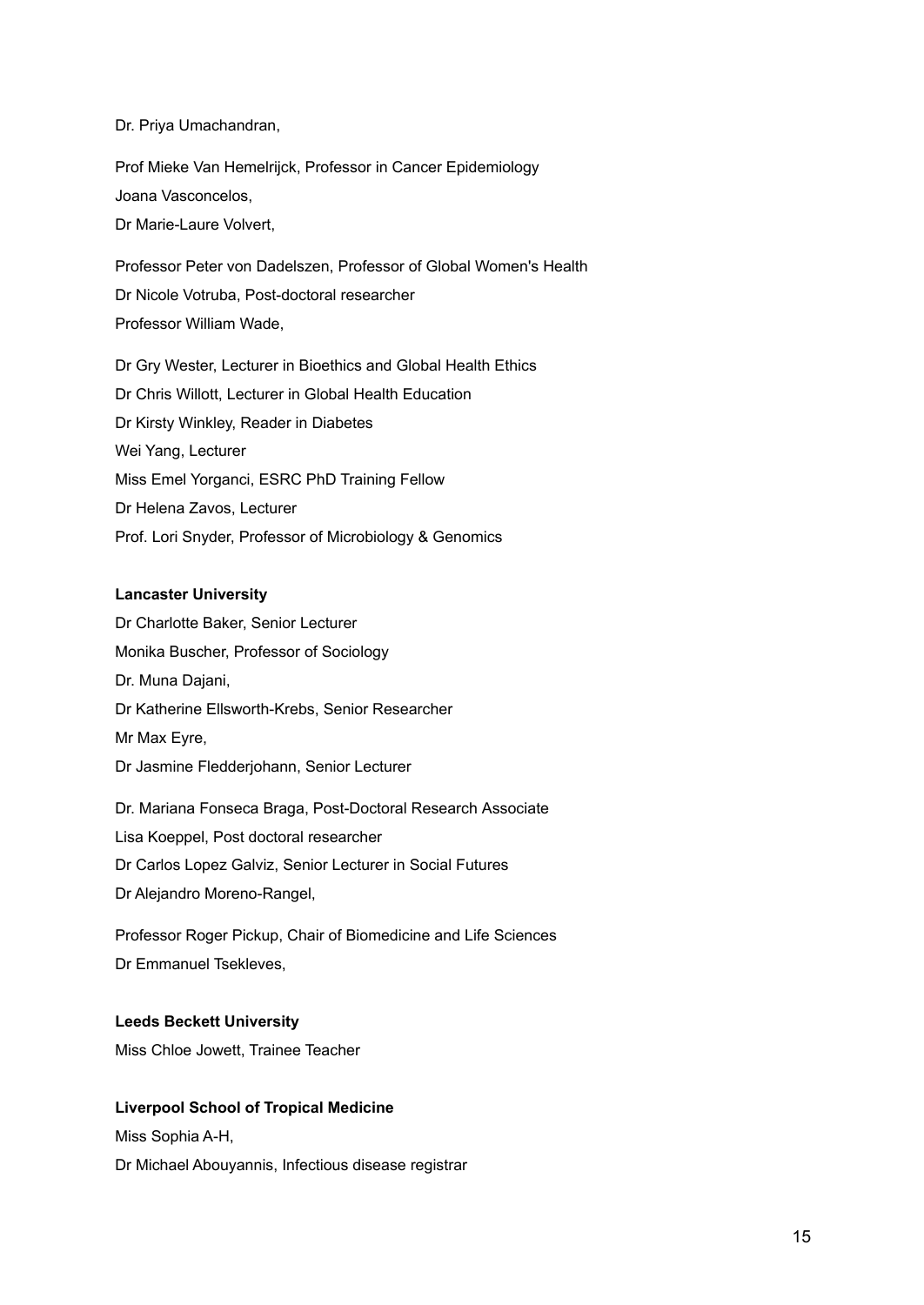Ephraim Ackah Nda, Student Dr Alvaro Acosta-Serrano, Miss Valentina Actis Danna, Research Associate Dr Emily Adams, Reader Dr. Stuart Ainsworth, UKRI Future Leader Fellow Mr Mark Allanson, Trustee Prof Stephen Allen, Professor of Paediatrics Jessica Amegee, Dr Charles Ameh, Reader, deputy Head of Department International Public Health Mr Joshua Aniaku, Student Dr Jane Ardrey, Post-doc Research Associate

Mr Thomas Arme, Student

Miss Carrie Barrett, PhD

imelda bates,

Mr Ian Bebbington,

Dr Carol Bedwell, Senior Lecturer

Miss Emily Bird, Intercalating Medical Student

Mrs Sophie Black, Inclusion, Diversity & Engagement Manager

Cath Booth, Librarian

Dr Laura Brettell, Postdoctoral research associate

Mrs Helen Bromfield, Executive Assistant

Mrs Daisy Byrne, Program Coordinator

Ms Kelly Byrne, Global Health Trials Unit Manager

Mr Paul Byrne, Finance Project Manager

Dr Tiago Canelas, Postdoc

Dr Daire Cantillon, Post Doctoral Research Associate

Prof Nicholas Casewell, Chair in Tropical Disease Biology

Miss Emma Chapman, Masters degree student

Miss Katerina Cheliotis, PhD student

Mr Leslie Choi, Research Assistant/PhD student

Ms Shahreen Chowdhury, Research Assistant

Doctor Rachel Clare, post-doctural research associate

Kelly Convey, Administrator

Mr Martin Cooke, Retired Chartered Accountant,

Mr Benjamin Cotterell,

Professor Frances Cowan, Professor Global Health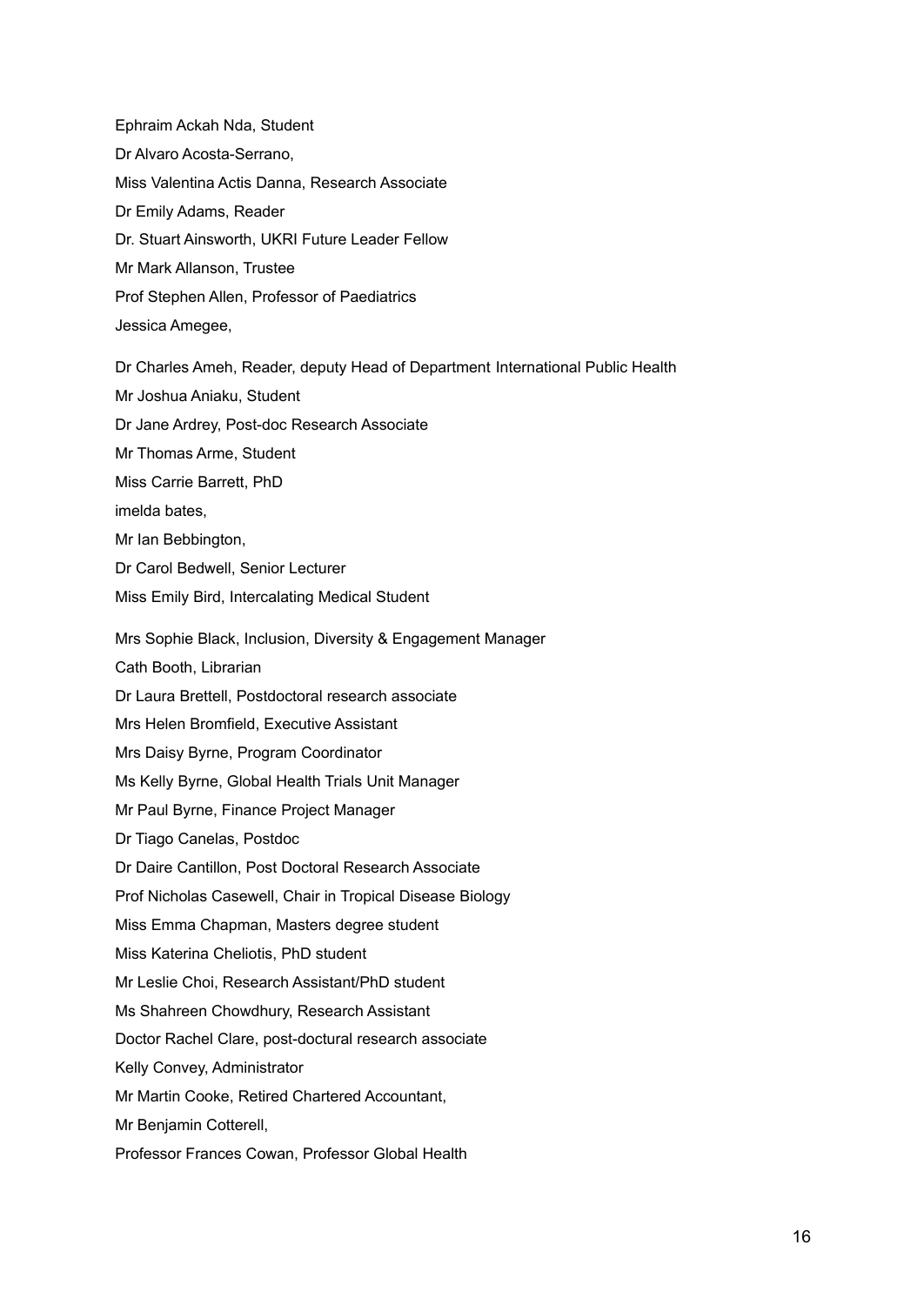Miss VICTORIA COWLEY, Research Information Officer Prof Alister Craig,

Ms Susie Crossman, Research Impact & Knowledge Translation Officer Professor Luis Cuevas, Professor of International Health Mr Russell Dacombe, Senior Research Associate Sara Davies, Ms Kelly Davies, Clinical Trials Manager Dr Stephanie Dellicour,

Dr Nicola Desmond, Reader in Medical Anthropology and Global Health Mrs Fiona Dickinson, Data Manager Dr. Yan Ding, Post-Doctoral Research Associate Mr Lucien Dobel-Ober, Student Mrs Joanne Dodd, Trustee Dr Vicki Doyle, Honorary teaching fellow Mrs Kirsten Duda, Research Assistant Dr Naomi Dyer, Daphne Jackson Fellow Miss Deborah Edwards, Senior Programme Manager Dr Uzoh Egere, Beatrice Egid, PhD Student Miss Mischa Emery, Research Technician Professor Eric Brian Faragher, Emeritus Professor of Medical Statistics Miss Madlen Farrar, Research Nurse Professor Nicholas Feasey, Professor

Professor Daniela Ferreira, Head of Clinical Sciences Department

Dr Geraldine Foster, Senior Programme Manager/Vector Biologist Dr Mark Fowler, PDRA

Mr Kevin Francis, Head of Strategic Planning and Governance Mrs Julie Franco, PA Miss Esther German, PhD Student Professor Geoff Gill, Emeritus Professor Ms Joy Gilroy, Project Administrator Ms Katherine Gleave, Research Assistant Dr Pamela Godia,

Dr Susan Gould, Clinical Research Associate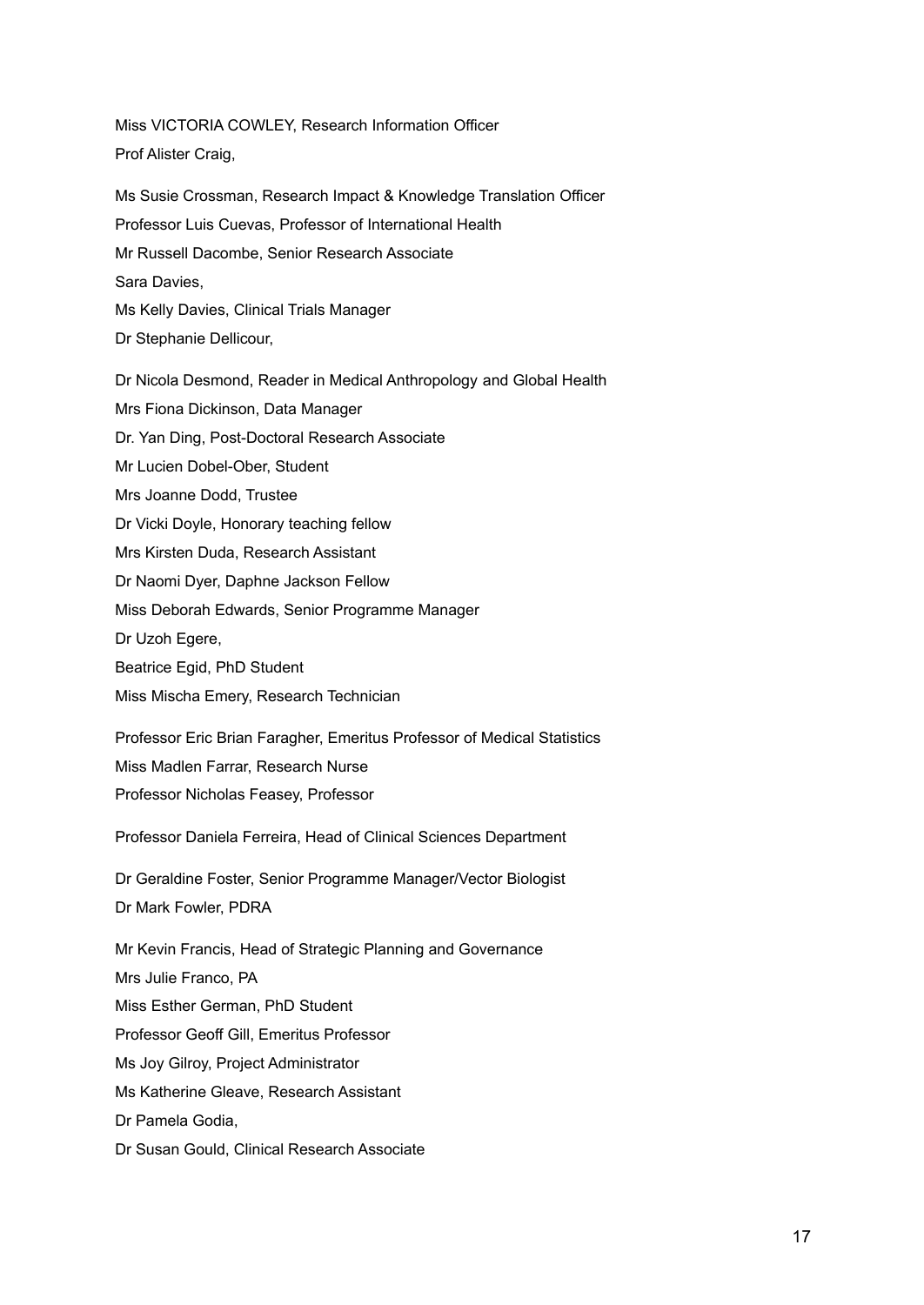MR Aziz GOZA, Project coordinator Miss Jayne Grady, Senior management accountant Dr Edward Green, Researcher and Clinician Ms Susan Grice, Programme Administrator Dr Emily Griffiths, Data Protection Officer Linta Grigoraki, Dr Federica Guglielmo, Post-doctoral Research Associate Dr Lee Haines, Research Scientist Dr Steven Hall, Research Fellow Dr Eva Heinz, Senior Lecturer Charlotte Hemingway, Global Health Research Assistant Dr Jenny Hill, Principle Research Associate Remy Hoek Spaans, PhD student Beth Hollihead, Senior research programme manager Dr Alasdair Hubbard, Postdoctoral Research Associate Dr Angela Hughes, Post Doctoral Research Associate Mrs Julie Irving, Programme Manager Oliver Isama, Dr Shevin Jacob, Senior Clinical Lecturer Dr Caroline Jeffery, Research Associate Dr Laura Jeffreys, PDRA Miss Tara Jeyam, Miss Jessica Jinks, PhD Student Dr Christopher Jones, Senior Lecturer Ms Terry Kana, Senior Technical Officer Mrs Gillian Kyalo, Programme Manager Dr James LaCourse, Senior Lecturer Professor David Lalloo, Director Revoke decision on UKRI funding cuts Tina Lavender, Professor of Maternal and Newborn Health Dr Rosemary Lees, Programme Manager Shelley Lewis, Finance Project Manager Mr Konstantinos Liatsikos, Physician / Research Fellow Dr Natalie Lissenden, Post-Doctoral Researcher Dr Jennifer Lord, Lecturer

Dr Eric Lucas, Post-doctoral research assistant

Dr Gareth Lycett, Lecturer

Dr Amy Lynd, Post-Doctoral Research Assistant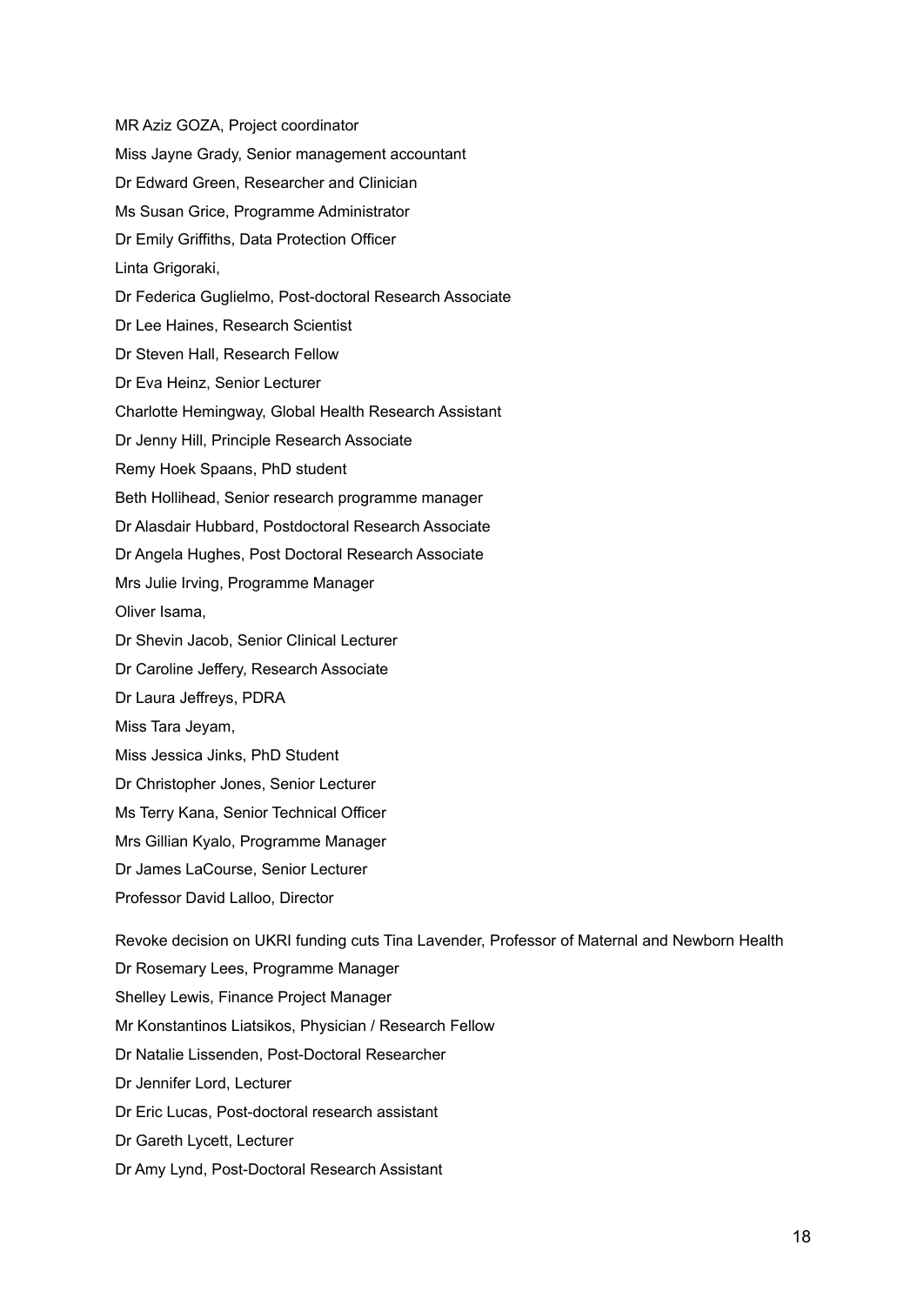Miss Sameera Lyons, MSc Student at LSTM Susan MacKenzie, Dr Eleanor MacPherson, Research Associate Dr Peter MacPherson, Reader and Wellcome Fellow Mrs Clare Maher, Project Administrator Tim Martineau, Reader in Human Resource Management Dr Linda Mason, Senior Research Associate Prof Philip McCall, Professor of Medical Entomology Dr Rosalind McCollum, Research associate Helen McCormack, Head of Research Management Sinead McSorley, medical student Miss Ramya Meka, Student Ms Louise Melia, Project Coordinator Ms Karen Miller, Communications officer Dr Tracey Mills, Senior Lecturer Miss Faye Moody, Programme Coordinator Ms Maria Moore, Research Nurse

Professor Kevin Mortimer, Professor of Respiratory Medicine

Dr Ben Morton, Senior Clinical Lecturer

Dr Chikondi Mwendera, Health Systems and Policy Analyst

Dr Christopher Myerscough, Laboratory Manager

Dr Helen Nabwera, Senior Clinical Lecturer

Mr Sanjay Nagi, PhD student

Dame Jane Newell, Vice-President

Professor Louis Niessen, Chair of Health Economics

Dr Tony Nolan, Senior Lecturer

Mr John O'Brien, Treasurer

Mrs Rachael O'Donoghue, Research Applications Administrator Dr Angela Obasi,

Mrs Tracy Owen, Project Administrator, International Public Health Ms Sophie Owen, PhD candidate Tropical Medicine Dr Mark Paine, Research Group Leader Dr Rohit Patel, Ms Caitlin Percy, Master's Student

Professor Penelope Phillips-Howard, Professor of Public Health Epidemiology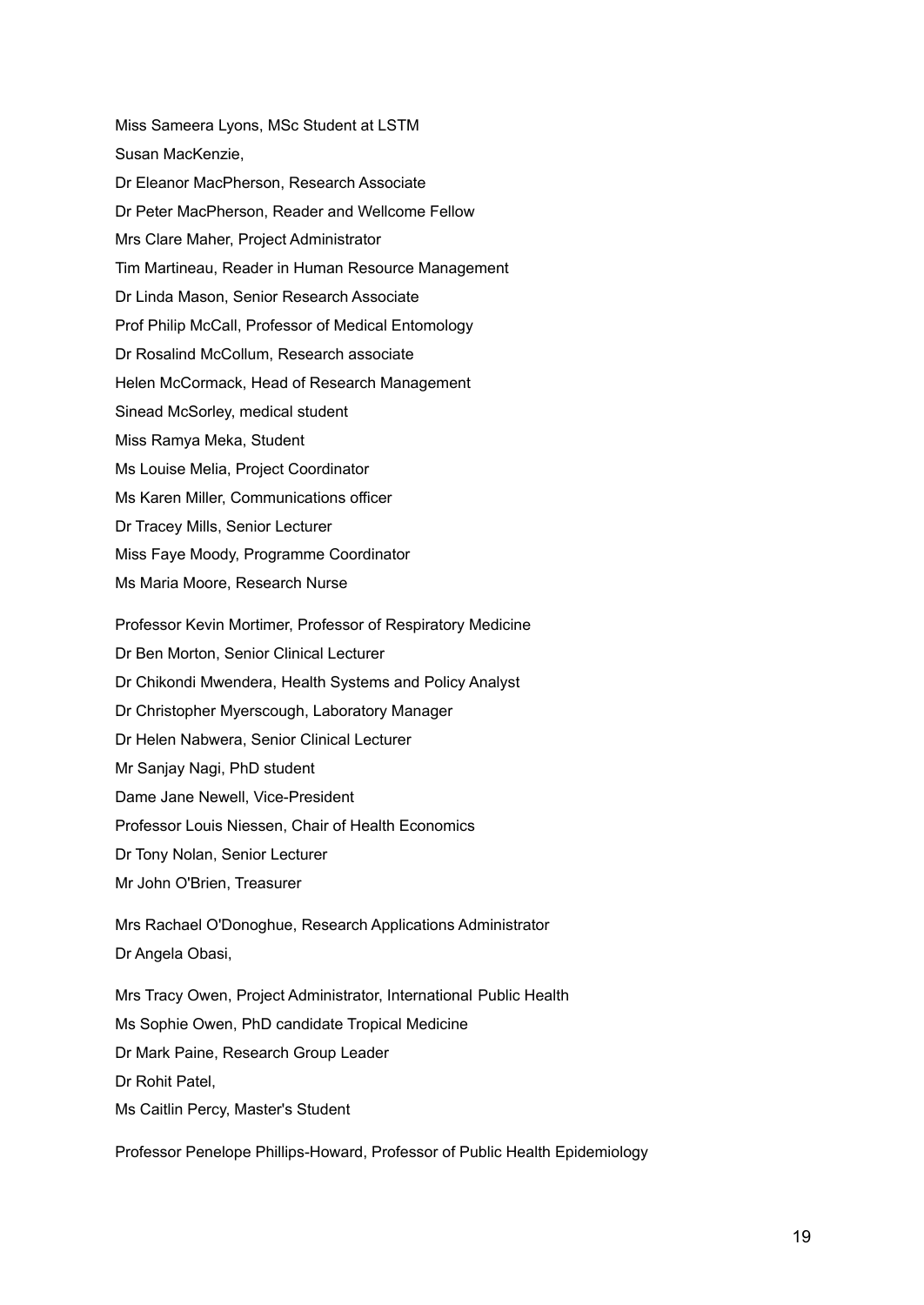Ms Helen Piotrowski, Research assistant Sherin Pojar, Research Assistant Miss Beth Poulton, PhD Student Mr Giorgio Praulins, Research Technician Mr Duncan Preston, Director of Finance Dr James Prior, Senior Research Associate in Epidemiology Mr Joseph Pryce, PhD student Dr Justin Pulford, Senior Lecturer Dr Alexandre Quach, Country Program Manager Professor Hilary Ranson, Professor Vector Biology Mr Santosh Rath, Visiting Professor Miss Emma Reid, Research technician Dr. Lisa Reimer, Reader Dr Jesus Reine, PDRA and Flow Cytometry Manager Ms Alison Reynolds, Programme Manager Mr John Roberts, Finance Faculty Manager Dr Adam Roberts, Reader Cara Roberts, Student Dr Ryan Robinson, Respiratory trainee and clinical fellow Dr Jamie Rylance, Reader, Respiratory Medicine Dr Sepeedeh Saleh, Public Health doctor and Clinical research fellow Dr Helen Savage, PhD Candidate and Specialist Registrar in Infectious Diseases and Microbiology Miss Martina Savio, Programme Manager

Dr Maaike Seekles,

Miss Hannah Shaw, Student

Ms Lorelei Silvester, Programmes Manager

Ms Layla Smith, Programme Officer

Mrs Hazel Snell, Senior Programme Manager

Dr Carla Daniela Solorzano Gonzalez, Postdoctoral researcher Dr Andy South,

Professor Stephen Bertel Squire, Dean of Clinical Sciences & International Public Health

Dr Rosie Steege, Research Associate

Mr James Steel, Medical Student

Dr Marie Stolbrink,

Professor Russell Stothard, Professor of Medical Parasitology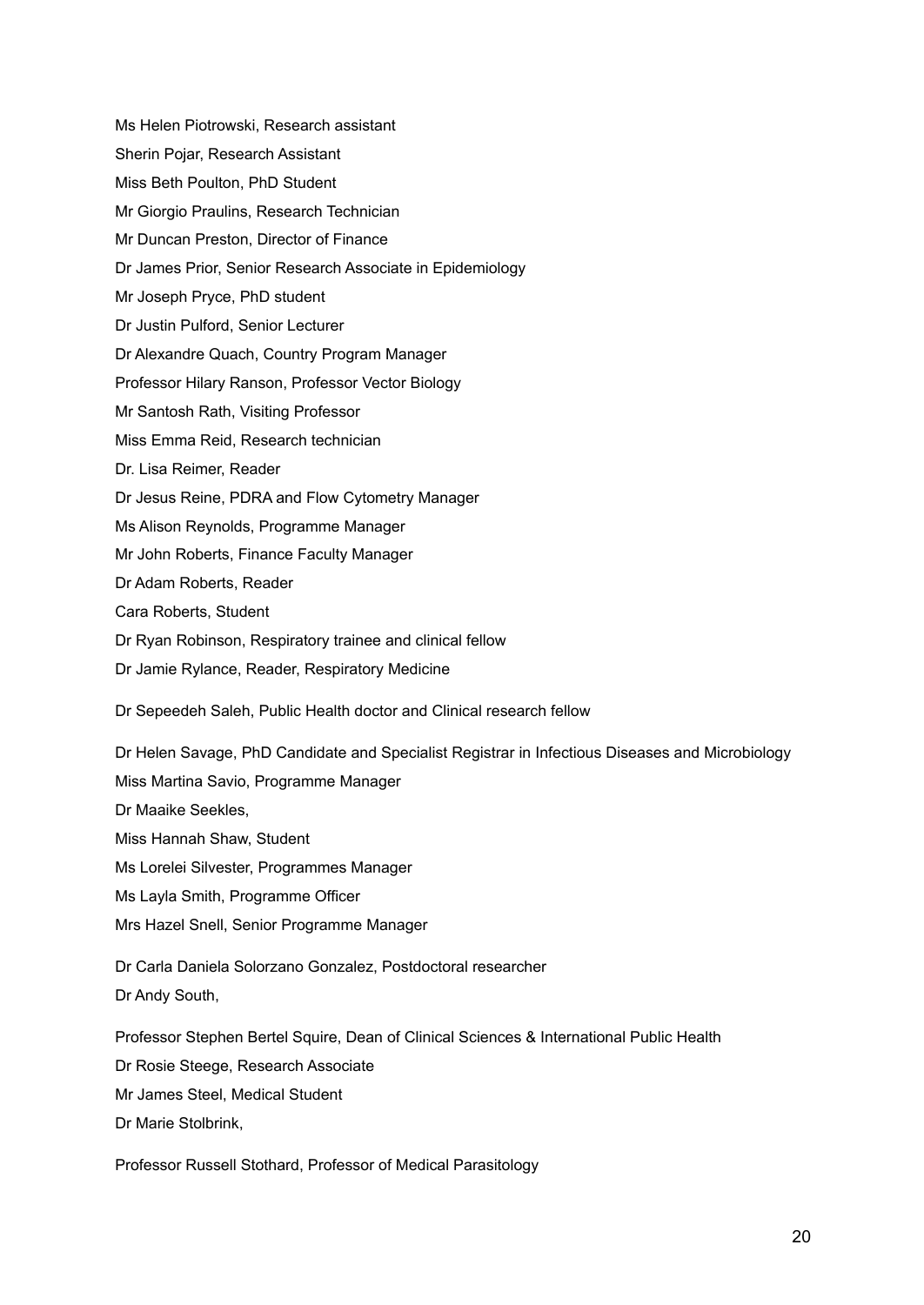Professor Miriam Taegtmeyer, NHS Consultant; professor of global health Dr Tara Tancred, Senior Research Associate Dr. Julie-Anne Tangena, Post doctoral researcher Prof Feiko ter Kuile, Professor of Tropical Epidemiology Professor Sally Theobald, Professor in Social Science and International Health Brent Thomas, Dr Edward Thomsen, Programme Manager Dr Rachel Tolhurst, Reader in Social Sciences in International Health Ms Lindsay Troughton, Research Governance & Ethics Officer Ms Philippa Tubb, Designated Safeguarding Lead F Twagira, Dr Britta Urban, Reader Professor Joseph Valadez, Professor of Global Health Dr Anna Maria van Eijk, Epidemiologist Denise van Rixel, Nurse and International Public Health Student Dr Simon Wagstaff, Head of Scientific Computing Miss Elly Wallis, Programme Administrator Professor Steve Ward, Walter Myers Professor of Parasitology Gill Wareing, Dr Victoria Watson, PDRA Dr David Weetman, Reader/research group leader Ms Denise Wellings, Research Technician Dr Sarah White, Statistician Dr Lana Whittaker, Research Associate Miss Laura Williams, Student Dr Anne Wilson, Lecturer in Epidemiology Dr Tom Wingfield, Senior Clinical Lecture and Honorary Consultant in Infectious Diseases Professor Charles Wondji, Dr Eve Worrall, Senior Lecturer

### **London College of Fashion**

Professor Slobodanka Tamburic, Professor

### **London International Development Centre**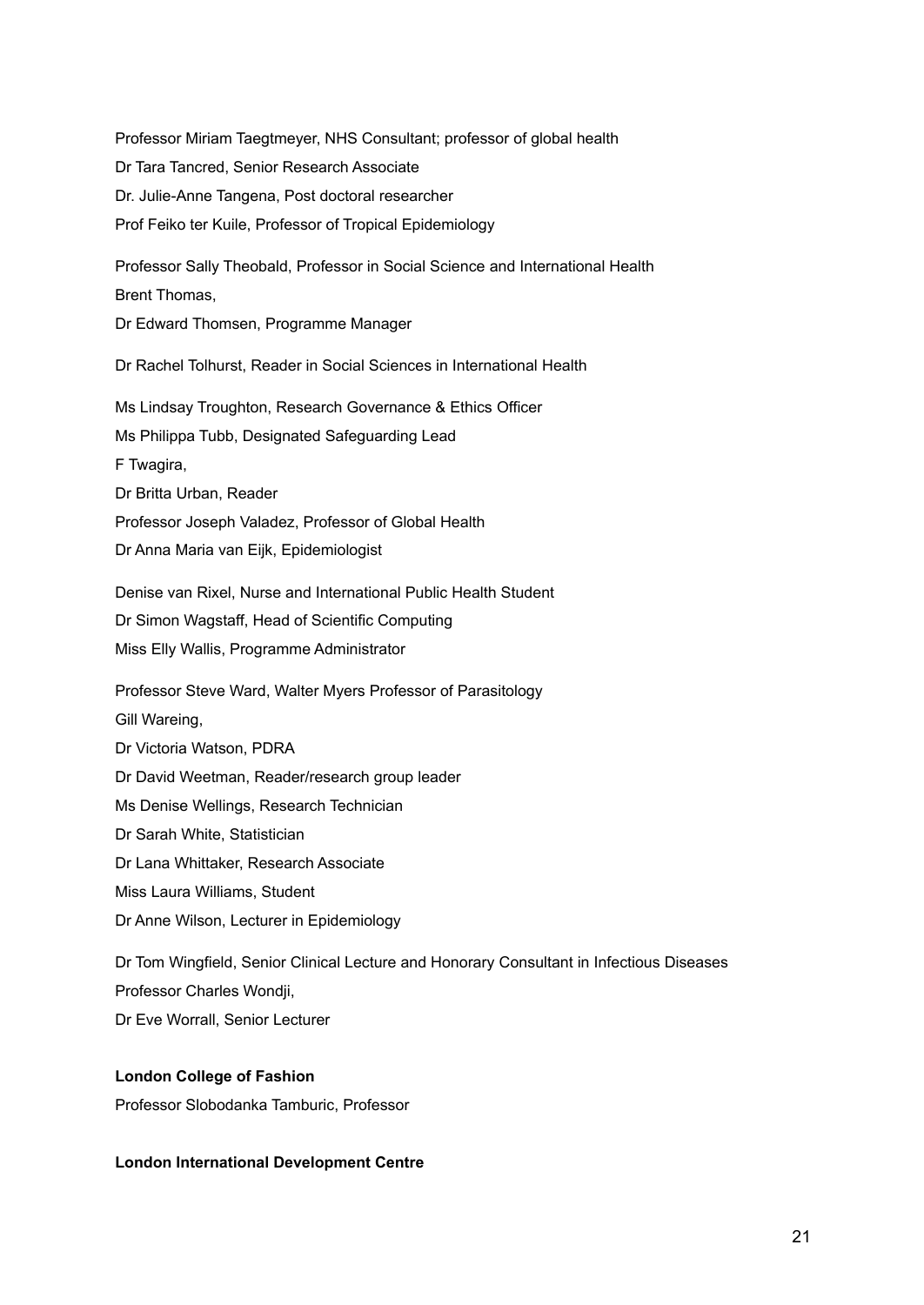Gunn Benjaminsen, Hugh Sharma Waddington, Assistant Professor

## **London School of Economics and Political Science**

Professor Tim Allen, Director of the Firoz Lalji Institute for Africa Professor Martin W. BAUER, Programme Director Professor Emerita Catherine Campbell, Professor Ernestina Coast, Adelina Comas-Herrera, Professor Liam Delaney, Head of Department of Psychological and Behavioural Science

Dr Giulia Ferrari, Research Fellow Dr Lucia Garcia-Lorenzo, Associate Professor in Psychology Dr Ilka Gleibs, Associate Professor

Dr Tine Hanrieder, Assistant Professor in Health and International Development

Dr Mazeda Hossain, Associate Professorial Research Fellow Valentina Iemmi, LSE Fellow Dr. Catherine Jones, Research Officer

Professor Sandra Jovchelovitch, Professor of Social Psychology

Ms Leah Kenny, Research Officer

Ms Beth Kreling, Senior Policy Fellow and Deputy Chair LSE Global Health Initiative

Dr Mylene Lagarde, Associate Professor of Health Economics

Dr Tiziana Leone, Associate professor

Professor David Lewis, Professor of social policy and development

Professit Alistair McGuire, Professor

Dr Michael Muthukrishna, Associate Professor

Dr Rishita Nandagiri, ESRC Postdoctoral Fellow

Dr. Justin Parkhurst, Associate Professor

Kananura Rornald Muhumuza, Phd student

Dr Jennifer Sheehy-Skeffington, Assistant Professor of Social Psychology

Dr Clare Wenham, Assistant Professor of Global Health Policy

### **London School of Hygiene and Tropical Medicine**

Ms Maria Ghislaine Abadie Rosa, Assistant Professor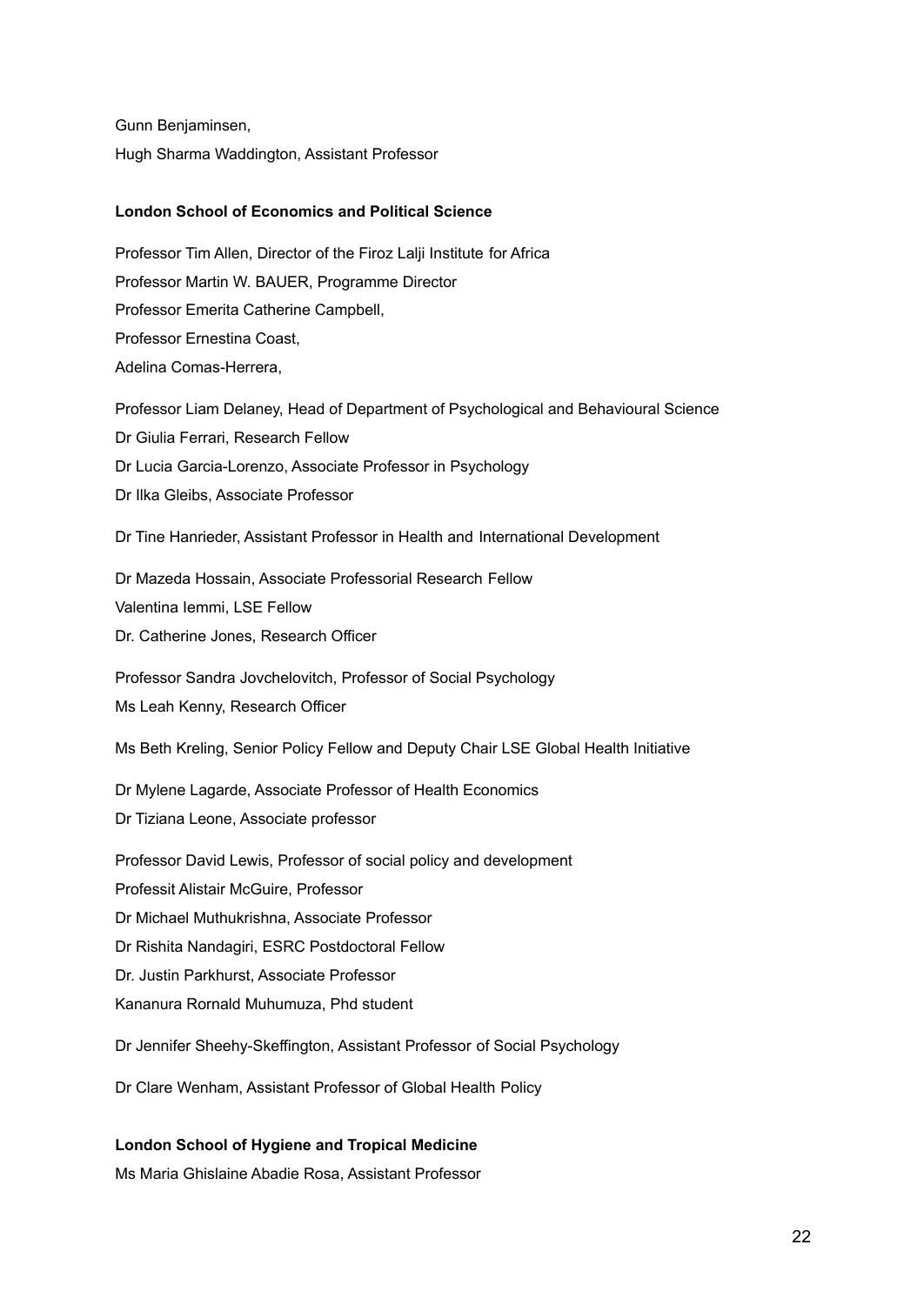Miss Rahaf Abu Koura, Research Fellow Dr. Manfred Accrombessi, Research Fellow Dr Ajay Aggarwal, Associate Professor Dr Alexander Aiken, Clinical Associate Professor Mervat Alhaffar, Dr Luke Allen, Clinical Research Fellow Professor Elizabeth Allen, Professor of Medical Statistics Dr Sam Alsford, Associate Professor Miss Iman Amanour, Student Dr Maud Amon, Research Fellow Dr Aris Angelis, Assistant Professor in Health Economics Professor Martin Antonio, Professor of Molecular Microbiology and Global Health Ms Nikita Arora, Student Dr Monica Arribas, Clinical Trial Manager/ Research Assistant Prof Robert Aunger, Associate Professor Bilal Avan, Associate professor Dr Philip Ayieko, Dr Loraine Bacchus, Associate Professor Dr Oliver Baerenbold, Research Fellow Associate Professor FRANK BAIDEN, TRIAL MANAGER Kathy Baisley, Associate Professor of Medical Statistics and Epidemiology Ms Venetia Baker, Research Assistaint Professor Dina Balabanova, Professor of Health Systems & Policy Dr Rosanna C. Barnard, Research Fellow in Infectious Disease Modelling Kris Barnes, David Bath, Professor Daniel Bausch, Professor of Tropical Medicine Dr Tara Beattie, Associate Professor in Social Epidemiology Ms Catherine Beaumont, Research Programme Manager Dr Alicja Beksinska, Research Fellow Dr Sadie Bell, Research Fellow Lucy Bell, Project Coordinator Miss Maria Bernardez Agrafojo, Research Programme Manager Dr Sarah Bernays, Associate Professor

23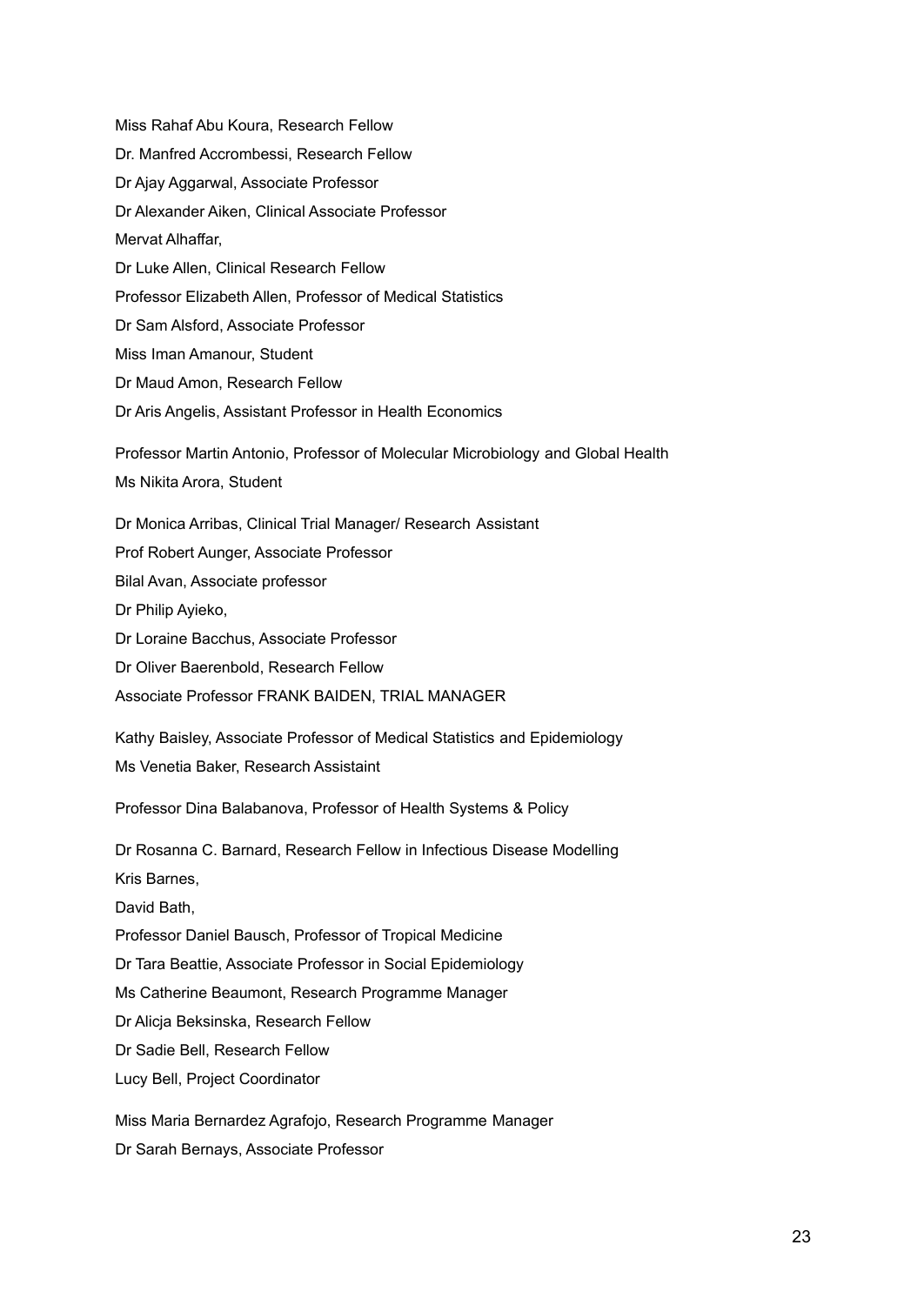Dr Khalid Beshir, Assitant Professor Dr Amiya Bhatia, Research Fellow Mr. Tathagata Bhattacharjee, Data Analyst - ALPHA NEtwork Ms Sarah Bick, Research Assistant Mr Joseph Biggs, Research Assitant Ms Laurence Blanchard, Research Fellow Dr Hannah Blencowe, Associate Professor Dr Delia Boccia, Assistant Professor Ms Dorothy Boggs, Research Fellow Samuel Boland, Doctoral Researcher Professor Virginia Bond, Professor of Anthropology and Public Health Policy Josephine Borghi, Dr Christian Bottomley, Associate Professor Ms Hilary Bower, Assistant Professor, Infectious Disease Epidemiology Dr Alex Bowmer, Research Fellow in Public Health & Policy Dr John Bradley, Assistant Professor Dr Laura Braun, Research Fellow Professor Andrew Briggs, Professor of Health Economics Dr Helen Brotherton, Clinical Assistant Professor Dr Hayley Brown, Research Fellow Ms Jennifer Brown, Project Manager Dr. Ana Maria Buller, Associate Professor Dr Helen Burchett, Associate Professor Professor Matthew Burton, Professor of Global Eye Health and Director of the International Centre for Eye HEalth Dr Amaya Bustinduy, Associate Professor Ms Joanna Busza, Associate Professor in Sexual & Reproductive Health Mr Jack Butterworth, Department Manager, Department of Global Health and Development Ms Isabel Byrne, Research Assistant Dr Matthew Cairns, Associate Professor of Epidemiology Professor Mary Cameron, Professor of Medical Entomology Professor Oona Campbell, Professor of Epidemiology and Reproductive Heallth Prof Susana Campino, Professor

Anna Carnegie,

Dr Ilona Carneiro, Epidemiologist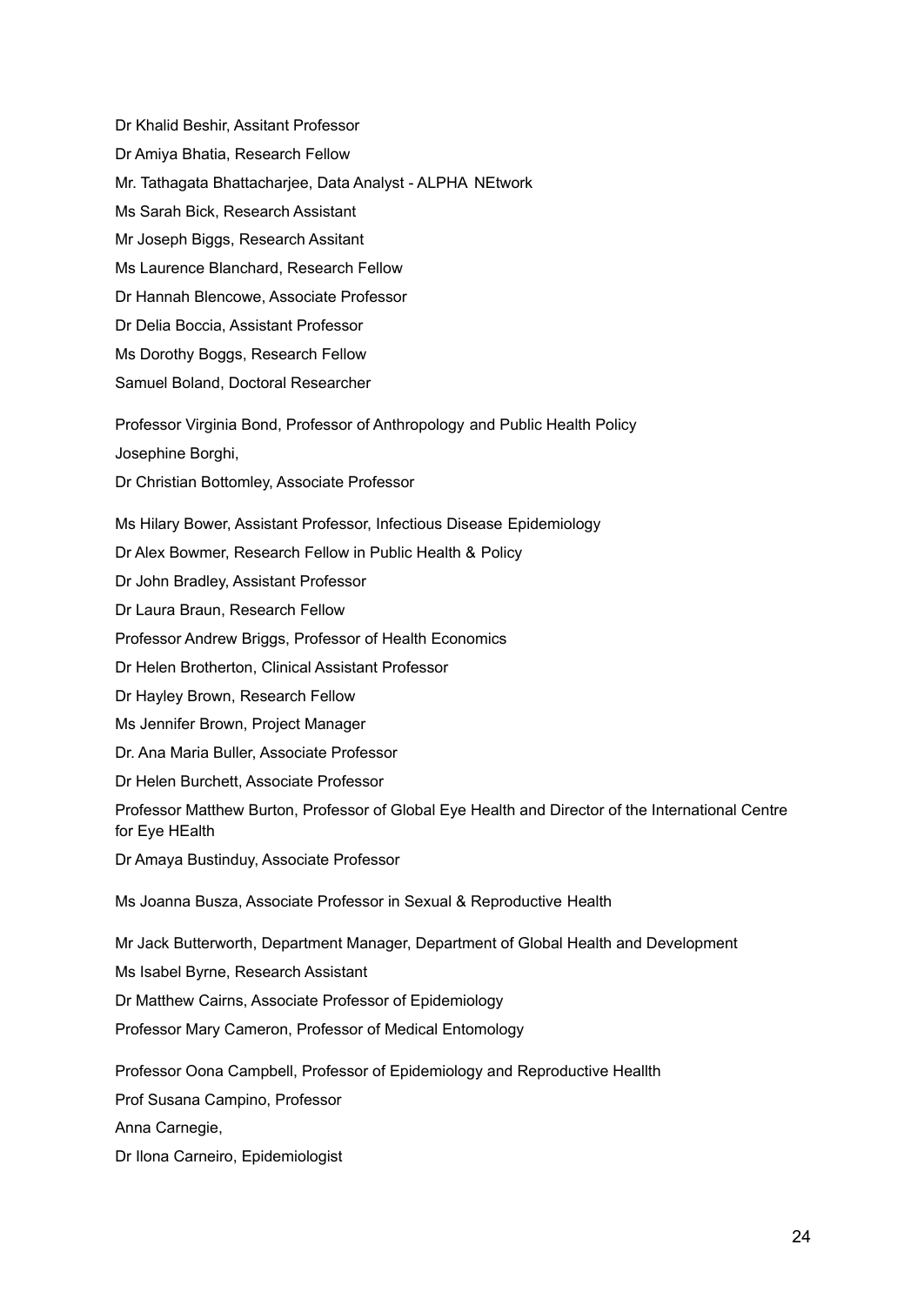Dr Helena Carreira, Mr Daniel J Carter, Research Fellow Miss Rachel Cassidy, Research Fellow Ms Eleanor Challenger, Group Operations Manager, Disability & Eye Health Group Miss Kallista Chan, PhD Candidate Ms Gloria Chan, Project Coordinator Dr Clare Chandler, Professor in Medical Anthropology Ms Jaya Chandna, Research Fellow Dr Tracey Chantler, Assistant Professor Public Health Evaluation Professor Francesco Checchi, Professor of Epidemiology and International Health Dr Matthew Chico, Associate Professor Edward Choi, Assistant Professor Dr Ben Cislaghi, Associate Professor Prof. Sian Clarke, Professor of Epidemiology and Global Health Ms Madeleine Clarkson, research Assistant Professor Tim Clayton, Professor in Medical Statistics Dr Jackie Cliff, Associate Prof Professor Richard Coker, Emeritus Professor of public Health Samantha Coleman, researcher Claire Collin, Research Assistant Ms Emma Collins, PhD Student Dr Manuela Colombini, Alexandra Conseil, Research Fellow Professor David Conway, Professor of Biology Dr Jackie Cook, Associate Professor Professor Liz Corbett, Professor in Global Health Professor Simon Cousens, Professor of Epidemiology and Medical Statistics Dr Sharon Cox, Associate Professor Dr Tim Crocker-Buque PhD MRCP MFPH, Speciality Registrar in Infectious Diseases Professor David Cromwell, Dr Anna Cronin de Chavez, Research Fellow Dr Jon Cuccui, Associate Professor Professor Steven Cummins, Professor of Population Health Mr Henry Cust, PhD Student / Researcher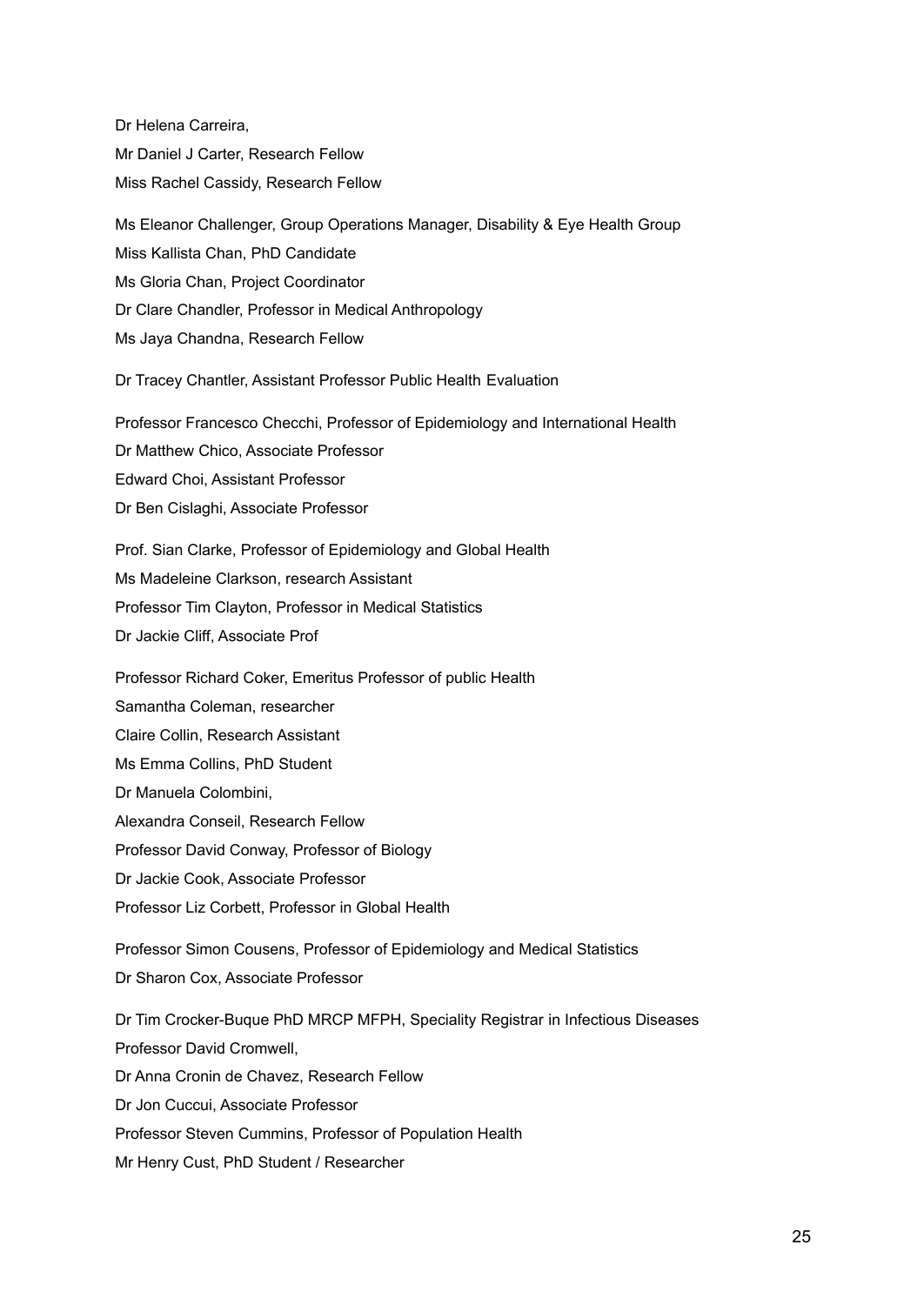Ms Alexandra Czerniewska, Research Fellow Ms Lauren D'Mello-Guyett, Research Fellow Dr Maysoon Dahab, Assistant Professor Dr Calum Davey, Assistant Professor

Dr Nicholas Davies, Assistant Professor of Mathematical Modelling Dr Hilary Davies-Kershaw, Research Fellow Ms Megan Deeney, Research Assistant and PhD candidate Dr Michael Delves, Assistant Professor Professor Karen Devries, Professor of Social Epidemiology Natalie Dial,

Dr Justin Dixon, Assistant Professor of Medical Anthropology

Professor Hazel Dockrell, Special Advisor on Programmes in Africa Tuesday Doherty, Project Coordinator Dr Stephen Dorgan, Dr Isabel dos-Santos-Silva, Professor of Epidemiology Dr Yazan Douedari, Research Assistant Dr Ronan Doyle, Assistant Professor Dr Aoife Doyle, Associate Professor Professor Chris Drakeley, Prof. of Infection and Immunity Dr Diane Duclos, Assistant Professor Professor Shah Ebrahim, Hon. Professor of Public Health Ms Kate Edgar, PhD student Ms Tansy Edwards, Assistant Professor in Medical Statistics Mr Rhodri Edwards, PhD student Prof DIANA ELBOURNE, Prof Healthcare Evaluation Ms Emily Eldred, Dr Jon Emery, Research fellow Dr Luisa Enria, Assistant Professor Dr Darius Erlangga, Research Fellow Camilla Fabbri, Research Fellow Dr Elizabeth Fearon, Assistant Professor Silke Fernandes, Research Fellow

Professor Rashida Ferrand, Professor of International Health

Professor Katherine Fielding, Professor of Medical Statistics & Epidemiology

Professor Veronique Filippi, Professor of maternal health and epidemiology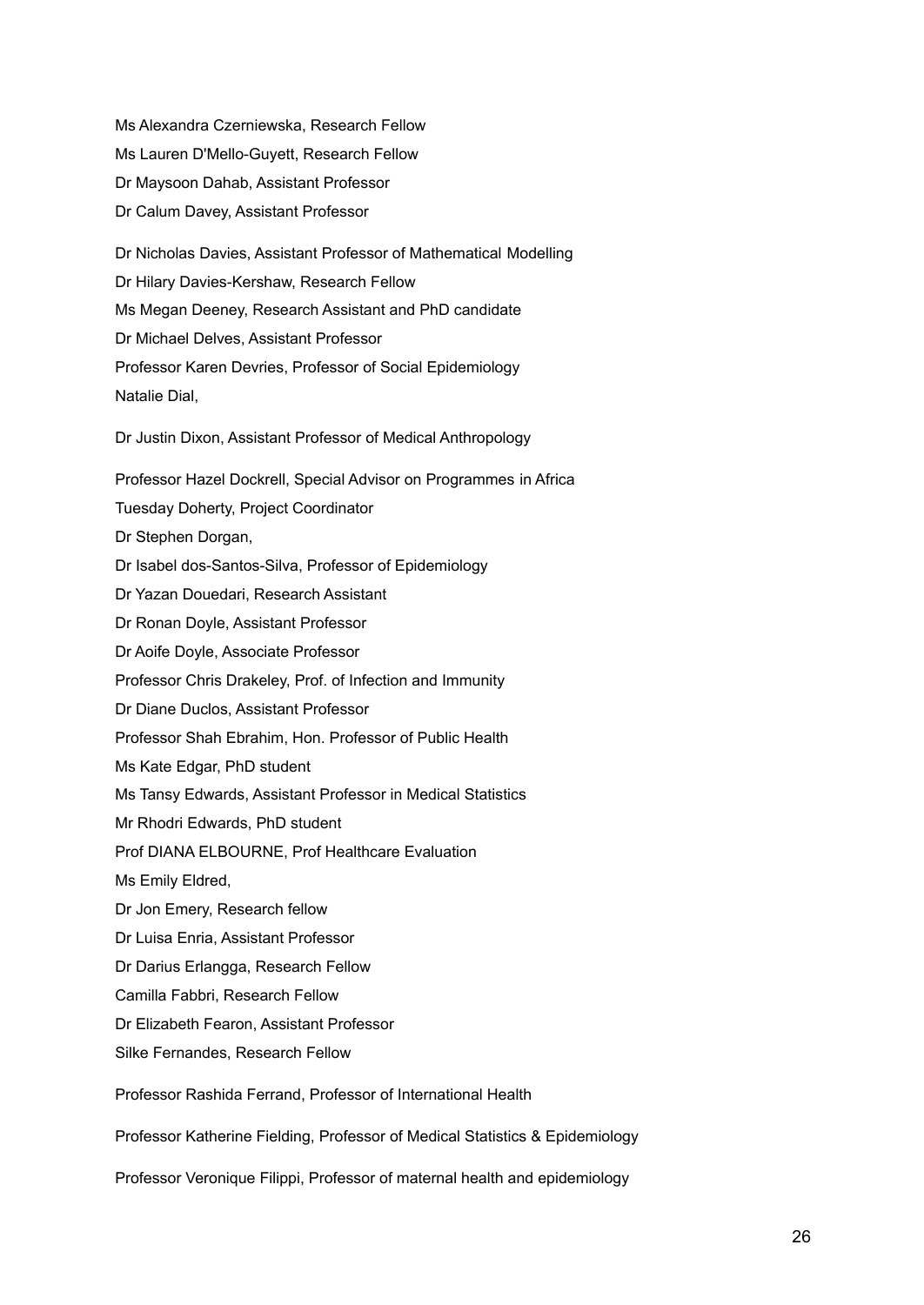Professor Suzanne Filteau, Professor of International Nutrition Ms Emilie Finch, Doctoral Student Professor of Communicable Disease Epidemiology Paul Fine, Professor of Communicable Disease Epidemiology Hanna-Tina Fischer, Prof Stefan Flasche, Dr Kimberly Fornace, Assistant Professor Dr Anna Foss, Associate Professor Ms Alice Fraser, Research Assistant Mrs Emma Freeman, Department Operations Administrator Professor Chris Frost, Professor of Medical Statistics Han Fu, Research fellow Dr Mitzy Gafos, Associate professor Ms Jone Garcia Lurgain, PhD candidate in Public Health and Policy Ms Sophia Garkov, PhD student Dr Katherine Gaskell, Clinical Research Fellow Dr Meenakshi Gautham, Research fellow Lorna Gibson, Assistant Professor Mr Julio Gil Onandia, Professor Clare Gilbert, Professor of International Eye Health Lucy Gilson, Professor Rosanna Glazik, Ms Rebecca Glover, Research Fellow Prof Judith Glynn, Professor of Infectious Disease Epidemiology Laura Gomes, Mr Andrew Gomez, Fellowships Administrator Dr Giorgia Gon, Assistant Professor Professor Catherine Goodman, Professor of Health Economics and Policy Professor Martin Gorsky, Professor of History Professor Wendy Graham, Professor of Obstetric Epidemiology Jane Grant, Research Assistant Dr Giulia Greco, Ass Professor Dr Rosemary Green, Associate Professor in Sustainability, Nutrition and Health

Ms Kate Greenaway, Research Programme Coordinator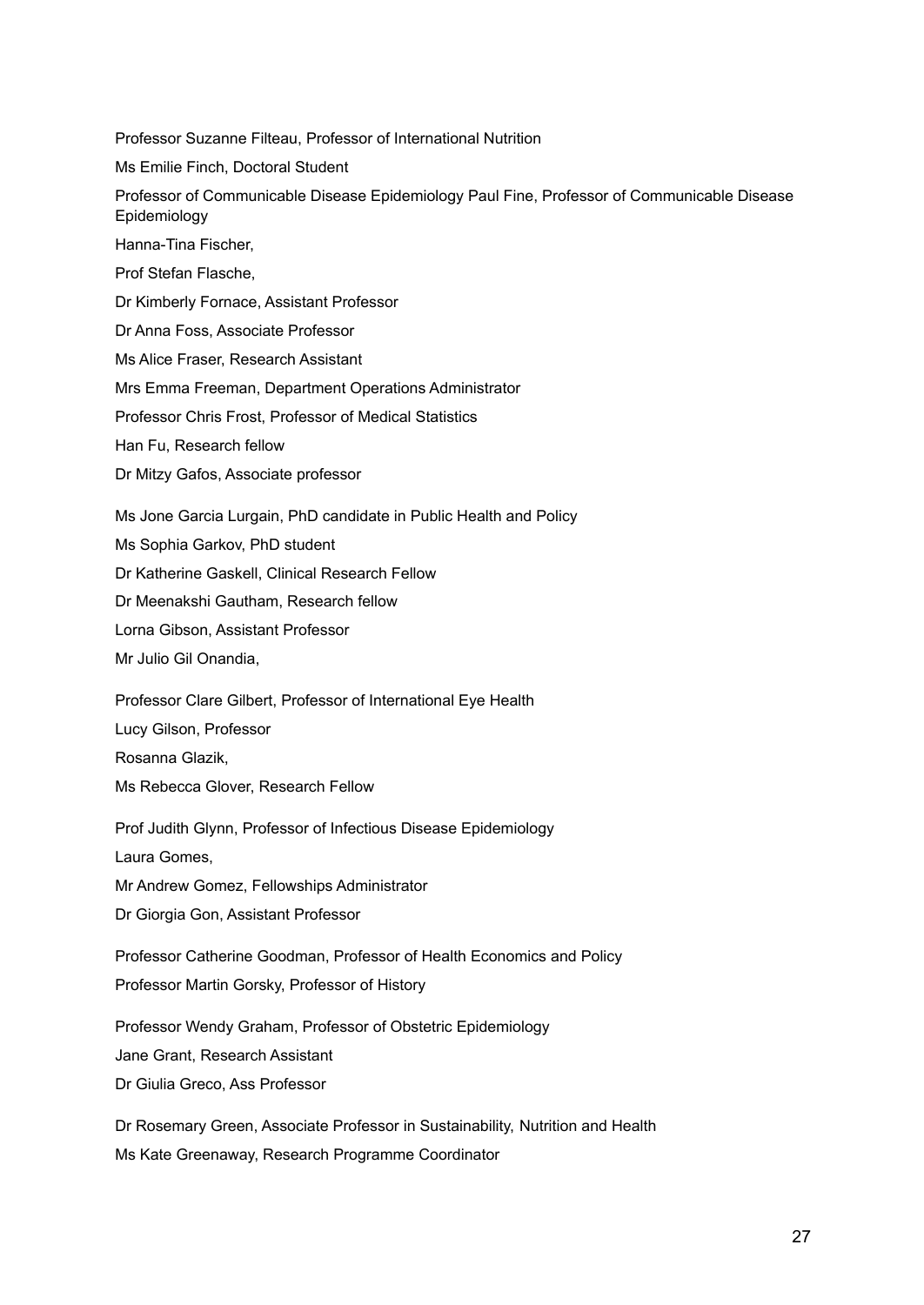Dr Katie Greenland, Assistant Professor Professor Brian Greenwood, Professor of Tropical Medicine Professor Richard Grieve, Professor of Health Economics Susanne Groener, Managing Editor, Tropical Medicine & International Health Mr Chris Grundy, Assistent professor Grace Gysin, Student Miss Manon Haemmerli, Research Fellow Dr Julius Hafalla, Associate Professor of Immunology Professor Sir Andy Haines, Professor of Environmental Change and Public Health Dr Johanna Hanefeld, Associate Prof Health Policy and Systems Associate Professor Claudia Hanson, Associate Professor Professor James Hargreaves, Professor of Epidemiology and Evaluation Mr Martin Harker, Health economist and research student Ms Sarah Harman, Research Programme Manager Dr Helen Harris-Fry, Assistant Professor Dr Sheila Harvey, Dr Anushé Hassan, Research Fellow Professor Richard Hayes, Professor of Epidemiology & International Health Dr Helena Helmby, Associate Professor Dr Bernadette Hensen, Professor Roger Hewson, Professor in Virology Dr Rein Houben, Associate Professor Dr Natasha Howard, Associate Professor Lottie Howard-Merrill, Dr Robert Hughes, Clinical Research Fellow Miss Ada Humphrey, PhD student Professor Shereen Hussein, Professor of Health and Social Care Policy Dr Chloe Hutchins, Research Fellow Dr Emma Hutchinson, Assistant Professor Dr Eleanor Hutchinson, Assistant Professor Miss Amy Ibrahim, PhD student CJ Iliopoulos, Programme Coordinator Pitchaya Indravudh, Ms Zaynab Ismail, Project coordinator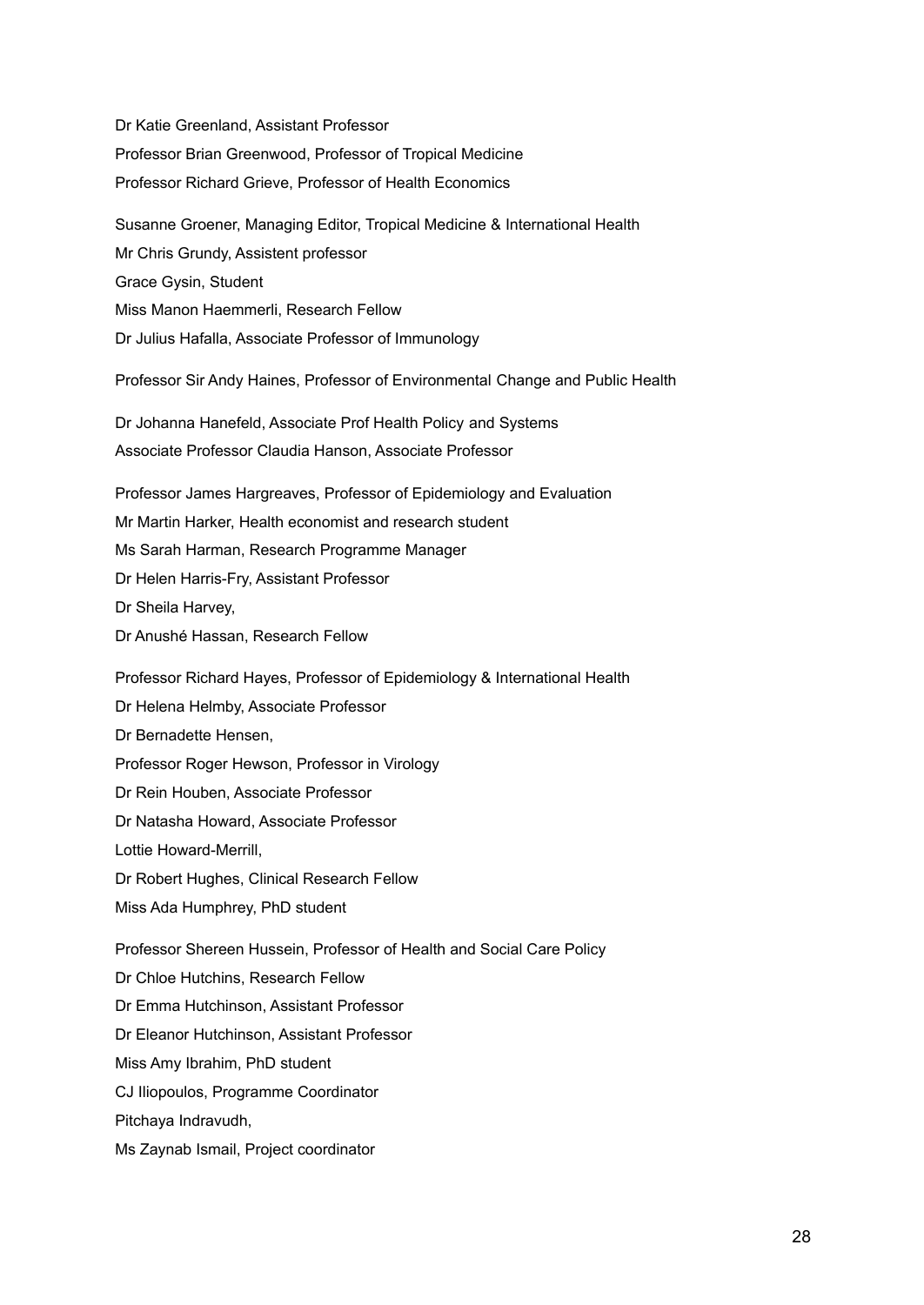Dr Sharif Ismail, Clinical Research Training Fellow

Professor Debra Jackson, Takeda Chair in Global Child Health Claire Jeffries, Research Fellow Professor Mark Jit, Professor of Vaccine Epidemiology MISS Cecelia Johnson, Dr Edward Joy, Assistant Professor in Nutrition Professor Suneetha Kadiyala, Professor of Global Nutrition

Professor Beate Kampmann, Professor of Paediatric Infection & Immunity and Global Health

Professor Saidi Kapiga, Professor of Epidemiology and International Health and Scientific Director

Dr Harparkash Kaur, Assistant Professor

Miss Suzanne Keddie, Research Degree Student

David Kennedy, Research Fellow

Dr Katharine Ker, Assistant Professor

Dr Marko Kerac, Associate Professor

Dr Charlotte Kerr, PhD student

Ms Jessica King, Research Fellow

Mrs Peta King, Project Coordinator

Mr Fred King, Project Manager

Professor Immo Kleinschmidt, Professor

Professor Cecile Knai,

Dr. Jackie Knee, Marshall Sherfield Fellow

Ms Louise Knight, Research Fellow

Dr Gwen Knight, Associate Professor

Dr Mihaly Koltai, research fellow

Emilie Koum Besson,

Dr Katharina Kranzer, Professor

Dr Mojca Kristan, Research Fellow in Medical Entomology

Dr Adam Kucharski, Associate Professor

Professor Hannah Kuper, Professor of Epidemiology

Dr Nambusi Kyegombe, Assistant Professor

Dr Fatim Lakha, Consultant Public Health Medicine and Assistant Professor Public health

Dr. Sham Lal, Assistant Professor

Ms Jenny Lamb, Research Fellow

Dr Cherry Law, Research Fellow

Bolarinde Lawal,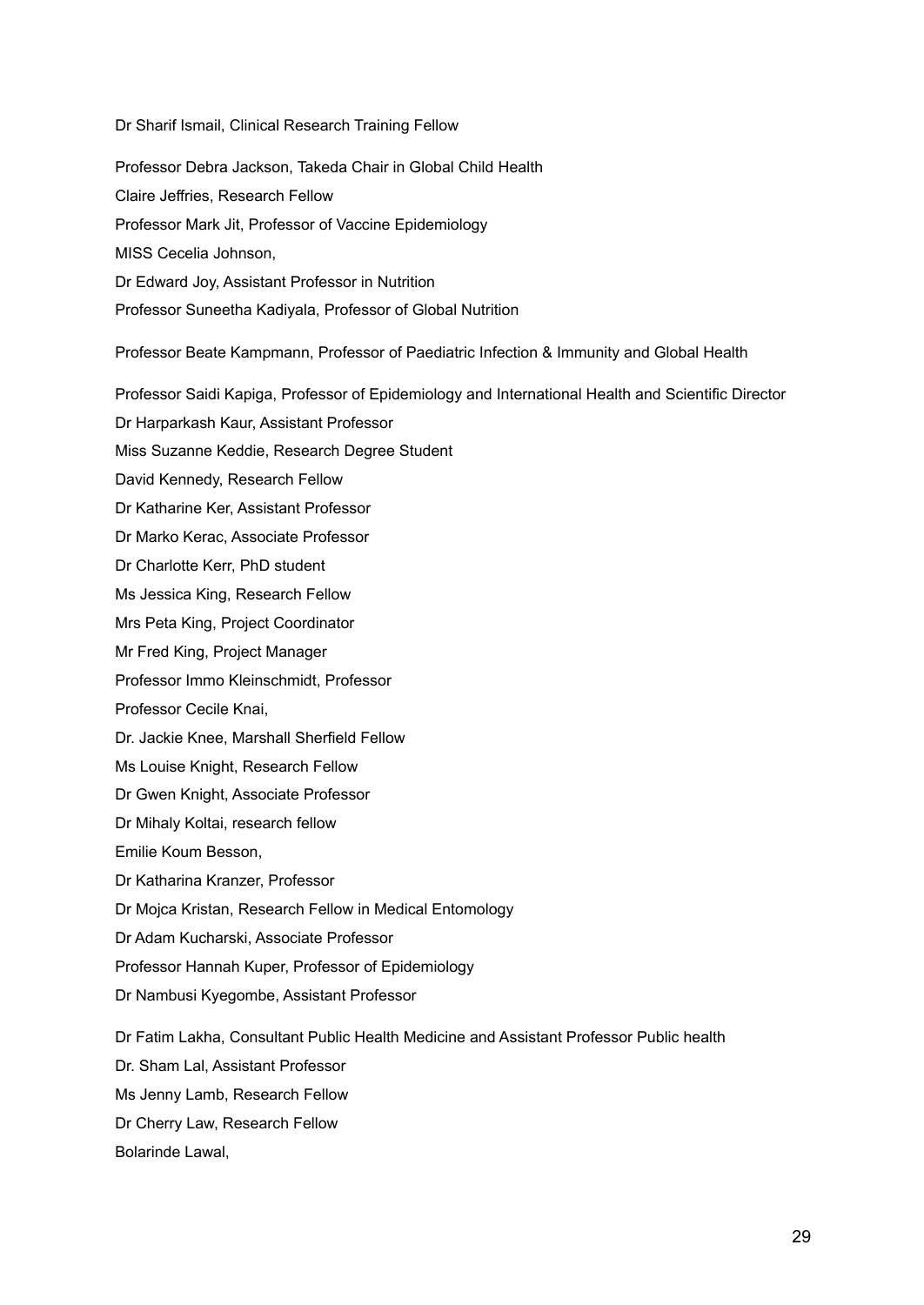Professor Joy Lawn, Director MARCH Centre Dr David Lawrence, Clinical Research Physician Professor Shelley Lees, Professor of Anthropology of Public Health Mr Hugo Legge, Research Assistant Helena Legido Quigley, Associate Professor Dr Burhan Lehri, Research Fellow MS Catherine Leon, Research Degree Student Professor David Leon, Professor of Epidemiology Dr Baptiste Leurent, Lecturer Dr Alex Lewin, Associate Professor in Biostatistics Dr Judith Lieber, Research fellow Mr F Liew, Overseas Projects Coordinator Dr Liang-Yu Lin, PhD student Professor Jo Lines, Professor of Vector Biology and Malaria Control Isabel Litwin-Davies, Dr Marco Liverani, Associate Professor Dr Julia Lohmann, Dr Michelle Lokot, Research Fellow Nicola Lorimer, Technical Communications Officer Dr Eva Loucaides, Academic Clinical Fellow Dr Rachel Lowe, Associate Professor and Royal Society Dorothy Hodgkin Fellow Brett Lowe, Laboratory Director - Africa. Dr Nason Maani, Assistant Professor Professor David Mabey, Professor of Communicable Diseases Dr. Kazuyo Machiyama, Assistant Professor MS Sunita Malhi, Dr Aeesha Malik, Consultant Ophthalmologist Dr Poppy Mallinson, Research Fellow Professor Punam Mangtani, Professor of Clinical Epidemiology Dr Karima Manji, Research Assistant, Department of Global Health & Development Daniela Manno, assistant professor Dr John Manton, Dr Tanya Marchant,

Mark Marchant, Research Fellow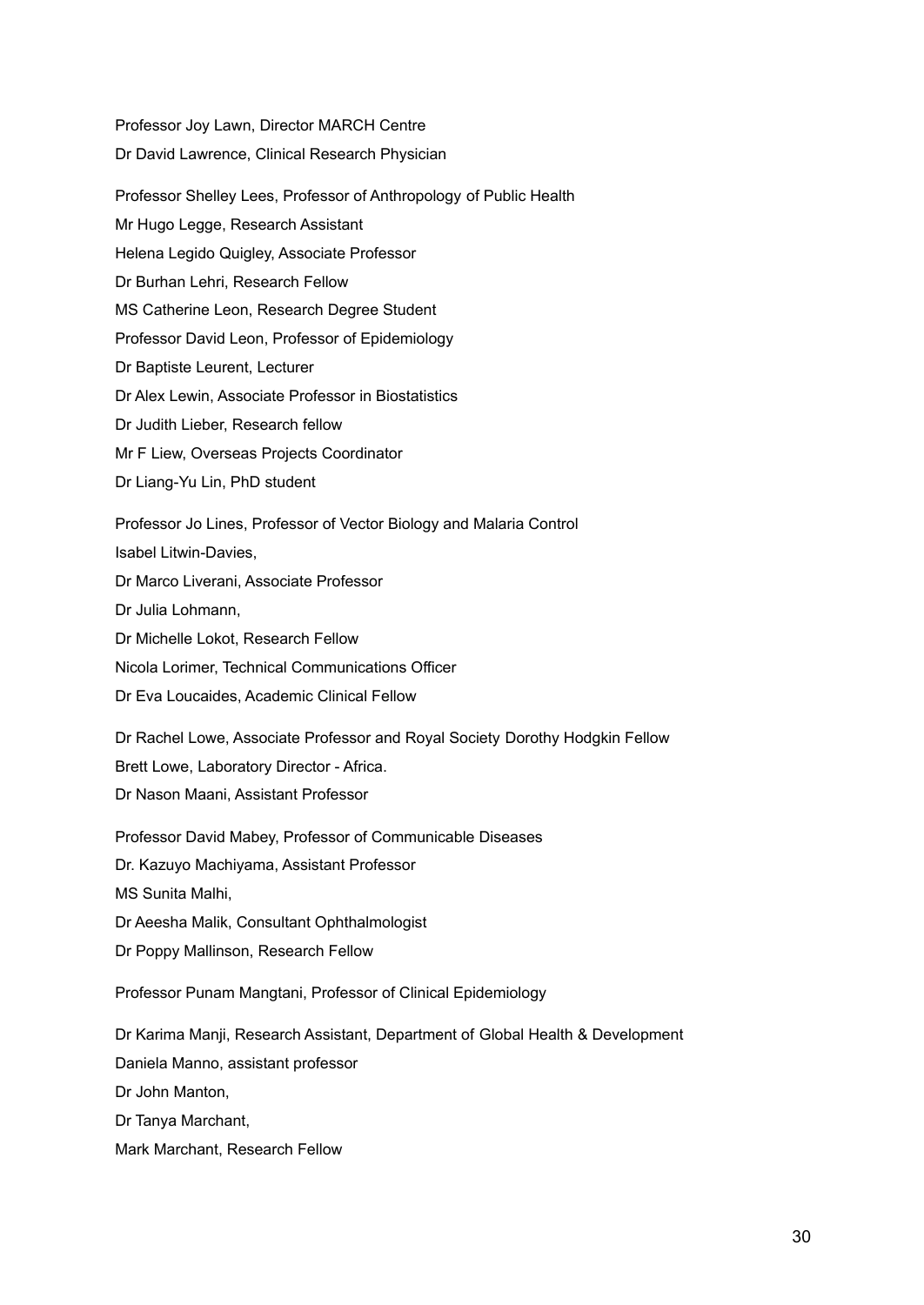Dr Michael Marks, Associate Professor Sarah Marks, Research Fellow Prof Cicely Marston, Professor of Public Health Dr Fred Martineau, Research Fellow in Social Sciences Manar Marzouk, Dr. Alessandro Massazza, Research Fellow Dr. Marta Mauri, Professor Philippe Mayaud, Head of Department Clinical Research Professor Susannah Mayhew,

Professor Nicholas Mays, Professor of Health Policy

Dr Ona McCarthy, Assistant Professor

Dr Nicky McCreesh, Assistant Professor

Ms. Gillian McKay, Doctor of Public Health Candidate

Professor Martin McKee, Professor, European public health, CBE

Dr Christopher Finn McQuaid, Assistant Professor in Infectious Disease Epidemiology

Professor Graham Medley, Professor of Infectious Disease Modelling Dr Paul Mee, Assistant Professor Dr. Louisa Messenger, Assistant Professor Kalia Michael, Research Fellow Dr James Milburn, Clinical Research Fellow Dr Rosalind Miller, Assistant Professor

Prof Paul Milligan, Professor of Epidemiology and Medical Statistics

Prof David Moore, Professor of Infectious Diseases and Tropical Medicine Molly Moran, PhD Marta Moreno, Research Fellow Beth Morrison, Administrator Miss Sophie Moss, PhD Student Professor Serge Mostowy, Professor of Cellualr Microbiology Sandra Mounier-Jack, Associate Professor in Public Health Dr James Munday, Research Fellow Dr. Adrianna Murphy, Assistant Professor Dr Sophie Mylan, GP, PhD Candidate

Dr Behzad Nadjm, Clinical Associate Professor

Dr Abhijit Nadkarni, Associate Professor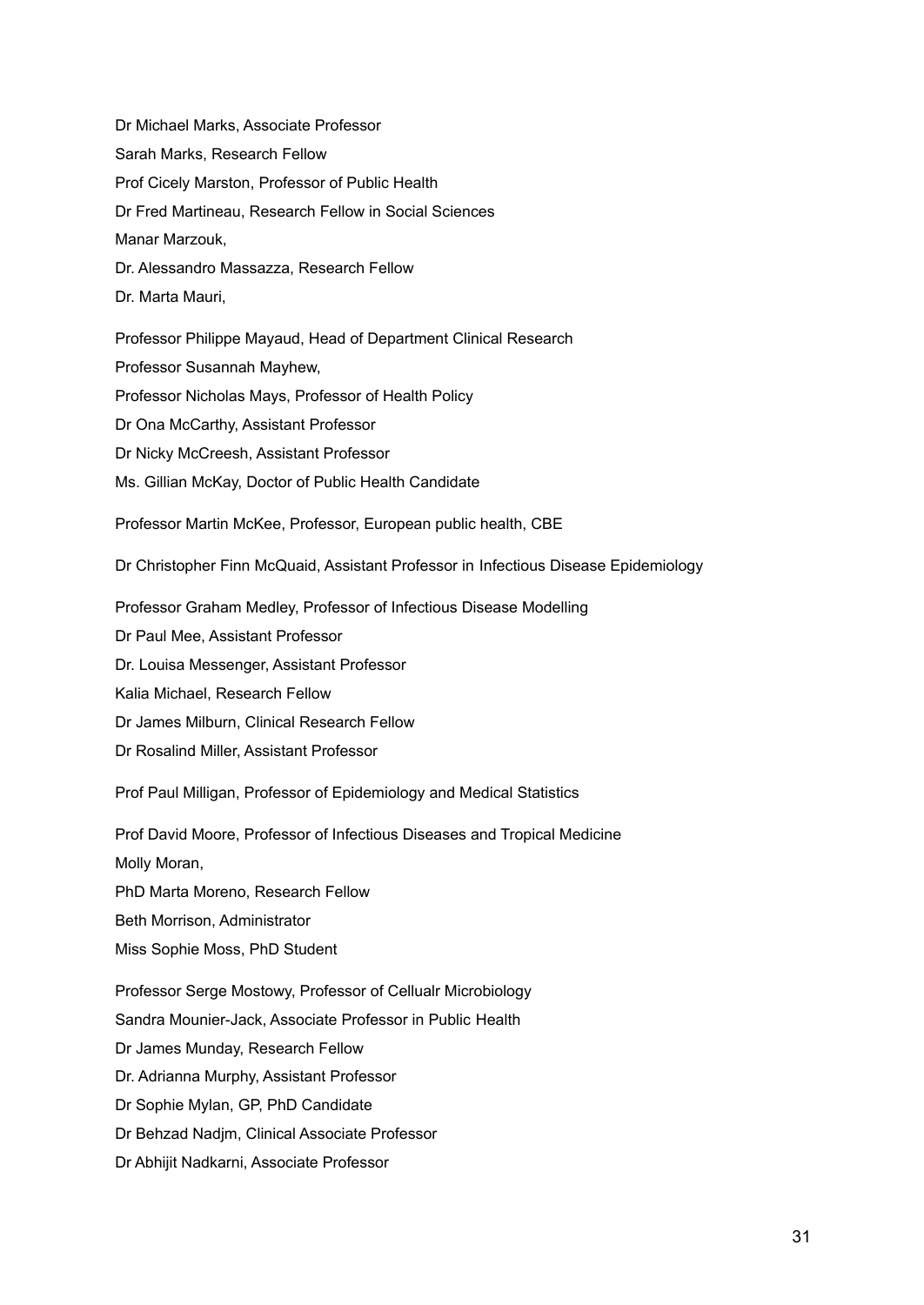Dr Erica Nelson, Research Fellow Kate Nelson, Research Fellow Dr Melissa Neuman, Assistant Professor of Epidemiology Dr Patrick Nguipdop Djomo,

Professor Dorothea Nitsch, Professor of Clinical Epidemiology

### PROFESSOR NORMAN NOAH, PROFESSOR INFECTIOUS DISEASE EPIDEMIOLOGY

Dr Ellen Nolte, Professor Mr Tanaka Nyoni, Project Coordinator Stephen O'Neill, Associate Professor Dr Kathleen O'Reilly, Assistant Professor Dr Eric Ohuma, Associate Professor Doctor William Oswald, Assistant Professor Tate Oulton, Research Assistant Miss Ruth Owen, Research Fellow Ms Samantha Owen, Project Coordinator Lucy Paintain, Assistant Professor in Public Health Evaluation Benjamin Palafox, Dr Jennifer Palmer, Assistant Professor Dr Josephine Parker, Senior Trial Manager Dr Cherie Part, Research Fellow Prof Neil Pearce, Professor Ms Bethanie Pelloquin, PhD student Dr Lucy Pembrey, Assistant Professor in Epidemiology Ms Loveday Penn-Kekana, Assistant Professor Dr Chloe Perkins, Research Fellow Prof Lars Åke Persson, Ms Julia Pescarini, Research Fellow Professor Mark Petticrew, Professor of Public Health Dr Roberto Picetti, Ms. Marjorie Pichon, Research Assistant Dr Catherine Pitt, Associate Professor of Health Economics Dr Rosalind Plowman, Associate Professor Dr Timothy Powell-Jackson, Associate Professor in Health Economics

Professor Carole Presern, Professor of the Practice, Global Health Policy Mrs Elizabeth Pretorius, Research Assistant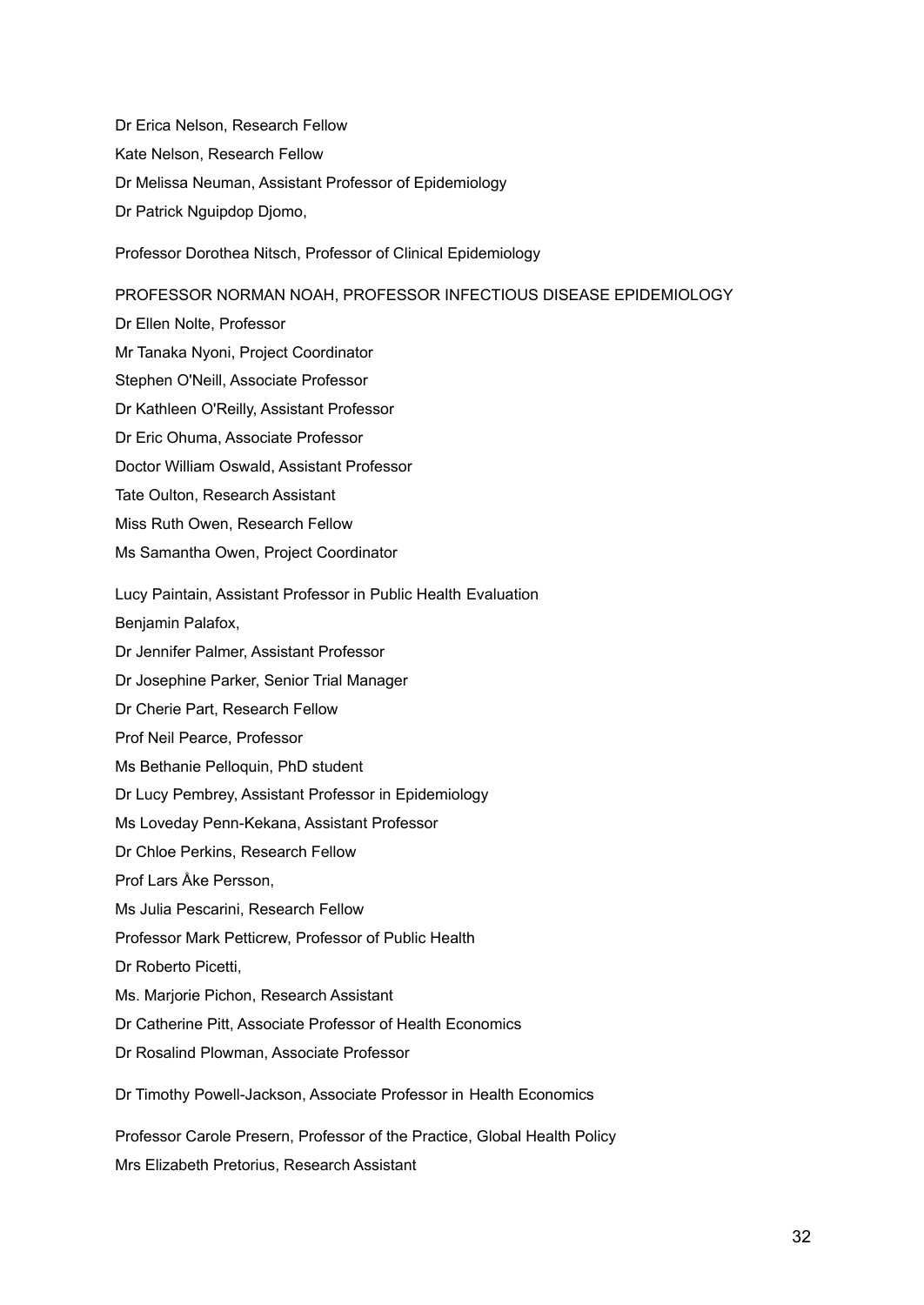Dr Natacha Protopopoff, Associate Professor Dr Rachel Pullan, Assoc Professor

Dr Matthew Quaife, Assistant Professor in Health Economics Mr Billy Quilty, Research Assistant

Professor Bernard Rachet, Professor of cancer epidemiology Dr Amber Raja, Research Fellow Mrs Anusha Rajeswaran, Project Co ordinator Dr Meghna Ranganathan, Assistant Professor Ruwan Ratnayake, PhD candidate/Epidemiologist Ms Marguerite Regan, Sonia Rego, Research Fellow Dr Andrea Rehman, Assistant Professor Dr. Christopher Rentsch, Assistant Professor Dr Sophie Rhodes, Research Fellow

Profoessor Tim Rhodes, Professor of Public Health Sociology

Professor Bayard Roberts, Professor of Health Systems and Policy Dr Ian Roberts, Dr Hana Rohan, Assistant Professor Professor Carine Ronsmans, Professor

Professor Mark Rowland, professor of medical entomology and malaria control control Mrs Harriet Ruysen, Research fellow and midwife Grace Ryan, Research Fellow

Dr. Kalpana Sabapathy, Assistant Professor/General Practitioner Dr Zia Sadique, Assistant Professor Nana Sarkodie-Mensah, Project Coordinator Dr Anja Saso, Paediatric doctor and research clinician Mr Steven Saunders, Research Programme Assistant Dr Natalie Savona, Assistant Professor Dr Susana Scott, Ass Professor in Infectious Disease Epidemiology Professor Anthony Scott, Professor of Vaccine Epidemiology Dr Timothy Scott, Research Fellow

Professor Rebecca Sear,

Professor Janet Seeley, Professor of Anthropology and Health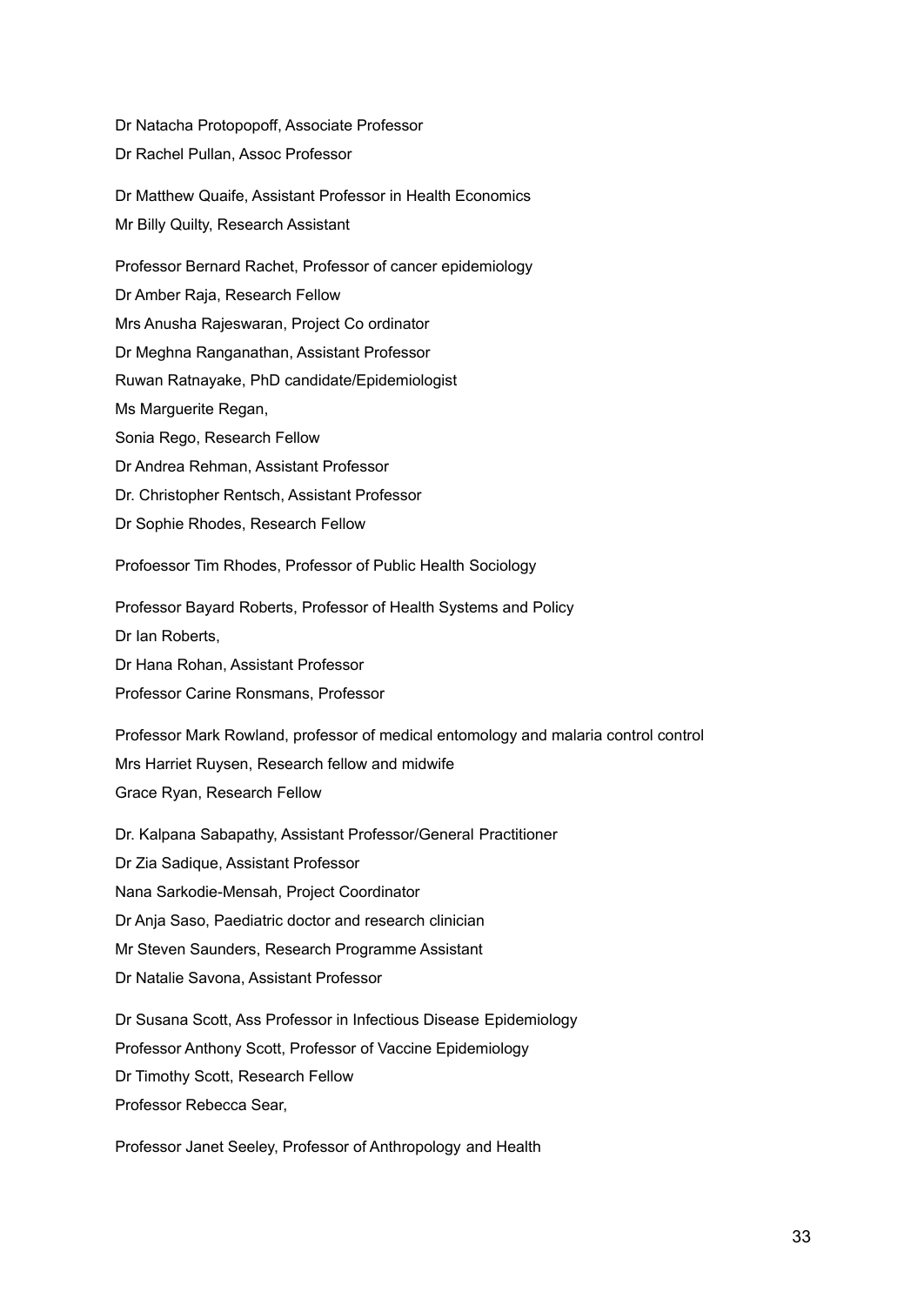Dr Frederik Seelig, Partnerships Manager, The Global Vector Hub Dr Maureen Seguin, Research Fellow Ms Noreen Seyerl, Communications Officer

Professor Haleema Shakur-Still, Professor of Global Health Clinical Trials Professor Linda Sharples, Professor of Statistics Julia Shen, PhD researcher / Consultant Miss Alicia Showering, PhD Candidate Dr Victoria Simms, assistant professor

Dr. Neha Singh, Assistant Professor & Co-Director of the Health in Humanitarian Crises Centre Professor Peter Smith, Professor of Tropical Epidemiology Dr Debbie Smith, DBL Lecturer Dr Richard Stabler, Associate Professor

Dr Kerrie Stevenson, NHS Public Health Doctor and NIHR Academic Clinical Fellow Professor Heidi Stöckl, Professor in Social Epidemiology Dr Preslava Stoeva, Assistant Professor Dr William Stone, Assistant Professor

DR Brigid Strachan, Manager, Lancet Global Health Commission on financing PHC

Dr Gillian Stresman, Assistant Professor

Dr Anne Suffel,

Dr. Neisha Sundaram, Assistant Professor

Prof Colin Sutherland, Professor of Parasitology

Dr Stefanie Tan, Honorary Research Fellow

Dr Cally Tann, Associate Professor

Ms Kamaryn Tanner, researcher

Dr Clare Tanton, Assistant Professor

Mrs Anne Tholen, Taught Programme Director

Dr Jennifer Thompson, Assistant Professor

Professor Jim Todd, Professor in Applied Biostatistics

Dr. Belen Torondel, Associate Profesor

Dr Robert Torrance, DrPH student + medical doctor

Paola Torrani,

Dr Annie Tremp, Research Fellow

Dr Joseph Tucker, Associate Professor

Clinical Trials Laboratory Scientist Godfrey Tuda, Clinical Trials Laboratory scientsist

Dr Damien Tully, Assistant Professor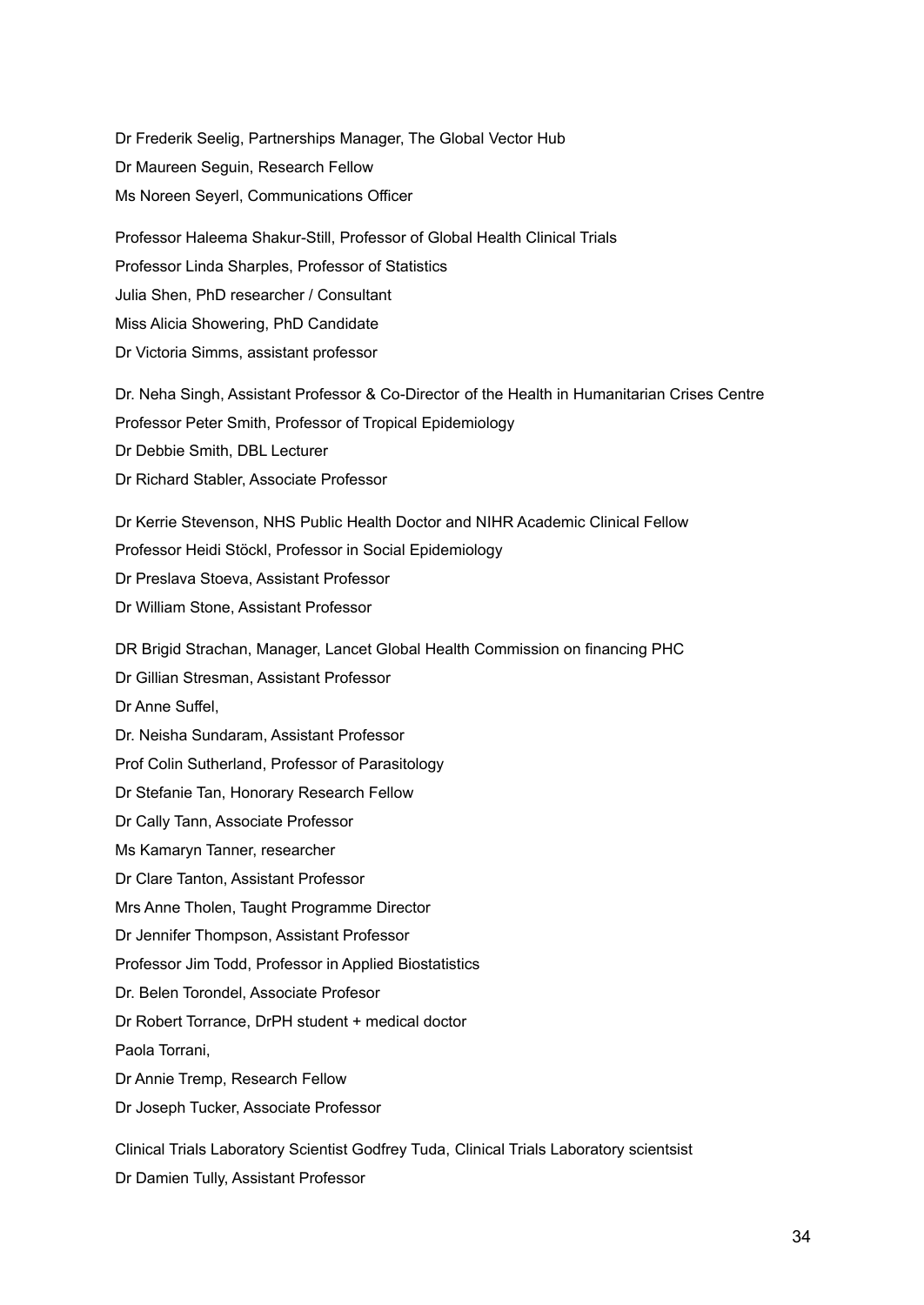Mrs Tanushree Tunstall, PhD researcher Dr Ellen Turner, Research fellow Dr Lucy Tusting, Associate Professor Jan van der Meulen, Professor of Clinical Epidemiology Laura Van Dyck, Data Manager Dr May van Schalkwyk, Public Health Registrar

Dr. Catharina (Karin) van Veldhoven, Assistant Professor in Molecular Epidemiology Miss Hristina Vasileva, Scientific Office & PhD student Ms Rashmi Venkatraman, Ms Shirine Voller, Programme Manager Dr Nicola Vousden, Academic Public Health Registrar Dr William Waites, Research Fellow Dr Caitlin Wake, Dr Kate Walker, Associate Professor of Medical Statistics Dr Thomas Walker, Associate Professor

Dr Helen Walls, Associate Professor of Global Health and Food Systems

Emeritus Professor Gill Walt, Emeritus Professor of International Health Policy

Dr Theresa Ward, Associate Professor

Ms Emily Warren, Research Fellow

Dr Charlotte Warren-Gash, Associate Professor

Dr Samuel Wassmer, Associate Professor

Professor Deborah Watson-Jones,

Dr Emily Webb, Associate Professor in Medical Statistics and Epidemiology Professor Helen Weiss, Professor of Epidemiology Ms Suzanne Welsh, Project Manager Professor Richard White, Professor Dr Hilary Whitworth, Assistant Professor Ms Nayantara Wijayanandana, Research Degree Candidate Lorraine Williams, Research Fellow Mrs Abake Williams, Head Of Finance and Procurement

Professor Elizabeth Williamson, Professor of Biostatistics and Health Data Science

Dr Ruth Willis, Research Fellow in NCDS in Humanitarian Settings Ms Alice Witt,

Ms Camille Wittesaele, Research Degree study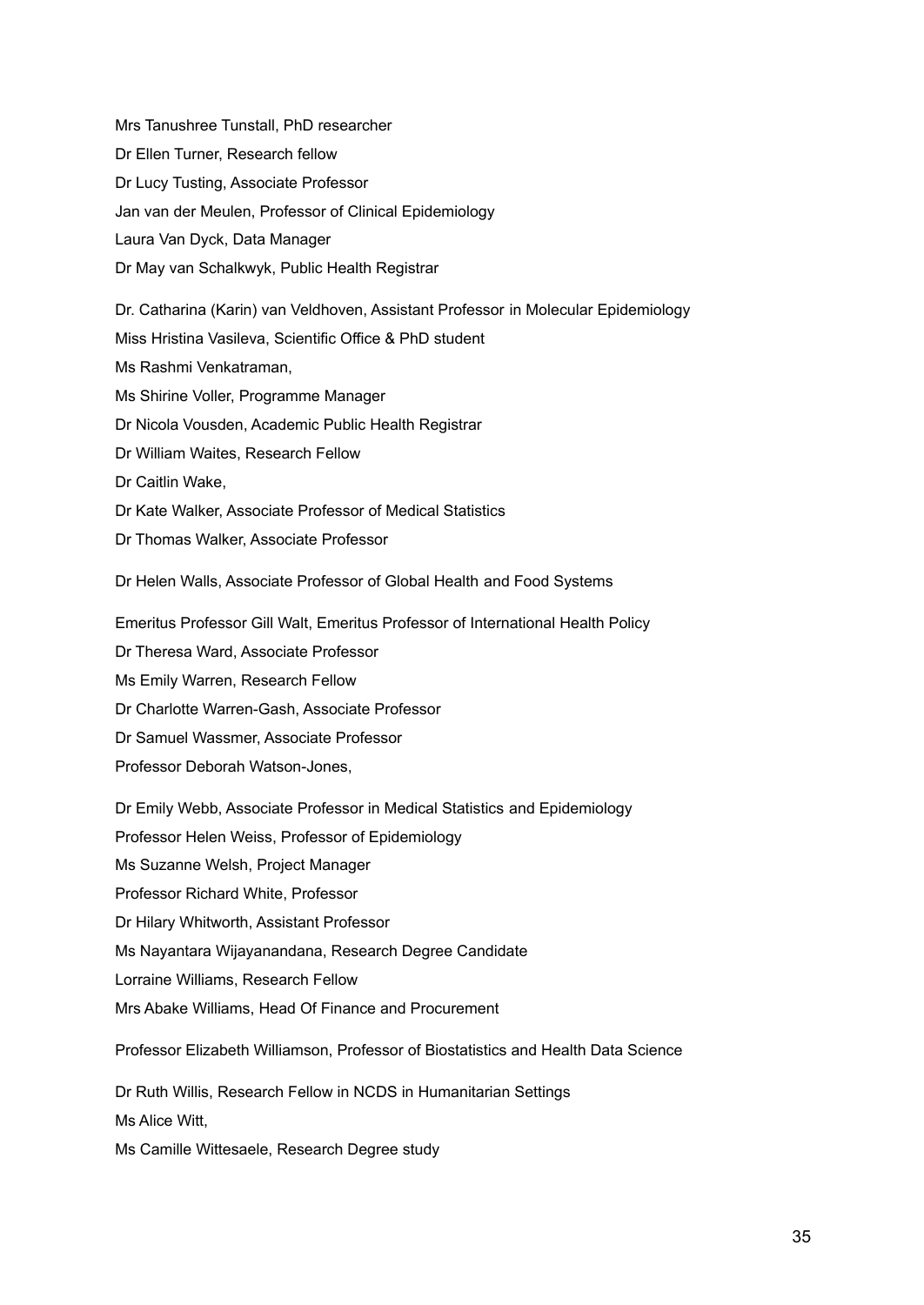Dr Susannah Woodd, Research Fello Professor Brendan WREN, Professor

Cutting UKRI Funding is unacceptable and counterproductive to UK and global interests Vanessa Yardley, Assistant Professor

Dr Judith Yargawa, RD student Dahye Yim, Professor Cathy Zimmerman, Professor Anja Zinke-Allmang,

### **London South Bank University**

Dr Michael Berthaume, Senior lecturer

## **Loughborough University**

Professor Barry Bogin, Professor of Biological Anthropology

Dr Silvia Costa, Lecturer in Physical Activity and Public Health Professor Paula Griffiths, Professor of Population Health Doctor Clare Holley, Lecturer Dr Oonagh Markey, Senior Lecturer in Nutritional Sciences Dr Emily Petherick, Senior Lecturer

Dr Rebecca Pradeilles, Senior Research Associate in Global Health Nutrition

Professor Michael Wilson, Professor of Drama/Head of Creative Arts

### **Manchester Metropolitan University**

Dr Lucy Burke, Dr Chris Murgatroyd, Reader Dr James Pritchett, Senior Lecturer in Biomedical Science Mr Solon Solomou, Research Associate

### **Middlesex University**

Dr Necla Acik, Research Fellow Professor Sarah Bradshaw, Head of the School of Law

Dr Erminia Colucci, Assoc Professor in Visual and Cultural Psychology Professor Eleonore Kofman, Dr Alexandra Kokoli,

Dr Dallas Roulston, Lecturer of Clinical and Molecular Microbiology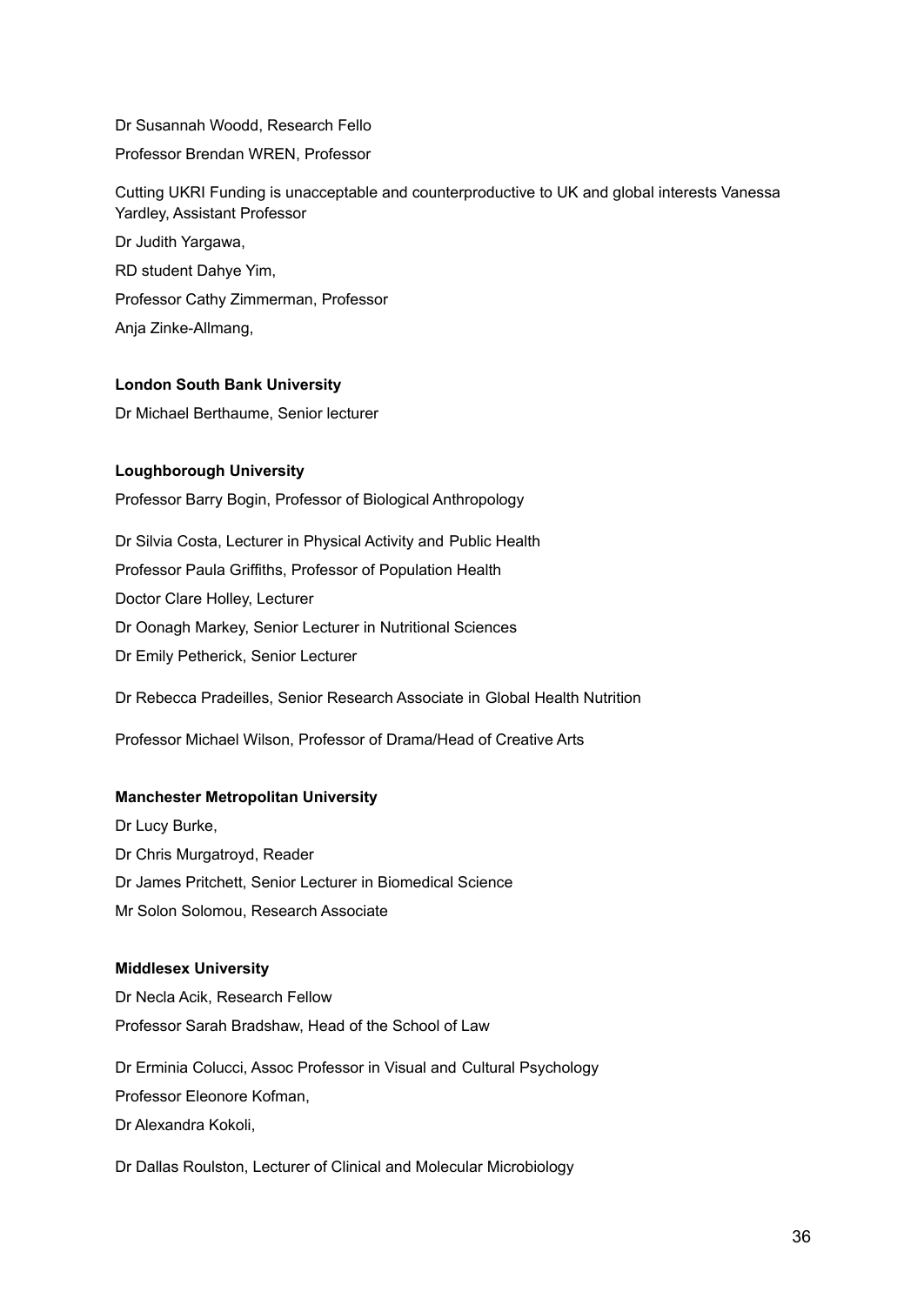#### **MRC Centre for Medical Mycology**

Mr Daniel Conn, MRes-PhD student Maria Cortada Roca, Research student Mr Alexander Currie, PhD Student Emer Hickey, PhD student Dr Elena Shekhova, Research Fellow

#### **Natural History Museum**

Dr Aidan Emery, Researcher Dr Peter Olson, Research Biologist

#### **Newcastle University**

Dr Lauren Ackerman, Research Associate Ian Alder, Dr Jen Bagelman, Lecturer Dr Sarah Campbell, SL in Irish History Professor Jill Clark, Professor Jan Jan Deckers, Dr Sara Ganassin, Lecturer Dr Mark Griffiths, Research Fellow Caitlin Halfacre, PhD researcher Prof Sophie Hambleton, Professor of Paediatrics and Immunology Dr Andrew Henderson, Reader in Physical Geography Prof Alex Hughes, Dr Caleb Johnston, Professor Andy Large, PI and Director UKRI GCRF Living Deltas Hub Professor James Law, Professor of Speech and Language Science Professor Helen McConachie, Professor Emerita of Child Clinical Psychology Dr Stephen Moonie Stephen Moonie, Lecturer Dr Julie Morris, Head of School Professor Tracy Palmer, Dr Paula Salgado, Senior Lecturer Dr Tom Schofield, Senior Lecturer in Digital Cultures

Professor Graham Smith, Professor of Oral History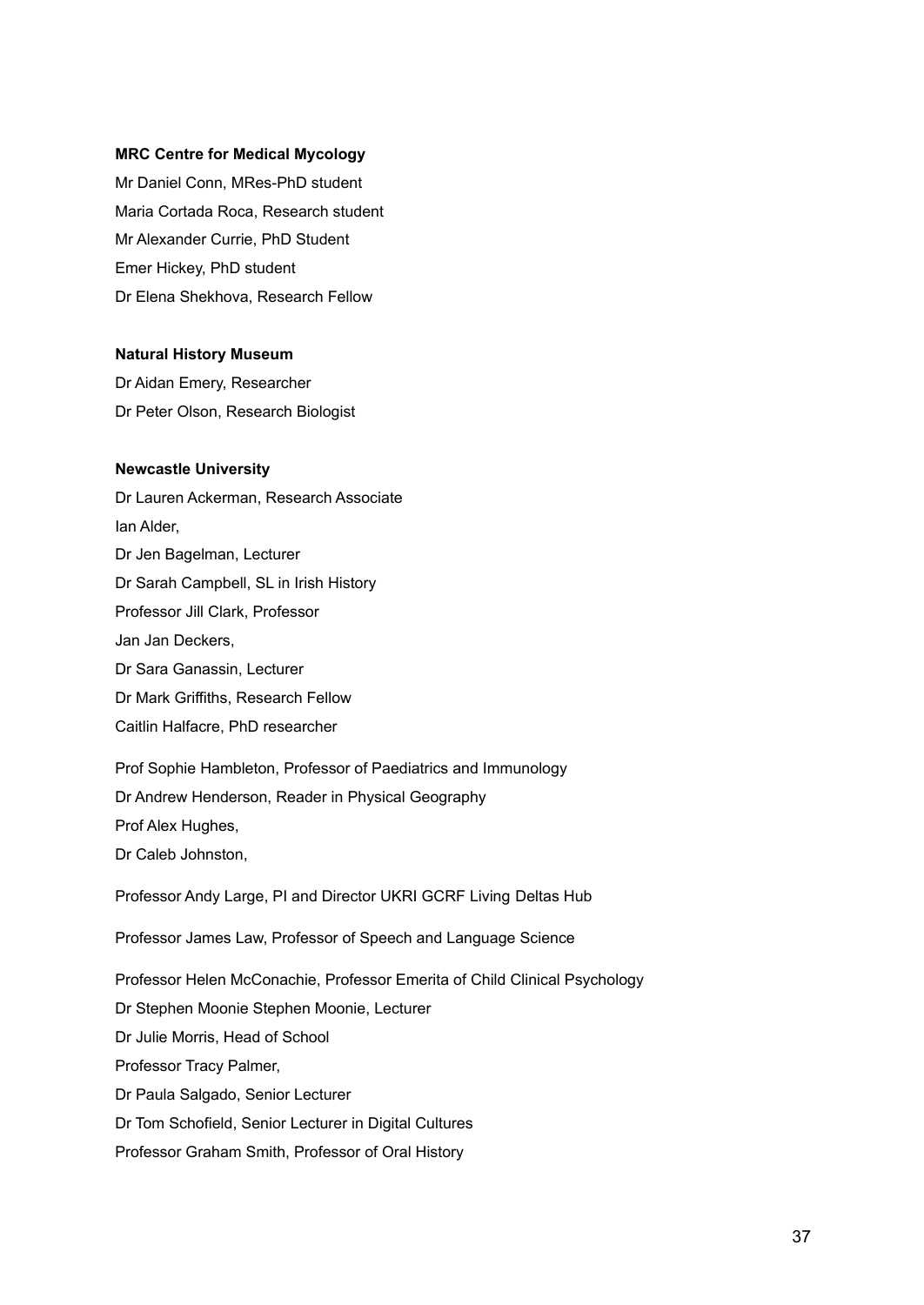#### Dr Anastasia Trebacz, Post-doctoral research fellow

Professor Andrew Trevelyan, Professor of Network Neuroscience Professor Matthias Trost, Professor of Proteomics Dr Andrea Wilkinson, Research Associate

#### **Northumbria University**

Dr Peter Forman, Lecturer Dr. Chamirhri Greru, Research Fellow Dr. Giovanni Pesce, Ass. Prof. Dr Reem Talhouk, Vice Chancellor Research Fellow

## **Nottingham Trent University**

Dr Ivan Campeotto, Senior Lecturer Mrs Stella Fuller, Pre-Award Coordinator Dr Bethany Jones, Senior Lecturer in Psychology

#### **Overseas Development Institute**

Dr Megan Daigle, Senior Research Fellow Ms Gemma Davies, Senior Research Fellow Dr Nicola Jones, Principal Research Fellow Ms Christina Lowe, Research Officer

Dr Fiona Samuels, Senior Research Fellow/ Honorary Associate Professor

## **Oxford Brookes University**

Dr Arantza Aldea, Senior Lecturer Professor David Foxcroft, Dr Clare Martin, Principal Lecturer Dr Derek O'Brien, Reader in Law

### **Quadram Institute**

Dr Stefano Romano, postdoctoral research scientist

## **Queen Margaret University**

Ms Helen Baillot, Research Fellow Amanda Di Rosa, Research Assistant, PhD Researcher Dr. Rebecca Horn, Senior Research Fellow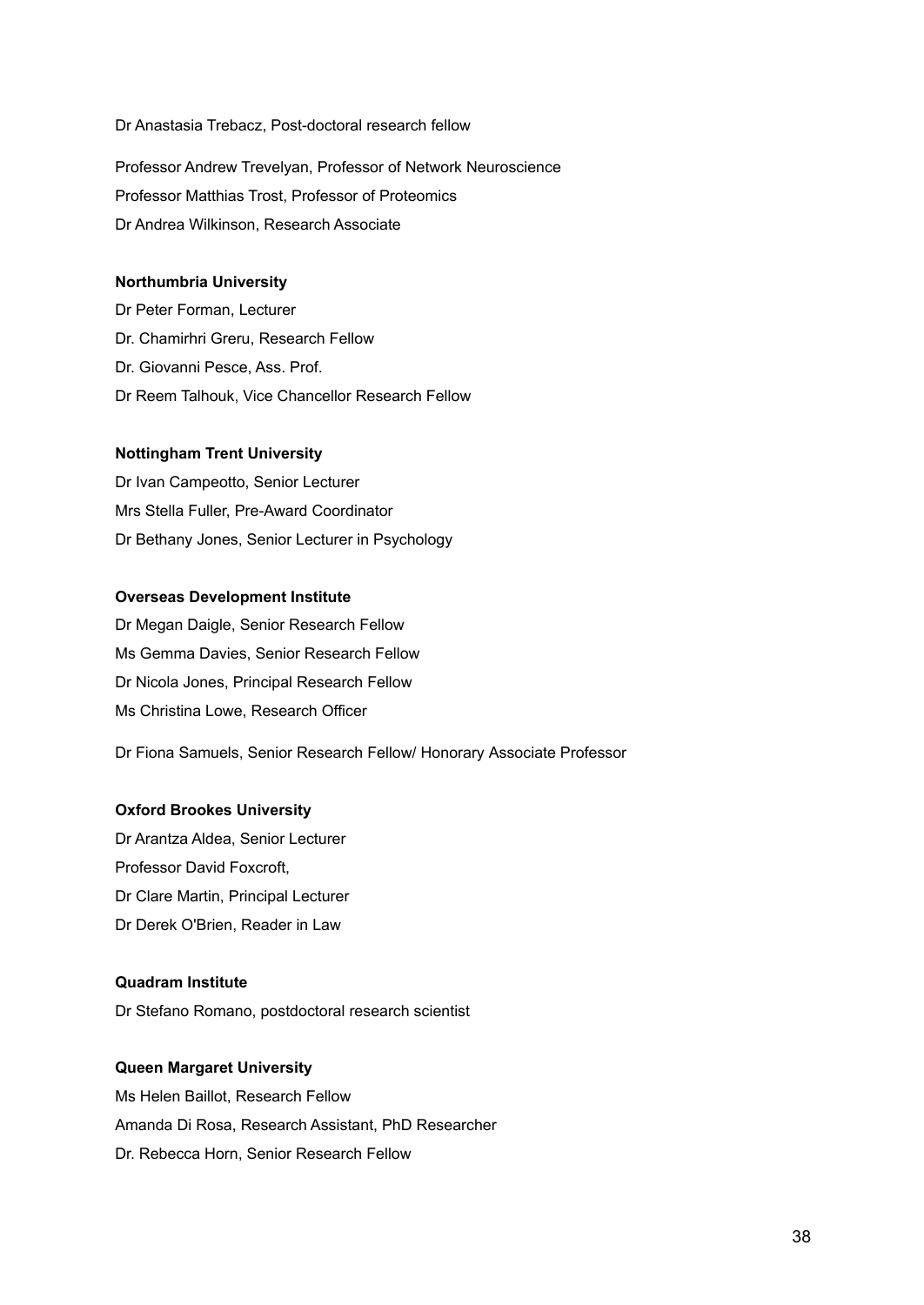Ms Leyla Kerlaff, Research Fellow Dr Karina Kielmann, Reader/Associate Professor Giulia Loffreda, Researcher Miss Bryony Nisbet, Research Assistant Ms Fiona O'May, Research Fellow (retired) Dr Georgina Pearson, Lecturer Dr Alison Strang, Senior Research Fellow

Professor Sophie Witter, Professor of International Health Financing and Health Systems Ms Gimenne Zwama, Research Assistant

# **Queen Mary University of London**

Professor Robert Allaker, Professor of Mucocutaneous Microbiology Professor Victoria Bird, Professor of Mental Health Care Dr Claire Bourke, Dr Tim Brown, Reader in Health Geography Mhairi Brown, Professor Shazia Choudhry, Professor of Law Dr Vladimir Cvetković, Dr. Ceri Evans, Clinical Research Fellow Dr Joseph Freer, Ms Catherine Fung, Research Fellow Professor Sophie Harman, Professor of International Politics Dr Andrew Harmer, Senior Lecturer Dr Kawther Hashem, Research Campaign Manager Prof Feng He, Professor of Global Health Research Professor Paul Heritage, Professor of Drama; ; Associate Professor, Institute of Population Health **Sciences** Professor Paul Kelly, Professor of Tropical Gastroenterology Dr Daniel Lee, Senior Lecturer in Modern History Professor Adrian Martineau, Professor of Respiratory Infection and Immunity Professor David McCoy, Professor of Global Public Health Dr Doreen Montag, Senior Lecturer Dr Aoife Murray, Research Fellow Dr Christie Noble, Paediatric trainee Dr Joanna Orr, Postdoctoral Research Assistant Prof Alastair Owens, Head of the School of Geography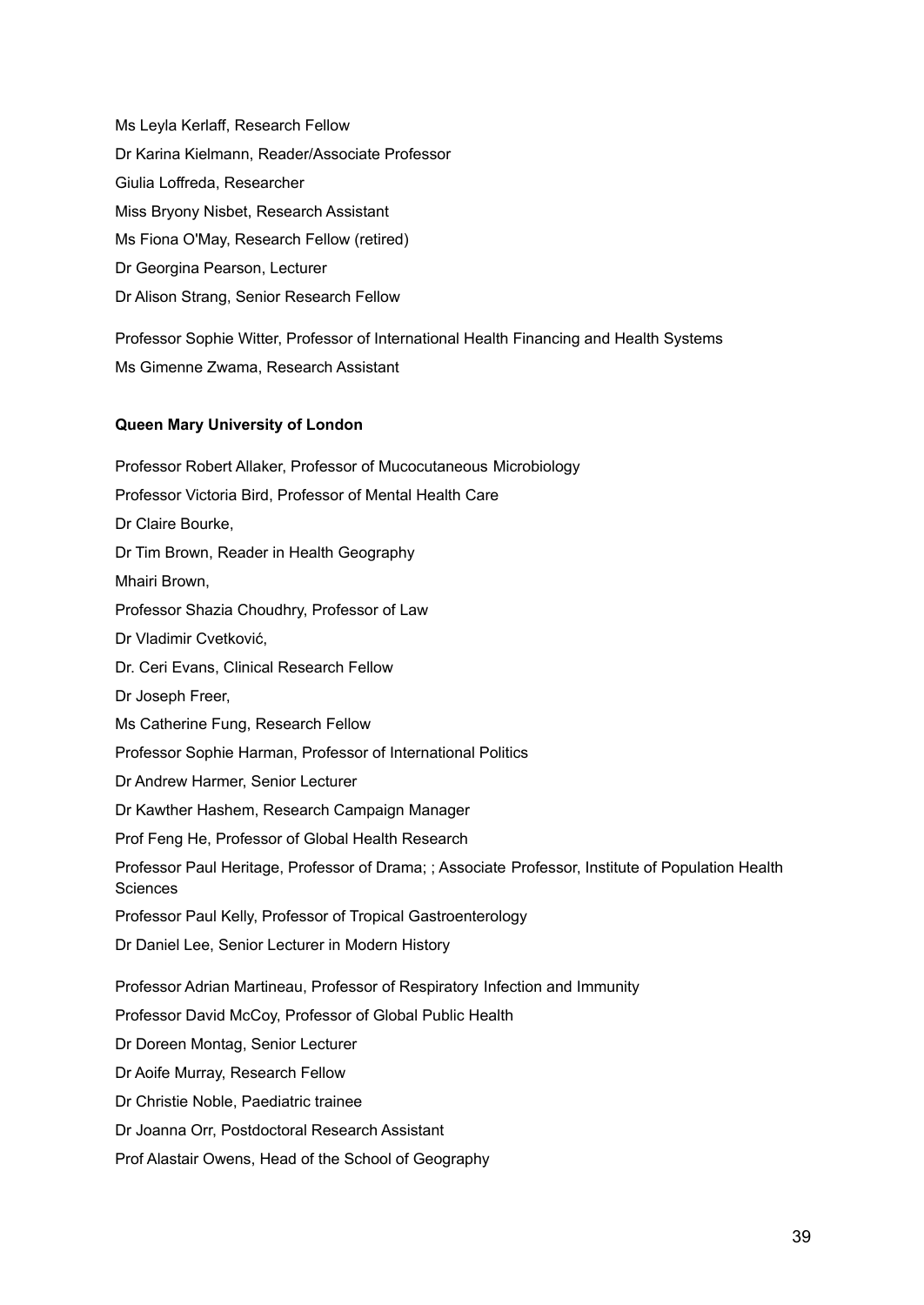Dr Andreas Papamichail, Lecturer in Global Health & International Relations Dr Jeniffer Perussolo, Clinical Research Fellow

Professor Andrew Prendergast, Wellcome Senior Clinical Fellow, and Professor of Paediatric Infection and Immunology

Professor Stefan Priebe, Professor of Social and Community Psychiatry Ms Vian Rajabzadeh, PhD student Dr Ruairi Robertson, Postdoctoral Research Fellow

Dr Charlotta Salmi, Lecturer in Postcolonial and Global Literature DR Soha sobhy, Academic clinical lecturer Miss Diliniya Stanislaus Sureshkumar, Research Assistant

Dr Jonathan Sturgeon, Wellcome Clinical Fellow in Global Health Research Dr Monique Tan, Postdoctoral Research Fellow

MISS MARIA ISABEL VALERO MORALES, PHD RESEARCHER Dr Francois van Loggerenberg, Research Fellow Dr Changqiong Wang, Postdoctoral Research Assistant

#### **Queen's University Belfast**

Dr. Luke Barry, Postdoctoral Research fellow

Professor Helen Coleman, Professor of Cancer Epidemiology

Professor Michael Donnelly, Head of Health Services and Global Health Research Dr Leandro Garcia, Lecturer Doctor Neil Heron, GP/Clinical Lecturer/Consultant

Dr Blánaid Hicks, Vice Chancellor's Fellow in Epidemiology and Public Health

Dr Ruth Hogg, Senior Lecturer

Dr Lynne Lohfeld, Lecturer

Dr Gareth McKay, Senior Lecturer

Dr Úna McMenamin, UKRI Future Leaders Fellow

Dr Charlene McShane, Lecturer

Dr. Ana Miller, Research fellow

Dr Sean O'Neill, Research Felllow

F Anthony O'Neill, Senior Lecturer Mental Health

Dr Martin Robinson, Research Fellow

Dr Recivall Salongcay, Research Fellow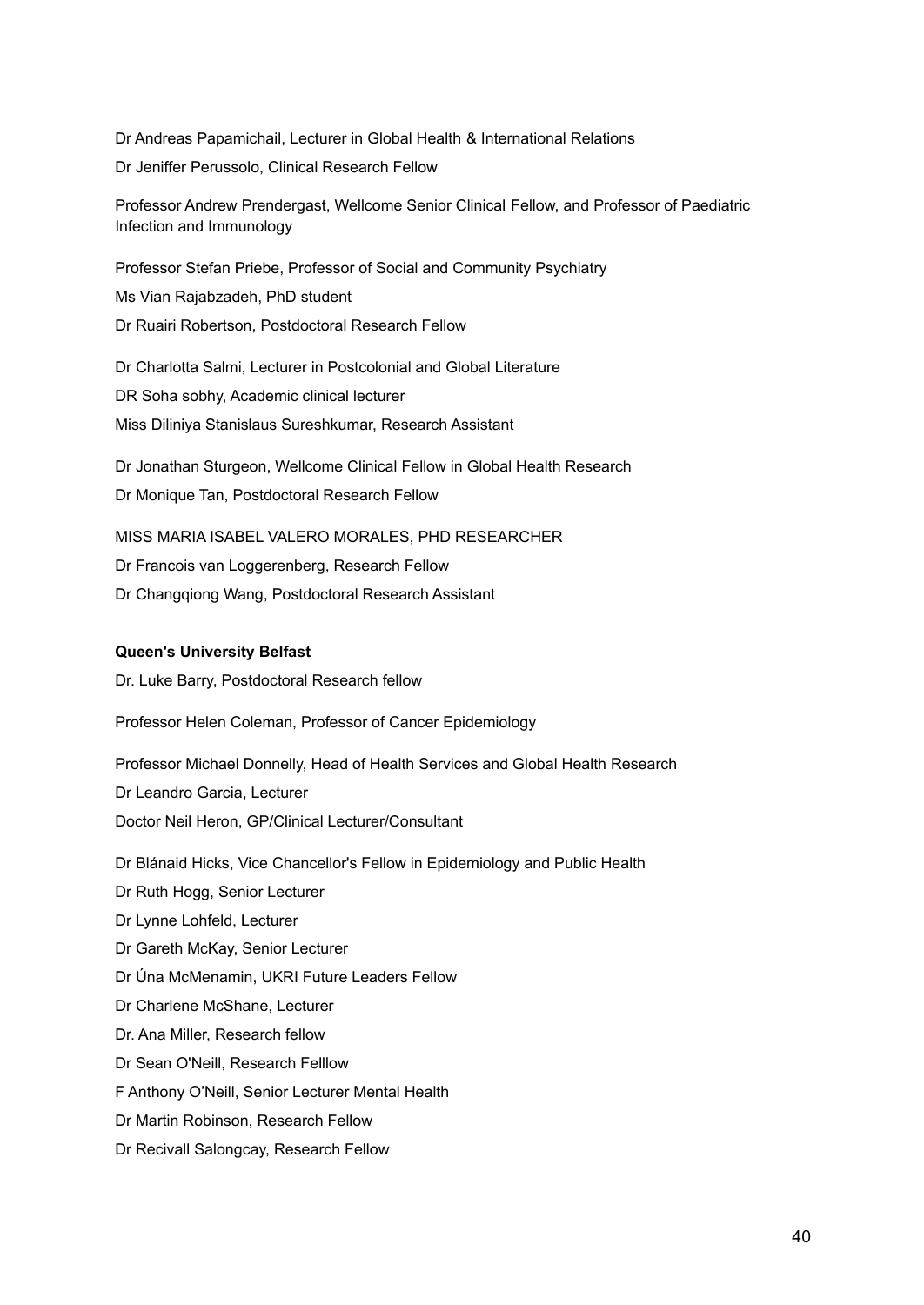Dr Desiree Schliemann, Research Fellow Mr Daniel Weir, Student

## **Rothamsted Research**

DR Stephan Haefele, Senior Scientist

## **Royal Holloway, University of London**

Professor Katherine Brickell, Professor of Human Geography Dr Alexander Gilder, Lecturer in Law Bryce Lease, Chinar Shah, Consultant Professor Katie Willils, Professor of Human Geography

# **Royal Veterinary College**

Professor Tony Barnett, Professor Alexandra Bartlett, Damer Blake,

Professor Richard Bomphrey, Interim Vice Principal (Research)

Dr Julian Drewe, Associate professor of veterinary epidemiology Professor Jonathan Elliott, Dr Guillaume Fournie, Senior research fellow

Professor Javier Guitian, Professor of Veterinary Public Health Barbara Haesler,

Prof Richard Kock, Prof Wildlife Health and Emerging Diseases

Prof Ludovic Pelligand, Professor in veterinary anaesthesia and pharmacology Dr Androniki Psifidi, Lecturer in Veterinary Clinical Genetics

Professor Ayona Silva-Fletcher, Professor in Veterinary Education Dr. Mehroosh Tak, Lecturer Professor Fiona Tomley, Professor of Experimental Parasitology; Director of the GCRF One Health Poultry Hub Dr Dong Xia, Lecturer

## **Scotland's Rural College**

Prof Georgios Banos, Professor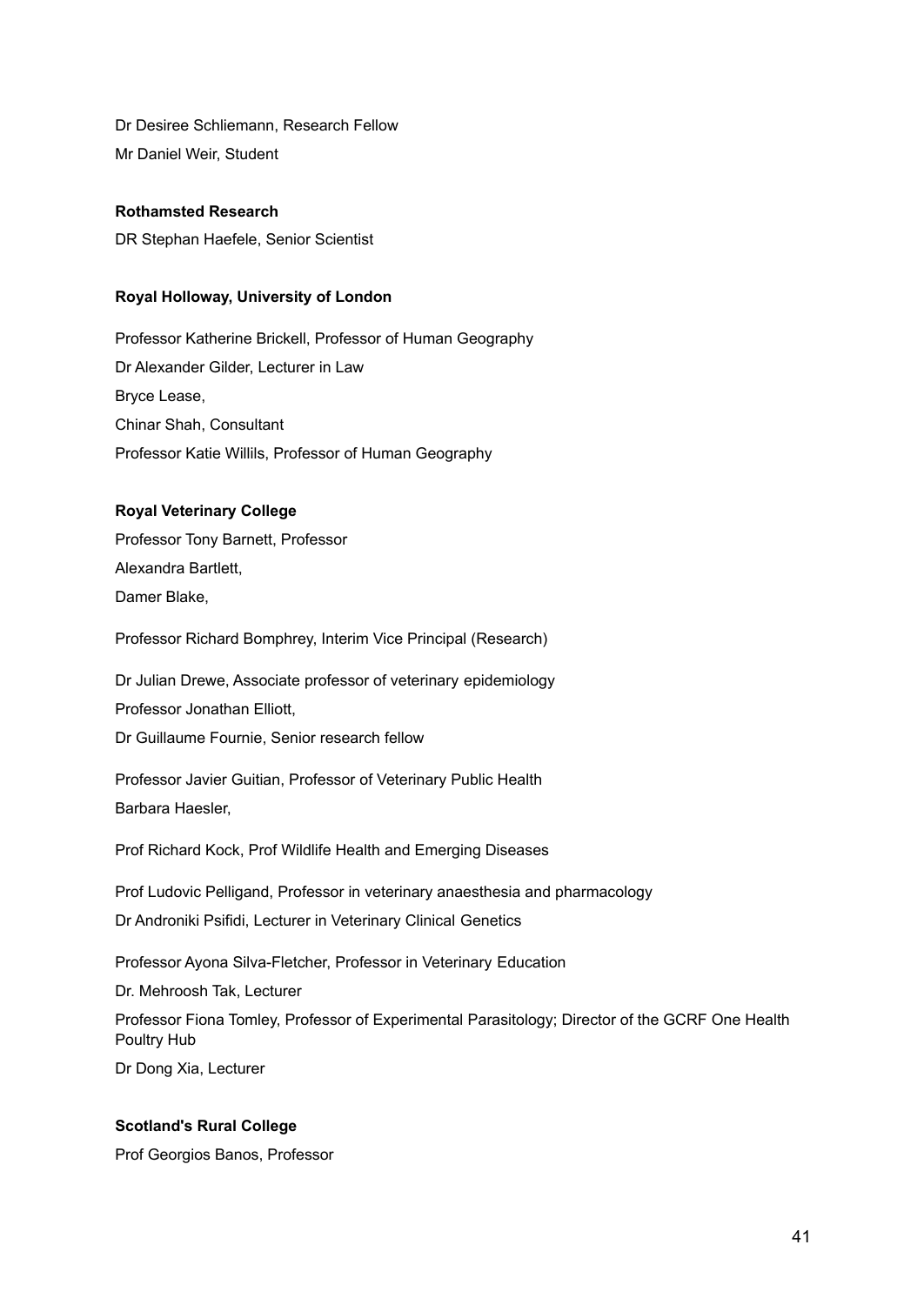#### **Sheffield Hallam University**

Professor Madelynne Arden, Professor of Health Psychology Dr Elaine Clarke, Researcher Dr Martin Lamb, Research Associate Dr Abigail Millings, Senior Research Fellow Dr Bridget Ogharanduku, Senior Lecturer Dr Rebecca Turner, Research Fellow

#### **SOAS University of London**

Ms Jay Kubler, Programme Manager

Dr Elisa Van Waeyenberge, co-Head of Economics Department

# **St George's, University of London**

Dr Aisleen Bennett, Academic Clinical Lecturer Professor Philip Cooper, Profesor of Epidemiology

Professor Kirsty Le Doare, Professor of Vaccinology and Immunology Dr Blair Strang, Lecturer in Virology

## **Staffordshire University**

Dr Arthur Hosie, Course Director (Biological Science)

## **Swansea University**

Dr Hazel Nichols, Associate Professor in Bioscience

#### **The Francis Crick Institute**

Professor Michael Blackman, Senior Group Leader Doctor Alessia Caramello, Post Doctoral Research Assistant Dr Richard Clayton, Postdoctoral Research Scientist Dr Heledd Davies, Postdoctoral researcher Dr Christophe Galichet, Senior laboratory research scientist Dr Maria Giorgalli, Postdoctoral Researcher Dr Simon Kimuda, Postdoc Dr Jean Langhorne, Director of Crick African Network Professor Robin Lovell-Badge, Senior Group Leader Dr Roberta Migale,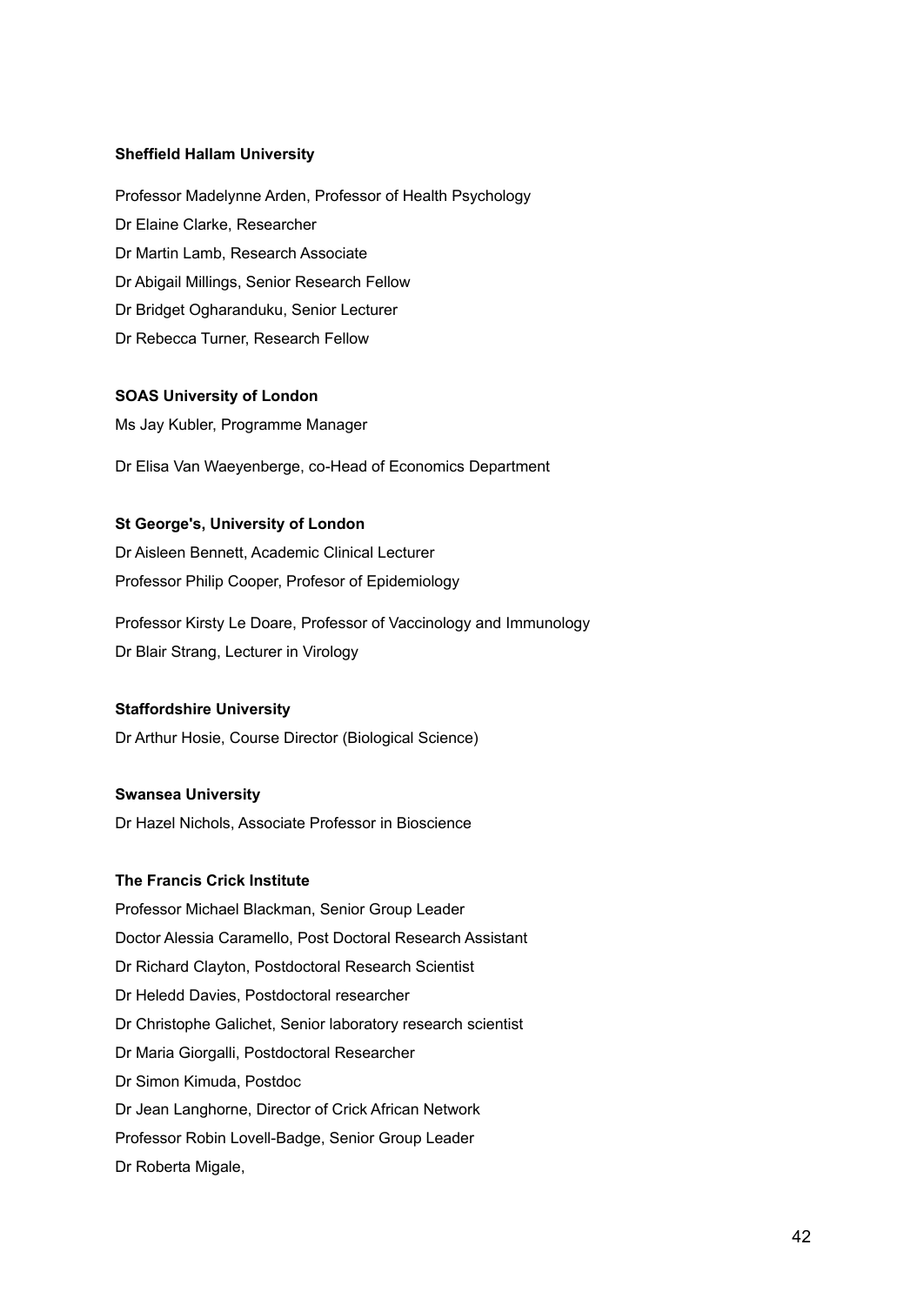PhD Kaja Moczulska, Postdoctoral training fellow Dr Theo Sanderson, Postdoctoral Fellow Mr. Daniel Sheridan, PhD Student Dr Güneş Taylor, Postdoc Dr Moritz Treeck, Group Leader

#### **The George Institute UK**

Professor Kent Buse, Director, Healthier Societies Program

Emma Feeny, Director, Global Advocacy and Policy Engagement Dr Carinna Hockham, Research Associate Dr Ben Talbot, Doctor, Researcher

#### **The Open University**

Dr Koula Charitonos, Senior Lecturer Dr Jerome De Henau, Senior Lecturer in Economics Dr Kevin Deane, Senior Lecturer in Economics Dr Lorena Lombardozzi, Lecturer in Economics Professor Maureen Mackintosh, Professor of Economics

Professor Susan Newman, Professor and Head of Economics Dr Lara Piccolo, Research Fellow

# **The Pirbright Institute**

Munir Iqbal, Professor Dr Jessica Stokes, Postdoctoral Scientist

## **The Royal Central School of Speech & Drama**

Dr Sylvan Baker, Lecturer Community Performance Applied Theatre Professor Maria Delgado, Director of Research

Dr Katharine Low, Senior Lecturer, Applied Theatre and Community Performance Dr Daniël Ploeger, Research Fellow Mrs Anna Woolf, Researcher

## **Thrombosis Research Institute**

Mr Saverio Virdone, Biostatistician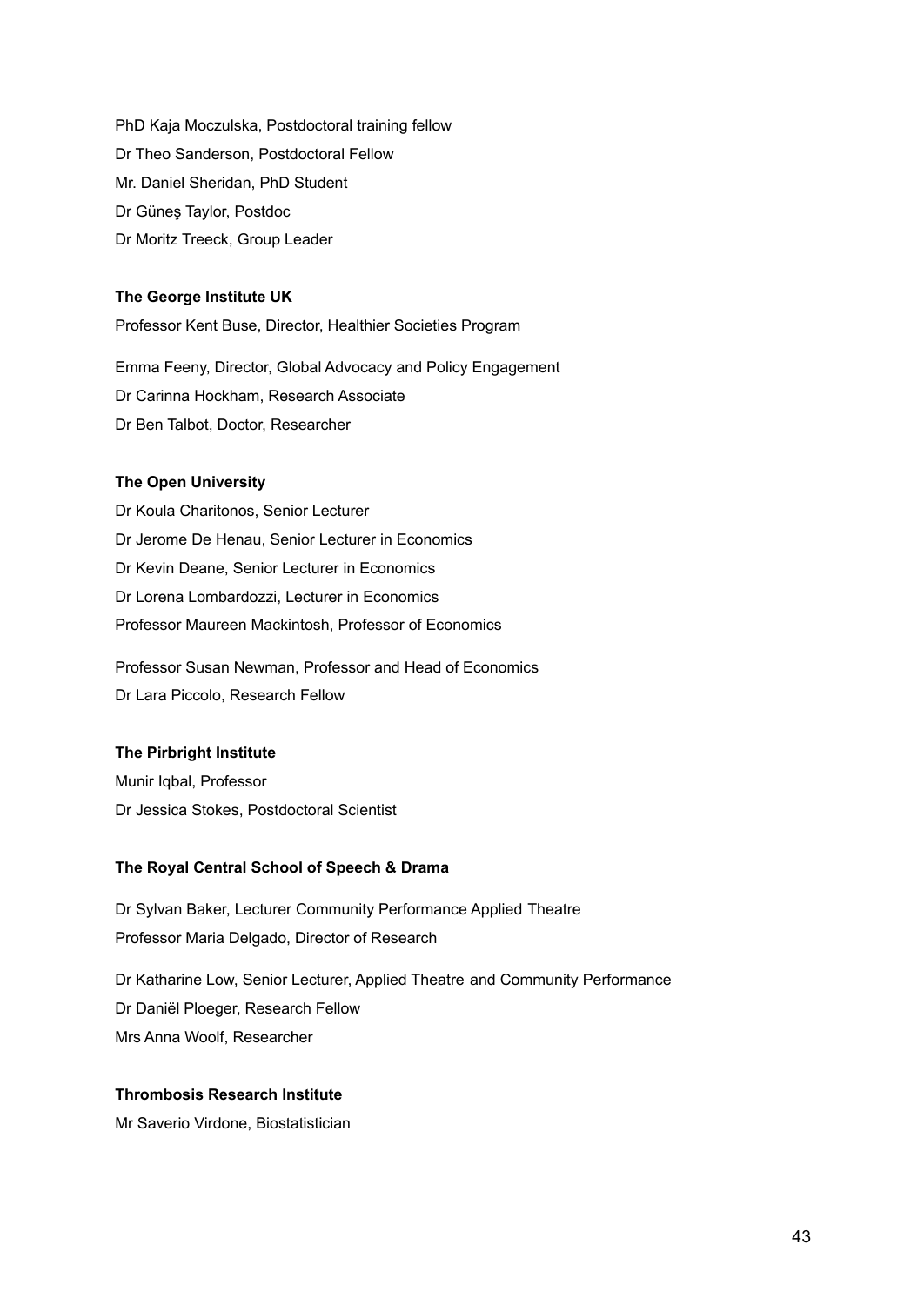#### **Ulster University**

Dr Santosh Gaihre, Postdoctoral Researcher Dr Victoria Simms, Reader in Psychology Professor Alan Smith OBE,

#### **University College London**

Mr Gerard Joseph Abou Jaoude, Research Associate Dr Louisa Acciari, Research Fellow Professor Peter Aggleton, Honorary Professor Mr Saiam Ahmed, Research Fellow and Statistician

Dr Hannat Akintomide, Honorary Research Associate/Specialty Doctor Mrs Aqsa Andaloussi, Miss Imogen Bakelmun, Gender and Migration Officer Dr Julien Baruteau, MRC Clinician Scientist fellow Dr Neha Batura, Dr Juan Carlos Bazo Alvarez, Research Fellow miss Jasmine Bedi, Dr Ruth Bell, Principal Research Fellow Ms Aisha Ben-Younis, PhD student Laura Benjamin, Principal Clinical Research Fellow Dr Komal Bhatia, Research Fellow in Adolescent Health Ms Eve Boothroyd, Student Dr Ashley Boyle, Research Associate Prof Daniel Bracewell, Dr Isobel Braithwaite, Academic Clinical Fellow in Public Health Dr Hannah Britt, Postdoctoral researcher

Professor Louise Brown, Professor of Medical Statistics and Clinical Trials Dr Rochelle Burgess, Lecturer in Global Health Dr Fiona Burns, Associate Professor in HIV Medicine Dr Dorina Cadar, Senior Research Fellow Dr Valentina Cambiano, Associate Professor Doctor Ben Caplin, Senior Clinical Lecturer Professor James Carpenter, MRC Investigator & Prof of Medical Statistics

Dr Tana Castillo Hernandez, Research Fellow Dr Man Chan, Senior Research Associate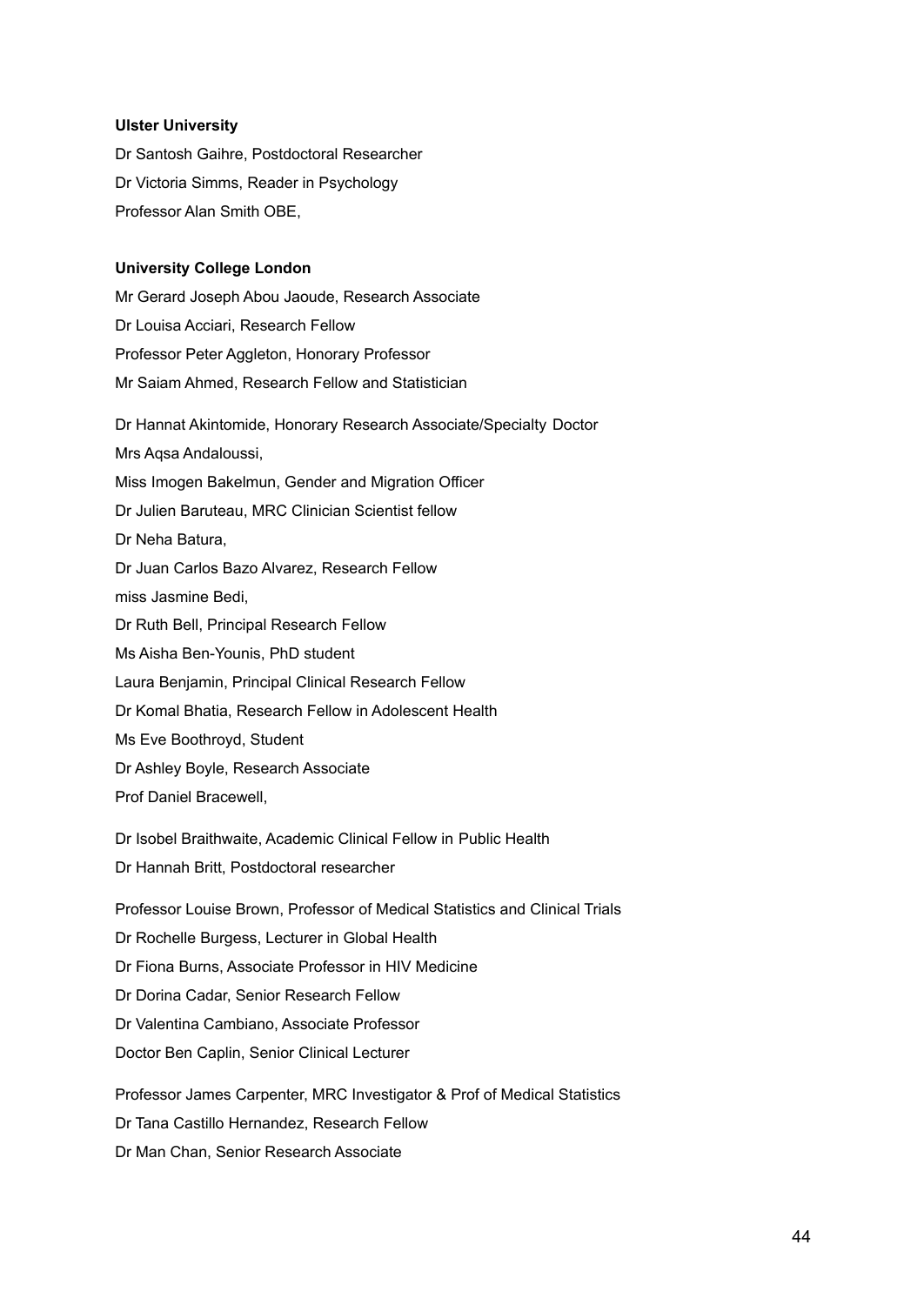Dr Elizabeth Chappell, Research Fellow Dr Michelle Clements, Statistician

Dr Tim Colbourn, Associate Professor of Global Health Epidemiology and Evaluation Professor Tim Cole, Professor of medical statistics Mr Joseph Collins, Research Assistant and PhD Student Dr. Jeannie Collins, Principal Research Associate Mr Tyrone Curtis, PhD student Professor Ayona Datta, Professor in human geography Professor Anna David, Professor of Obstetrics & Maternal Fetal Medicine, Director of the Institute for Women's Health Professor Joy Delhanty, Emeritus Professor of Human Genetics UCL

Dr Delan Devakumar, Associate professor and public health consultant Dr Miriam Dixon-Zegeye, Academic clinical fellow Dr Nehla Djellouli, Research Fellow Dr Benjamin Dowsing, NIHR academic fellow Ms Trinh Duong, Senior Statistician Mireille Evagora-Campbell,

Prof Elena Fiddian-Qasmiyeh, Professor of Migration and Refugee Studies Dr Ariel Finkielsztein, Research Fellow Mrs Marzia Fiorino, Dr Deborah Ford, Senior statistician

Professor Maureen Fordham, Professorial Research Associate Dr Edward Fottrell, Associate Professor Dr. Jennie Gamlin, Associate Professor Dr Elizabeth George, Senior Research Fellow Professor Diana Gibb, Professor of Epidemiology Dr Jo Gibbs, Senior Clinical Research Associate Dr Lu Gram, Postdoctoral research fellow Ms Rosamund Greiner, PhD Student Carlos Grijalva Eternod, Research Fellow Dr Ankur Gupta-Wright, Clinical Lecturer Dr Katharina Haag, Postdoctoral Researcher Dr Hassan Haghparast Bidgoli, Associate professor Dr Jennifer Hall, Associate Clinical Professor Dr Guy Harling, Senior Research Fellow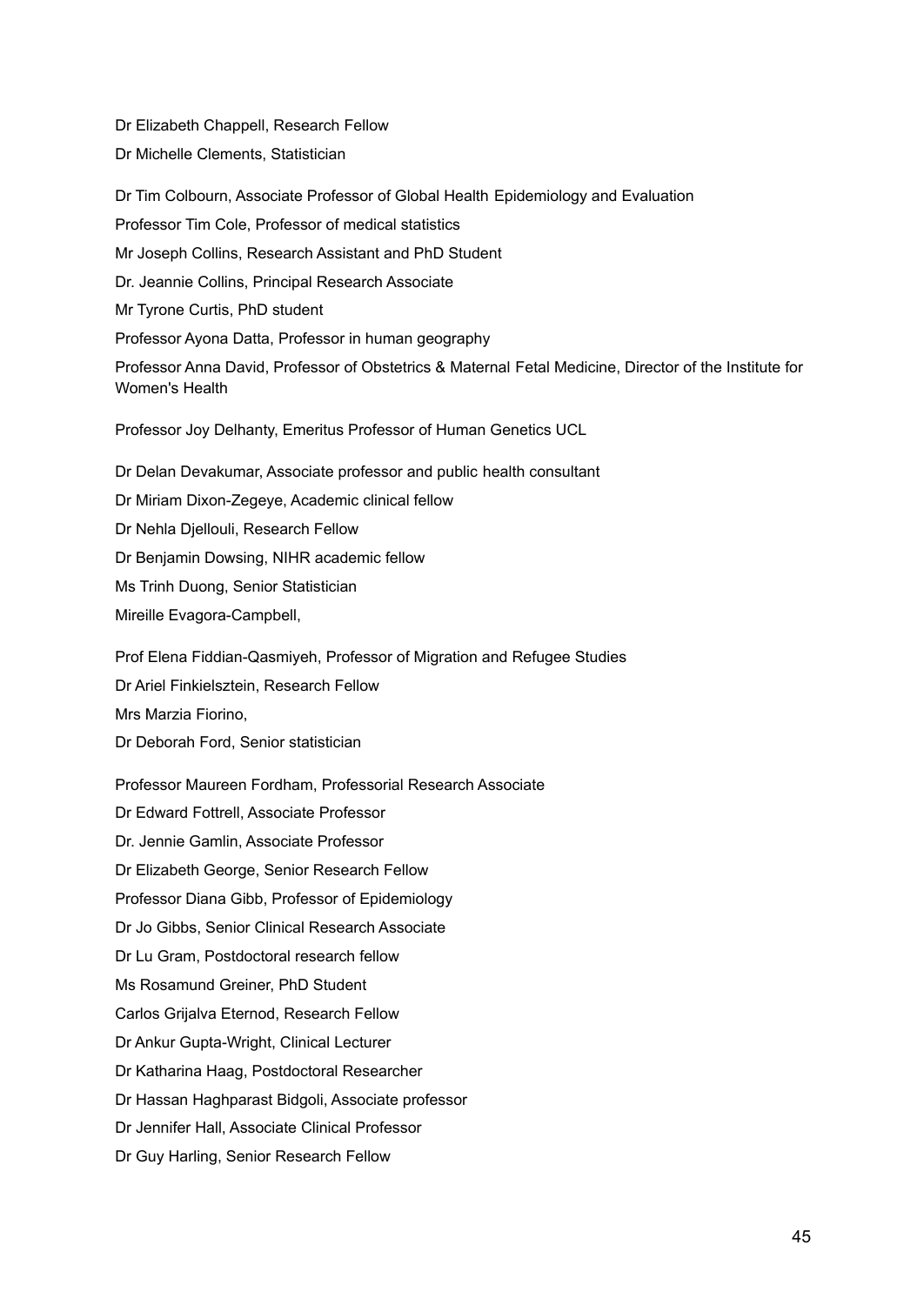Professor Graham Hart, Dean, Faculty of Population Health Sciences Professor Sarah Hawkes, Professor of Global Public Health

Mr David Heymann, Knowledge in Action for Urban Equality (KNOW) Communications Manager

Dr Michelle Heys, Associate professor and consultant paediatrician Do not cut vital funding Wendy Heywood, Senior research associate in translational mass spectrometry Dr Sara Hillman, Associate Professor Dr Mariya Hristova, Principal Research Associate Professor John Hurst, Professor of Respiratory Medicine Dr Dalia Iskander, Lecturer, Medical Anthropology Dr Laura Jones, Research Fellow DR Rajvinder Karda, Senior Research Fellow Dr James Kirkbride, Reader in Epidemiology Dr Monica Koo, Research Fellow Dr Brenda Kwambana,

Professor monica lakhanpaul, Professor of Integrated Community Child Health

Aurelia Lepine, Associate Professor

Professor Paula Lorgelly, Professor of Health Economics

Miss Hattie Lowe, Research Assistant

Dr Jenevieve Mannell, Associate Professor

Ella Marley-Zagar, Senior Research Associate

Professor Neil Marlow, Professor of neonatal medicine

Ms Meredith Martyn, PhD student

Dr Maria Memtsa,

Mrs Dawn Mitchell, Education Administration Manager

Dr Subhabrata Mitra, Wellcome Trust Fellow and Honorary Consultant Neonatologist

Dr Andrei Morgan, Honory Clinical Lecturer

Dr Tim Morris, Medical Statistician

Dr Joanna Morrison, Senior Research Fellow

Dr Macey Murray, Research fellow

Dr Nurulamin Noor,

Professor Andrew Nunn, Senior scientist

Miss Lydia Okoibhole, Research assistant

Dr Miriam Orcutt, Senior Research Fellow, Global Public Health and Forced Migration Dr Catalina Ortiz, Associate professor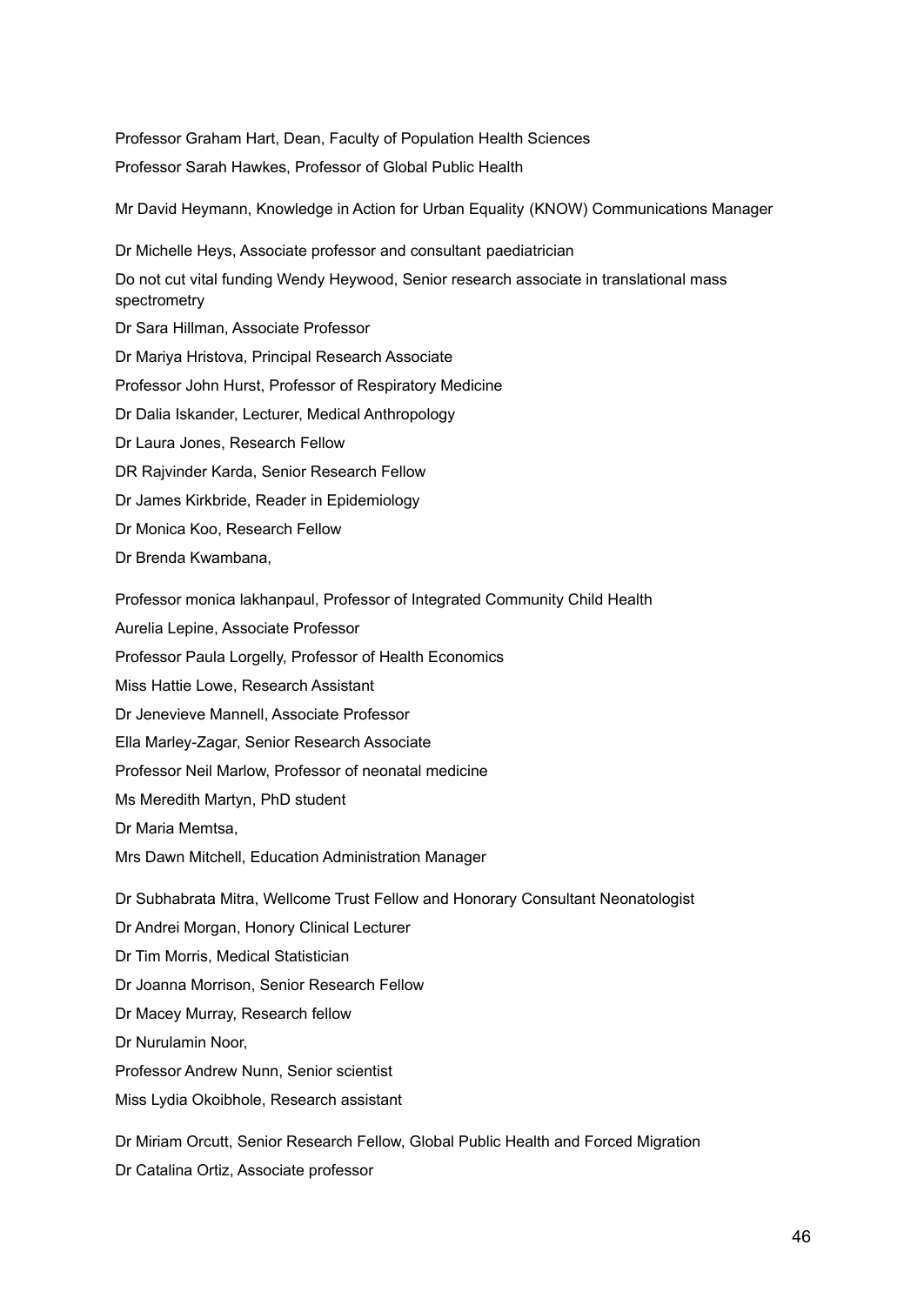Professor David Osrin, Professor of Global Health Dr Alexis Palfreyman, Research Fellow Yasna Palmeiro, PhD student Tom Palmer, Dr Priti Parikh, Professor Jenny Parkes, Professor

Dr Kelly Pegoretti Baruteau, Consultant Neuroradiologist, National Hospital for Neurology and Neurosurgery Lead Neuroradiologist, Fetal Medicine and Neonatal Care Imaging Services, UCLH Honorary Associate Professor, Maternal and Fetal Medicine Department, UCL

Dr Tom Pegram, Associate Professor

Professor Sarah Pett, Professor of Infectious Diseases

Dr Tra My Pham, Research Fellow in Statistical Methodology Professor Andrew Phillips, Professor of Epidemiology Professor Kholoud Porter, Professor of Epidemiology Professor Audrey Prost, Professor of Global Health Ms Anna Purdie, Programme Manager Mr Domenico Radice, Medical Statistician A/Prof Lele Rangaka, Mrs Jenny Rattray, MBBS Module Manager Professor Jane Rendell, Professor Kathryn Roberts, Professor Alison Rodger, Professor of Infectious Diseases Dr Adam Rosenthal, Hon. Associate Professor Dr Carrie Ryan, Lecturer in Medical Anthropology Professor Ley Sander, Professor of Neurology DR Naomi Saville, Senior research associate Professor Maryam Shahmanesh, Professor of Global Health Dr Geordan Shannon, Lecturer Prof Lorraine Sherr, Prof of Clinical and Health Psychology Professor Rebecca Shipley, Professor of Healthcare Engineering Ms Shivani Singh, Associate Professor (Teaching) Dr Lucy Singh, Academic Foundation Programme Doctor Professor Jolene Skordis, Professor of Economics Dr Colette Smith, Associate Professor in Biostatistics/Epidemiology

Professor Pam Sonnenberg, Professor of Infectious Disease Epidemiology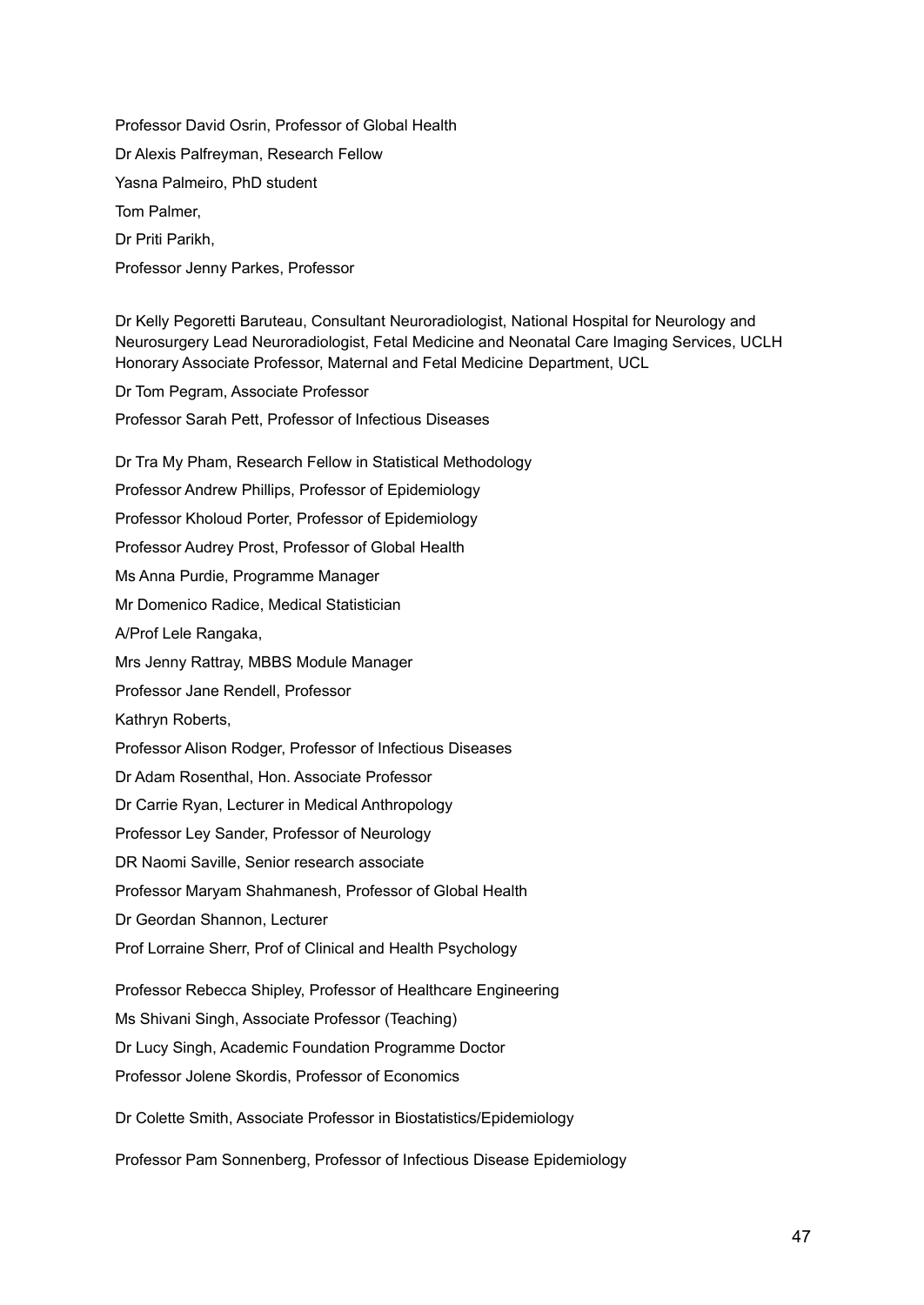Annabelle South, Policy, Communications & Research Impact Coordinator Professor Judith Stephenson, Professor of Sexual & Reproductive Health Miss Kate Sturgeon, Senior Research Nurse Profess Matthew Sydes, Professor of Clinical Trials and Methodology Ms Sandie Szawlowski, Research Assistant Dr Joanne Taylor, Lecturer Mr Ahmed Toma, Honorary associates professor of neurosurgery Dr Anna Turkova, Principal Clinical Research Fellow Professor Elaine Unterhalter, Professor of Education & International Development Professor Megan Vaughan, Professor of African History and Health Dr. Norha Vera San Juan, Research Fellow Professor Essi Viding, Professor of Developmental Psychopathology Dr Nina Vora, MRC clinical research training fellow/specialty registrar Professor Ian White, Professor of Statistical Methods for Medicine Prof Haim Yacobi, Prof of Development Planning Dr Victoria Yorke-Edwards, Research Fellow in Trial Conduct Methodology Prof John Yudkin, Emeritus Professor of Medicine; Former Head of the International Health and Medical Education Centre

## **University of Aberdeen**

Dr Lucia D'Ambruoso, Senior Lecy Dr Tavis Potts, Director, Centre for Energy Transition Dr Sandra Telfer, Senior Research Fellow

## **University of Bath**

Dr. Mohammed Alruzzi, Research Associate

Dr Richard Bowman, Royal Society University Research Fellow and Proleptic Reader Dr Melanie Channon, Lecturer in Social Policy Professor Joe Devine, Professor of Global Development Professor Anna Gilmore, Professor of Public Health Dr Jason Hart, Senior Lecturer Dr Rana Jawad, Senior Lecturer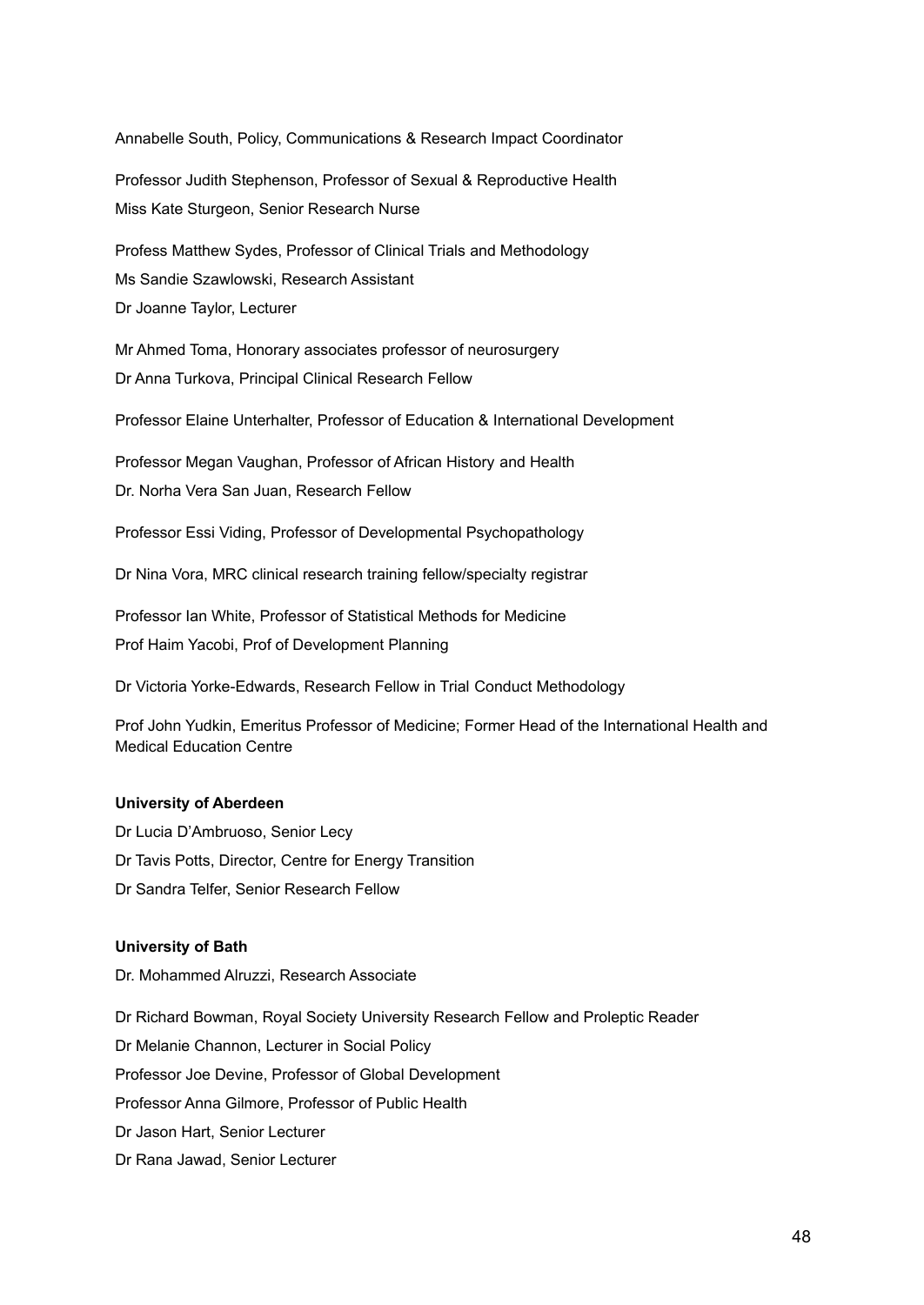Dr Madeleine Le Bourdon, Lecturer Miss Olivia Perry, MENASP Network Manager Dr Ben Radley, Lecturer in International Development Professor Harry Rutter, Professor of Global Public Health Dr Julian Stirling,

Professor, Dr Richard Velleman, Emeritus Professor of Mental Health Research, U of Bath; Co-Director, Addictions Research Group, Sangath

#### **University of Birmingham**

Prof Sarah Beck, Ioana Cerasella Chis, Doctoral researcher Mrs Sopna Choudhury, Research project manager Dr Michael Cox, Lecturer

Professor Justine Davies, Professor of Global Health Research Dr Giuditta Fontana, Lecturer Dr Rebecca Hall, Research Fellow Dr Laura Jones, Senior Lecturer Vera Kubenz, Research Fellow Prof Richard Lilford, Professor of Public Health Prof Iseult Lynch, Prof of Environmental nanoscience Professor Jason Mercer, Professor Dr Tim Overton, Reader in Microbial Biotechnology Miss Jo Sartori, Programme Manager Dr James Scriven, Infectious diseases Physician Miss Jameela Sheikh, Medical Student Dr Matthew Soden, Senior Clinical Trial Manager - Global Health Dr Fraser Sugden, Senior Lecturer

Prof Shakila Thangaratinam, Professor of Maternal and Perinatal Health

Prof Willem van Schaik, Director of the Institute of Microbiology and Infection

Dr Sam Watson, Senior Lecturer in Statistics and Global Health

### **University of Bradford**

Dr Karina Croucher, Senior Lecturer

Dr Adrian Evans, Lecturer in Archaeological and Forensic Sciences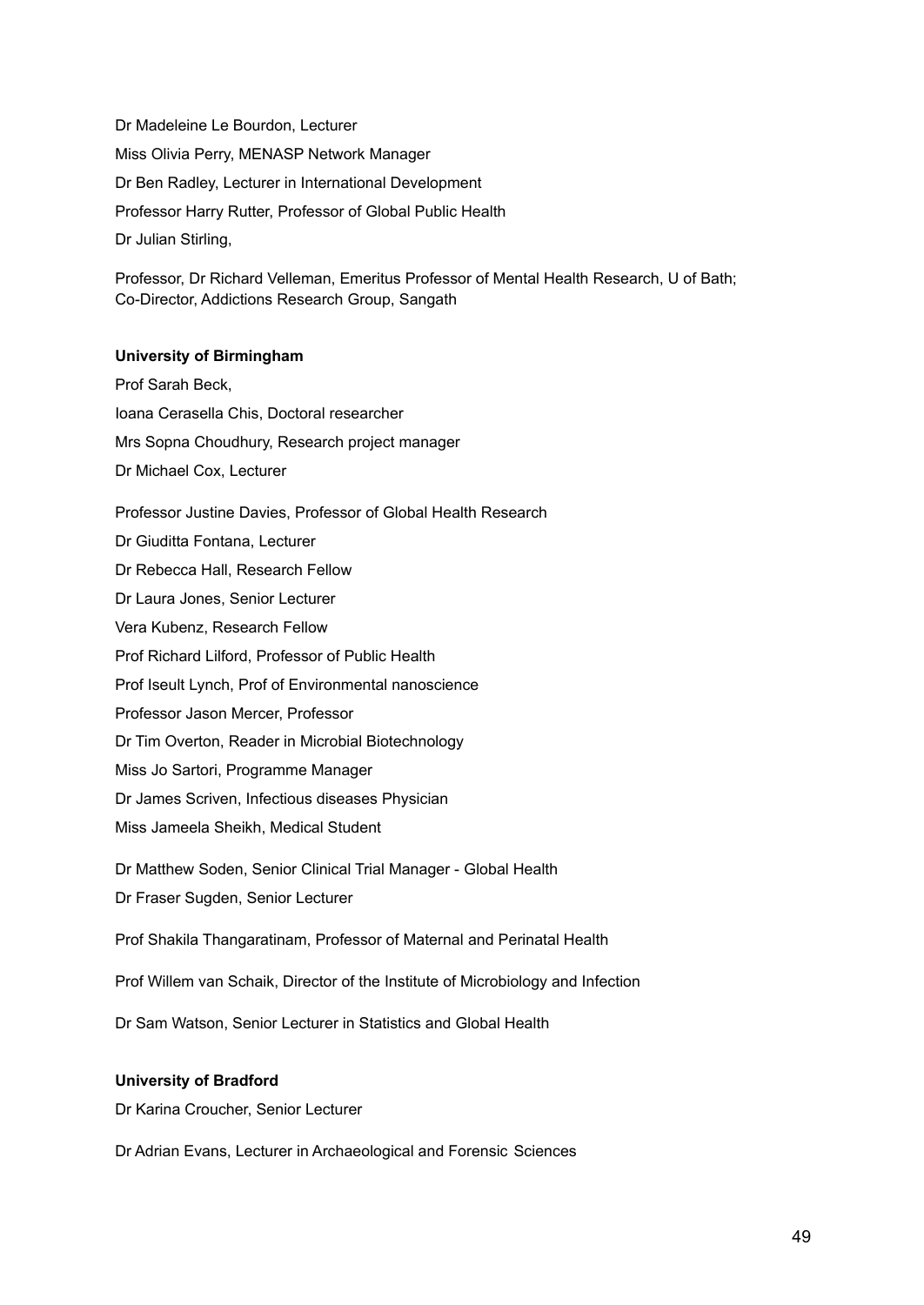Dr Briony Yorke, Lecturer in structural biology and biochemistry

#### **University of Brighton**

Dr Emma Anderson, Senior Lecturer Dr Yaa Asare, senior lecturer Esther Omotola Ayoola, Dr Carl Bonner-Thompson, Lecturer Professor Andrew Church, Professor Dr Nadia Edmond, Principal Lecturer Ms Dian Ekowati, Early stage researcher Dr Mark Erickson, Director of Doctoral Studies Dr Andrea Garcia Gonzalez, Research Fellow Dr Rebecca Graber, Senior Lecturer in Psychology Dr Nichola Khan, Reader in Anthropology Kate Monson, PhD researcher Miss Alice Owen, PhD Researcher

Dr Roxana Pessoa Cavalcanti, Senior Lecturer in Criminology Sally Sutherland, Doctoral Researcher Professor Alan Tomlinson, Professor of Leisure Studies

## **University of Bristol**

Dr Nadia Aghtaie, Senior Lecturer Dr Miranda Armstrong, Lecturer Dr Polly Barr, Research Associate Dr Agnes Bezzina, Senior Lecturer Dr Lauren Blake, Research Associate / Lecturer Dr Christie Cabral, Senior Research Fellow Dr Leanne Cameron, Research Associate Dr Victoria Canning, Senior Lecturer Professor John Coggon, Professor of Law Dr Markus Damian, Professor of Psychology of Language Associate Professor Andrew Davidson, Associate Professor in Virology Dr Catherine Dodds, Senior Lecturer in Public Policy

Prof Andrew Dowsey, Chair of Population Health Data Science Professor Lesley Doyal, Professor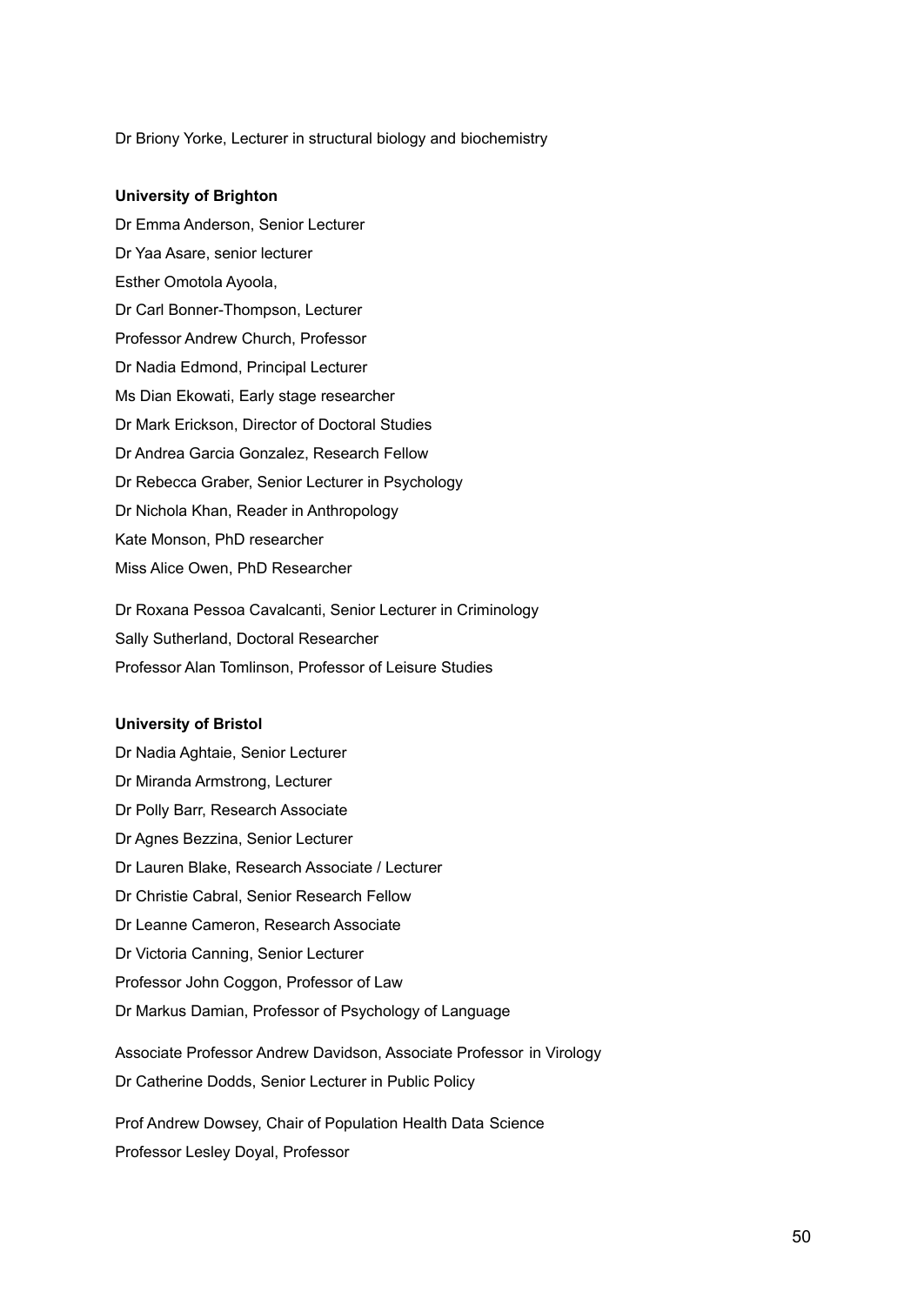Professor Tim Edmunds, Professor of International Security Professor Mark Eisler, Chair in Global Farm Animal Health Dr Sinead English, Senior Research Fellow Maria Paula Escobar-Tello, Lecturer in Farm Animal Science Dr Eldin Fahmy`, Senior Lecturer Professor Gene Feder OBE, Professor of primary care Professor M. Carmen Galan, Professor of Organic and Biological Chemistry Professor Mhairi Gibson, Professor of Anthropology and Head of Anthropology Professor Rachael Gooberman-Hill, Professor of Health and Anthropology/Director of the Elizabeth Blackwell Institute for Health Research Professor David Gordon, Professor of Social Justice Prof Celia Gregson, Professor of Clinical Epidemiology and Honorary Consultant Geriatrician Dr Julia Gumy, Lecturer in Policy Studies Dr Chrissy Hammond, Associate Professor of Developmental Genetics Laura Hankin, Dr Kevin Higgins, Dr Theresia Hofer, Senior Lecturer in Social Anthropolology Dr Janet Howard, Research Associate Dr Robert Hughes, Lecturer Dr Laura Johnson, Associate Professor in Nutrition Dr Saffron Karlsen, Associate Professor Dr Christopher Kent, Senior Lecturer Dr Edward King, Senior Lecturer Gernot Klantschnig, Senior Lecturer Dr Matthew Lariviere, Lecturer in Social Policy Dr Colin Lazarus, Research Collaborator Dr Natalia Lewis, Research Fellow in Primary Care Dr Bai Li, Lecturer and Principal Scientist Dr Patricia Lucas, Reader in Child Health Research Dr Casimir Ludwig, Reader in Experimental Psychology Dr Gaurav Malhotra, Research Fellow Dr Abi Merriel, Academic Clinical Lecturer in Obstetrics Dr Jane Metz, Clinical Research fellow and paediatrician Dr Camilla Morelli, Lecturer in Social Anthropology Dr Ailsa Naismith, Volcanologist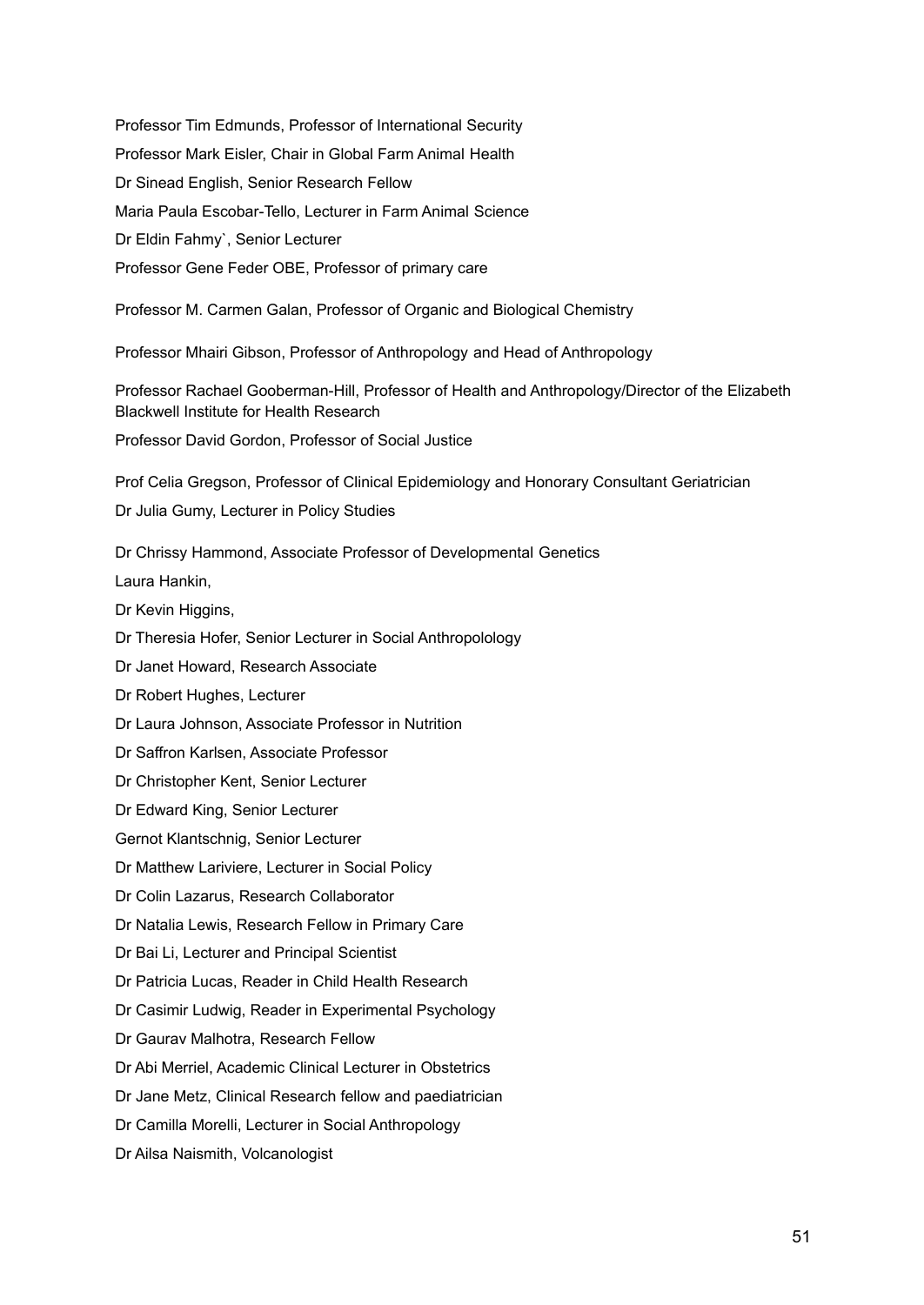Nina Ockendon-Powell, CONNECTED Network Manager Dr Jessica Paddock, Senior Lecturer in Sociology Juan Francisco Palma, Lecturer in Social Policy Professor Rich Pancost, Head of School Dr Angeliki Papadaki, Senior Lecturer in Public Health Nutrition Dr Sangeetha Paramasivan, Research Fellow Dr Julia Paulson, Associate Professor of Education, Peace and Conflict Dr. Remco Peters, Research associate Mrs Sona Reale, Professor Caroline Relton, Director, Bristol Population Health Science Institute Dr Kristen Reyher, Reader in Veterinary Epidemiology and Population Health Dr Toby Reynolds, Administrator and lecturer dr angela rowe, reader Ms Jaspreet Sandhar, PhD researcher Dr Anya Skatova, UKRI Future Leaders Fellow Professor James Spencer, Professor of Bacteriology Beth Tarleton, Senior Lecturer Professor John Tarlton, Professor of Regenerative Medicine Dr Jonathan Taylor, Senior Research Associate Dr Sue Timmis, Associate Professor in Education Zoi Toumpakari, Lecturer Dr David Turk, Reader Dr Katy Turner, Associate Professor Dr Christine Valente, Associate Professor María Jesús Vega-Salas, PhD Student Dr Paul Willis, Associate Professor in Social Work and Social Gerontology Dr. Mary Zhang,

## **University of Cambridge**

Ms Corinna Alberg, THRiVE/MUII Programmes coordinator Aytalina Azarova, Research Associate Tanvi Bhatkal, PhD Candidate Ben Butt, PhD Student Jakub Csabay,

Professor John Danesh, Head, Department of Public Health and Primary Care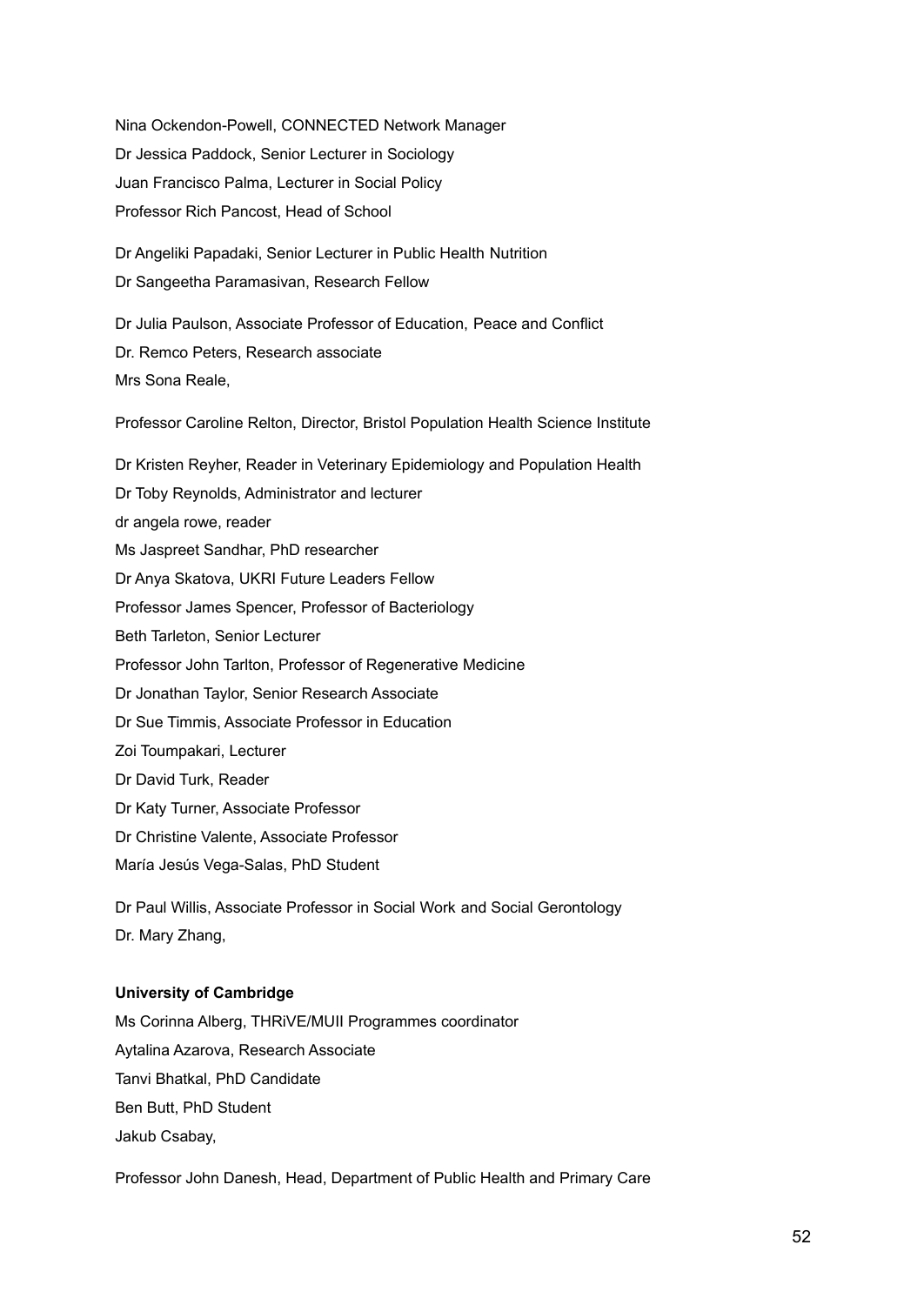Dr Janet Deane, Wellcome Trust Senior Research Fellow Dr Manali Desai, Reader Professor David Dunne, Emeritus Professor of Parasitology

Professor Richard Fenner, Professor of Engineering Sustainability Dr Brian Ferguson, University Lecturer in Innate Immunity Dr Stephen Graham, Sir Henry Dale Fellow Professor Simon Griffin, Professor of General Practice Dr Marko Hyvonen, Reader in Protein Biochemistry Dr Mona Jebril, Research Fellow

The government must urgently reconsider this decision. Yingfeng Ji, PhD student Dr Natalie Jones, Research Associate Dr Albert Koulman, Head of Nutritional Biomarker laboratory Dr Gediminas Lesutis, Research Associate Dr Shammi Luhar, Research Associate Prof Nick Mascie-Taylor, Director of Research

Professor Ashley Moffett, Professor of Reproductive Immunology

Former Master of Christs College Cambrdge Alan Munro, Retired Dr Tolullah Oni, Clinical Senior Research Associate

Dr Ellen Quigley, Advisor to the CFO/Senior Research Associate

Prof Julian Rayner, Director, Cambridge Institute for Medical Research Dr Alice Reid, Reader in Demography Dr Siddharth Saxena, Principal Research Associate Tina Schivatcheva, PhD Candidate Dr Adam Searle, Dr Sara Serradas Duarte, Research Strategy Manager Dr Maha Shuayb, Director Dr Ayesha Siddiqi, Dr Lalitha Sundaram, Postdoctoral Research Associate Dr Caroline Trotter, Director, Cambridge-Africa Dr Suzanne Turner, Reader Dr Esther van Sluijs, MRC Investigator Professor Bhaskar Vira, Professor of Political Economy Dr Eric von Otter, Research Associate

Professor Martin White, Professor of Population Health Research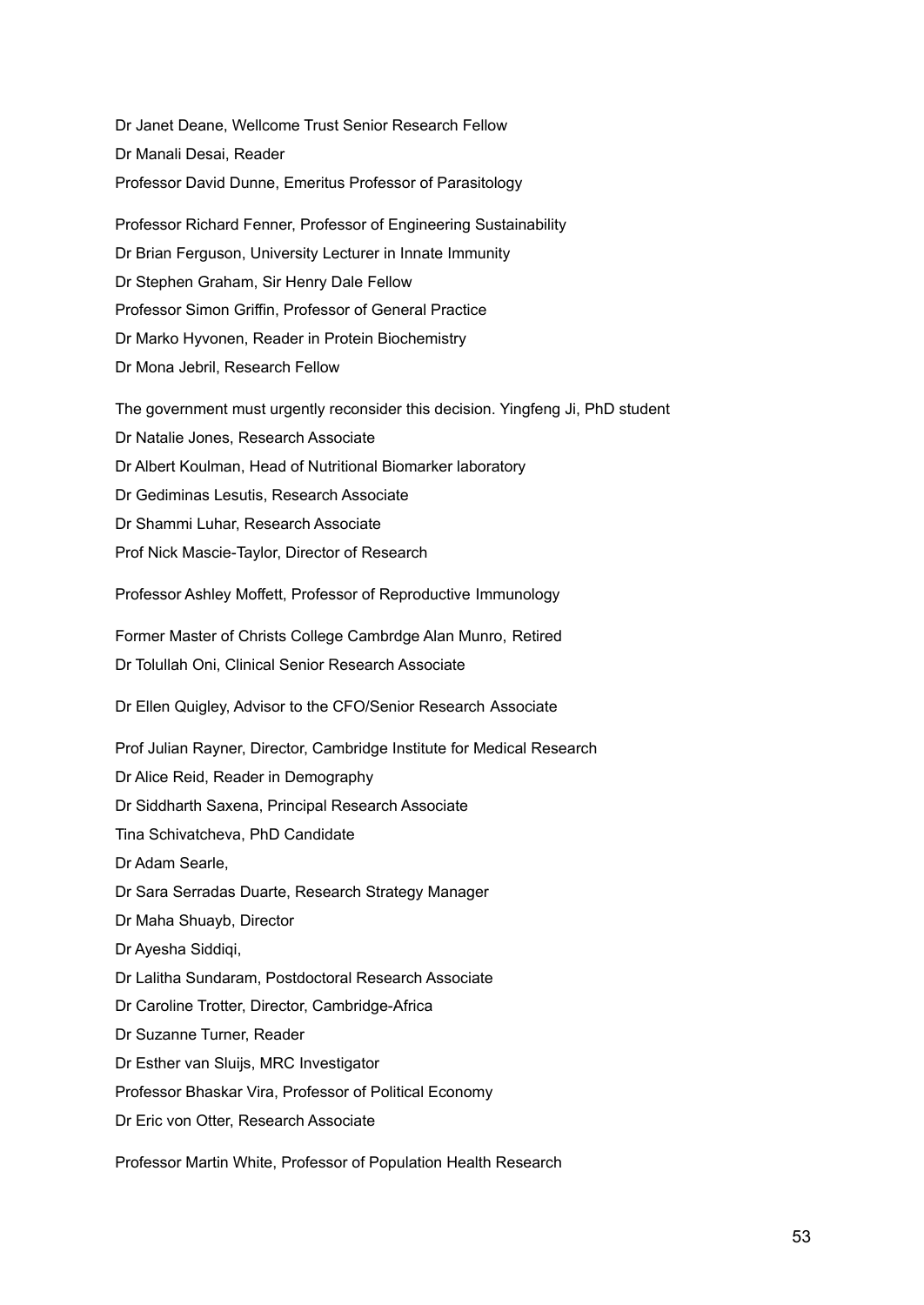Dr James Woodcock, Reader

#### **University of Central Lancashire**

Dr. Marena Ceballos, Postdoctoral Research Assistant Professor Donald Kurtz, Emeritus Professor

Dr MICK MCKEOWN, Professor of Democratic Mental Health Dr Victoria Moran, Reader Dr Heather Ohly, Research Fellow Ms Victoria Orange, Lecturer

#### **University of Chester**

Dr James Savage, Lecturer

## **University of Derby**

Dr Sian Davies-Vollum, Head of School of Built and Natural Environment

## **University of Dundee**

Prof Jon Dowell, Professor of General Practice Ms Susan Farrell, Training Manager Dr Mattie Pawlowic, Sir Henry Dale Fellow

Professor Mary Renfrew, Professor of Mother and Infant Health

#### **University of East Anglia**

Professor Max Bachmann, Professor of Health Services Research

Professor Laura Bowater, Academic Director for Innovation at UEA and ODA Committee Chair UEA

Dr Helen Campbell Pickford, Lecturer in International Development Prof Ben D'Exelle, Thaís de Carvalho, PhD Candidate Dr Maren Duvendack, Senior Lecturer Dr Peter Emmrich, JIF Fellow in Sustainable Development Dr Lucio Esposito, Senior Lecturer Dr Benjamin Evans, Lecturer in Medical Microbiology Dr Hannah Hoechner, Mrs Hannah Ings, Project Development Manager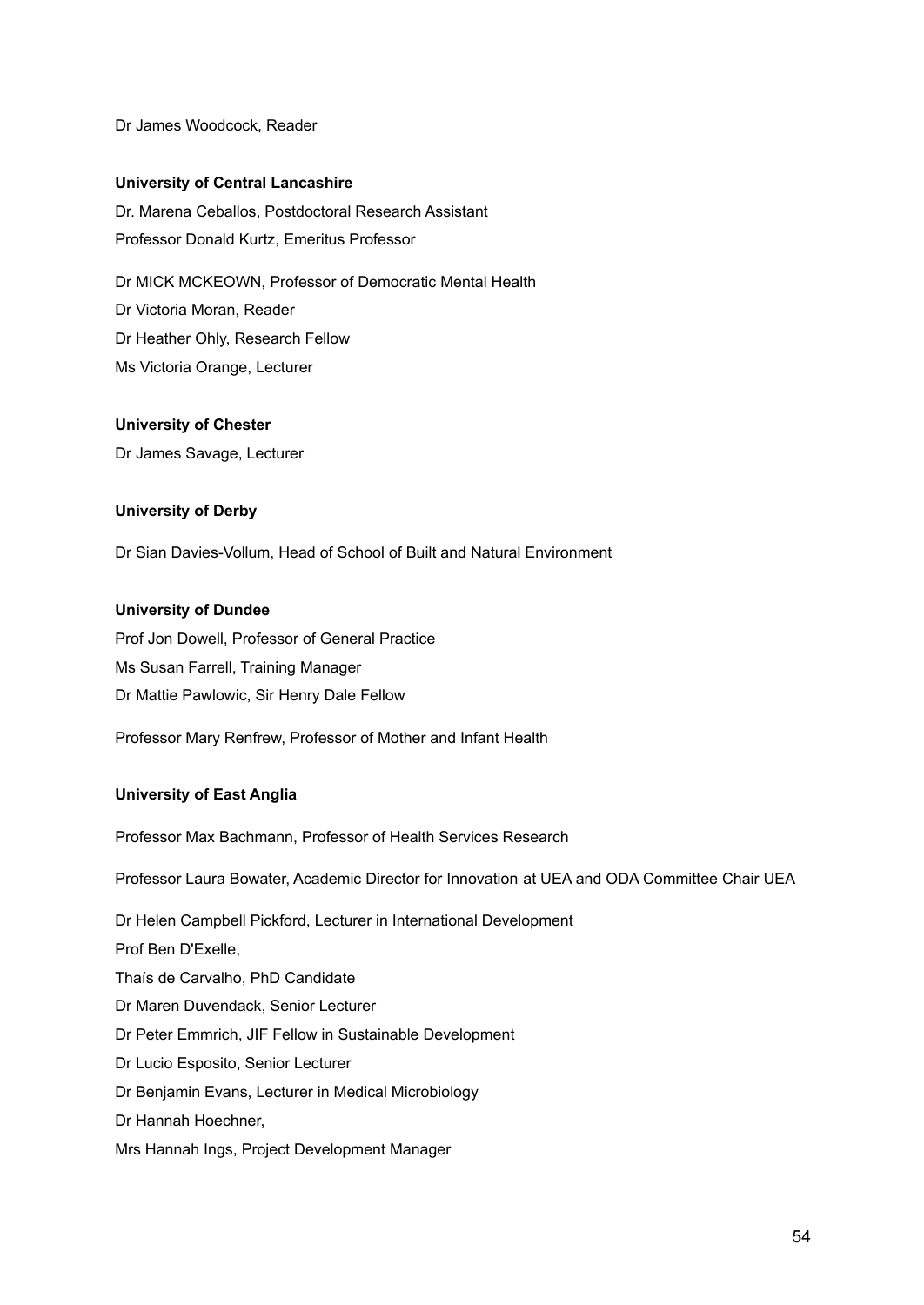Professor Iain Lake, Professor of Environmental Epidemiology Mr Stephen le Grice, Research Finance Administrator Professor Peter Lloyd Sherlock, Professor Dr Jamie Murdoch, Senior Research Fellow Dr. Stanley Musgrave, Research Fellow, Trial Manager

Ms Bridget Penhale, Reader Emerita in Mental Health of Older People

Dr Anthony Pickles, Lecturer in Social Anthropology and International Development Dr Caitlin Scott, Senior Lecturer Professor John Spencer, Professor

Dr Oliver Springate-Baginski, Associate professor, environment & development

Dr. Mark Tebboth, Lecturer in Environment and Development Professor Arjan Verschoor, Professor of Economics Dr Daniel Wroe, Lecturer Dr Mark Zeitoun, Prof

## **University of East London**

Ar Abeer Basha, Architect and Researcher

## **University of Edinburgh**

Dr Yasmin Abdalla, Mr Florian Bach, PhD student

Professor Liz Baggs, Chair of Food and Environmental Security Evelyn Balsells, PhD Candidate Kelsey Barnhill, PhD Researcher Rachel Barry, Research fellow

Professor Lisa Boden, Professor of population medicine and veterinary public health policy Dr. Clayton Boeyink, Research Fellow Professor Debby Bogaert, Chair of Paediatric Medicine Dr Stephanie Brien, Doctoral researcher Dr Eleanor Brooks, Lecturer in Health Policy Mrs Clarinda Brown, Project manager Dr Clara Calia, Lecturer Dr Sarah Chan, Reader in Bioethics Dr Hope Christie, Global Challenges Research Fellow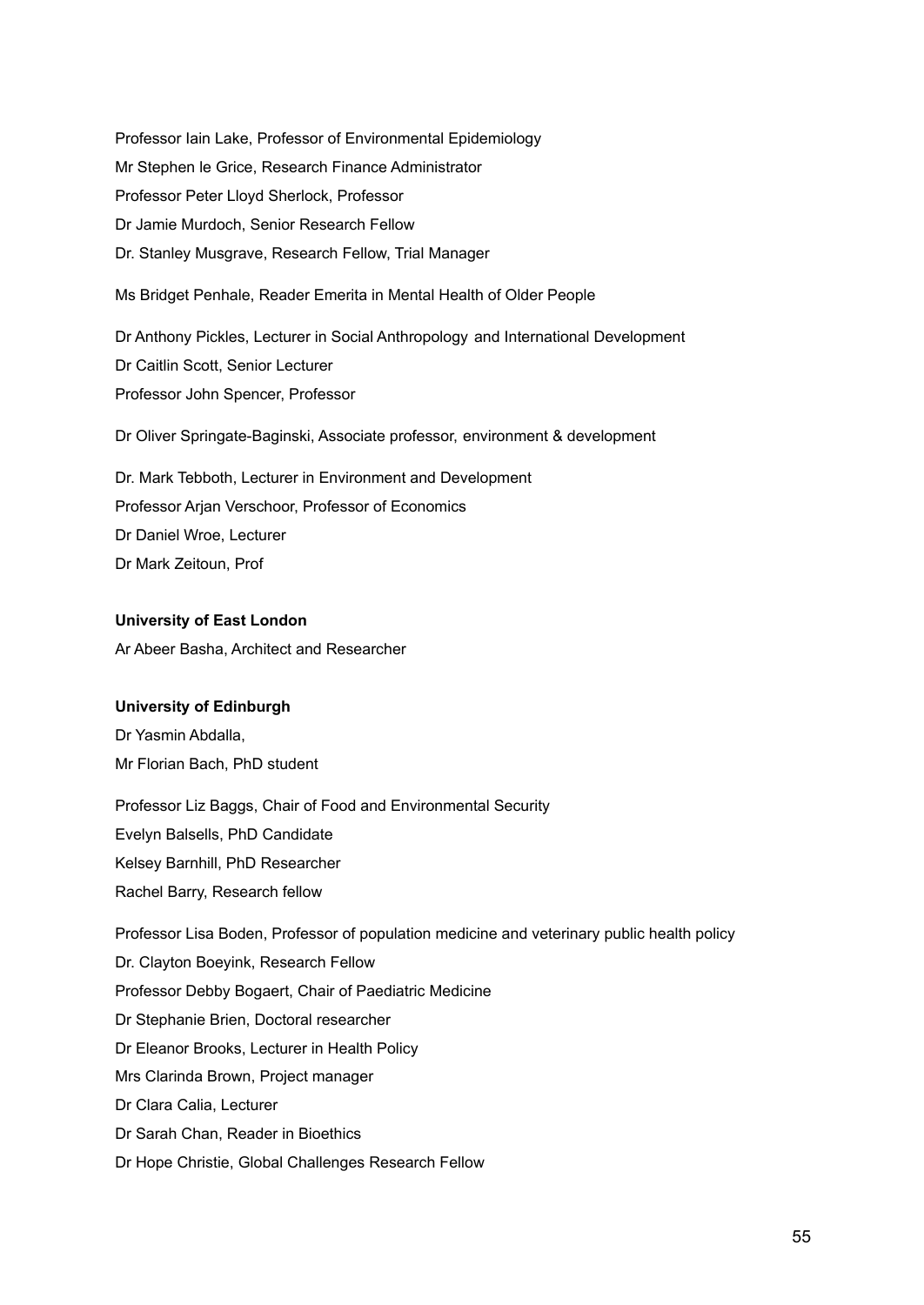Dr Georgia Cole, Chancellor's Fellow Professor Jeff Collin, Professor of Global Health Policy

Professor Sarah Cunningham-Burley, Co-director, Centre for Biomedicine, Self and Society Dr Emiel de Lange, Dr Mahmoud Eltholth, Research Fellow Dr Ruth Fowler, Programme Coordinator for MSc Food Safety

Prof John Frank, Director of Knowledge Exchange and Research Impact Dr. Simon Fraval, Postdoctoral research fellow Professor David Gally, Chair of Microbial Genetics Professor Liz Grant, Assistant Principal Dr Jessica Hall, Research Scientist Dr Ian Handel, Senior Lecturer Veterinary Epidemiology Dr Roslyn Henry, Postdoctoral research fellow Dr Sarah Hill, Director, Global Health Policy Unit Professor Aisha Holloway, Professor of Nursing Studies Jenny Hoy, Head of The Centre For Open Learning Dr Lindsay Jaacks, UKRI Future Leaders Fellow Dr Sumeet Jain, Senior Lecturer in Social Work Professor Roger Jeffery, Professorial Fellow Professor Laura Jeffery, Professor of Anthropology of Migration Dr Anna Karagianni, Dr Patrick Kearns, ECAT/Wellcome Clinical Lecturer Dr Joe Kennedy, Postdoctoral Researcher Dr Marlies Kustatscher, Miss Huong Le, PhD Candidate Professor Tom Leinster, Professor of Mathematics Professor Hayden Lorimer, Professor of Human Geography Dr Angus MacBeth, Senior Lecturer in Clinical Psychology Dr Sara Macias, Group leader Dr Stephen Mackenzie, Research Fellow Mr. Joao Gabriel Marques, PhD Student Dr Stella Mazeri, Veterinary Epidemiologist Professor Andrew McIntosh, Professor of Biological Psychiatry Dr Lynn McNair, Senior Teaching Fellow

Professor Geraldine McNeill, Visiting Professor of Global Nutrition and Health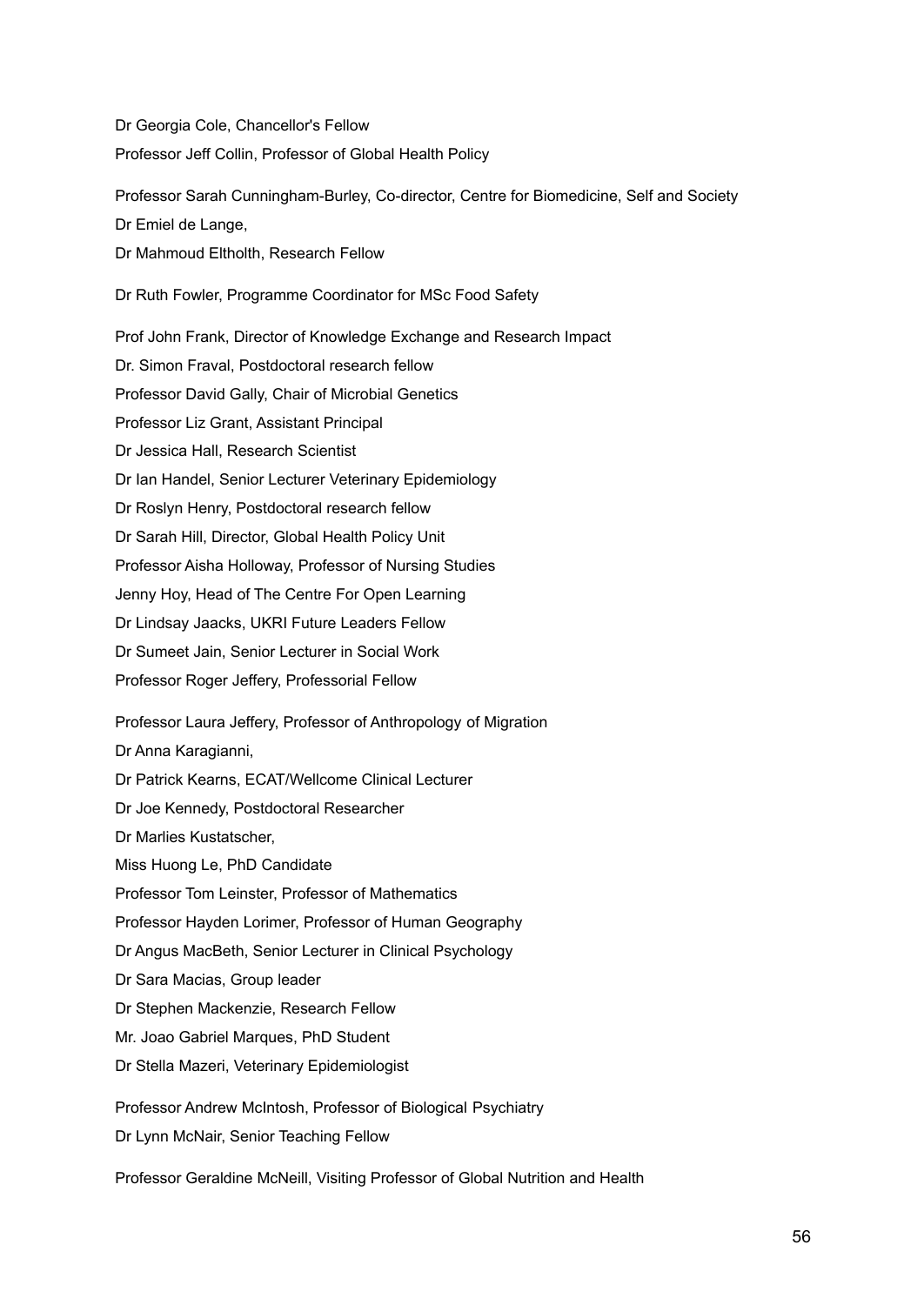#### Dr Franziska Meinck, Lecturer

Professor Liam Morrison, Professor of Veterinary Parasitology Professor ivan morrison, Research Group leader Dr Adrian Muwonge, Chancellor Fellow

Professor Harish Nair, Chair of Paediatric Infectious Diseases and Global Health Dr Amy Pedersen, Reader in Infectious Disease Ecology

Professor Martyn Pickersgill, Personal Chair of the Sociology of Science and Medicine

Kaveri Qureshi, Lecturer in Global Health Equity

Dr Rob Ralston, Research Fellow

Dr Gael Robertson, Hon Fellow

Dr Gianluigi Rossi, Senior research fellow

Mr Guillem Rubio Ramon, PhD Candidate in Geography

Ms Amrita Sadarangani, Executive Director - Gujarat Biotechnology University project Dr Khalid Salamat,

Prof Dr Matthias Schwannauer, Professor of Clinical Psychology

Professor Geoff Simm, Director, Global Academy of Agriculture and Food Security

Dr Richard Sloan, Lecturer in Virology

Dr Sam Staddon, Lecturer in Environment & Development

Dr Rosie Stenhouse, Senior Lecturer

Dr Robert Stewart, Senior Clinical Research Fellow

Dr Michelle Taylor,

Dr Abin Thomas, research fellow

Dr Joanne Thompson, Senior Lecturer

Dr Marlee Tichenor, Research Fellow

Dr Rosemary Townsend, SCREDS Clinical Lecturer

Dr. Amrit Virk, Lecturer

Prof Mick Watson, Head of Genetics and Genomics, The Roslin Institute

Dr Marisa Wilson, Senior Lecturer in Human Geography

Dr Maria Wolters, Reader in Design Informatics

Dr Erhan YALCINDAG, Research fellow

Dr Ingrid Young, Lecturer/Chancellor's Fellow

## **University of Essex**

Susan Stallabrass, Lecturer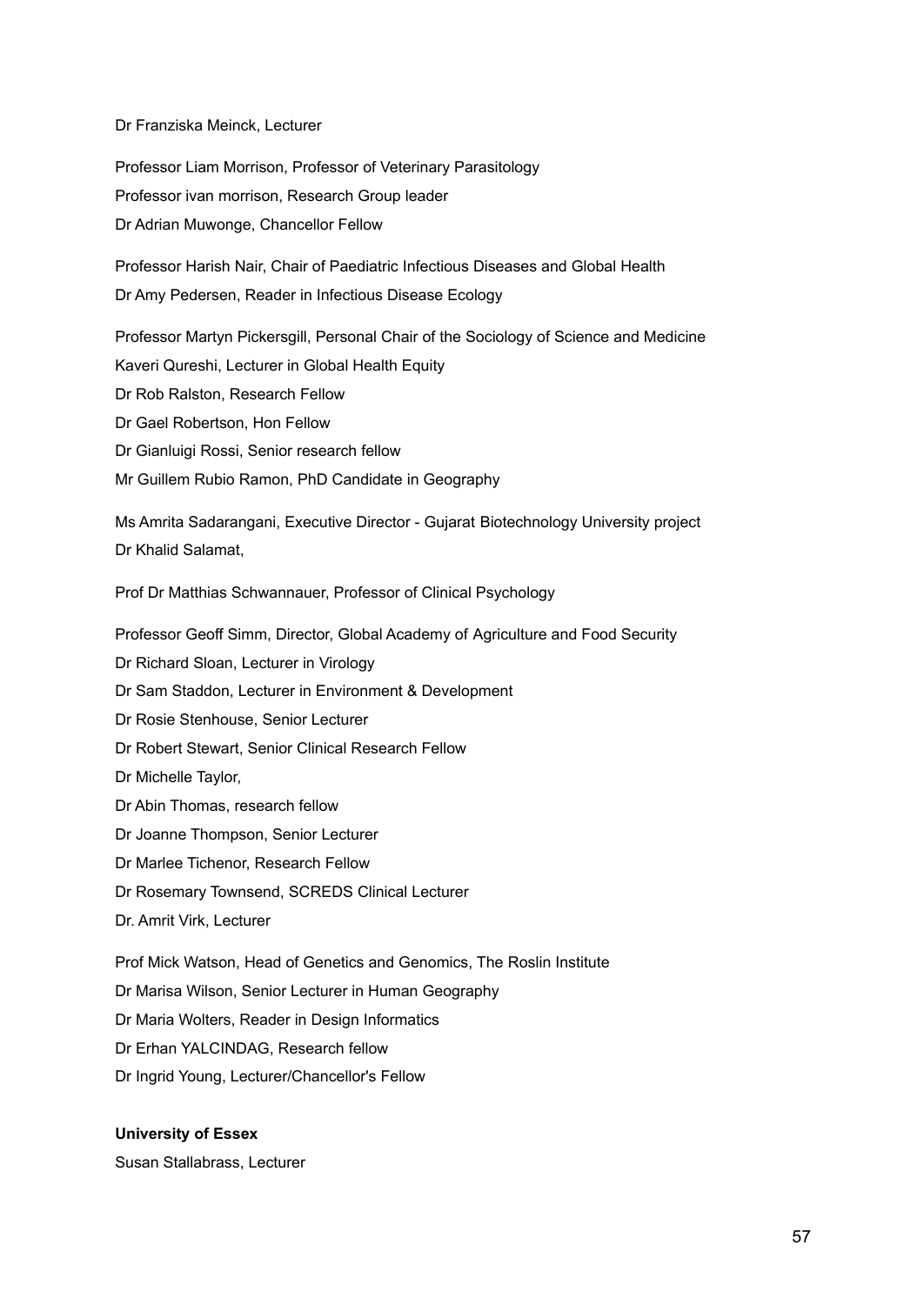Mr Waheed-Ul-Rahman Ahmed, Medical student Mrs. Yasmin Ariqat, Laboratory Technician Dr Steven Bates, Senior Lecturer Dr Anna Bawden, Dr Tina Bedekovic, Research Fellow Professor Elaine Bignell, Professor of Medical Mycology Professor Gordon Brown, Professor Professor Alistair Brown, Professor in Medical Mycology Dr Katie Brown, Senior Lecturer in Latin American Studies Dr Tanmoy Chakraborty, Postdoctoral research associate Dr Carolina Coelho, Lecturer Dr Peter Cook, Wellcome Trust and The Royal Society Sir Henry Dale Fellow Dr Heather Cook, Senior Clinical Trial Manager Dr Alessandra da Silva Dantas, Research Fellow Professor Gail Davies, Professor of Human Geography Leandro de Assis, Postdoctoral fellowship Dr Sarah Donovan, Research Development Manager Dr Vicki Dunn, Research Development Manager Dr Cordelia Freeman, Lecturer in Geography Dr Cornelia Guell, Senior Lecturer Dr Mark Harrison, Nicolas Helmstetter, Graduate Research Assistant Mr Will Ingram, PhD student Richard Ingram, Prospective PhD student Ms Karen Jeffers, Project Manager Kalimantan Lestari Dr Christopher Jones, NIHR Academic Clinical Fellow - Clinical Microbiology Mr Daniel Larcombe, PhD Student Dr Olga Nev, MRC Skills Development Fellow Dr Branwyn Poleykett, Research Fellow Miss Paige Robinson, PhD Student in Biosciences

Doctor Fabian Salazar, Research Fellow

Prof Victoria Tischler,

Ms Theresa Wacker, PhD Student

## **University of Glasgow**

Dr Laela Adamson,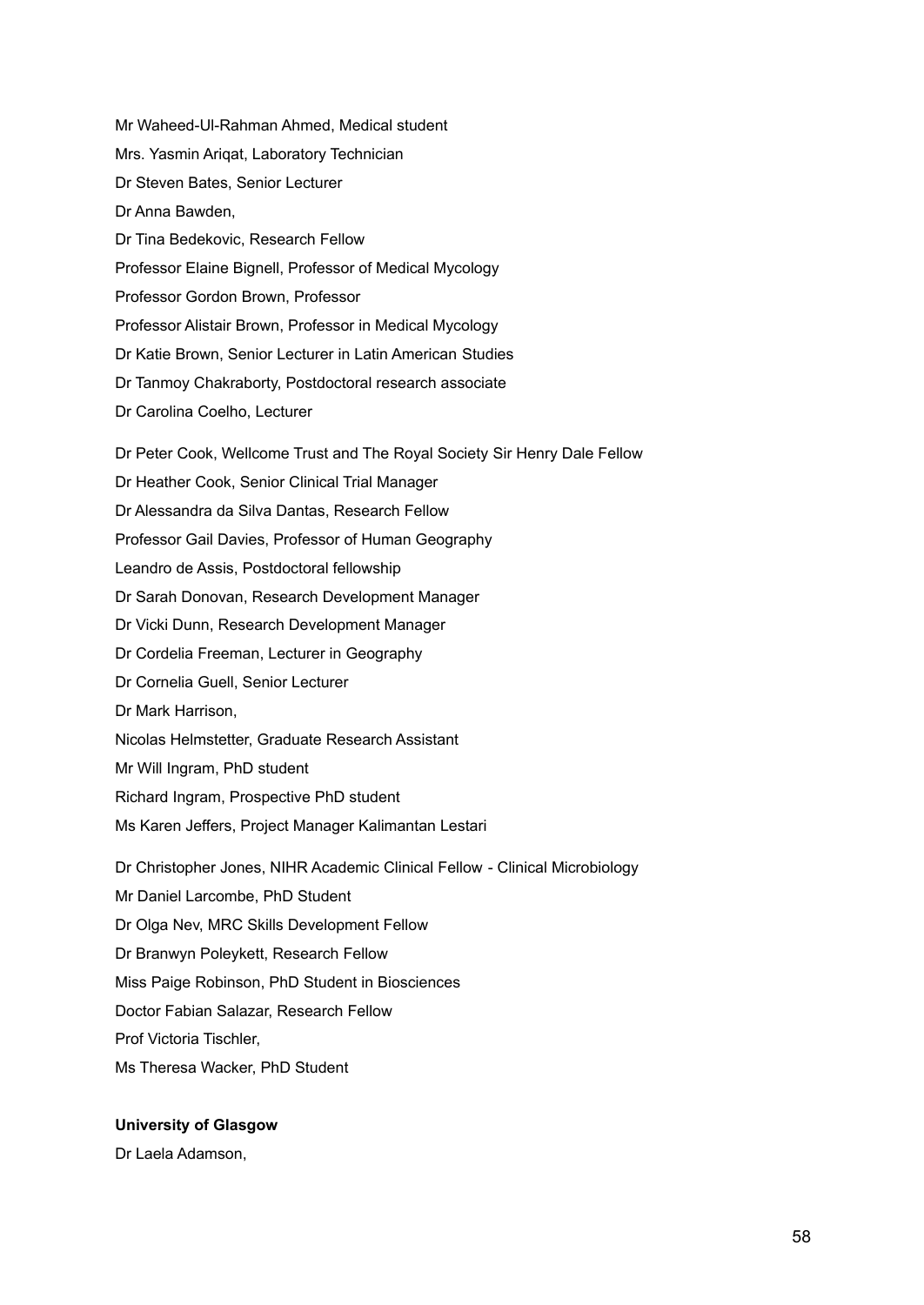Dr Walt Adamson, Scientist Ms Emily Allan, PhD Student Dr Harriet Auty, Senior lecturer M. Sc. Antonella Bacigalupo, PhD Student Miss Heather Baird, Research Support Manager Dr Francesco Baldini, Lecturer Dr W. Jon. Barnes, Honorary research fellow Dr Laura Bergner, Dr Ramjee Bhandari, Research Fellow Dr Roman Biek, Reader Jelle Boonekamp, lecturer Dr Kirstyn Brunker, Dr Christopher Bunn, Lecturer in Sociology Dr Nicola Burns, Lecturer Olga Calatayud, PhD Researcher Professor Felicity Callard, Professor of Human Geography Miss Kathryn Campbell, PhD Student Ms Gillian Cann, Microbiology Student Mr Ivan Casas Gomez-Uribarri, MSci Student Dr Alfredo Castelli, Senior Lecturer Mr Fergus Chadwick, PhD Researcher Dr Stephanie Chambers, Lecturer in Sociology of Health and Wellbeing Dr Gemma chaters, Veterinary epidemiologist Dr. Sumita Chatterjee, Research Associate Dr Nai Rui Chng, Research Associate Miss Sophie Christman, Post Graduate Student Dr Hannah-Louise Clark, Lecturer in Global Economic and Social History Michelle Connolly, Dr Anneli Cooper, Research Associate Dr Kathryn Crouch, Bioinformatician and software developer Dr Alicia Davis, Lecturer Global Health Michele De Noia, PhD Dr Tristan Dennis, Postdoctoral Research Associate Professor Eileen Devaney, Professor Dr Patrizia Di Crescenzio, Technician Dr Adam Dobson, UKRI Future Leaders Fellow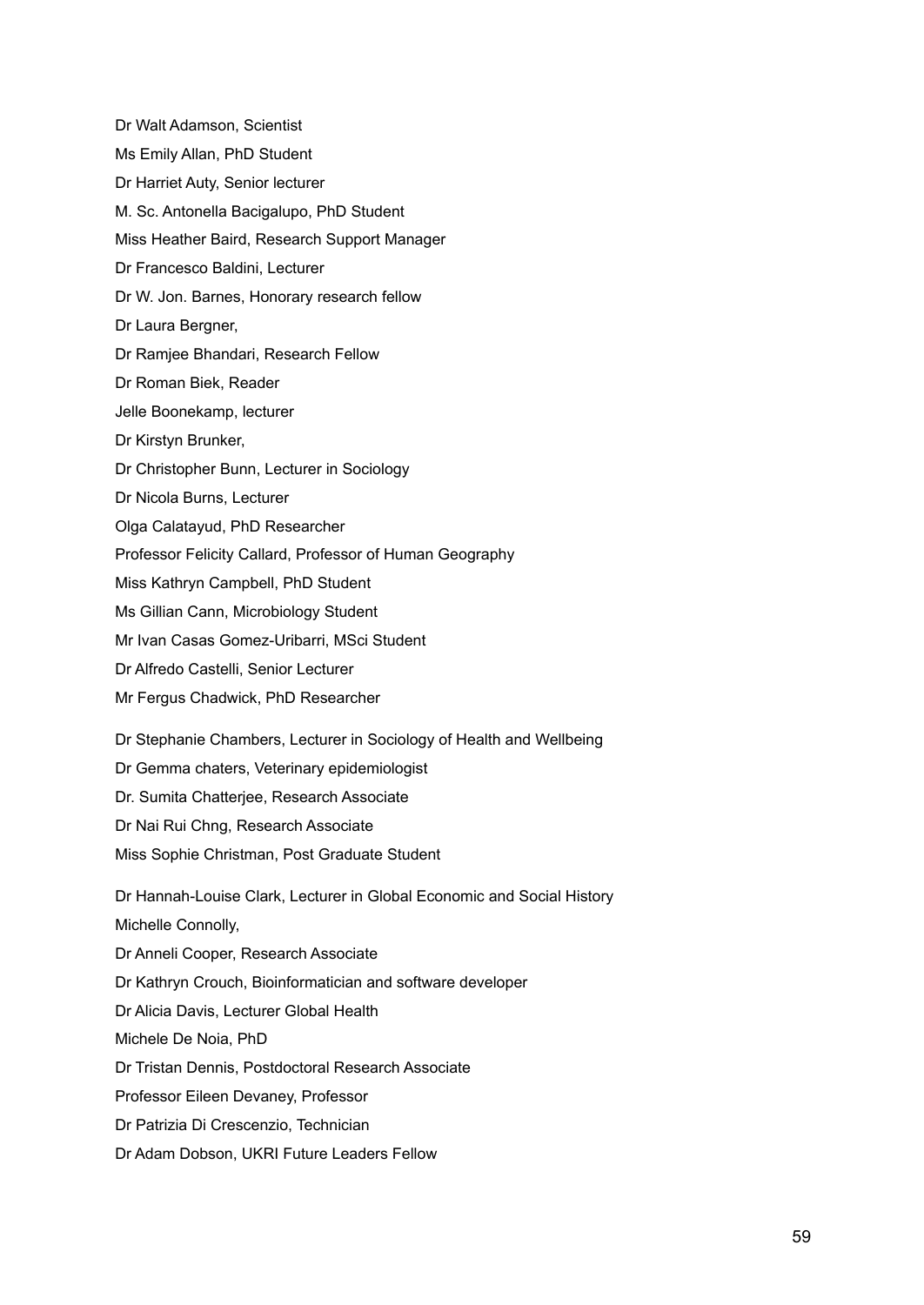Dr Craig Donnachie, Professor John Roger Downie, Honorary senior lecturer Professor Kathryn Elmer,

Professor Heather Ferguson, Professor of Medical Entomology and Disease Ecology Professor Stephen Forcer, Head of School, Modern Languages and Cultures Dr Taya Forde, research fellow Mr Ross Forsyth, Project Manager Mr Joe Galloway, Research Support Manager - Overseas Professor Jason Gill, Professor of Cardiometabolic Health Molly Gilmour, PhD Researcher Dr Federica Giordani, Research Associate Dr Federica Giordani, Research Associate Dr Eva Gluenz, Senior Research Fellow Dr Matthew Gould, Research Associate Dr Linsay Gray, Senior Investigator Scientist Dr Jo Halliday, Lecturer Professor Katie Hampson, Senior Wellcome Fellow Emmanuel Hape, Mr Enock Havyarimana, Marie-curie Research Fellow Professor Dan Haydon, Professor of Population Ecology and Epidemiology Mr Oliver Higgins, PhD Student Antonia Hilbig, PhD Student Dr Davina Hill, Lecturer in Welfare Physiology Dr Antonia Ho, Clinical Senior Lecturer Dr Ellen Hughes, Veterinarian and PhD candidate Dr Ed Hutchinson, Research Fellow Professor Janine Illian, Chair in Statistical Sciences Dr Joanna Inchley, Reader in Child and Adolescent Health Dr Paul Johnson, Senior Lecturer Dr Sarah Jones, PhD student

Ms Zabibu Kabalika, researcher

Elías Kabbas-Piñango, PhD student

Prof Srinivasa Katikireddi, Professor of Public Health & Health Inequalities

Professor Malcolm Kennedy, Honorary Senior Research Fellow Georgia Kirby, PhD student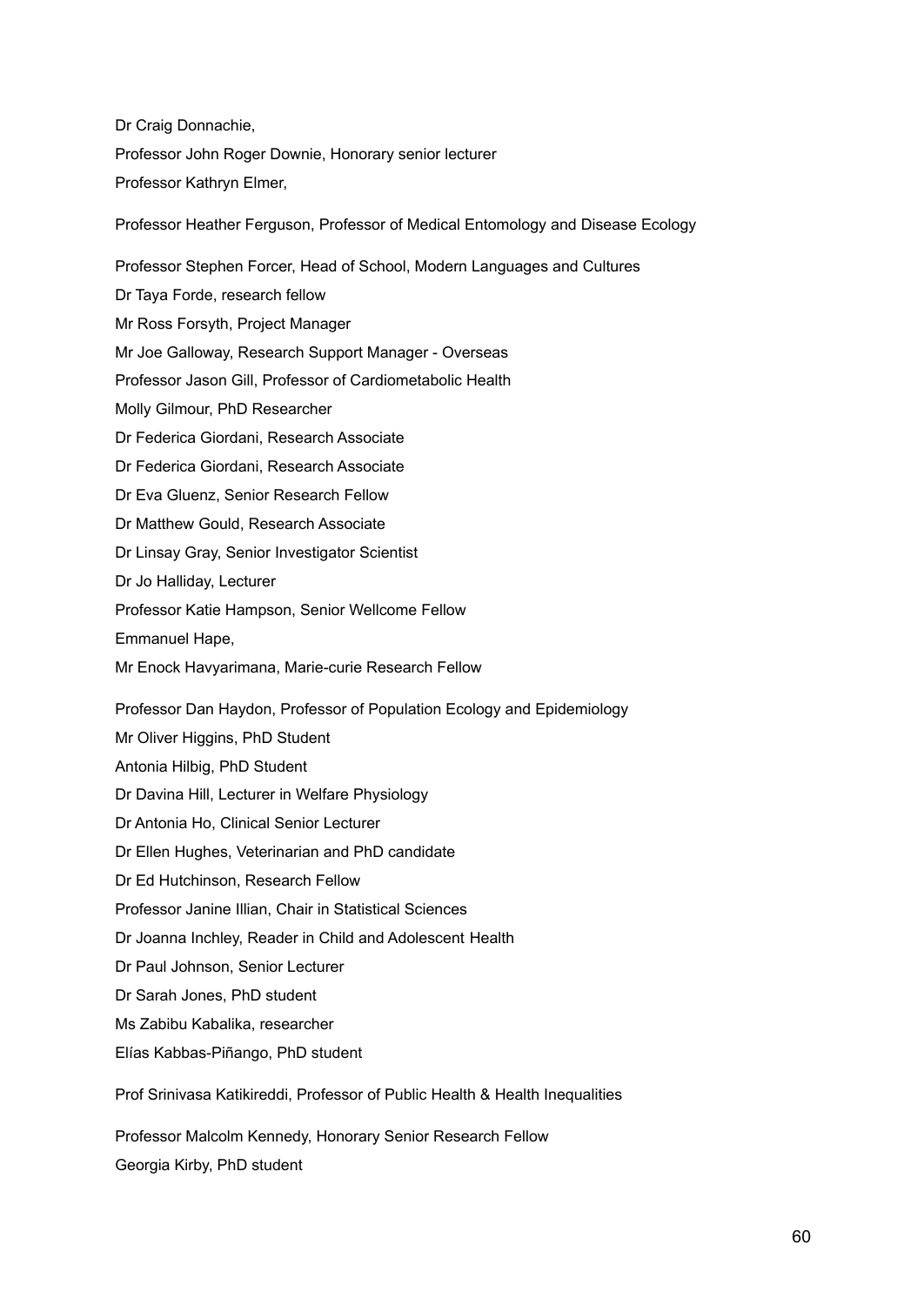Professor Alain Kohl, Professor of Arbovirology, MRC Programme Leader Dr Stefanie J. Krauth, Research Associate Dr Poppy Lamberton, Reader Dr Tiziana Lembo, Senior lecturer Professor Alastair Leyland, Associate Director, MRC/CSO SPHSU Dr. Martin LLewellyn, Reader Kathrin Loosli, PhD student Professor Barbara Mable, Professor of Evolutionary Genetics Prof Annette MacLeod, Wellcome Trust Senior Fellow Dr Pasquale Maffia, Reader Dr Christopher Marshall, Postdoc Dr Julie Martin, Lab Manager Professor Louise Matthews, professor Dr Dominic McCafferty, Senior Lecturer Mr Joe McCallum, Student Professor Richard McCulloch, Professor of Parasitology Mr William McGhee, Student Professor Emma McIntosh, Professor of Health Economics Jennifer McIntyre, Dr Dorothy McKeegan, Senior Lecturer Prof Petra Meier, Professor of Public Health Professor Kirstin Mitchell, Professor of Social Science and Public Health

Professor Rich Mitchell, Professor of Health and Environment

Dr Douglas Morrison, Reader

Dr Yulia Nesterova, Research Associate

Dr Sema Nickbakhsh, Research Fellow

Dr Kyriaki Nomikou, Research Associate

Dr Mary Nthambi, Research Assistant

Paula Olmo,

Professor Hester Parr, Professor of Human Geography

Dr Victoria Paterson, Lecturer in Animal Biology

Mr Thomas Pemberton, Masters student Epidemiology of Infectious Disease

Dr. Jocelyn Perez, Research assistant

Dr Lucy Pickering, Senior Lecturer in Medical Anthropology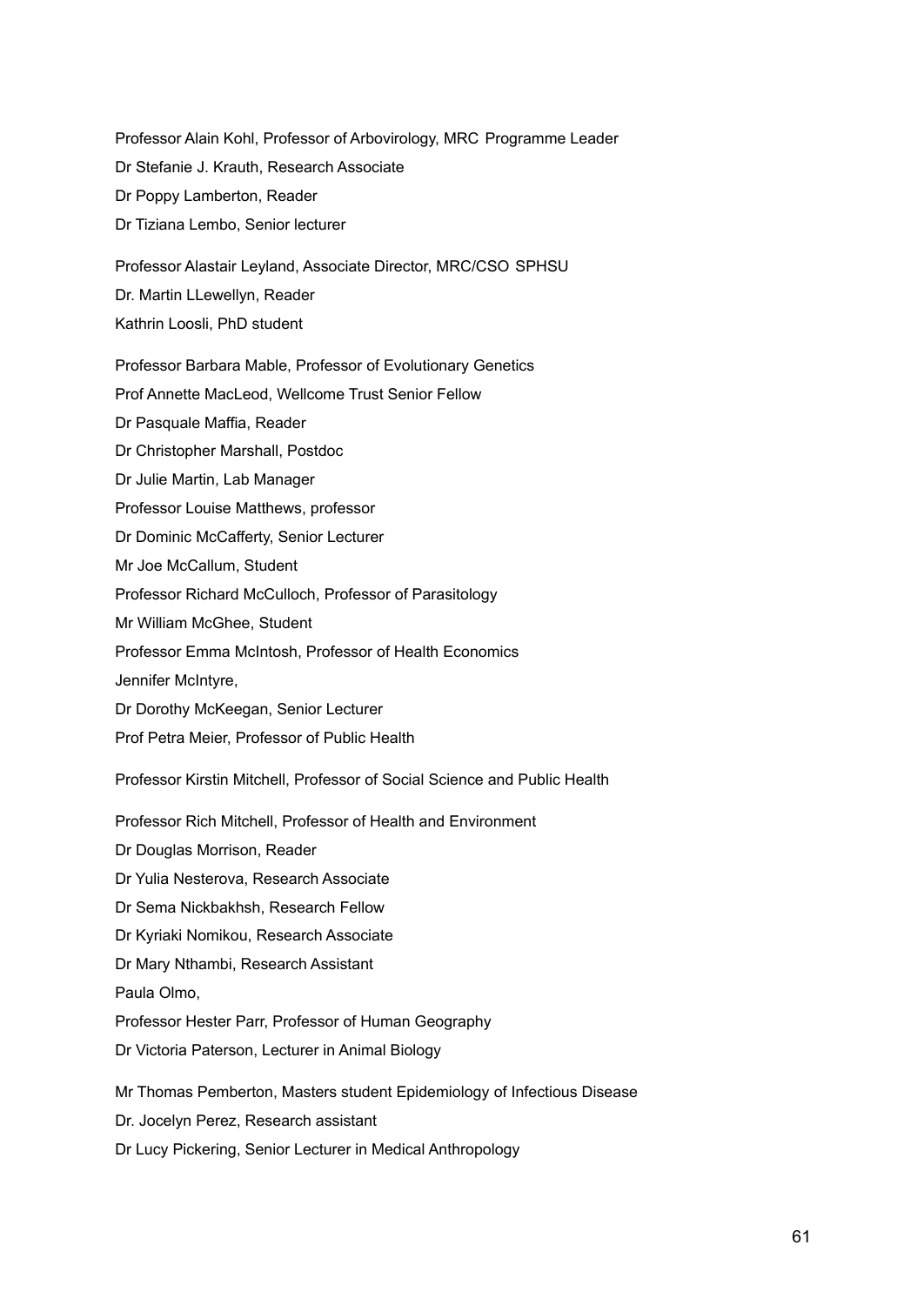Ursula Pomeroy Arthur, PhD Researcher Dr Luke Powell, Research Fellow Dr. Juan Quintana, Sir Henry Wellcome Fellow Dr Stephanie Rainey, Research associate Dr Lisa Ranford-Cartwright, Reader and Research Group Leader Dr Barbara Read, PI, Gendered Journeys project Miss Julie Riddell, Researcher Prof David Robertson, MRC Investigator Prof Jude Robinson, Professor of Health and Wellbeing Mary Ryan, International Development Research Manager Dr Hannah Scales, Postdoctoral Research Associate Dr Emma Seddon, Research Associate Ms Iona Smith, Masters Student Dr Tyler Stevenson, Reader Dr Zoe Strachan, Reader Dr Daniel Streicker, Wellcome Senior Research Fellow Dr Elena Sugrue, Research Assistant Ms Ioana Susnoschi, PhD researcher Suzan Trienekens, PhD Student Mr Prince Ubiaru, Ph.D researcher Dr Mafalda Viana Viana, Dr Jennika Virhia, Postdoctoral research assistant Professor Daniel Walker, Professor of Molecular Microbiology Professor Nick Watson, Professor of Disability Research Dr. Andreia Wendt, Postdoctoral research associate Professor Daniel Wight, Programme leader

Dr Paul Wotton, Honorary Clinical Fellow

Professor Sally Wyke, Dean of Research, College of Social Sciences

## **University of Gloucestershire**

Ms Charlotte Chivers, Research Assistant Fred Dunwoodie Stirton,

Professor Julie Ingram, Professor of Innovation for Sustainable Agriculture Dr. Amr Khafagy, Theo Lenormand, PhD Candidate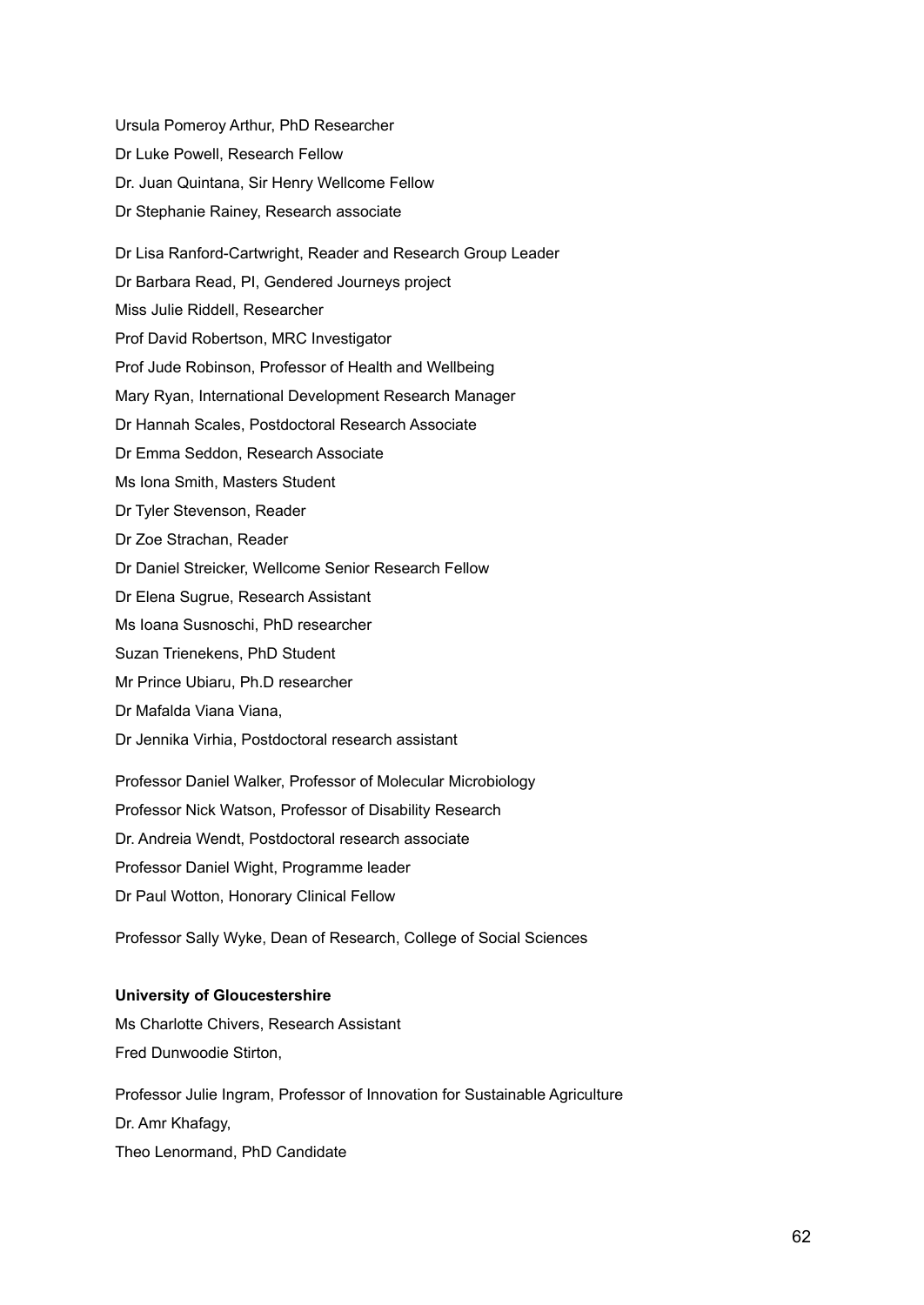Professor Kenny Lynch, Professor of Development and Communities

Mr Chris Short, Associate Professor in Environmental Governance

#### **University of Greenwich**

Dr Kafui Adjaye-Gbewonyo, Dr Frances Hawkes, Senior Research Fellow Dr Fiorella Picchioni, Research Fellow

## **University of Hull**

Miss Florence Halstead, Research assistant Dr Katharine Hubbard, Reader Professor Graham Scott, Professor of Bioscience Education

#### **University of Keele**

Dr Elizabeth King, Postdoctoral Research Associate

# **University of Kent**

Professor Emilie Cloatre, Professor of Law Dr Peter Ellis, Senior Lecturer

Professor Michelle Garrett, Professor of Cancer Therapeutics

Professor Elena Korosteleva, Professor of International Politics Dr Allison Lindner,

Dr. Boniface Oyugi, Health economics and health policy researcher Dr Christopher Serpell, Reader in Chemistry Dr Alison Walters, Project Manager, GCRF Biopharma

## **University of Leeds**

Dr Vishal Aggarwal, Clinical Associate Professor

Dr Emma-Louise Anderson, Co-Director for the Centre for Global Development/ Associate Professor in International Development Mr Noel Aruparayil, Clinical Research Fellow Professor Lea Berrang Ford, Priestley Chair in Climate & Health

Dr William Bolton, NHS Doctor and Clinical Researcher

Dr Laura Considine, Lecturer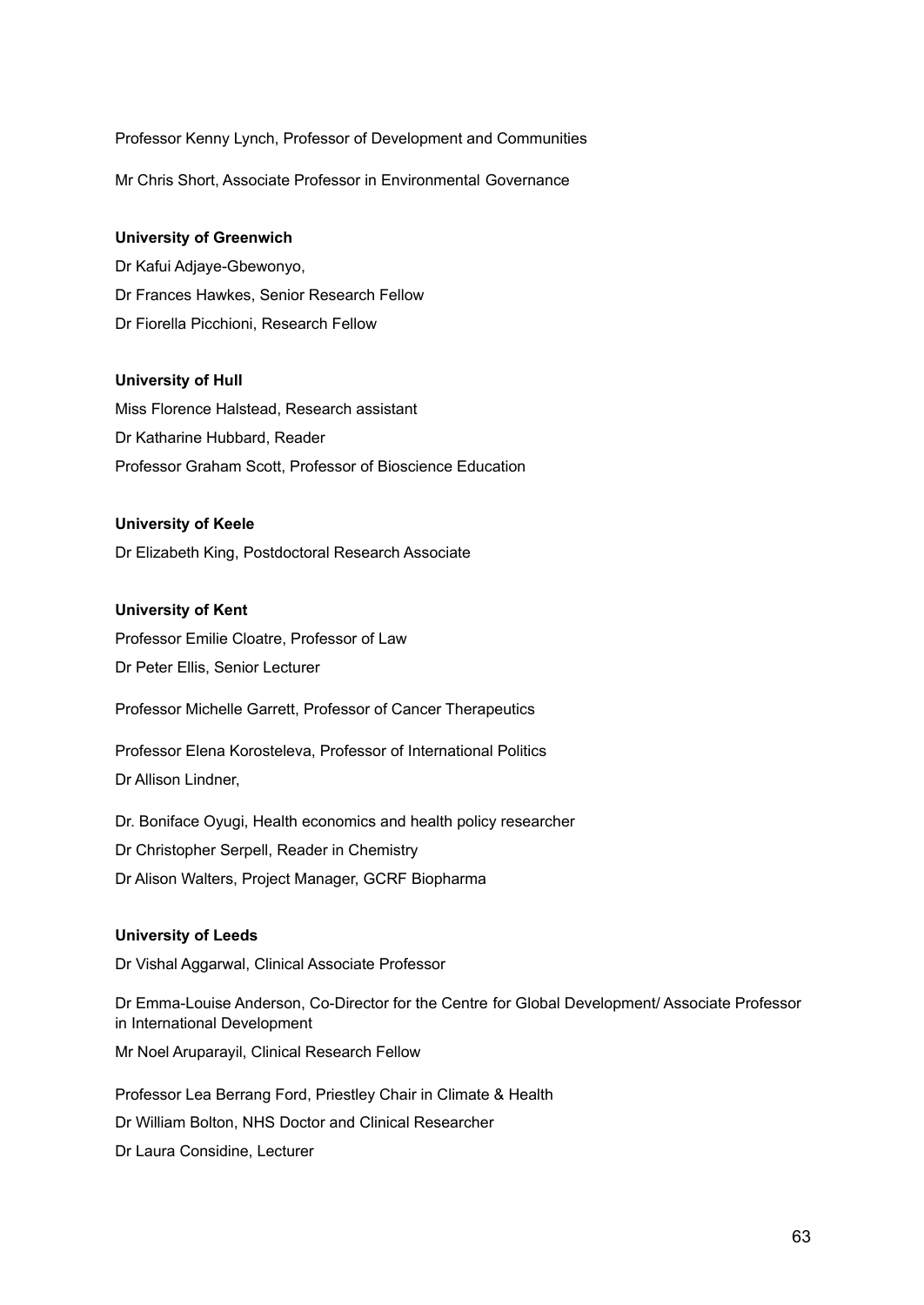Professor Paul Cooke, Professor of World Cinemas Dr Mahua Das, Qualitative Researcher Ms Bryony Dawkins, Research Fellow in Health Economics Dr. Bassey Ebenso, Lecturer in International Public Health Professor Tim Ensor, Professor of International Health Systems Research Dr Markus Fraundorfer, Lecturer Dr Joseph Hubert Galani, Postdoctoral research fellow Dr Stephen Griffin, Associate Professor Professor Mark Harris, Professor of Virology Dr Joe Hicks, Lecturer in Medical Statistics Dr Dan Howdon, Senior Research Fellow in Health Economics Miss Nichola Jones, PhD Student Dr Ricky Kalliecharan, Associate Professor Dr Ian Kellar, Associate Professor of Health Psychology Dr Rebecca King, Associate Professor, Nuffield Centre for Internatinal Health and Development / CE4AMR Ms Natalie King, Information Specialist Dr Eoin Leen, Post doctoral research associate Dr Oliver Lewis, Visiting Professor of LAw Dr Martin Lopez-Garcia, Lecturer Professor Andrew Macdonald, Head of School Professor Anna Madill, Internationalisation Lead, School of Psychology, University of Leeds Dr David Meads, Associate Professor in Health Economics Dr Ghazala Mir, Associate Professor Professor Tolib Mirzoev, Professor of International Health Policy and Systems Dr Jessica Mitchell, Research Fellow (fixed term position reliant on UKRI funding) Mr John O'Dwyer, NIHR Doctoral Research Fellow Professor Caroline Orfila, Professor of Plant Biochemistry and Nutrition Professor Jane Plastow, Professor of African Theatre Dr Helen Rajabi, International R&I Development Manager Pedro Rodrigues, Research Assistant Dr Gurdeep Sagoo, Lecturer in Health Economics Dr Robert Salmond, Associate Professor Dr Netalie Shloim, Dr Alison Smith, Lecturer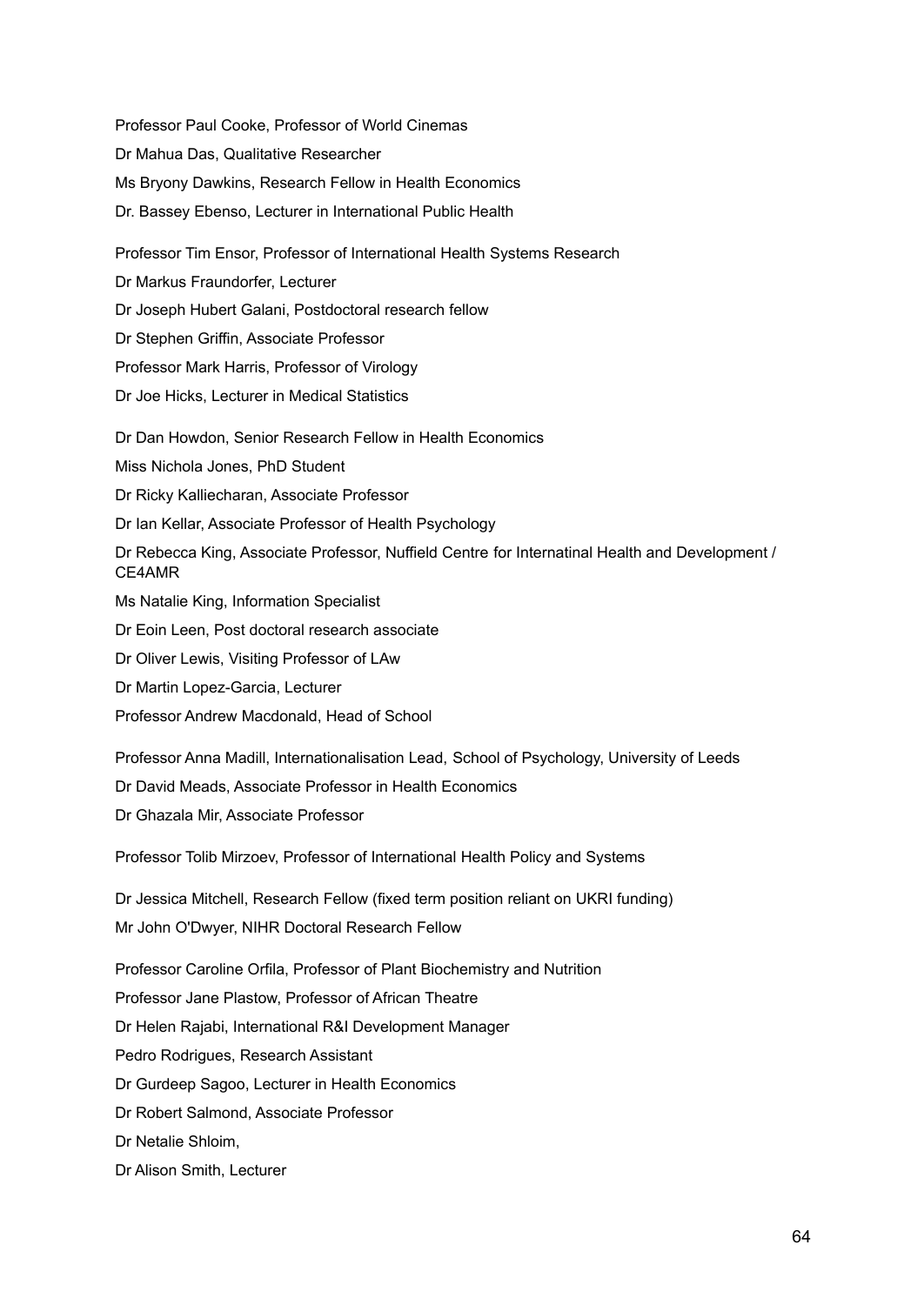Ms Polly Spooner, Research Programme Manager

Professor James Stark, Director, Leeds Arts and Humanities Research Institute K Tull,

Professor John Walley, Clinical Professor in International Public Health

Dr Aylwyn Walsh, Associate Professor in Performance and Social Change

Professor Adrian Whitehouse, Professor of Molecular Virology

Dr Owain Williams, Lecturer

Professor Andy Wilson, Professor of Organic Chemistry

Lauren Wray, Project Officer

Judy Wright,

# **University of Leicester**

Professor Clare Anderson, Professor of History & Principal Investigator, 'Mental, Neurological and Substance Abuse Disorders in Guyana's Jails' (ESRC GCRF) Dr Ben Clarke, PDRA

Mr Nathan Dawkins, PhD researcher

Dr Amanze Ejiogu, Associate Professor

Dr Charles Fox, Honorary Lecturer, Leicester Diabetes Centre

Professor Martin Halliwell, Professor of American Studies

Dr Maggy Heintz, International research development manager

Dr Dylan Kerrigan, Lecturer

Dr Diane Levine, Deputy Director

Dr Fransiska Louwagie, Associate Professor of French Studies

Dr Mark Orme, Senior Researcher

Professor Susan Page, Professor of Physical Geography

Dr Marc Reichow, Lecturer

Dr Chitra Seewooruthun, Research Associate

Professor Richard Thomas, Chair of the GCRF Delivery Group

Miss Erin Thompson, PhD Researcher

Dr Sara Thornton, Research Associate

Professor Caroline Upton, Professor

# **University of Liverpool**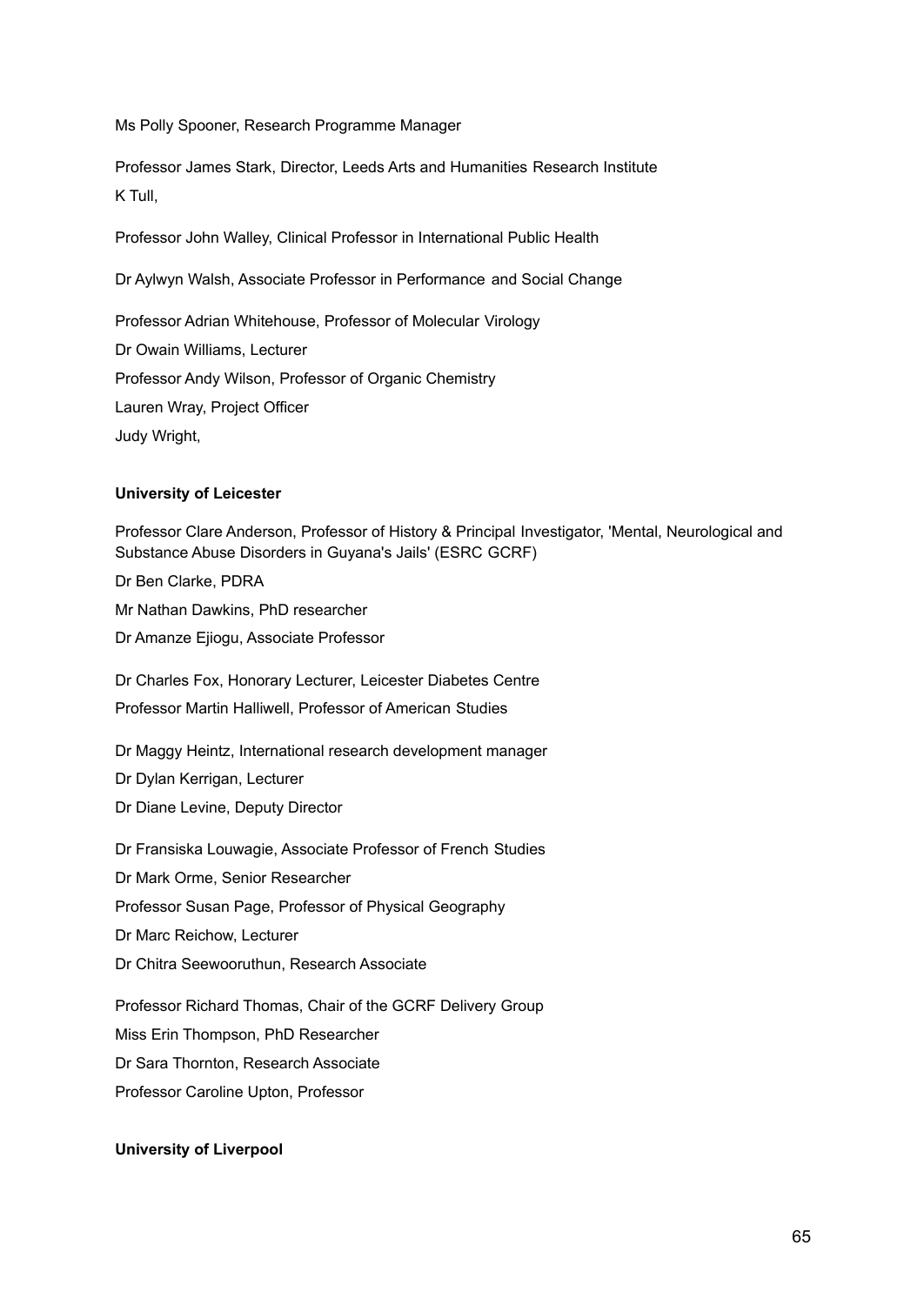Professor Matthew Baylis, Professor of Veterinary Epidemiology Professor Enitan Carrol, Professor of Paediatric Infection Dr Lisa Cavalerie, Post-Doctoral Research Associate Professor Robert christley, Professor Peter Clegg, Executive Dean Dr Marisol Collins, Postdoctoral researcher Miss Hannah Davies, Project Administrator Dr Teesta Dey, Doctor and PhD student Dr Edward Emmott, Tenure-Track Fellow Professor Eric Fevre, Chair of Veterinary Infectious Diseases Miss Lucy Gill, Post Graduate Student Professor Chris Goldring, Chair of Pharmacology Dr John Graham-Brown, Lecturer in Livestock and One Health

Dr Carol Gray, Research Associate Professor Christopher Gwenin, Professor of research Doctor Katie Hamilton, PDRA

Dr Daniel Hawcutt, Senior Lecturer Paediatric Clinical Pharmacology Ptif Miren Iturriza, Virologist Dr Simon Keller, Associate Professor Professor Saye Khoo, Prodessor DR sophia Latham, Lecturer Dr kate lightly, clinical research fellow Dr Neill Liptrott, Lecturer

Professor David Lissauer, NIHR Professor of Global Maternal and Fetal Health Dr Caroline Millins, Research Fellow Professor Andy Morse, Professor of Climate Impacts Dr Luna Munoz Centifanti, Senior Lecturer Professor Martin O'Flaherty, Professor of Epidemiology

Dr Sara Owczarczak-Garstecka, Post Doctoral Research Associate Dr. Susha Parameswaran, University lecturer Dr Hannah Rose Vineer, Tenure Track Fellow

Professor Helen Sharp, Professor of Perinatal and Child Clinical Psychology Dr Marco Siccardi, Reader Peny Sotiropoulou,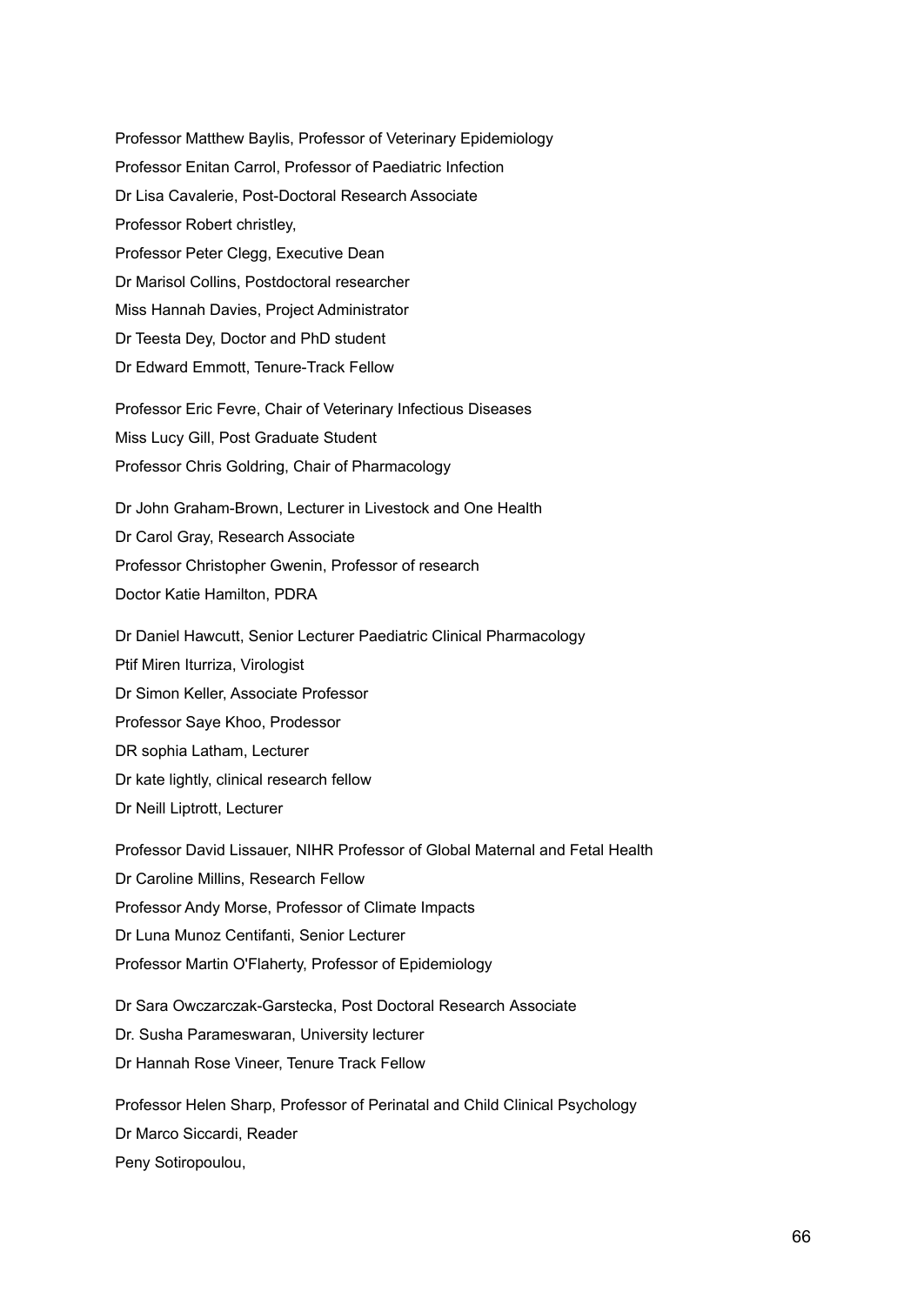Dr Lian Thomas, Lecturer in Veterinary Public Health Dr John Tulloch, Research Fellow Miss Charlotte Van Netten, Trial Manager Dr Catriona Waitt, Reader in Clinical Pharmacology and Wellcome Clinical Research Career Development Fellow Dr Lauren Walker, Clinical Senior Lecturer in Clinical Pharmacology & Therapeutics

Prof Andrew Weeks, Professor of International Maternal Health Ms Jo Weeks, Honorary assistant researcher Prof Ingeborg Welters, Professor Paul WIGLEY,

Professor Nicola Williams, Professor of Bacterial Zoonotic Disease Dr Amber Wilson, Academic clinical fellow global health

# **University of London**

Dr Selina Busby, Principal Lecturer

Professor Jo Fox, Pro Vice Chancellor (Research and Public Engagement)

## **University of Manchester**

Dr Catherine Arthur, Lecturer Dr Debapriya Chakrabarti,

Prof Ananya Choudhury, Chair and honorary consultant in clinical oncology Professor Paul Dark, Professor of Critical Care Medicine Daniel Ellis, Dr Timothy Foster, Senior Lecturer in Water-Food Security Professor Jonathan Green, Professor of Child and Adolescent Psychiatry Dr Jessica Hawkins, Lecturer in Humanitarian Studies Ms Emma Houlder, Phd student Thomas House, Reader in Mathematical Statistics Dr Deljana Iossifova, SL Urban Studies Dr Anisa Jafar, Academic Clinical Lecturer in Emergency Medicine Professor Bernard Keavney, BHF Professor of Cardiovascular Medicine Dr Reena Lasrado, Dr Kathy Leadbitter, Research Fellow

Dr Rebecca McPhillips, Research Fellow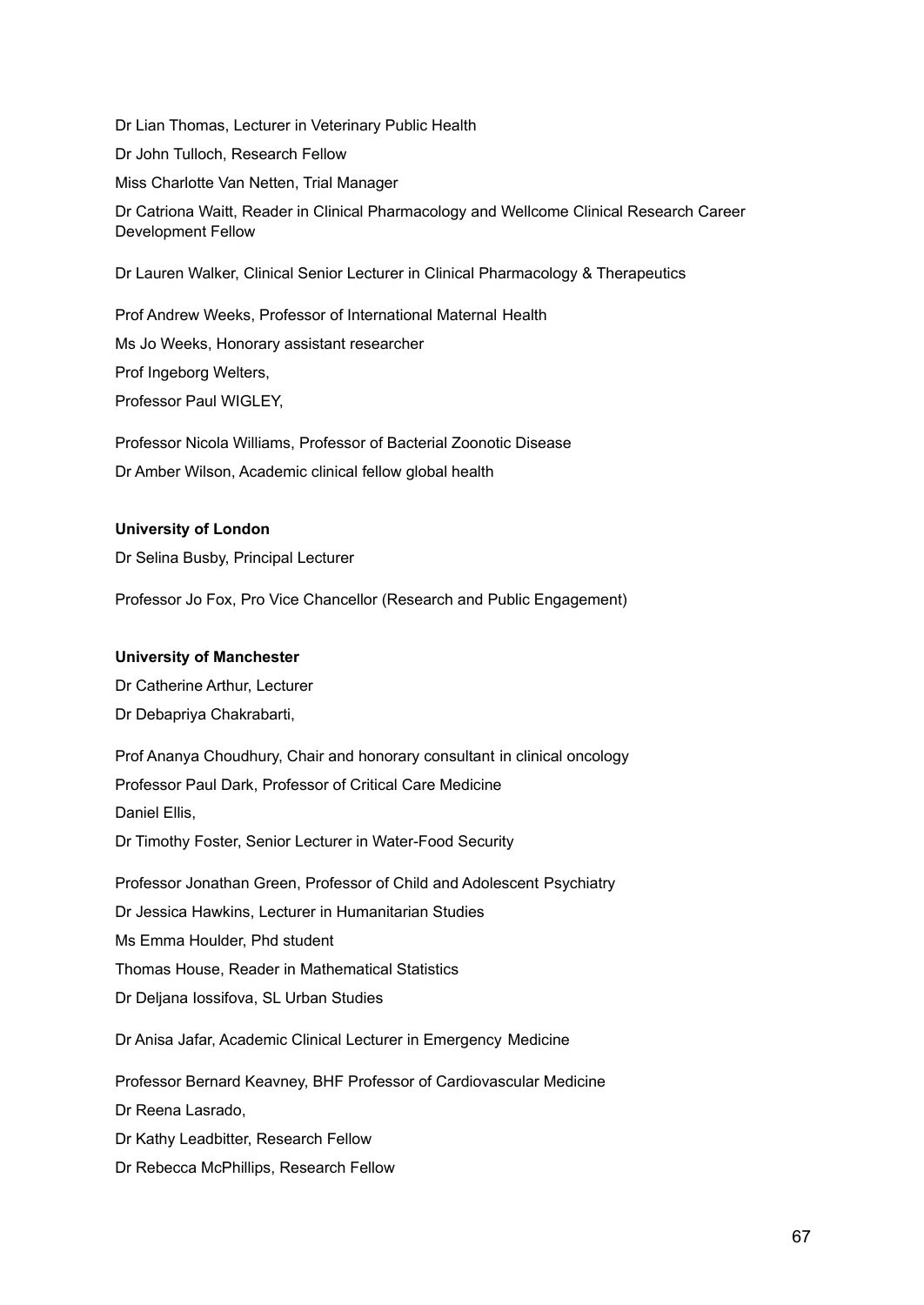Dr Julian Mecklenburgh, Senior Lecturer Professor Diana Mitlin, Professor of Global Urbanism Dr Stephanie Rinaldi, Programme Manager

Dr Sophie Roborgh, Academic fellow in medical humanitarianism Dr Rebecca Smyth, Senior Lecturer in Midwifery

Dr. Stephanie Sodero, Lecturer in Responses to Climate Crises Dr gemma sou, Lecturer Professor Bertrand Taithe, Director HCRI Dr Peter Taylor, Senior clinical lecturer Dr Louise Tomkow, Academic Clinical Lecturer Dr Silke Trommer, Senior Lecturer Ms Junyan YE, Dr Martin Yuille, Hon Reader

## **University of Nottingham**

Dr Kirsty Bolton, Senior Research Fellow Prof Charlotte Bolton, Professor of Respiratory Medicine Dr Matthias Brock, Assistant Professor Dr Neil Chadborn, Research fellow Professor Tracey Coffey, Head of Division of Global Health Professor Jane Daniels, Professor of Clinical Trials Professor Ian Dryden, Professor of Statistics Dr Simon Duff, Lecturer Miss Emma Fairbanks, PhD student and Research assistant Professor Olivier Hanotte, Professor of Genetics DR Tom Hartman, Teaching Associate Dr Martin Heneghan, Research Fellow Dr Luisa Martinez-Pomares, Associate Professor Prof Suzanne McGowan, Dr Ian Mellor, Assistant Professor

Professor Gary Mirams, Professor of Mathematical Physiology Ms Eleanor Mitchell, Assistant Professor of Clinical Trials

Dr Rachael Tarlinton, Associate Professor in Veterinary VIrology Professor Rita Tewari, Professor for Parasite Cell Biology Dr Kate Walker, Clinical Associate Prof in Obstetrics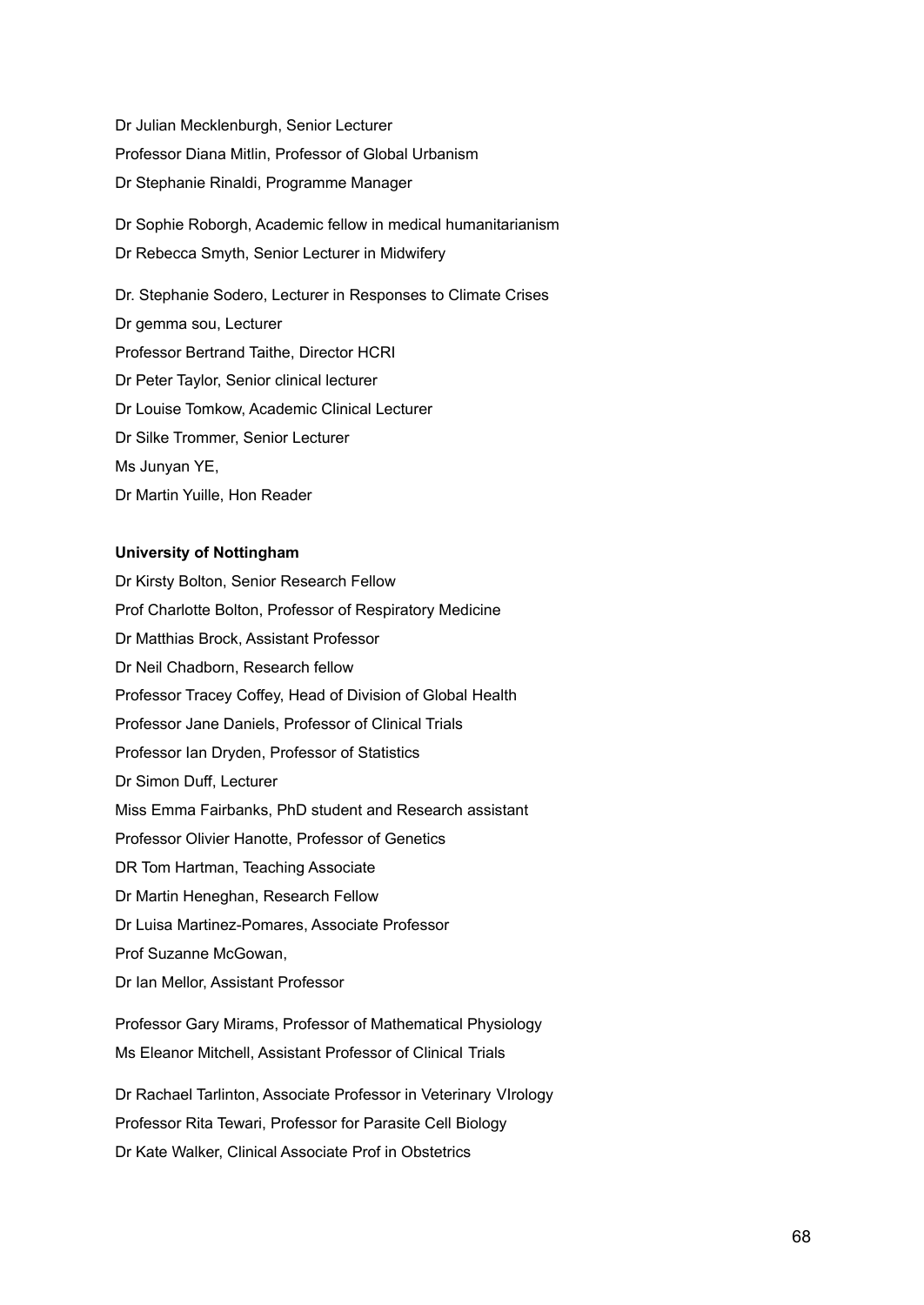## **University of Oxford**

Dr Ariell Ahearn, Departmental Lecturer Dr Isang Awah, Project Manager Dr Rene Banares-Alcantara, Reader in Engineering Science

Professor Elleke Boehmer, Professor of World Literature in English

Dr Christian Brand, Associate Professor in Transport Energy Environment

Dr Yutong Cai, Senior Epidemiologist

Dr Katrina Charles, Senior Research Fellow

Ms Alice Chautard, Communications and Knowledge Exchange Manaer

Ms Jenny Chen, Research Coordinator

Dr Jessica Clark, Post-doctoral Research Associate

Professor matthew costa, Prof Orthopaedic Trauma

Professor Thomas Cousins, Clarendon-Lienhardt Associate Professor in the Social Anthropology of Africa

Mr David Crowhurst, DPhil Student

Ms Rosaleen Cunningham, Communications Manager

Professor Nicholas Day, Director, Mahidol Oxford Tropical Medicine Resesrch Unit, Thailand

Prof Susanna Dunachie, NIHR Global Research Professor

Dr Lynne Elson, Research Fellow

Mrs Tracy Evans, Project Manager

zuyi fang,

Dr Marta Favara, Senior Research Officer

Stephanie Ferguson,

Miss Petra Fitzgerald, Administration & Finance Assistant

Dr Bo Gao, Mathematical Modeller

Dr Tara Garnett, Researcher

Dr Michael Gilmont, Program Manager, Oxford Martin Program on Transboundary Resource Management

professor, Emeritus Siamon Gordon, Glaxo Welcome Professor of Cellular Pathology, Emeritus

Louise Gordon, Project Manager

Ms Marta Grabowska, Research and Projects Officer

Dr Catherine Grasham, Postdoctoral Researcher

Dr Ohad Green, Post Doctoral Research Officer

Dr Neil Hart, Departmental Lecturer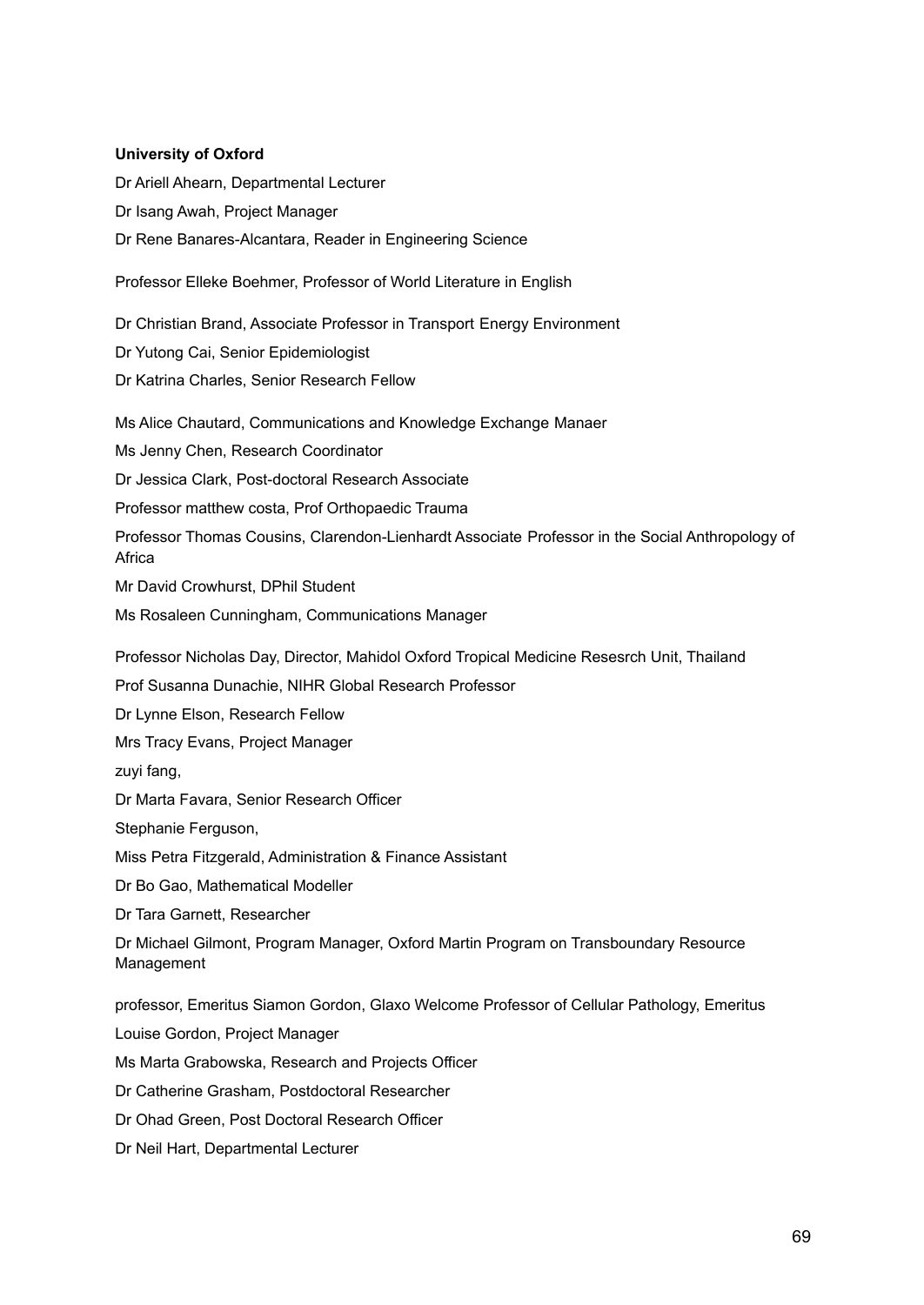Mr Peter Healey, Research Affiliate Dr Lukas Hensel, Post-doctoral researcher Professor Matthew Higgins, Professor of Molecular Parasitology Dr. Marya Hillesland, Research Officer Dr Mark Hirons, Dr Jane Hirst, Senior Fellow Global Perinatal Health Rachel Hounsell, Dr. Rebecca Inglis, Intensive care doctor and researcher Dr John Ingram, Food Systems Transformation Research Group Ms Judy Irving, Head of Programmes Dr Kelsey Jones, Senior Clinical Research Fellow Patricia Kingori, Associate Professor Dr. Marina Korzenevica, Researcher Ms Brynde Kreft, Research Assistant Dr Jamie Lachman, Senior Research Officer Dr Andreas Larsen, Postdoc Dr Javier Lezaun, Associate Professor Dr. Sihan Li, Senior Research Associate Madison Little, Prof Anna Lora-Wainwright, Dr Jose Lourenco, Lecturer in infectious diseases Dr Katrina Lythgoe, Group Leader Dr Mohammad Mamouei, Researcher Professor Kevin Marsh, Director Africa Oxford Initiative Mr James Masters, Clinical Lecturer in Trauma and Orthopaedics Ms Sally Medley, Senior Programme Manager Maria Michalopoulou, Dr Joanna Miller, Global Health facilitator Prof Catherine Molyneux, Senior researcher Anna Murgatroyd, Research Associate Dr Sopuruchukwu Obiesie, Accelerate Hub Dr Kate Orkin, Senior Research Fellow Professor Aris Papageorghiou, Professor of Fetal Medicine Mr Timothy Pollington, Mathematical Modeller of Infectious Diseases Professor Catherine Pope, Professor of Medical Sociology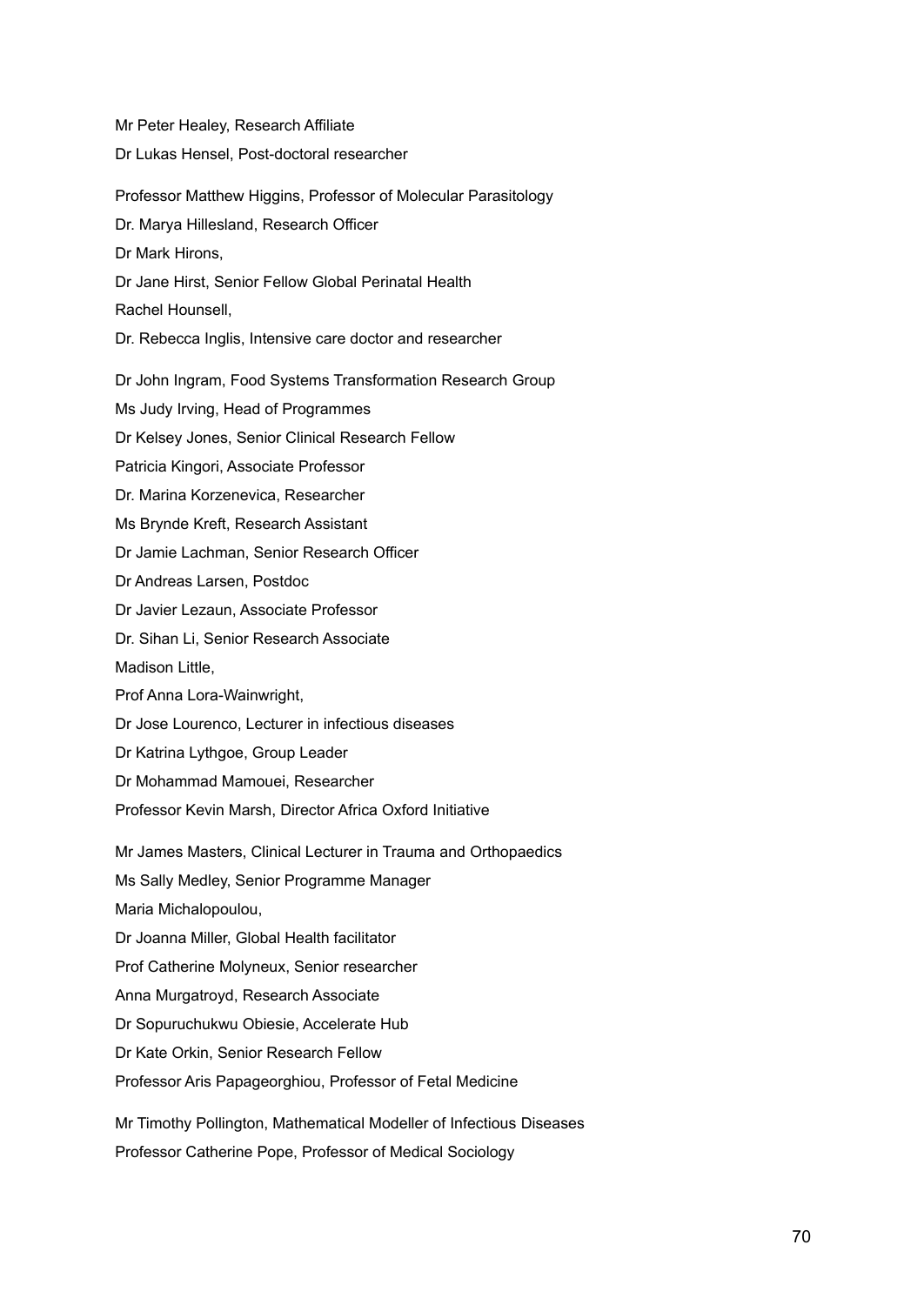Mr Chuluunbat Purvee, Research assistant and translator Prof Kazem Rahimi, Professor of Cardiovascular Medicine and Population Health Dr Tanvi Rai, Health researcher Dr Aaron Reeves, Associate Professor Dr Claire Reidy, Health Services Researcher Professor Gillian Rose, Professor of Human Geography Dr William Rudgard, Postdoctoral researcher Dr Andrea Ruecker, Senior Postdoctoral Researcher Dr Jad Sassine, Research associate Dr Louise Slater, Dr Laura Sochas, Postdoctoral research officer Prof John Stein, Retired Neuroscientist Dr May Sule, Senior Research Associate Dr Jack Tan, Senior Postdoctoral Scientist Ms Sophie Taylor, Research Assistant Professor David Thomas, Professor of Geography Mr Luke Thorley, Research Assistant Dr Stephen Thorpe, Dr Philipp Trotter, Research Associate Ben Verboom, Doctoral Researcher Dr. Lorenz von Seidlein, pediatrician

Professor Lisa White, Professor of Modelling and Epidemiology

Professor Niall Winters, Professor of Education and Technology

Mr Daniel Wright, PhD student

Dr. Rachel Yates, Associate Fellow

Professor Krina Zondervan, Head, Department of Women's and Reproductive Health

## **University of Plymouth**

Professor Melanie Austen, Professor of Ocean and Society Dr Vikki Cheung, Research Project Manager

## **University of Reading**

Professor Bhismadev Chakrabarti, Professor of Neuroscience and Mental Health Dr Ranjita Dhital, Lecturer

Professor Jonathan Hill, Professor of Child and Adolescent Psychiatry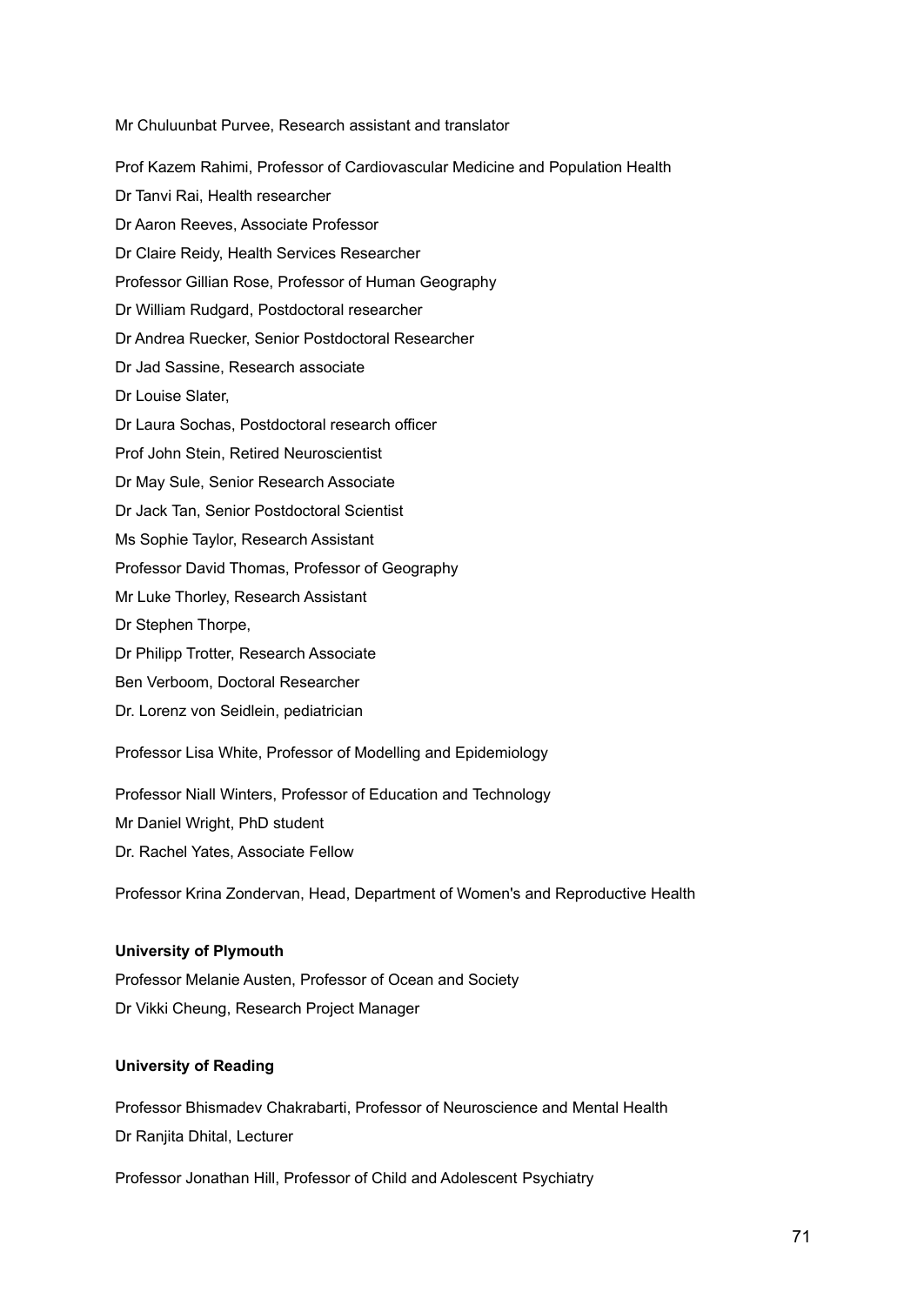#### **University of Roehampton**

Dr Lia Betti, Senior lecturer

#### **University of Salford**

Dr Sabine Von Hünerbein, Senior Lecturer

#### **University of Sheffield**

Dr Pamela Abbott, Senior Lecturer Mr Godbless Akaighe, Doctoral researcher Dr Amy Barnes, Lecturer Dr Matthew Bishop, Christy Braham, Dr. Peter Caven, Research Growth Officer Dr Gregory Cooper, Postdoctoral Research Associate Dr Juan Mario Diaz, Research fellow Dr Rob Fagan, Senior Lecturer Professor Barry Gibson, Professor in Medical Sociology Dr Tom Goodfellow, Senior Lecturer Mrs Kirsty McNeil, International Collaboration Officer Mr Tom Readford, International Impact Officer

Professor Sarah Rowland-Jones, Florey Professor of Infection and Immunity Dr Simon Rushton, Senior Lecturer

Professor Bhavani Shankar, Professorial Research Fellow in Food Systems and Health

Dr. Jen Smith,

Dr Helen Turton, Lecturer in International Relations

## **University of Southampton**

Genevieve Agaba, Senior Research Assistant in Professional Development and Capacity Building Dr Justice Moses Kwaku Aheto, Research Fellow Dr Rebecca Band, Senior Research Fellow Prof Diana Baralle, Professor

Professor Mary Barker, Professor of Psychology and Behavioural Science Dr Stephanie Barker, Psychologist / Research Fellow Dr Gianluca Boo, Research fellow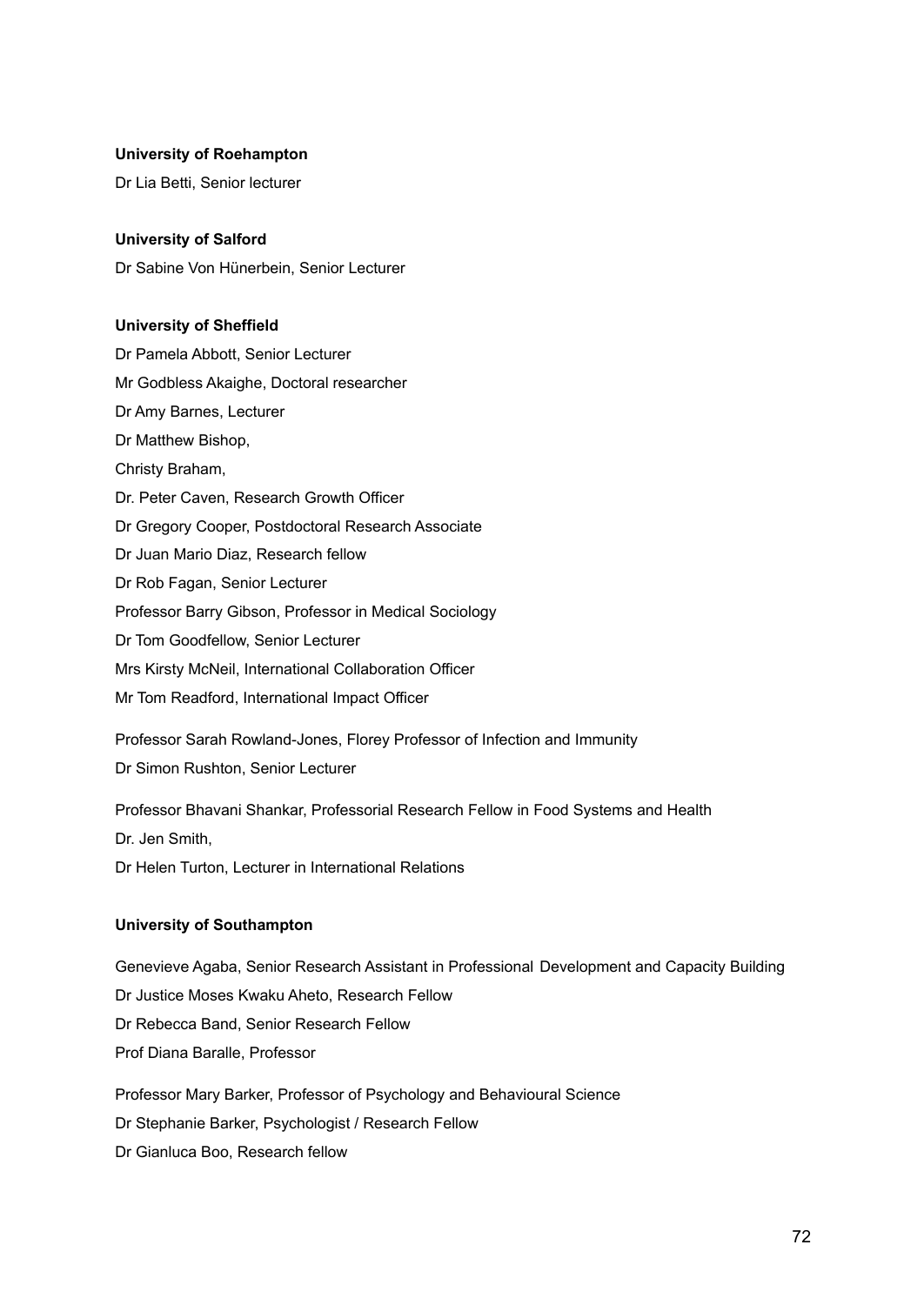Dr katherine bradbury, senior research fellow

Dr Catherine Brignell, Clinical Psychology Research Director Luke Brown, Dr Katherine Carnelley, Associate Professor Heather Chamberlain, Dr Mark Chapman, Associate Professor Dr Francesco D'Adamo, Postdoc Dr Simon Damkjaer, Research Fellow Edith Darin, Dr Laura Dennison, Lecturer Dr Alex Dickinson, Associate Professor Dr Ilda Dreoni, Research fellow Dr Denis Drieghe, Associate Professor Dr Jaimie Ellis, Research Fellow Dr Rosie Essery, Research Fellow Professor Caroline Fall, Professor of International Paediatric Epidemiology Mrs Vicky Fenerty, Research Engagement Librarian Doctor Thierry Fonville, Research Fellow Ms Alexandra Frosch, Research Manager Professor Cynthia Graham, Professor Mrs Lucy Graves, Project Admin Assistant Dr Katie Greenfield, Research Fellow Dr Solomon Hailu, Postdoc

Dr Polly Hardy-Johnson, Research Fellow

Dr Kerrianne Harrington, Research Fellow

Professor Nick Harvey, Professor of Rheumatology and Clinical Epidemiology Dr Michael Head, Senior Research Fellow in Global Health Dr Phil Higham, Reader

Professor Allan Hill, Professor of Population and International Health Dr Robert Holland, Senior Research Fellow Prof. Craig Hutton, Prof. Sustainability Science

Dr Gordon Inglis, GCRF Royal Society Dorothy Hodgkin Fellow Dr Chandni Jacob, Senior Research Assistant Dr Warren Jochem, Dr Judith Joseph, Senior Research Enterprise Fellow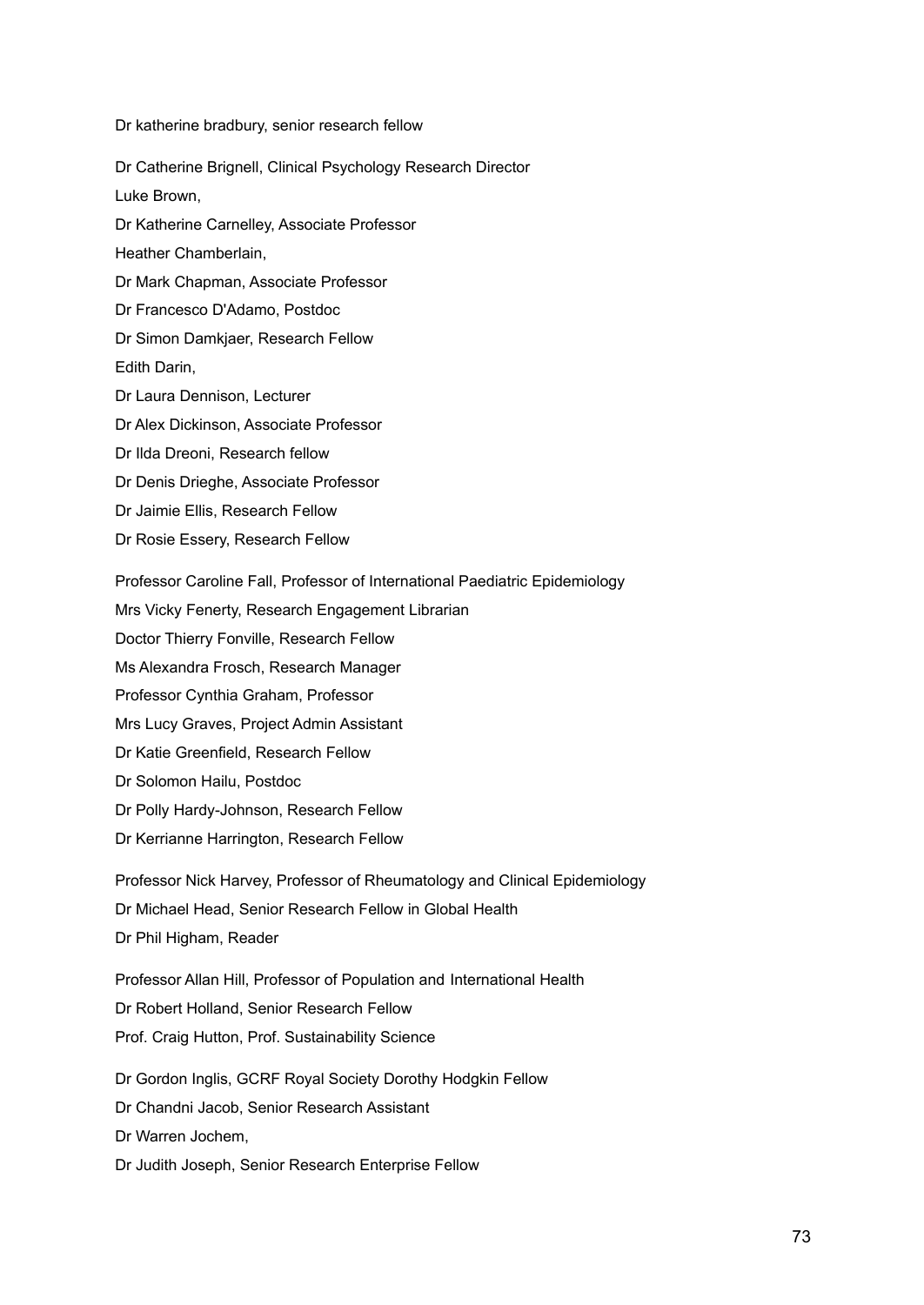Dr Sarah Kehoe, Public Health Nutrition Research Fellow Dr. Nicholas Kelley, Lecturer Mr David Kerr, GIS Application Developer Dr Shengjie Lai, Senior Research Fellow Dr Danielle Lambrick, Senior Lecturer Health and Life Sciences Dr Attila Lazar, Principal Research Fellow Miss Chengxiu Li, Research Fellow Dr Christopher Lloyd, Research Fellow Dr Richard Marsh, Dr Christopher McCormick, Associate Professor Professor Nuala McGrath, Dr Cheryl Metcalf, Principal Enterprise Fellow Emeritus Professor Marie-Louise Newell, Professor of Global Health Dr Katherine Newman-Taylor, Consultant Clinical Psychologist & Associate Professor Dr Kristine Nilsen, Senior Research Fellow

Dr Carla Pezzulo,

Prof David Phillips, Professor

Dr Marta Polak, Associate professor

Mr Sebastian Reichel, International Stakeholder Engagement Coordinator Mr Grant Rogers, GIS Research Technician Dr Peter Shaw, Associate Professor

Professor Andrew Tatem, Professor of spatial demography and epidemiology Dr Natalia Tejedor Garavito, Senior Enterprise Fellow

Dr Heini Vaisanen, Lecturer in Social Statistics and Demography Dr Andres Vallejo, Research Fellow Ms Sien van der Plank, Senior Research Assistant Hal Voepel,

Professor Kate Ward, Professor of Global Musculoskeletal Health Ms Daniella Watson, PhD student Mr Martin Watts, Dr Gabrielle Wheway, Visiting lecturer Ms Adelle Wigley, Specilaist Technician, GIS Dr Hannah Williams, Experimental Officer Prof. Jim Wright,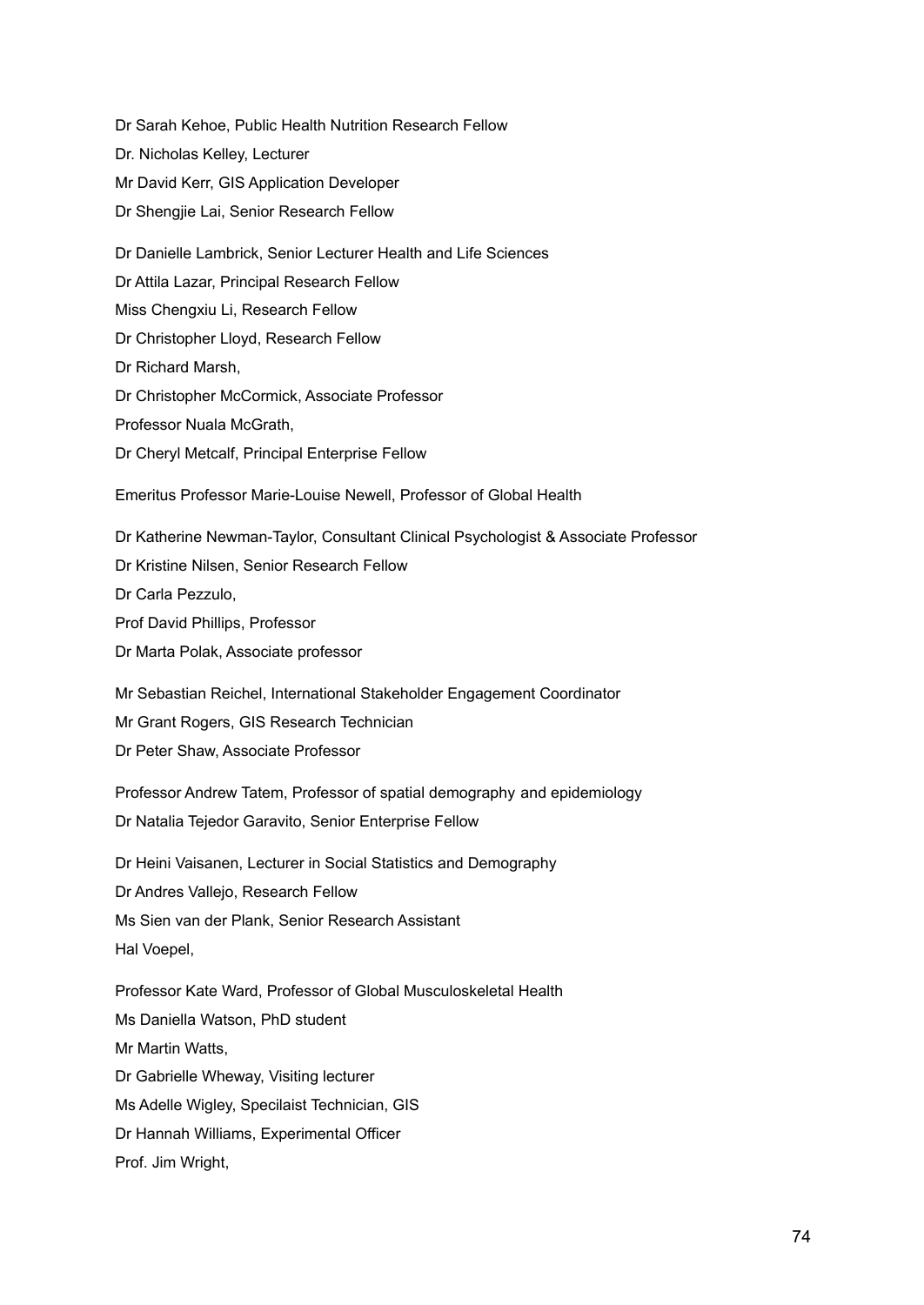#### Professor Xunli Zhang, Professor of Bioengineering and Microsystems

### **University of St Andrews**

Dr Fiona Allan, Professor Andrew Brierley, Professor in Biology Dr Janet Cox-Singh, Snr Lecturer Dr Katherine Keenan, Lecturer Dr PJ Lennon, Lecturer in Spanish & Comparative Literature Doctor Elizabeth Mittell, Postdoctoral Researcher

## **University of Stirling**

Kathryn Angus, Dr Catherine Best, Lecturer Mr John Bostock, Dr Naomi Brooks, Senior Lecturer Ms Ashley Brown, Research Fellow Dr Line Caes, Lecturer Dr Jennifer Dickie, Lecturer in Environmental Geography Dr Ruaraidh Dobson, Research Fellow Dr James Dugdale, Postdoctoral research fellow

Dr Edward Duncan, Associate Professor of Applied Heath Research Prof. Niamh Fitzgerald, Professor of Alcohol Policy Dr Niall Hamilton-Smith, Senior Lecturer in Criminology

Professor Kate Hunt, Professor of Behavioural Sciences and Health

Associate Professor Angus Hunter, Associate Dean for Research Dr Sian Lucas, Lecturer in Social Work Ms Anne Marie MacKintosh, Senior Researcher Dr Keila Meginnis, research fellow Dr Crawford Moodie, Senior Research Fellow Dr Richard Newton, Research Fellow Professor Ronan O'Carroll, Professor of Psychology Dr Rachel O'Donnell, Research Fellow Professor Judith Phillips, Professor of Gerontology Ms Alexandra Pounds, Research Assistant

Dr Heather Price, Lecturer in Environmental Geography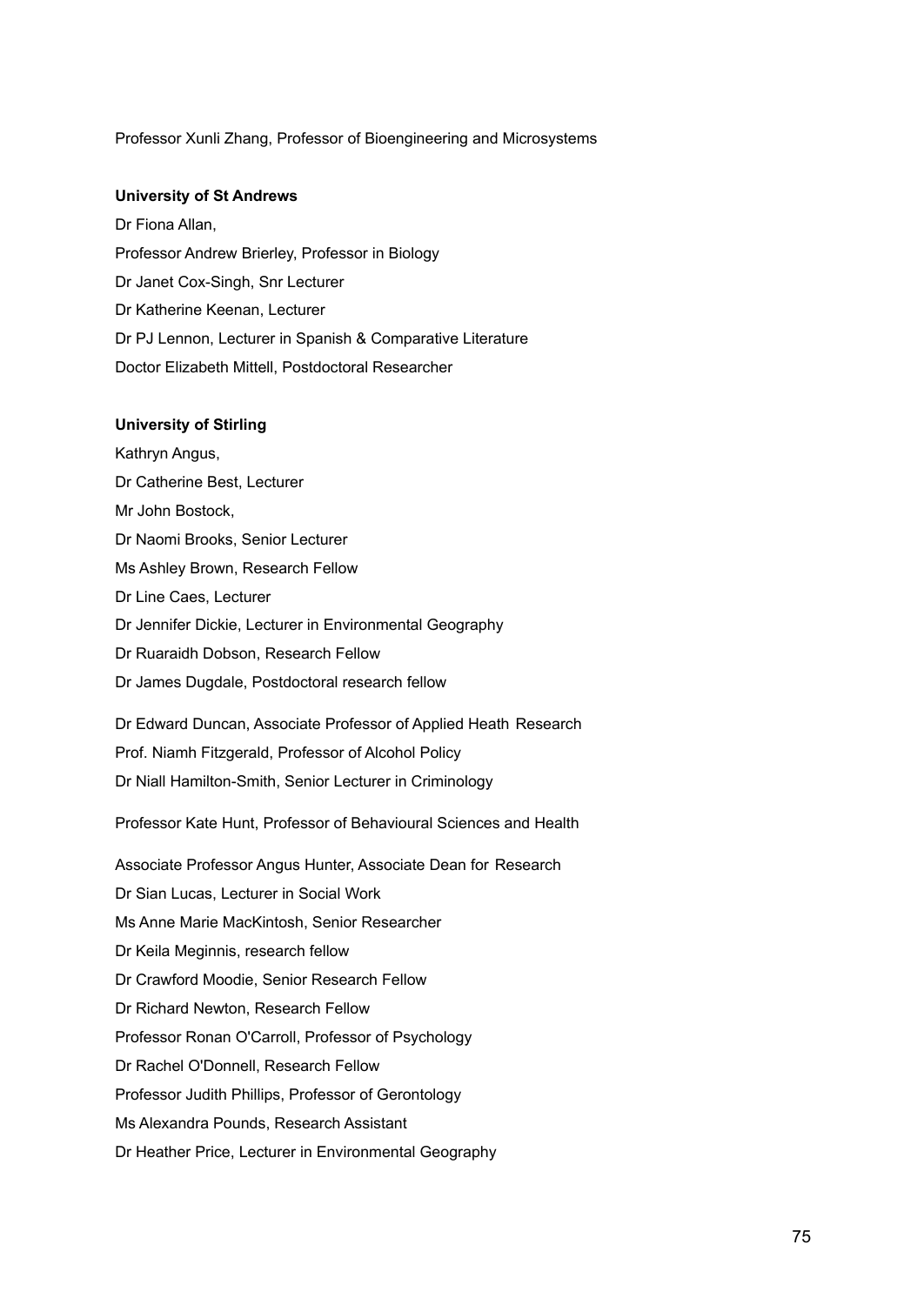Professor Richard Quilliam, Professor of Environment and Health Dr Tony Robertson, Lecturer Associate Professor Sean Semple, Associate Professor

Ms Martine Stead, Deputy Director, Institute for Social Marketing and Health Dr Dalene Swanson, Senior Lecturer Dr Isa Uny, Research Fellow Dr Anna Wilson, Lecturer

# **University of Strathclyde**

Professor Adam Kleczkowski, Global Talent Chair in Mathematics Professor Katherine Smith, Professor of Public Health Policy

# **University of Sunderland**

Dr Lewis Bingle, Senior Lecturer in Microbiology

# **University of Surrey**

Dr Martha Betson, Senior Lecturer in Veterinary Parasitology

Dr Eva Janouskova, Research Fellow in Mathematical Modelling Professor Nicolas Locker, Professor of Virology Dr Joaquin Prada, Lecturer

# **University of Sussex**

Dr. Natalia Cecire, Senior Lecturer in English and American Literature

Professor John Drury, Director of Research and Knowledge Exchange Dr Synne Dyvik, Senior Lecturer in International Relations Prof Stefan Elbe, Director, Centre for Global Health Policy Dr erika mancini, Reader in Biomedical Structural Biology Professor JoAnn McGregor, Professor of Human Geography Dr Marija Pantelic, Public Health Lecturer

Dr. Shahaduz Zaman, Reader in Medical Anthropology and Global Health

#### **University of the Arts, London**

Dr Caterina Albano, Reader in Visual Culture and Science Professor Shahidha Bari, Professor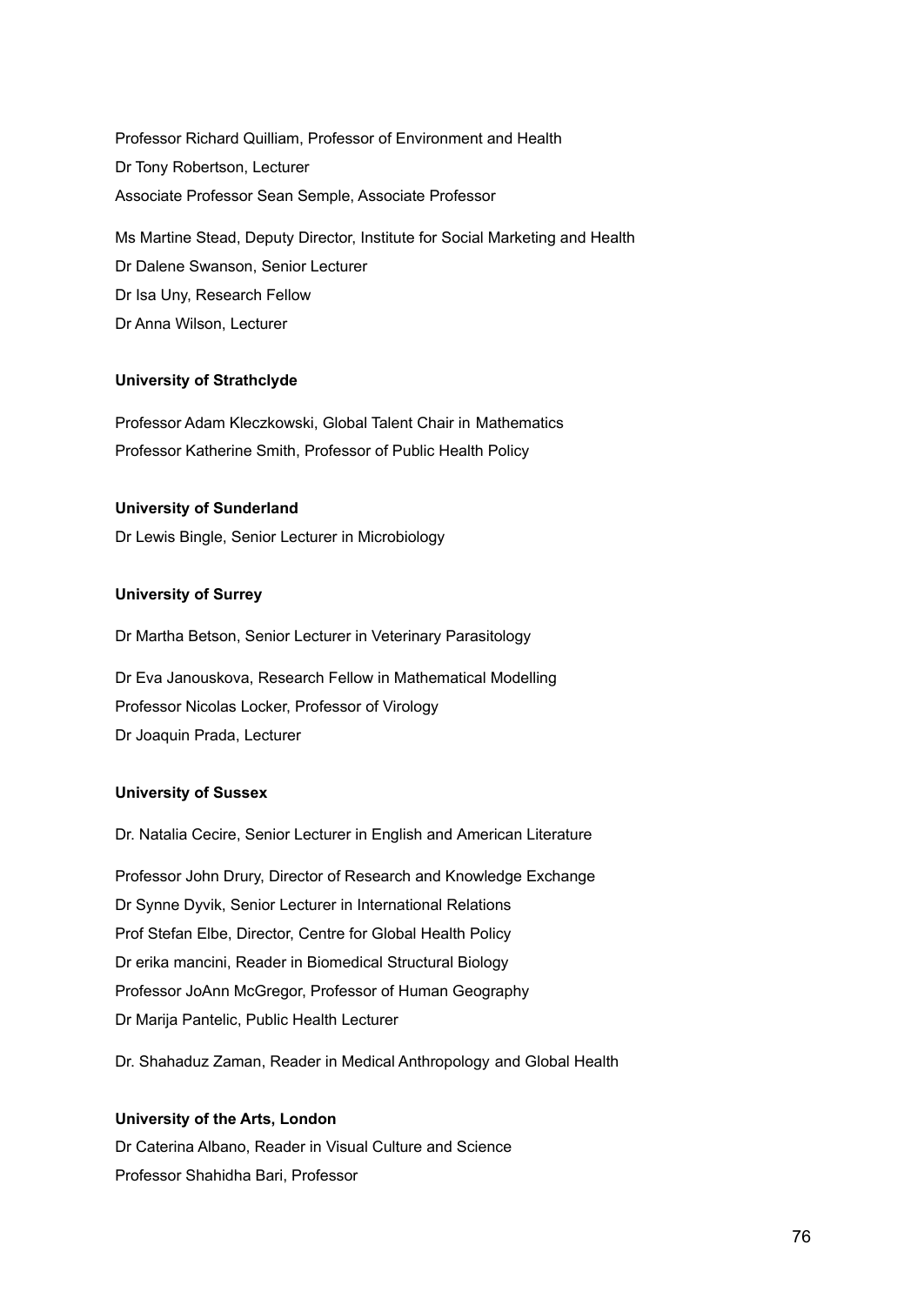Dr Djurdja Bartlett, Reader in Histories and Cultures of Fashion

Dr Jamie Brassett, Reader in Philosophy, Design and Innovation Dr Claire Bunyan, Research Fellow Proffesor Paul Coldwell, Research Professor Mr David Cross, Reader

Professor Rebecca Earley, Co-Director Centre for Circular Design Professor Graham Ellard, Professor of Fine Art

Professor Emerita Caroline Evans, Professor Emerita of Fashion History and Theory Miss Delina Evans, Research Assistant & PhD student Dr Rebecca Fiebrink, Reader

Professor Kate Fletcher, Professor of Sustainability, Design, Fashion Prof (Dr.) Lorraine Gamman, Professor Michael Grierson, Research Leader Ms Cathryn Hall, Post-Doctual Researcher

Professor Jane Harris, Director of Research & Innovation (Stratford) Dr Rosie Hornbuckle, Research Fellow Dr Ian Horton, Reader in Graphic Communication Dr Veronika Kapsali, Reader

Professor Adrian Kear, Professor of Theatre and Performance Dr Paul Lowe, Reader in Photography Miss Clare Lowther, Administrator Dr Matt Malpass, Reader Critical Design Practice

Dr. Ramia Mazé, Professor of Design for Social Innovation and Sustainability

Professor Alison Prendiville, Professor in Service Design and Innovation Professor Pratap Rughani, Assoc Dean of Research Dr Lucy Steeds, Reader and head of doctoral training Ms Jennet Thomas, Reader

Professor Adam Thorpe, Professor of Socially Responsive Design Professor Jeremy Till, Pro Vice-Chancellor for Research

Professor Carol Tulloch, Professor of Dress Diaspora and Transnationalism

Dr MARKETA UHLIROVA, Reader, Fashion, Cinema and Visual Studies maria walsh,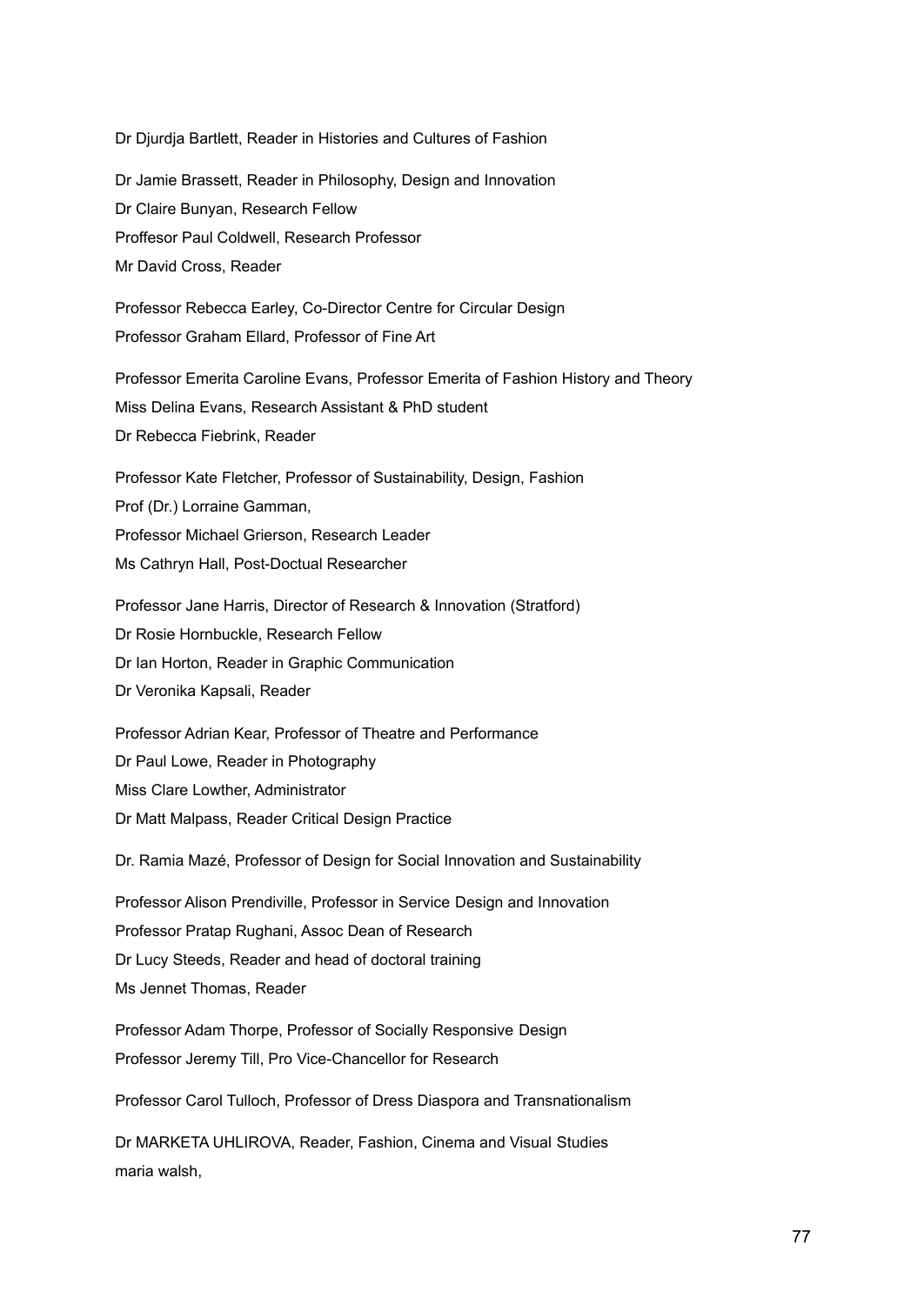Dr Ken Wilder, Reader (research)

# **University of the West of England**

Dr Emer Brangan, Senior Research Fellow Professor Julie Mytton, Professor of Child Health

# **University of Warwick**

Dr Yen-Fu Chen, Associate Professor

Professor Elizabeth Dowler, Emeritus Professor Food & Social Policy Dr Louise Dyson, Associate Professor in Epidemiology Professor Paramjit Gill, Professor of General Practice Professor Frances Griffiths, Professor of Medicine in Society

Dr Marco Haenssgen, Assistant Professor in Global Sustainable Development Dr Bronwyn Harris, Senior Research Fellow Dr Edward Hill, Postdoctoral Researcher Dr Joe Hilton, Postdoctoral Research Fellow Dr Eleanor Jameson, Research fellow Dr Andrew Marsh, Associate Professor (Reader) Dr Helen Muir, Manager of Warwick Centre for Global Health

Dr Oyinlola Oyebode, Associate Professor Dr Bridget Penman, Assistant Professor Dr Kat Rock, Associate Professor

Professor & Fellows of the Royal Society of Chemistry David Roper, Professor of Biochemistry and visiting Schaefer Fellow at Columbia Univerity

MSc Kristyna Rysava, PhD candidate

Professor Emeritus Nicholas Spencer, Emeritus Professor of Child Health Mr Matthew Taylor, Postgraduate Researcher DR Michael Tildesley, Reader Ria Wilson,

# **University of West London**

Dr Kourosh Behzadian, Associate Professor

# **University of Westminster**

Professor Rachel Aldred, Professor of Transport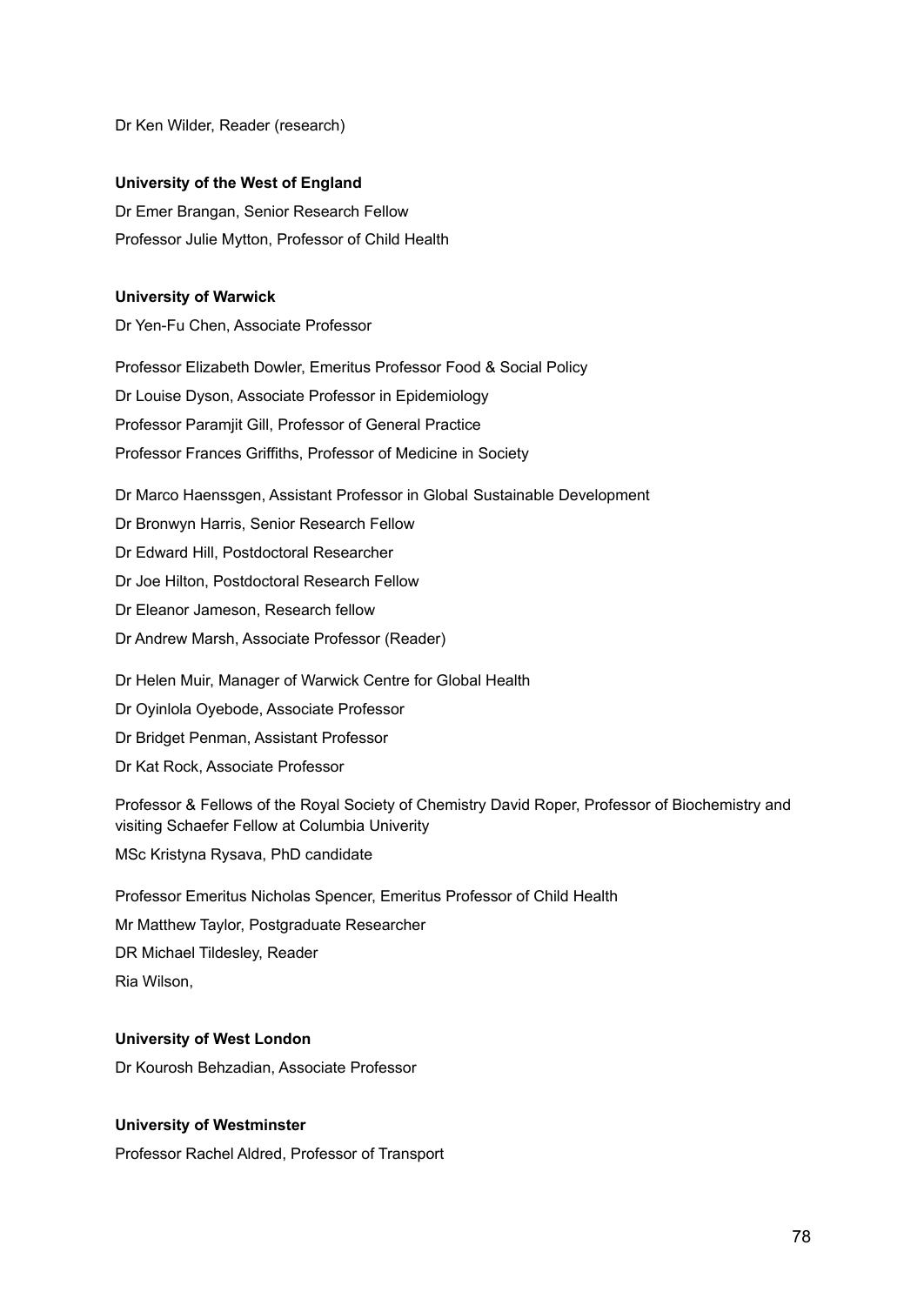Dr Ipshita Basu, Senior Lecturer in International Relations dr Federica Mazzara, Reader Mrs Luz Navarro, Research Associate

### **University of Wolverhampton**

Dr Gemma Heath, Health Psychologist

## **University of York**

Anastasia Arabadzhyan, Centre for Health Economics, University of York Professor Richard Cookson, Professor of Health Economics Dr. Cristóbal Cuadrado, Research Fellow Claire de Oliveira, Mrs Katherine Devlin, Project Coordinator Professor Tim Doran, Professor of Health Policy Dr Helen Elsey, Senior Lecturer in Public Health Ms Rita Faria, Research Fellow Ms Naurin Fatima, Finance & Research Support Administrator Mr. Jacopo Gabani, PhD student Dr David Glynn, Research Felow Dr Chris Holden, Reader in International Social Policy Professor Rowena Jacobs, Professor of Health Economics Alexander Jarde, Research Associate Dr Nathaniel Jones, Research Fellow in Drug Discovery Dr Liina Mansukoski, Research Fellow Anne Mason, Senior Research Fellow Dr Sumit Mazumdar, Research Fellow Dr Amy Molotoks, Research associate Dr Rodrigo Moreno-Serra, Reader Professor Nigel Rice, Professor of Health Economics Professor Najma Siddiqi, Professor of Psychiatry Dr Marta Soares, Senior Research Fellow Dr Wiktoria Tafesse, Research Fellow in Health Economics Simon Walker, Senior Research Fellow

# **Wellcome Sanger Institute**

Mr Richard Houghton, Director of Operations and Strategy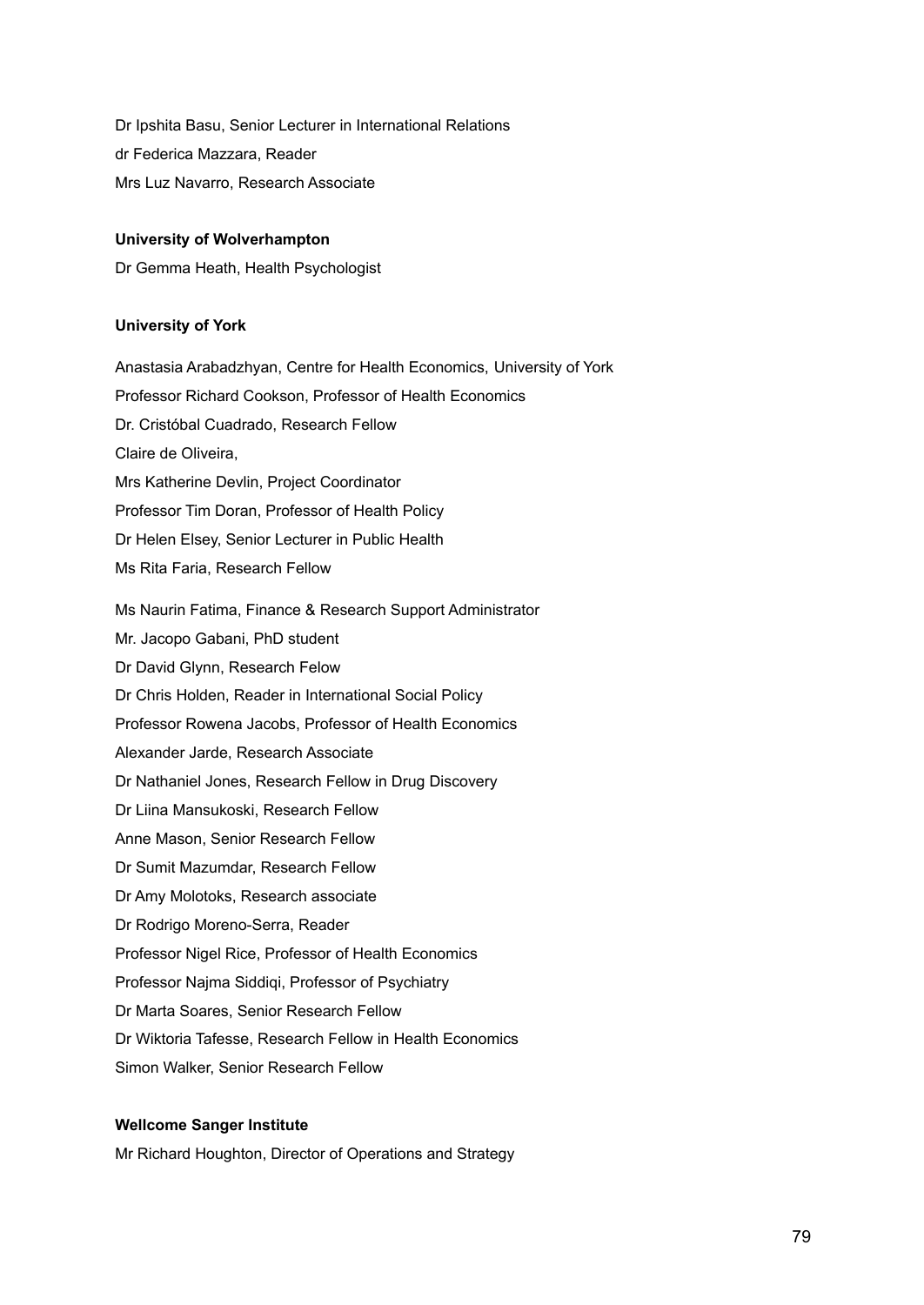# **Individual signatories: UK global health community**

Dr Addy Adelaine, CEO, LADDERS4ACTION Ms Shirin Aliabadi, Epidemiologist/pharmacist, Public health England Mrs Daisy Allington, Chief Operating Officer, Cognitant Group Ltd Dr Jenny Amery, Retired Former Chief Professional Officer DFID, Department for International Development Dr Valentina Barrera, Postdoctoral Research NHS Scientist, NHS Blood and Transplant Mrs Christine Barrett, Programme Officer, World Vision Miss Janet Bennett, Retired, Liverpool Trades Council Vicky Blake , UCU President , UCU Mariana Bolivar, Impact and Programmes Manager, MQ transforming mental health Dr Jennifer Bramley, Clinical Development Manager, Radii Devices Dr Jonathan Broad, Paediatric doctor, NHS Professor Susan Bruce, Co-Chair, The Arts and Humanities Alliance Dr Siân Bullough, Clinical Research Fellow in Obstetrics, Liverpool Women's NHS Foundation Trust Alice Burrell, Save the Children Dr Peter Burrows, Retired GP, NHS Professor Anthony Butterworth, MRC External Scientific Staff (Retired), Formerly Medical Research Council Dr Anna Caballe, Grants Programme Manager, ONI (Oxford Nanoimaging) Ms Lenio Capsaskis, Head of Health Policy and Advocacy, Save the Children UK Miss Alexandra Carlin, Associate MER Advisor, SCI Foundation Dr Angela Carriedo, Communication Secretary, World Public Health Nutritio Association Dr Ravindra Chaudhari, Account Manager, UK & Ireland, NanoTemper Technologies Louise Cliff, TB Europe Coalition Dr Ian Clifton, Consultant Respiratory Physician, Leeds Teaching Hospitals NHS Trust Dr Tomas Coghlan, A&E Doctor, NHS Liverpool Katy Cooper, Chair, Chair, UK Working Group on Non-communicable Diseases Alasdair Corfield, NHS Greater Glasgow & Clyde Miss Helen Counihan, Head of Technical - West & Central Afric, Malaria Consortium Mrs Claire Coveney, Membership Manager, Royal Society of Tropical Medicine & Hygiene Mr Richard Darlington, Campaign Director, Campaign to defend aid & development Cllr Emily Darlington, Cabinet member, Milton Keynes Council Miss Genna Davies, Research Scientist, Isca Diagnostics LTD Dr Matthew Dixon, Monitoring, Evaluation and Research Advisor, SCI Foundatiom Dr Thomas Dixon, Anaesthetist, NHS Olivia Dixon, Windsor Homeless Project Miss Laura Donovan, Senior Research Officer, Malaria Consortium Dr Graeham Douglas, Founder & CEO, Arete Medical Technologies Ltd Prof Julia Downing, Chief Executive, International Children's Palliative Care Network (ICPCN) Greg Dropkin, Keep Our NHS Public Ms Valerie Elson, Retired, Individual Dr Fiona Fleming, Director Monitoring, Evaluation & Research, SCI Foundation Mrs Meriel Flint-OKane, Head of Programmes, Association of Commonwealth Universities Dr Adele Flowerdew, Doctor, NHS Mr Tom Fox, Product Owner, Causeway Technologies Ltd Mrs Anna Fox, Retired Research Nurse, Northampton General Hospital Dr Declan Fox, Freelance family physician with interest in rural health care, Member of Society of Rural Physicians of Canada Alessia Gasco, Communications Manager, UKRI GCRF Action Against Stunting Hub Ms Tamar Ghosh, CEO, Royal Society of Tropical Medicine & Hygiene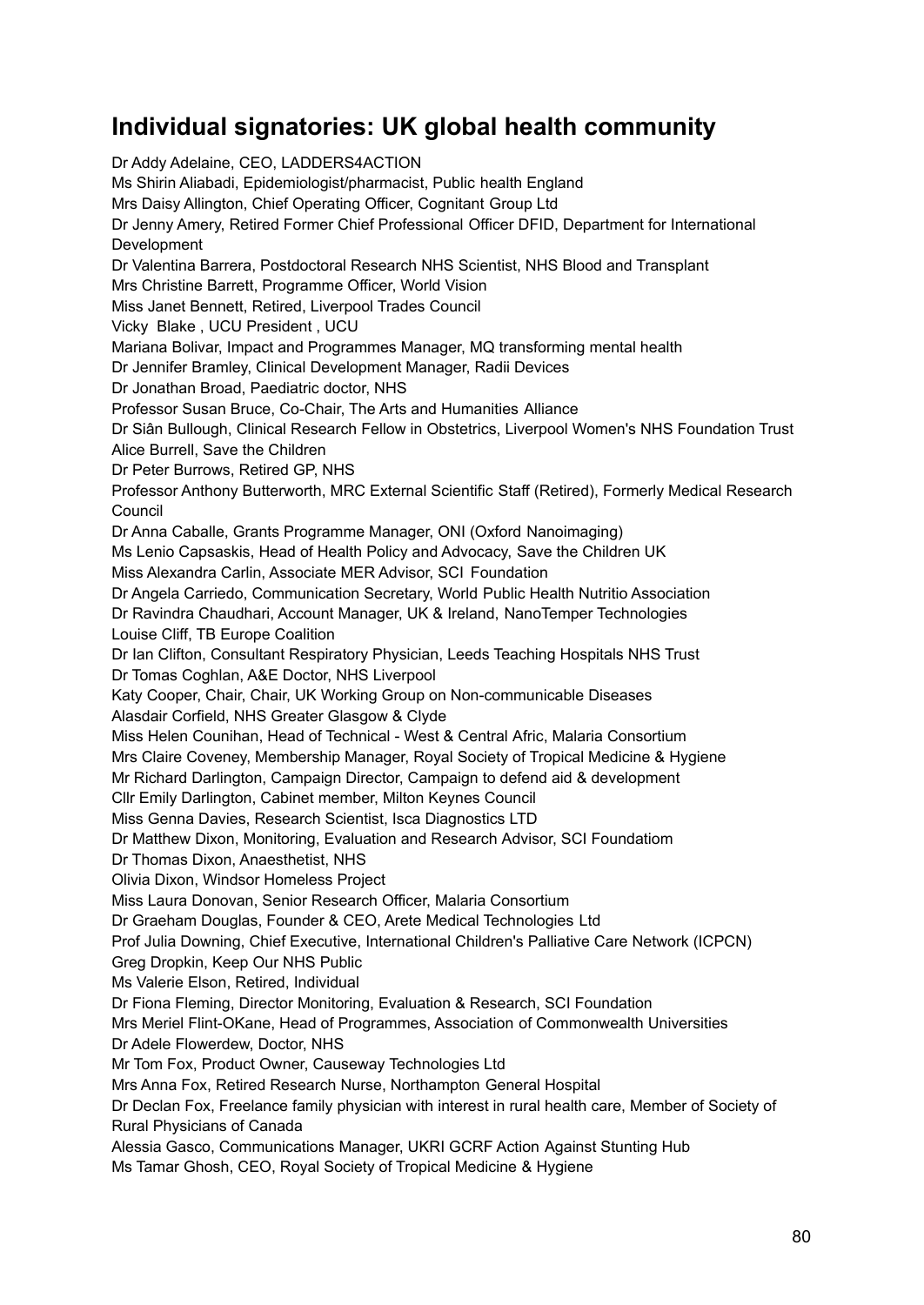Dr Munraj Gill, Doctor, National Health Service Dr Anouk Gouvras, Global Health Consultant, Self-employed Mr JOHN GRAHAM, Retired surgeon, BMA Mr Marcus Green, Chief Executive, Action on Pre-Eclampsia (charity) Mr Mario Gronert, Consultant, World Bank Dr Yazan Haddadin, Doctor, Brighton & Sussex Universities Hospital NHS Trust Dr Ines Hassan, Senior Consultant, International Science Council Miss Carolyn Henry, Senior Programme Advisor, SCI Foundation Dr Caroline Henry, ST5 neonatal doctor, Nottingham university hospitals NHS trust Dr Joseph Heskin, Specialist Registrar in Sexual Health and HIV Medicine, Chelsea and Westminster NHS Foundation Trust Nina Houghton, Save Liverpool Womens Hospital Dr Catherine Houlihan, Consultant Virologist, University College Hospital London Dr Selene Huntley, Epidemiologist, Public Health Scotland Miss Nisa Hurst, Research Executive, ipsos mori Katie Husselby, Coordinator, Action for Global Health Mrs Katharine Jenner, Director, CASSH Revoke decision on UKRI funding cuts Elizabeth Jogee, Retired, Previously Edinburgh Social Work department Dr Chelsea Jude, GP, Longford Street Medical Centre Thomas Kabir, The McPin Foundation Doctor Clive Kelly, Consultant Physician, James Cook university hospital Ms Lucy Kender, Research Consultant, GrantCraft Dr Gabrielle Laing, Policy Advisor - One Health, SCI Foundation Dr Mhoira Leng, Global palliative care physician , CairdeasIPCT Dr Carmen Leon-Himmelstine, Senior Research Officer, Director CommsConsult Megan Lloyd-Laney, Director, CommsConsult Ltd Natasha Lokhun, The Association of Commonwealth Universities Professor Michael Lunn, Professor of Neurology, UCLH Lesley Mahmood , Save Liverpool Women's Hospital Henry Mark, Independent Consultant Dr Jennifer Shona Martin, Consultant, World Health Organization Sarah Marzouk, Royal Society of Tropical Medicine and Hygiene (RSTMH) Dr Julia Maxted, Retired Senior Lecturer in Human Geography, Independent researcher Dr Mary McCauley, Consultant Obstetrician, Liverpool Women's Hospital Dr Caoimhe Mckerr, Epidemiologist, Public health wales Mrs Alex Merckx, Director of Marketing and Partnerships, The Cognitant Group Mr Roy Molyneux, Retired, SHA Philip Mortimer, retired MD, Public Health Laboratory Service Dr Stephen Moss, Research Consultant, Dr Stephen P. Moss Ms Kate Munro, Head of Advocacy, Action Against Hunger Dr Neal Navani, Consultant in Respiratory Medicine, University College London Hospital Behrouz Nezafat Maldonado, Doctor, London North West University Healthcare Dr Achyuta Nori, Consultant physician and NIHR STI research champion for South London, Guy's & St Thomas' NHS foundation trust Joseph O'Connor, Yougov Dr James O'Donovan, Medical Doctor, Freeman Hospital Dr Isioma Okolo, Specialist Registrar Obstetrics & Gynaecology, NHS Lothian Mrslouic Louise Parkeru, Retd community psychiatric nursing sister, NHS Liverpool David Pedder, Keep our NHS Public Ms Sonia Pombo, Campaign Manager, Action on Salt Dr Ana Porroche-Escudero, Senior Research Associate, Lancaster Environment Centre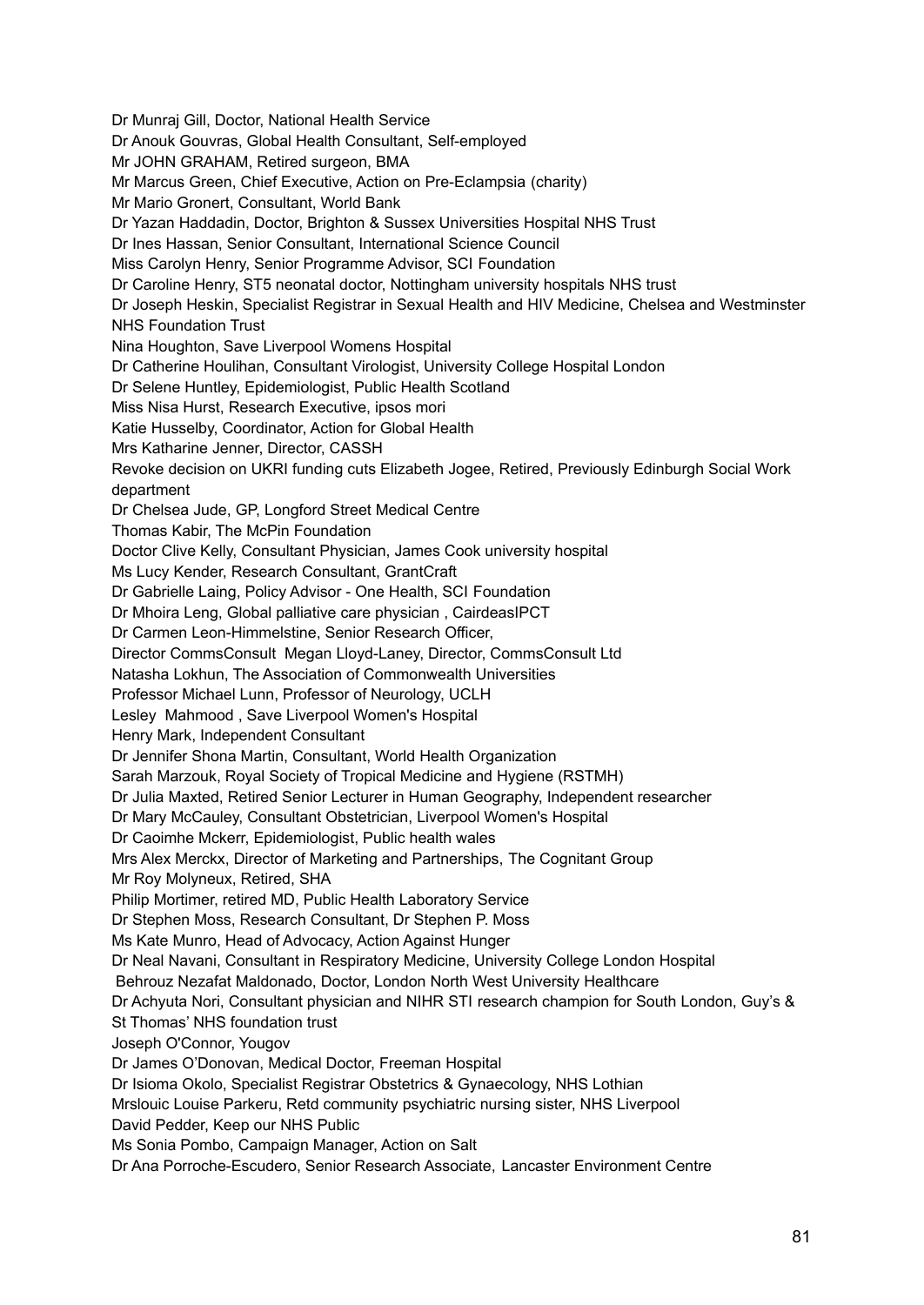Dr Andrew Prayle, Locum consultant paedaitric respiratory medicine, Nottingham Children's hospital Dr Sharon Redrobe OBE, CEO , Twycross Zoo east midland zoological society Dr Diana Romero, Chief Editor, Nature Reviews Clinical Oncology Mr Brendan Rooney, Executive Director, Healthy n Happy Dr Pankaj Sakhuja, Consultant, University College Hospital London Ms Nerissa Santimano, Public health professional, Public sector Mr Jon Schofield, Director, Dow Schofield Watts Dr Hannah Scott, Obstetrics and Gynaecology trainee, Queens Hospital Romford Miss Chloe Senechal, Research assistant, self-employed Dr Mohsen Shahmanesh, retired Consultant in Genitorinary Medicine and HIV, University Hospitals Birmingham FT Aditi Sharma, Activist Mr Harry James Shaw, Student, CMSS Dr Andrew Singer, Senior Scientist, UKCEH Miss Heather Skinner, Student, University of Chester Dr Nicola Solomon, Doctor, Manchester university NHS foundation trust Dr Joshua Swain, Veterinary surgeon, Synergy Farm Health Jake Sykes, Cognitant Group Limited Francesca Tagliacarne, ICU Nurse, EMERGENCY ONG Mr Adam Turner, Lead Software Developer, AND Digital Miss Simone Waitt, Staff Nurse / Research Nurse, Kings College Hospital Dr Dora Waitt, General practitioner, NHS Ms Charlotte Ward, Senior Research Specialist, Malaria Consortium Dr Tim Watson, Retired scientist, SHA James Watt, Chairman, International Advisory Board, , Research for Health in Conflict-Middle East and North Africa Mary Whitby, Chair, Liverpool City Region branch of Socialist health association Audrey White, Merseyside pensioners Association Miss Sara Whiteside, Carer, SHA Helena Wilcox, Knowledge Exchange Programme Lead, The Global Health Network Dr Mark Wilkinson, Head of Compound Discovery, Baccuico Ltd Ms Emma Williams, Managing Editor, The Royal Society of Tropical Medicine and Hygiene Hilary Williams, Save Liverpool Women's Hospital campaign Mr Moez Zeiton, Trauma & Orthopaedic Surgeon and Humanitarian Surgeon, NHS

# **Individual signatories: international global health community**

Prof. PhD Adrian Diaz, Researcher/ Professor, Instituto de Virología "Dr. J. M. Vanella" / CONICET - **Argentina** 

Dr. Kevin Lane, Senior Researcher, The National Scientific and Technical Research Council (CONICET) - Argentina

Dr Seye Abimbola, Editor in Chief, BMJ Global Health - Australia

Dr Dani Barrington, Lecturer in Population and Global Health, The University of Western Australia - Australia

Dr Thomas Burkot, Professor, Australian Institute of Tropical Health and Medicine - Australia Dr Suzy Campbell, Senior MER Advisor: Epidemiology, SCI Foundation - Australia

Dr Karena Conroy, Consumer & Community Involvement Program Manager, The George Institute for Global Health - Australia

Dr. Maryam Correa, Head of Operations, The George Institute - Australia

Ms Laura Fisher, Manager, Co-financing, Indo-Pacific Centre for Health Security - Australia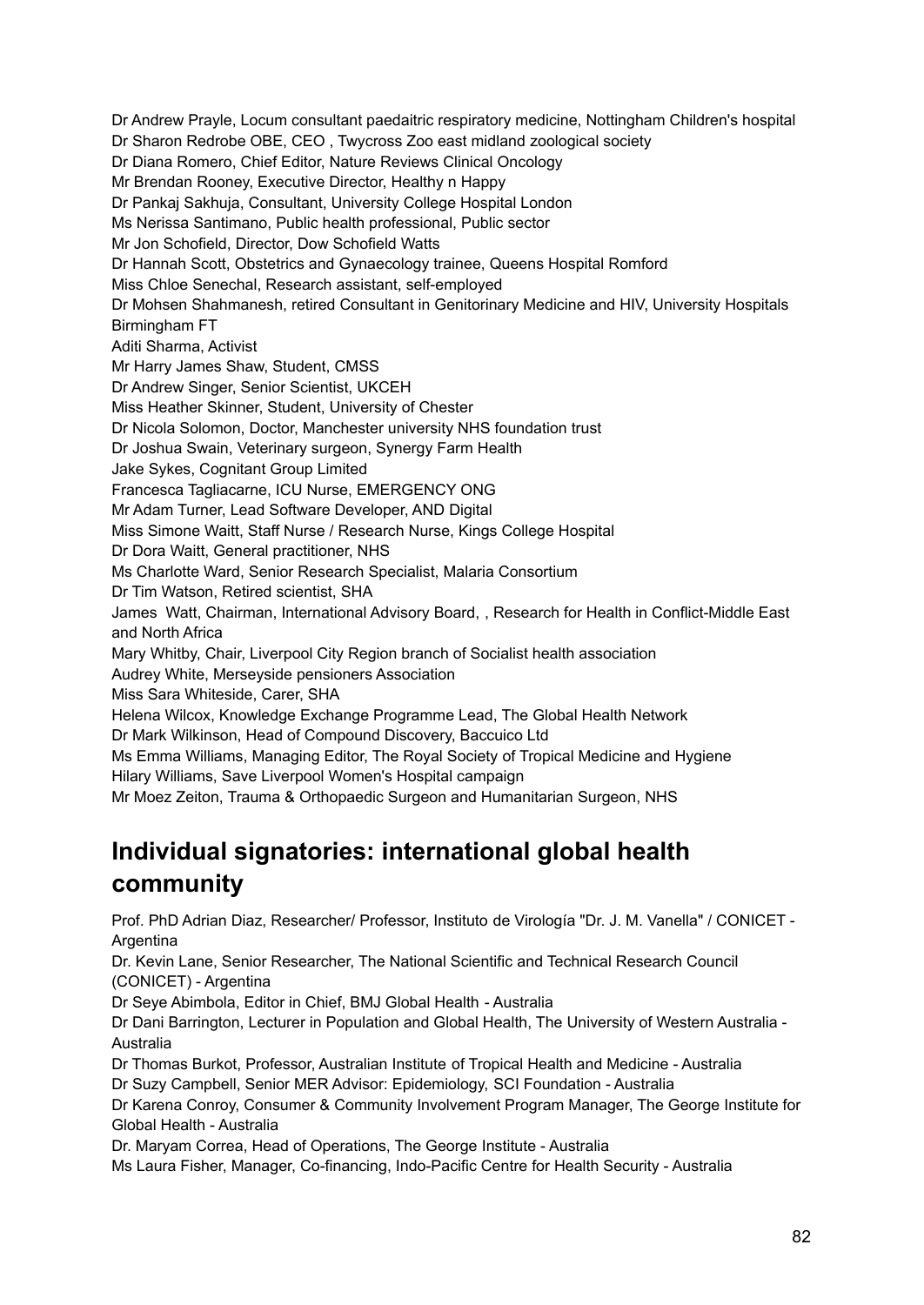Ms Ruth Freed, Senior Project Manager, The George Institute for Global Health - Australia Dr Naomi Hammond, Senior Research Fellow, The George Institute for Global Health - Australia Ms Miranda Hardie, Senior Clinical Research Associate, The George Institute For Global Health - Australia

Dr Daniel Knight, Research Fellow, University of Western Australia - Australia

Professor Roger Magnusson, Professor of Health Law & Governance, Sydney Law School, The University of Sydney - Australia

Mr Eddy McCall, Communications Specialist, The George Institute for Global Health - Australia Mr Antonio Michell, Research Associate, The University of Sydney - Australia

Mr. Richard Mills, Director of Global Communications and Thought Leadership, The George Institute for Global Health - Australia

Professor John Myburgh AO, Professor of Intensive Care Medicine, The George Institute for Global Health, University of New South Wales - Australia

Professor Bruce Neal, Executive Director, Austrlaia, The George Institute for Global Health - Australia Dr Anna Palagyi, Senior Research Fellow, The George Institute for Global Health - Australia

Professor Anushka Patel, Vice-Principal Director & Chief Scientist, The George Institute for Global Health - Australia

Professor George Patton, Professorial Fellow in Adolescent Health Research, University of Melbourne and Murdoch Childrens Research Institute - Australia

Professor David Peiris, Director, Global Primary Health Care Program, The George Institute for Global Health - Australia

Mrs Michelle Reading, Project Manager, The George Institute for Global Health - Australia Professor Aletta Schutte, Professorial Fellow, University of New South Wales/The George Institute for Global Health - Australia

Dr Daniel Strachan, Senior Technical Advisor, Nossal Institute for Global Health - Australia Dr Kelly Thompson, Research Fellow, The George Institute for Global Health - Australia

Professor Virginia Wiseman, Health economist, London Schhol of Hygiene and Tropical Medicine - Australia/UK

Dr Rebecca Kahn, Marie Curie Postdoctoral researcher, University of Vienna - Austria Ms Raidah Ahmed, Research Assistant, BRAC James P Grant School of Public Health - Bangladesh Ms Kohenour Akter, Manager-Process Evaluation, Diabetic Association of Bangladesh (BADAS) - **Bangladesh** 

Zunayed Al Azdi, Senior Research Associate, ARK Foundation - Bangladesh

Miss Wafa Alam, Assistant Coordinator, BRAC James P Grant School of Public Health, BRAC University - Bangladesh

Dr. Deepa Barua, Research Fellow, ARK Foundation - Bangladesh

Dr. Sohel Choudhury, Professor, National Heart Foundation Hospital & Research Institute - **Bangladesh** 

Dr Mushtaque Chowdhury, Founding Dean, BRAC JPG School of Public Health, BRAC University - Bangladesh

Dr. Sabina Faiz Rashid, Dean and Professor, BRAC James P Grant School of Public Health, BRAC University - Bangladesh

Ms. Nadia Farnaz, Research Fellow, BRAC James P. Grant School of Public Health, BRAC University - Bangladesh

Dr. Rumana Huque, Lead Researcher and Executive Director, ARK Foundation - Bangladesh Adjunct Lecturer Mofakhar Hussain, Health Economics, University of Dhaka - Bangladesh

Dr. Md. Khalequzzaman, Associate Professor, Bangabandhu Sheikh Mujib Medical University - **Bangladesh** 

Dr. Md Alfazal Khan, Head, Matlab Health Research Centre, icddr,b - Bangladesh

Fatama Khatun, Qualitative Researcher , Diabetic Association of Bangladesh( BADAS) - Bangladesh Dr Abdul Kuddus, Deputy Project Director, Diabetic Association of Bangladesh - Bangladesh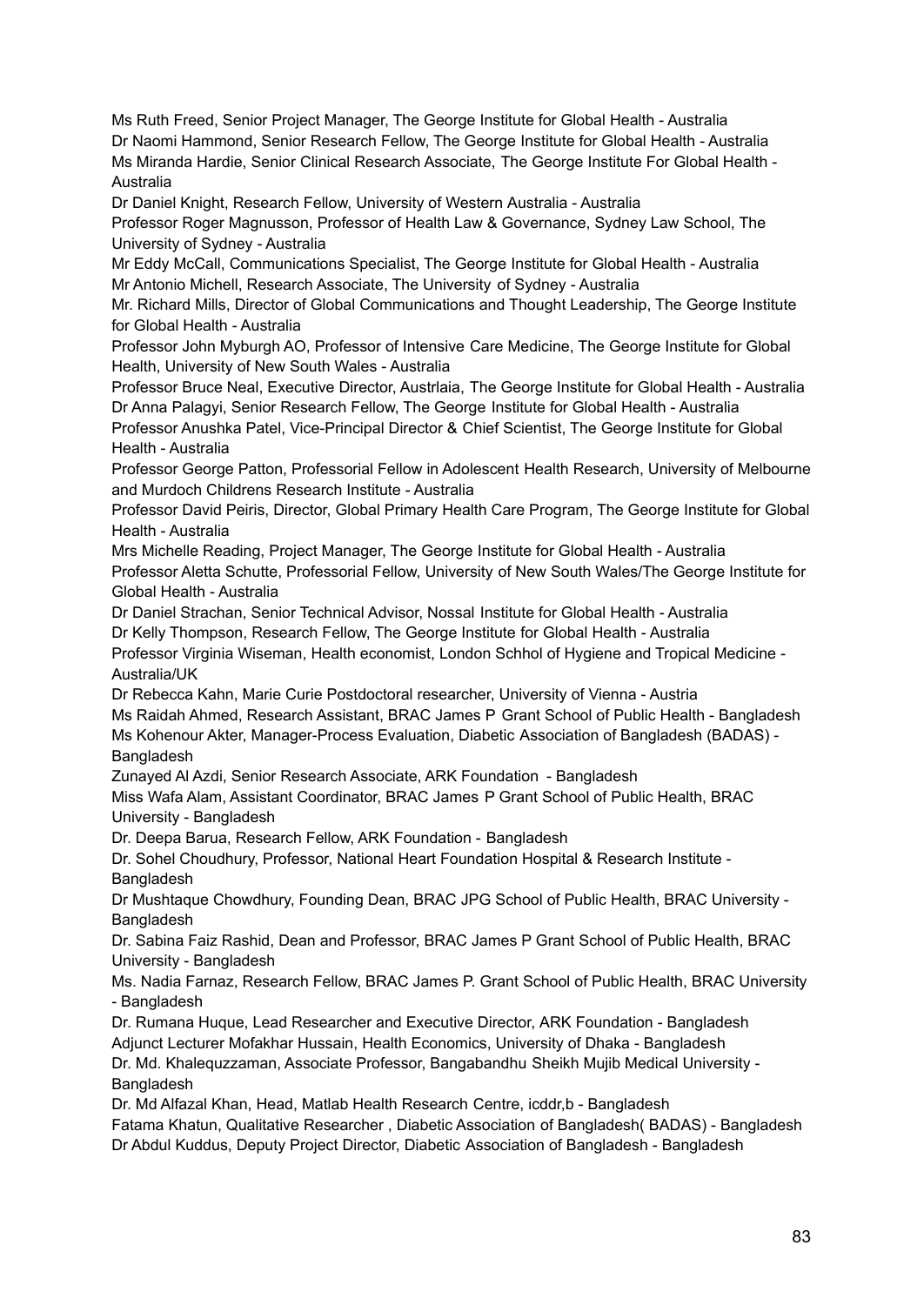Ms Farzana Manzoor, Research Associate, BRAC James P Grant School of Public health - Bangladesh

Mr. Md. Imran Hossain Mithu, Research Associate, BRAC James P Grant School of Public Health - **Bangladesh** 

Dr Zahidul Quayyum, Professor, BRAC University - Bangladesh

Mr S M Rafiquzzaman, Professor, Bangabandhu Sheikh Mujibur Rahman Agricultural University - **Bangladesh** 

Mithun Sarker, Survey Researcher, Diabetic Association of Bangladesh - Bangladesh

Mrs. Tasmiah Selim, Research Associate, BRAC JAMES P. GRANT SCHOOL OF PUBLIC HEALTH - **Bangladesh** 

Professor AMAM Siddiki, Chittagong Veterinary and Animal Sciences University - Bangladesh Professor Simon Anderson, Professor of Population Health Sciences and Cardiovascular Medicine, The George Alleyne Chronic Disease Research Centre, Caribbean Institute of Health Research, The University of the West Indies - Barbados

Dr Natasha Sobers, Lecturer, University of the West Indies - Barbados

Mr. Andrew Barnhart, Marie Curie Research Fellow / PhD Researcher, Centre for Biomedical Ethics and Law, KU Leuven - Belgium

Mr Kristof Decoster, knowledge manager, ITM - Belgium

Mr wilfrid sewade, Phd student, CREC cotonou - Benin

Professor (MD, PhD) Cesar Victora, Emeritus Professor and Director, International Center for Equity in Health, Federal University of Pelotas - Brasil

Prof. Maria Dolores Diaz, Professor, University of Sao Paulo - Brazil

Professor Paula Pereda, Associate Professor, University of Sao Paulo - Brazil

Prof. Antonio Luiz Ribeiro, Chief, Research and Innovation, University Hospital, Universidade Federal de Minas Gerais - Brazil

Professor Fabiana Rocha, University of São Paulo - Brazil

Dr. Zila Sanchez, Associate Professor, Universidade Federal de Sao Paulo - Brazil

Dr Vera Schattan Coelho, Senior Researcher, Brazilian Centre of Analysis and Planning (CEBRAP) and Federal University of ABC - Brazil

Mariana Steffen, Project Manager, PPP do Brasil - Brazil

Felipe Szabzon, Research associate, Cebrap - Brazil

Athanase Badolo, Medical Entomologist, Université Joseph Ki-Zerbo - Burkina Faso

Dr Guelbeogo Mousa, Scientist, Centre National de Recherche et de Formation sur le Paludisme - Burkina Faso

Dr KPODA Stéphane, Microbiology Lecturer, ZINIARE University Centre - Burkina Faso

Dr Sopheak Chann, Lecturer, Royal University of Phnom Penh - Cambodia

Mrs Rachel Nguela, Programme manager,, MC-CCAM - Cameroon

Radiation Oncologist Jean-Marc Bourque, University of Ottawa - Canada

Dr Lesley Gittings, Postdoctoral research fellow, University of Toronto, University of Cape Town - Canada

Professor Jeremy Grimshaw, Senior Scientist, Ottawa Hospital Research Institute - Canada Mai-Lei Kinshella, Global Health Research Coordinator, University of British Columbia - Canada Professor Kelley Lee, Canada Research Chair Tier 1 in Global Health Governance, Faculty of Health Sciences, Simon Fraser University - Canada

Dr Athena Madan, Assistant Professor, School of Humanitarian Studies, Royal Roads University - Canada

Dr Karen OCallaghan, Research fellow, Hospital for Sick Children - Canada

Kelly Pickerill, Research Coordinator, PRE-EMPT-PRECISE Consortium - Canada

Dr. Kerry Scott, Research Associate, Johns Hopkins University & University of Manitoba - Canada Raksha Sule, Co-Founder & Chief Knowledge Officer, The Global MINDS Collective - Canada Cutting UKRI Funding is unacceptable and counterproductive to UK and global interests Carol

Vlassoff, Adjunct Professor, University of Ottawa - Canada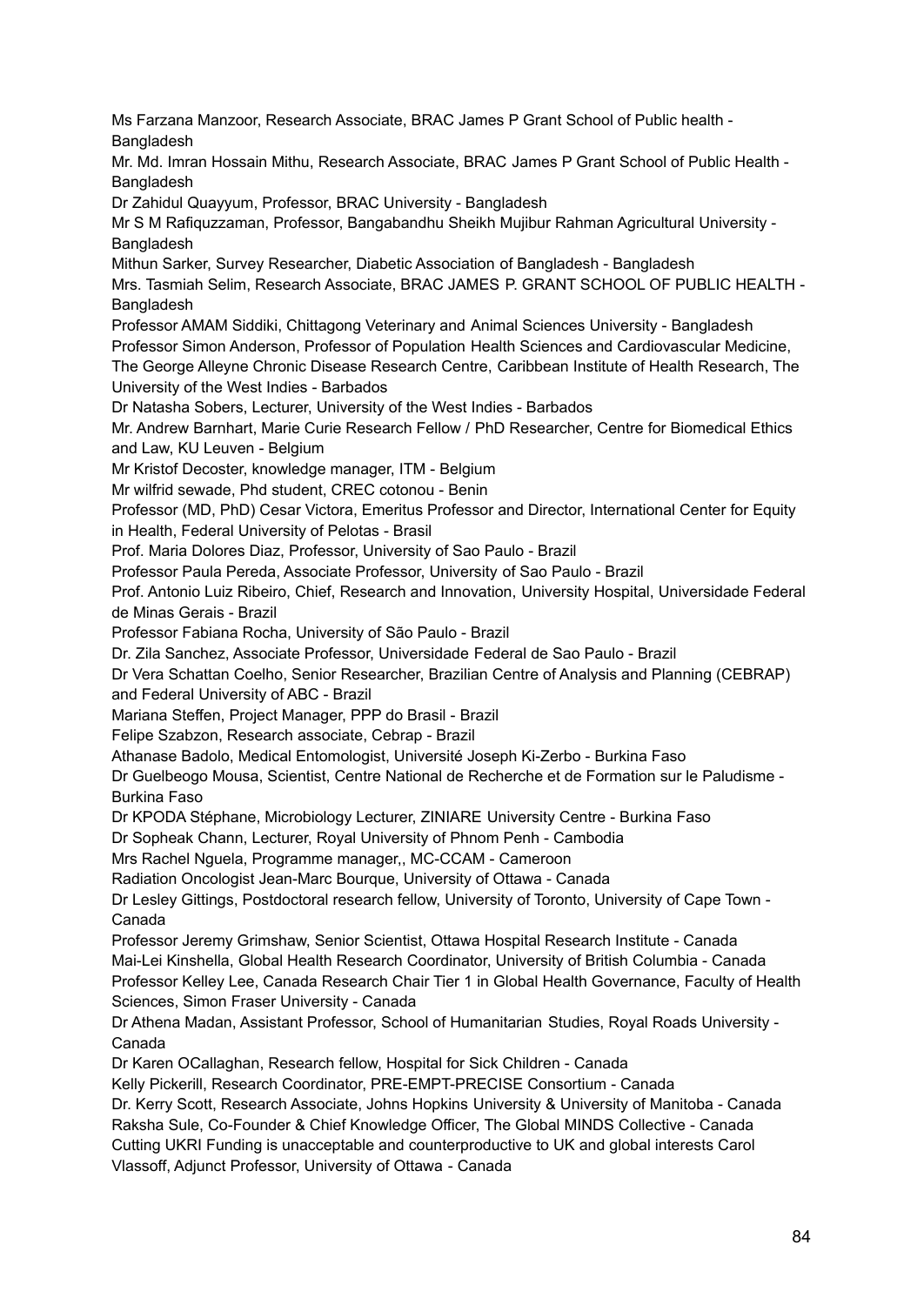Professor Craig Anderson, Executive Director, The George Institute for Global Health China - China Dr Maoyi Tian, Senior Research Fellow, The George Institute for Global Health, China - China Dr Maria Agudelo, Researcher, Universidad de Antioquia - Colombia Prof German Casas, Universidad de Los Andes - Colombia Prof. Leonidas Castro-Camacho, Profesor of Psychology, Universidad de los Andes - Colombia Profesor Javier Contreras, Jefe de departamento de Pediatria, Universidad de Antioquia - Colombia Dr Maria Cecilia Dedios, Assistant professor, Los Andes University - Colombia Maria Camila García Duran, Research Coordinator, Fundación Santa Fe de Bogotá - Colombia Ph. D. Fabio Idrobo, Research Associate in Population Health, Fundacion Santa Fe de Bogota - Colombia Adriana Maldonado Martínez, Instructor, Universidad El Bosque - Colombia Dr. Fabian Mendez, Professor, Universidad del Valle - Colombia Dr Iona Naismith, Assistant Professor, University of the Andes, Bogota - Colombia Dr. Javier Narvaez, Assistant Professor, Universidad El Bosque - Colombia Mr Leonel Narvaez Gomez, President, Fundacion para la Reconciliación - Colombia Natalia Ortiz-Hernández, Assistant researcher, Pontificia Universidad Javeriana - Colombia Dr Alexandra Restrepo, Professor, University of Antioquia - Colombia Dr Gloria Sanchez, Professor, University of Antioquia - Colombia - Country Professor Dieudonne Mumba Ngoyi, Head of Department of Parasitology, Institut National de Recherche Biomédicale (INRB ) - Democratic Republic of the Congo Dr. Lena Andersen, Postdoc, Global Health Section, Department of Public Health, University of Copenhagen - Denmark Angela Chang, Assistant professor, Danish Institute for Advanced Study - Denmark Sarah Thomson, Senior Health Financing Specialist, WHO Regional Office for Europe - Denmark Miss Hannah Wood, Architect, Ingvartsen Architects - Denmark Lila Sax dos Santos Gomes, CEO, Yarrow global Consulting gGmbH - Deutschland Dr. Janina Steinert, Assistant Professor, Technical University of Munich - Deutschland Dr. Aquiles R. Henriquez-Trujillo, Assistant Professor, Universidad de Las Américas - Ecuador Dr. Leonardo Ortega-López, Postdoctoral Researcher, Institut Pasteur - Ecuador Hanna Abnet, Research coordinator, Addis Ababa University - Ethiopia Mr Desalegn Ararso, Researcher, Ethiopian Public Health Institute - Ethiopia Kalkidan Begashaw, Researcher, Ethiopian public health institute - Ethiopia Mr. Geremew G. Eba, Researcher, Ethiopian Public Health Institute - Ethiopia Dr Kibur Engdawork, Assistant Professor, Addis Ababa University - Ethiopia Dr. Biniam Getachew, Epidemiologist, Freelancer - Ethiopia Dr Lemu Golassa, Associate Professor, Addis Ababa University - Ethiopia Getnet Tadele, , Addis Ababa university - Ethiopia Prof. Zerihun Woldu, Professor, Addis Ababa University - Ethiopia Dr Tigist Zerihun, Assistant professor, SPHMMC - Ethiopia Dr Carly Lynsdale, Postdoctoral Researcher, University of Turku - Finland Dr Sebastián Peña, Senior Researcher, Finnish Institute for Health and Welfare - Finland Rachel Robinson, Researcher, University of Helsinki - Finland Dr Antoine Claessens, Principal Investigator, University of Montpellier - France Mrs. Emma Gilkeson, Executive assistant, Rethink and Lead - France Dr Jennifer Howard, Graduate Student, Pasteur-CNAM - France Dr stefanie meredith, Senior Scientific Consultant, Global Health Consulting - France Dr Gregory Murray, Researcher, Institut Pasteur - France Sonja Tanaka, Coordinator, Global Health 50/50 - France MR Omar Ceesay, Scientific officer , Medical Research Concil at LSHTM - Gambia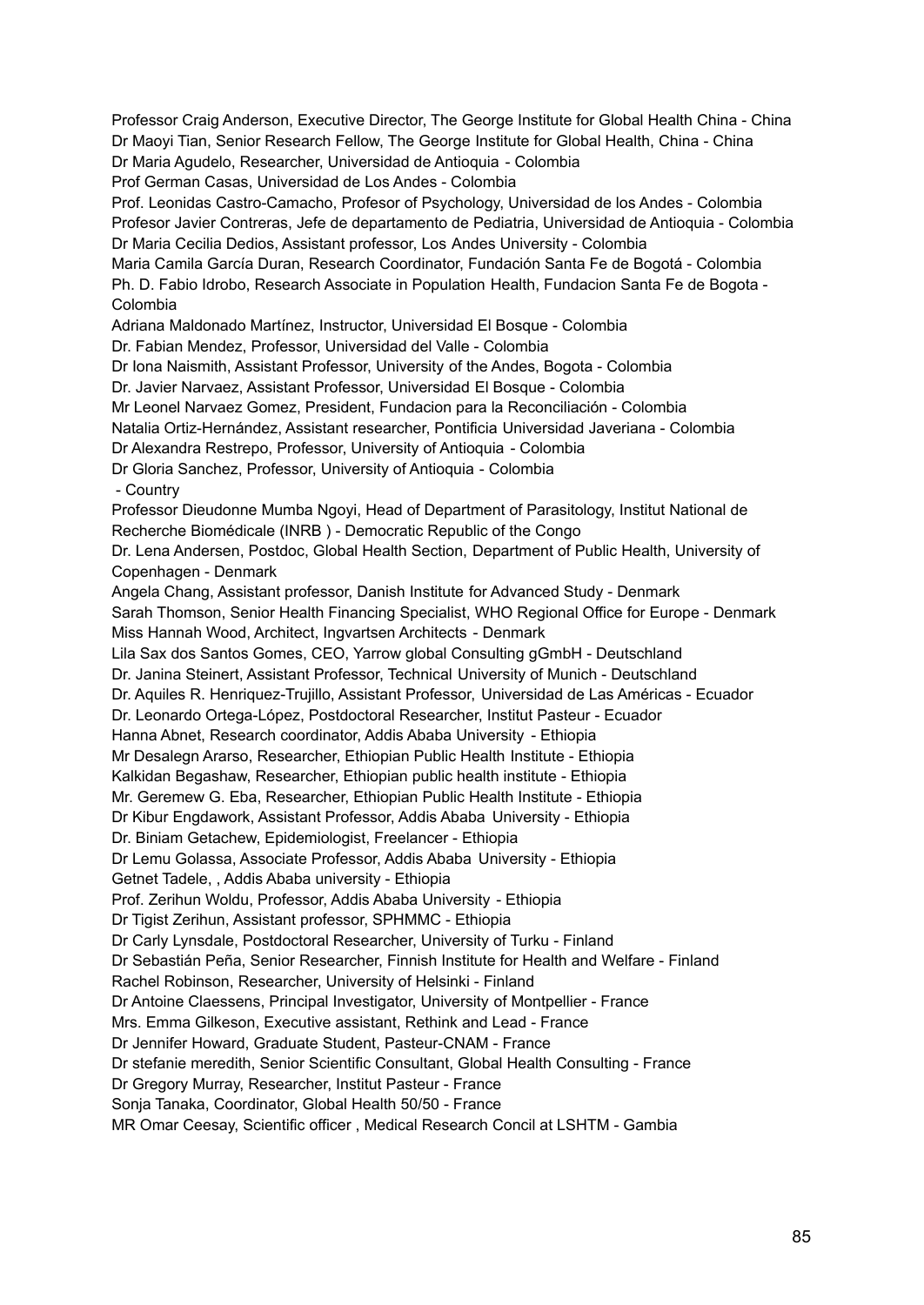Dr Carla Cerami, Associate Professor, Faculty of Epidemiology and Population Health, The London School of Hygiene and Tropical Medicine, London, UK, MRC Unit The Gambia at the London School of Hygiene & Tropical Medicine - Gambia Mr Ebrima Danso, Scientific Officer and MPhil Student, MRC Unit The Gambia at LSHTM - Gambia Dr Sophie Roetynck, Post-doctoral Immunologist, MRCG at LSHTM - Gambia Ms. Carol Abidha, Doctoral student, Heidelberg Institute of Global Health - Germany Dr Sandra Barteit, Research Group Leader, Heidelberg Institute of Global Health - Germany Dr. sc. hum. Claudia Beiersmann, Heidelberg Institute Global Health - Germany Assoc. Prof. Peter Dambach, Scientist, University of Heidelberg - Germany Prof. Manuela De Allegri, Researcher/Lecturer, Heidelberg University - Germany Dr. Andreas Deckert, Epidemiologist, Heidelberg Institute of Global Health - Germany Claudia Denkinger, Head of Tropical Medicine, University of Heidelberg - Germany Frederick Dun-Dery, , Universität Heidelberg - Germany Dr Josie Ferreira, Scientist, CSSB - Germany Prof.. Dr. Steffen Flessa, University Professor, University of Greifswald - Germany Mary Gaeddert, Epidemiologist, University of Heidelberg - Germany Heather Hufstedler, Researcher, Heidelberg University Hospital - Germany Dr Samuel Knauss, Global Health Researcher, Charité Universitätsmedizin Berlin - Germany Bianca Ksoll, Research, Health and Human Rights, Universitat Heidelberg - Germany Kyra Lilier, PHD Student, Universität of Heidelberg - Germany Dr Valerie Louis, University of Heidelberg - Germany Maureen McGowan, Researcher, Heidelberg Institute for Global Health - Germany Dr. Shannon McMahon, Scientist, Heidelberg University - Germany Dr. Wilm Quentin, Leader Focal Area Global Health, Department of Health Care Management, Technische Universität Berlin - Germany Claudia Quitmann, , Heidelberg Institute of Global Health - Germany Doctor Sylvia Sax, Global Health Consultant, Yarrow Global Consulting gGmbh - Germany Dr Alastair Skeffington, Post-doc, Max-pkanck Institute for Molecular Plant Physiology - Germany Dr. Aurélia Souares, Group leader, Heidelberg Institute of Global Health - Germany Michaela Theilmann, PhD candidate, Heidelberg Institute of Global Health - Germany Mr Edmund Yeboah, Doctoral Student, Heidelberg University - Germany Dr. Zahra Zeinali, Researcher, Global Health 50/50 - Germany Miss Esinam Abla Akorli, Research Assistant, Noguchi Memorial Institute for Medical Research - Ghana Dr Genevieve Cecilia Aryeetey, Senior Lecturer, University of Ghana - Ghana Dr Mawuli Dzodzomenyo, Head of Department, School of Public Health, University of Ghana - Ghana Dr Engelbert Nonterah, Navrongo Health Research Centre - Ghana Dr Courage Saba, Senior Lecturer, University for Development Studies - Ghana Professor Harry Tagbor, Dean, School of Medicine, University of Health and Allied Sciences - Ghana Dr. Lauren J. Wallace, Senior Researcher, Dodowa Health Research Centre - Ghana Miss Yaimie Lopez, Research Assistant, Universidad del Valle de Guatemala - Guatemala Mrs Michele Monroy-Valle, PhD Student, University of Saskatchewan/ Universidad de San Carlos de Guatemala - Guatemala Dr. Karen Grepin, Associate Professor, University of Hong Kong - Hong Kong Dr. Anne Conan, Research Assistant Professor, City University of Hong Kong - Hong Kong SAR Dr Anant Bhan, Sangath - India Researcher Ratika Bhandari, Sangath - India Ms Urvita Bhatia, Doctoral researcher, Oxford Brookes University - India Dr Supriya Bhavnani, Sangath - India Paul Carvalho, Finance and admin fellow, Sangath - India Dr Gauri Divan, Director, Child Development Group, Sangath - India

Mr Godwin Fernandes, Research Management Fellow, Sangath - India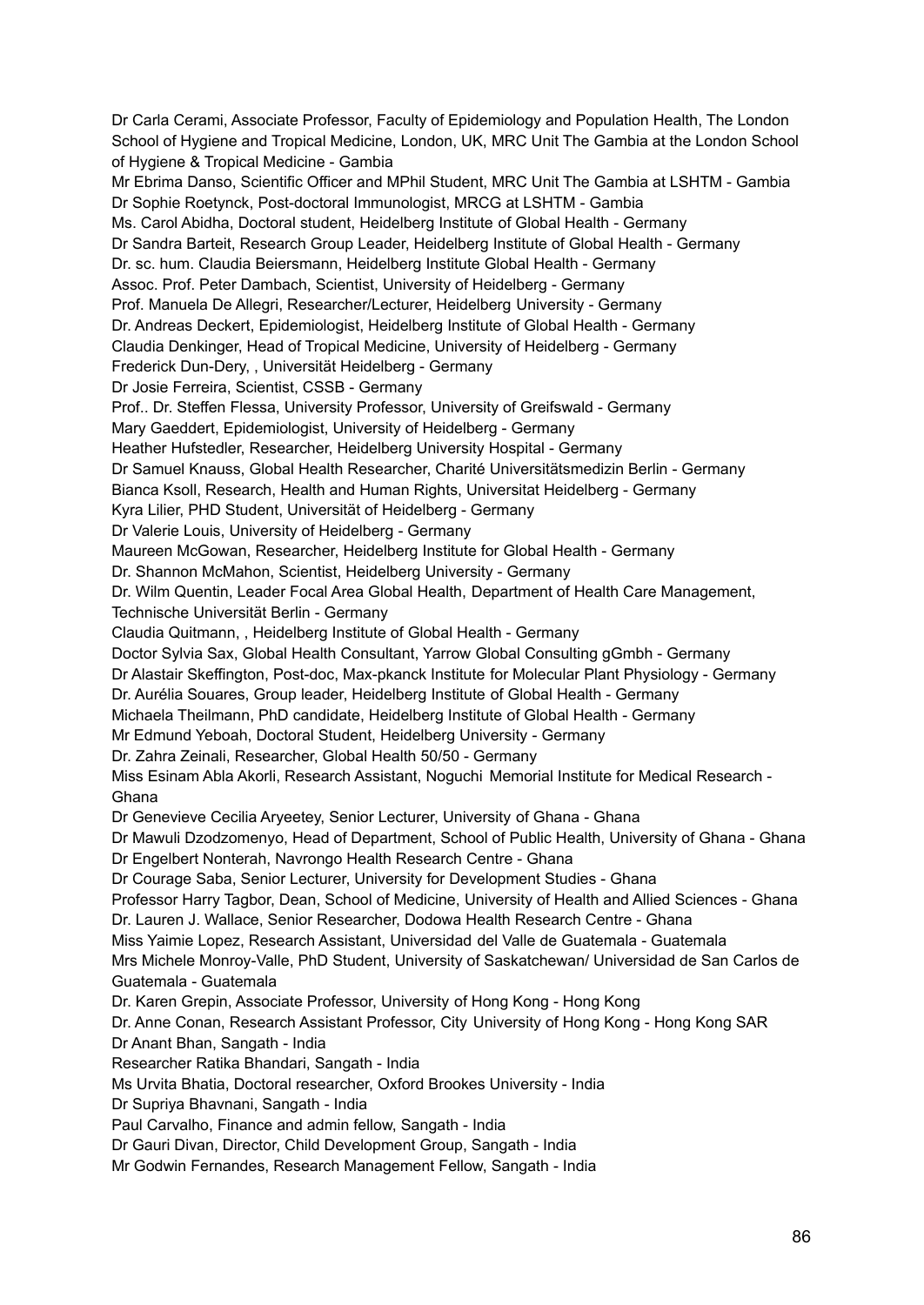Leena Gaikwad, Senior researcher, Sangath India - India

Dr. Abhishek Gatuam, Senior Specialist - Research & Programs, International Center for Research on Women - India

Devika Gupta, Early Career Researcher & PhD Scholar, Sangath, India & LSHTM UK - India

Dr Rajeev Gupta, International Crops Research Institute for the Semi-Arid Tropics - India Professor Indrani Gupta, Professor, Institute of Economic Growth - India

Dr Jagnoor Jagnoor, Senior Lecturer, The George Institute for Global Health - India

Professor Vivekanand Jha, Executive Director, George Institute for Global Health India - India

Researcher Prachi Kaistha, Research Assistant, The George Institute India - India

Dr. Sumit Kane, Gokhale Institute Of Politics and Economics - India

Ms Shubhangi Kashyap, Sangath - India

Dr. Vikash Keshri, Senior Research Fellow, The George Institute for Global Health, India - India Renu Khanna, Founder trustee, SAHAJ - India

Revoke decision on UKRI funding cuts Amit Khanna, Director, George Institute for Global Health - India

Ms. Kanupriya Kothiwal, Researcher, Urban Health Resource Centre - India

Mr. Vikas Kumar, Ph.D. Scholar, BITS Pilani - India

Dr Indranil Mallick, Senior Consultant Radiation Oncology, Tata Medical Center - India

Dr Selvin Mani, Senior resident, Cmc vellore - India

Ms Shweta marathe, Senior researcher, SATHI, Pune - India

Miss Bincy Mathew, Research Offier, The George Institute for Global Health - India

Associate Professor Pallab Maulik, Deputy Director and Director of Research, George Institute for Global Health India - India

Dr. Purnima Menon, Senior Research Fellow, IFPRI - India

Dr Prashanth N Srinivas, Faculty, Institute of Public Health Bengaluru - India

Dr. Devaki Nambiar, Program Head - Health Systems & Equity, George Institute for Global Health - India

professor Vikram Patel, professor of global health, sangath - india

Dr Devarsetty Praveen, Program Head, George Institute for Global Health - India

Prof. Deepak Saxena, Indian Institute of Public Health Gandhinagar - India

Mrs. Miriam sequeira, Research Coordinator, Sangath, Goa, India - India

Manushi Sharma, Research Fellow, The George Institute - India

Soumya singh Soumya Singh, Research Coordinator, Sangath - India

Dr Raman Swathy Vaman, Administrative Medical Officer, Government of Kerala Health Services - India

Dr. Shofwan Al Banna Choiruzzad, Assistant Professor, Department of International Relations - Indonesia

dr. Ade Widyati Prastyani, Researcher, Center for Public Mental Health, Faculty of Psychology, University of Gadjah Mada - Indonesia

Dr Morven Roberts, CEO, Global Alliance for Chronic Diseases - International

Dr. Niamh Cummins, Research Fellow, University of Limerick - Ireland

Dr. Eddie Cytryn, Senior Researcher, VOLCANI INSTITUTE OF AGRICULTURAL RESEARCH, Israel - Israel

Prof Antonio D'Avolio, Associate Professor of Pharmacology, University of Turin - Italia

Dr. Amedeo De Nicolò, Biologist - PhD, University of Turin - Italy

PhD Maria Luisa Scattoni, Researcher, Italian National Institute of Health - Italy

Prof Bassirou Bonfoh, Director of programme, Swiss Centre of Scientific research in Ivory Coast (CSRS) - Ivory Coast

Dr Felicity Brown, Senior Researcher, War Child Holland - Jordan

Dr Benta Abuya, African Population and Research Center (APHRC) - Kenya

Dr Anthony Ajayi, African Population and Health Research Center - Kenya

Dr Dickson Amugsi, Research Scientist, African Population and Health Research Center - Kenya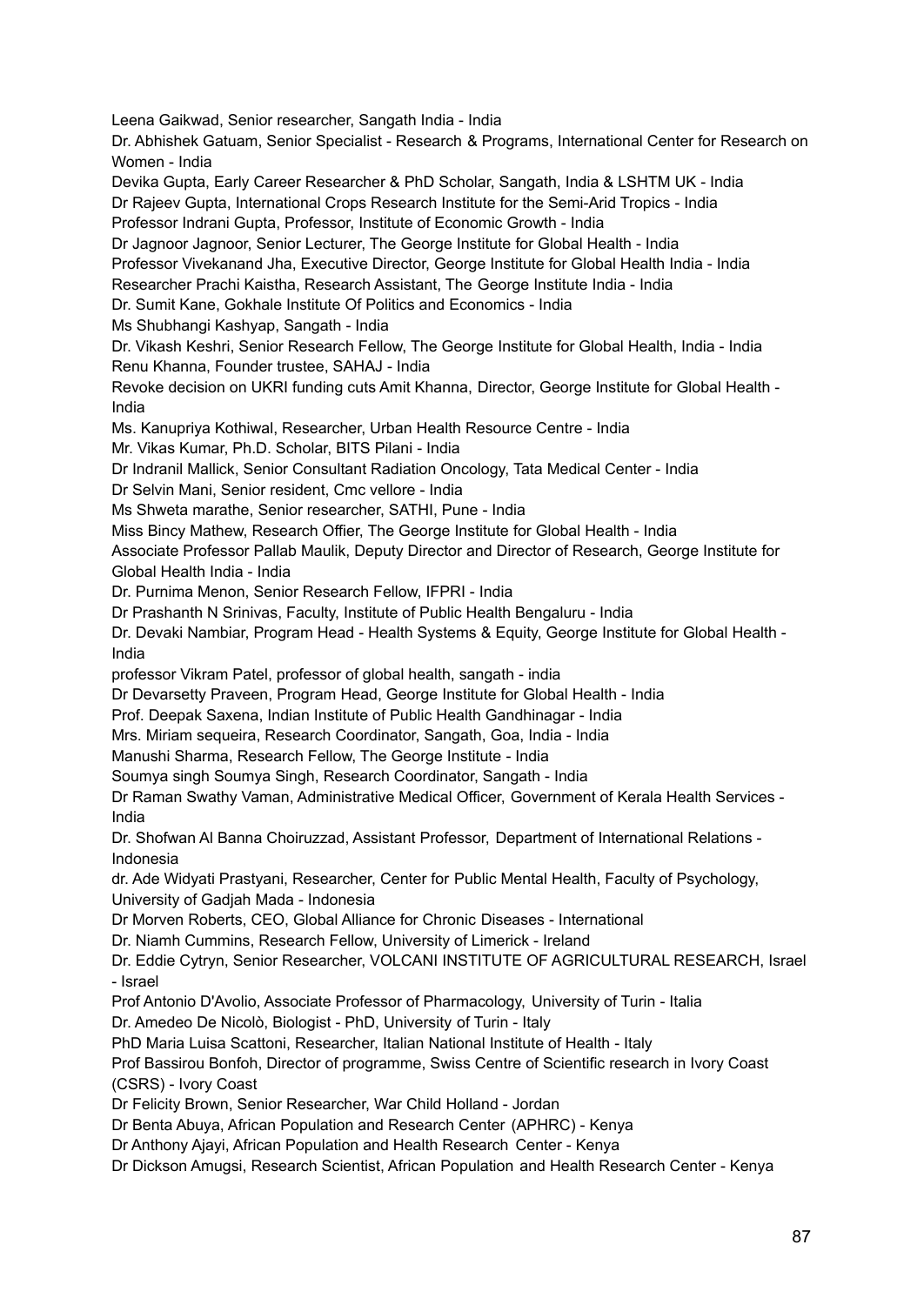Ms Catherine Asego, Research Officer, African Population and Health Research Center - Kenya Dr Pauline Bakibinga, Research Scientist, APHRC - Kenya Prof Edwine Barasa, Director, KEMRI-Wellcome Trust - Kenya Prof Philip Bejon, Director KEMRI-Wellcome, KEMRI-Wellcome - Kenya DR Stellah Bosire, Researcher/Executive Director, Kenya Medical Association (KMA) - Kenya Ms Ivy Chumo, Researcher, APHRC - Kenya Mr. Lou Dierick, Research co-ordinator, ICRH - Kenya Dr Angela Etyang, Research Physician Scientist, Aga Khan University - Kenya Dr Ulrike Fillinger, Senior Research Scientist, International Centre of Insect Physiology and Ecology - Kenya Mrs Hellen Gitau, Research offi er, APHRC - Kenya Dr Caroline Kabiru, Researcher, African Population and Health Research Center - Kenya Dr Damazo Kadengye, Research Scientist; Leader - Data, Measurement and Evaluation, African Population and Health Research Center - Kenya Dr Shewit Kalayou, Researcher, International Centre of Insect Physiology and Ecology - Kenya Dr Maurice Karani, Research Officer, International Livestock Research Institute - Kenya Ms Wambui Karanja, Research Assistant, Global Brain Health Institute (GBHI) - Kenya Mr Hiram Kariuki, Team leader, African Population and Health Research Center - Kenya Peter Kibe, Researcher, African Population and Health Research Center - Kenya Mr Kiche, Research Assistant, icipe - Kenya Ms Siki Kigongo, Communications Managed, The African Population and Health Research Center - Kenya Mr Joseph Kimani, Slum Dwellers International-Kenya - Kenya Dr Elizabeth Kimani-Murage, Senior Research Scuentist, African Population and Health Center - Kenya Ms Ivy Kinoti, Researcher, Jomo Kenyatta Institute - Kenya Professor Sam Kinyanjui, Head of Training and Capacity Building, KEMRI-Wellcome - Kenya Dr Patricia Kitsao-Wekulo, Associate Research Scientist, African Population and Health Research Center - Kenya Dr. Catherine Kyobutungi, Executive Director, APHRC - Kenya MR ALEX MANYASI, ADVOCACY AND KNOWLEDGE MANAGEMENT SPECIALIST, APHRC - Kenya Please reverse the decision as it would have serious implications on the health of the most vulnerable populations. Oscar Mbare, Postdoc, International Centre of Insect Physiology and Ecology (ICIPE) - Kenya Prof Charles Mbogo, Chief Research Scientist, Kenya Medical Research Institute - Kenya Prof Charles Mbogo, Pan African Mosquito Control Association (PAMCA) - Kenya Kanyiva Muindi, , African Population and Health Research Center - Kenya Mr Ayub Mulima, Computer engineer, Eregi teachers college - Kenya Dr Dishon Muloi, International Livestock Research Institute - Kenya Sylvia Muyingo, Statistician, APHRC - Kenya Mr Samuel Ng'ang'a, Research Officer, African Population and Health Research Centre - Kenya Mr Narshion Ngao, Senior Project Manager - Data & Systems, Kemri Wellcome Trust Research Programme - Kenya Communications Officer Moreen Nkonge, Communications Officer, African Population and Health Research Center - Kenya Dr Eric Ochomo, Senior Research Scientist, Kenya Medical Research Institute - Kenya Dr Wilfred Odadi, Egerton University, Kenya - Kenya Mr Joel Odero, PhD Student, Ifakara Health Institute - Kenya Prof Elijah Ogola, Associate professor of medicine., University of Nairobi. - Kenya Mr Kenneth Okelo, Research Officer, African Population and Health Research Centre - Kenya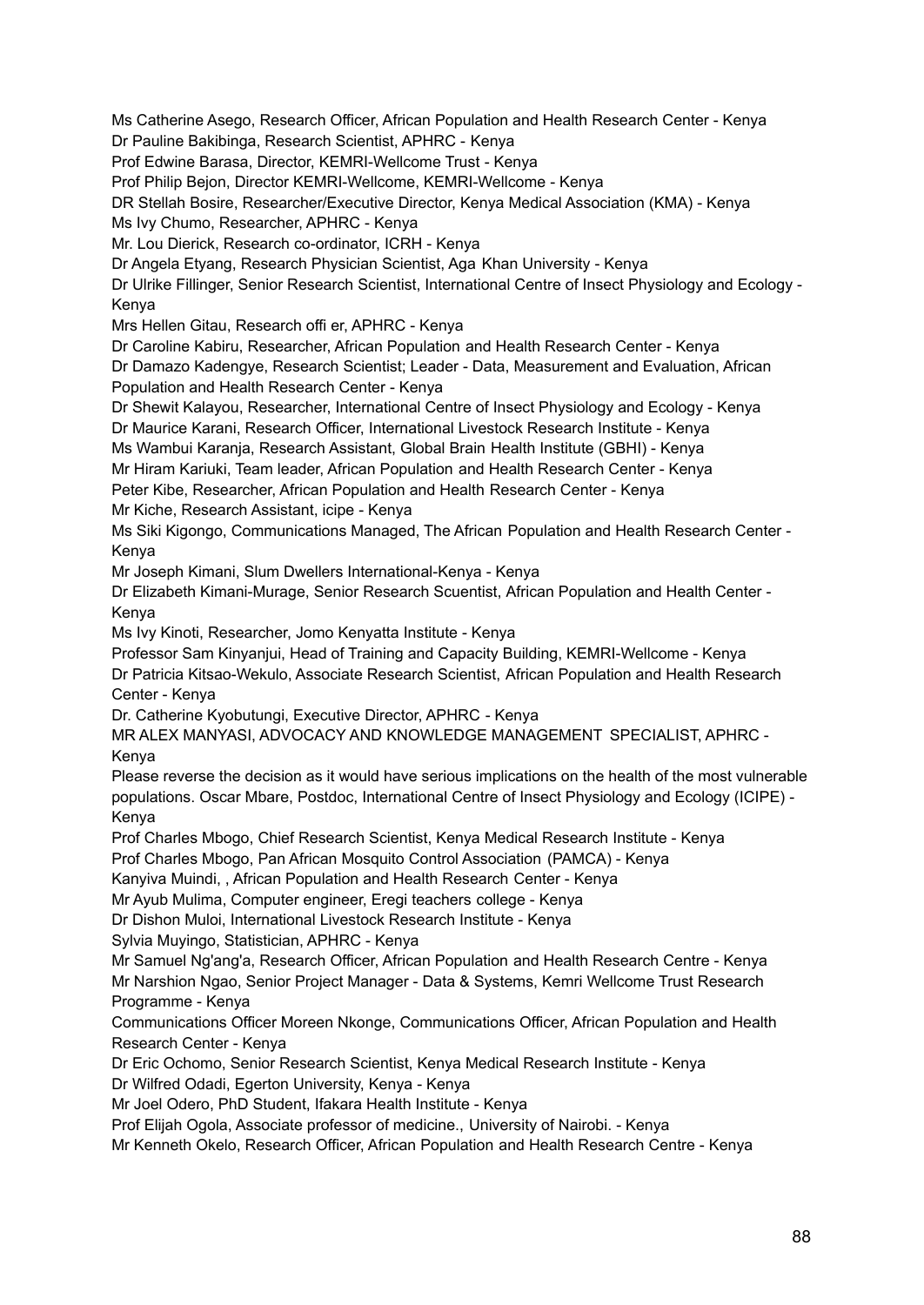Prof Geoffrey Omuse, Associate Professor and Consultant Clinical Pathologist, Aga Khan University Hospital - Kenya

Dr Bernard Onyango, Senior Research and Policy Analyst, AFIDEP - Kenya Mr Silas Onyango, Researcher , APHRC - Kenya

Rose Oronje, , African Institute for Development Policy (AFIDEP) - Kenya

Mr Stephen Otieno, Senior Manager, Climate Action Planning - Africa, C40 Cities - Climate Leadership Group - Kenya

Mr. Evans Otima, Medical laboratory technologist, Laikipia Medical Laboratory - Kenya Dr Lilian Otiso, Executive Director, LVCT Health - Kenya

Dr Martin Rono, FLAIR fellow/ Senior Postdoc, Kenya Medical Research Institute - Kenya Miss Jane Shirima, Researcher, APHRC - Kenya

Dr Oluwaseyi Shorinola, Research Fellow, International Livestock Research Institute - Kenya Mr. Simpson Simon, Biostatistician, APHRC - Kenya

Professor Marleen Temmerman, Director, Centre of Excellence in Women and Child Health, Aga Khan University - Kenya

Miss Caroline Thiong'o, Research Officer, African Population and Health Research Center - Kenya Dr Benjamin Tsofa, Health Researcher, KEMRI-Wellcome Trust Research Programme - Kenya Marta Vicente-Crespo, Program Manager, African Population and Health Research Center - Kenya Dr. Pamela Wadende, Lecturer, Kisii University - Kenya

Dr Francis Wafula, Senior Lecturer, Strathmore University - Kenya

Dr Francis Wamonje, Post-Doctoral Fellow, International Centre of Insect Physiology and Ecology - Kenya

Dr Abdhalah Ziraba, Research Scientist, African Population and Health Research Center - Kenya Dr Kemel Toktomushev, Sr Research Fellow, University of Central Asia - Kyrgyzstan Professor Jocelyn DeJong, Professor and Associate Dean, Faculty of Health Sciences, American

University of Beirut - Lebanon

Professor Fadi El-Jardali, Professor and Director, American University of Beirut - Lebanon Dr. Fouad Fouad, Associate Professor of Public Health, American University of Beirut - Lebanon Dr Hala Ghattas, Associate Research Professor, American University of Beirut - Lebanon

Prof. Samer Jabbour, Professor, American University of Beirut - Lebanon

Dr Stephen McCall, Assistant Professor, American University of Beirut - Lebanon Deborah My khcc, , American University of Beirut - Lebanon

Mr. Iman Nuwayhid, Professor, American University of Beirut - Lebanon

Professor Shadi Saleh, Founding Director, Global Health Institute, AUB - Lebanon

Professor Amelia (Mia) Crampin, Director, Malawi Epidemiology and Intervention Research Unit - Malawi

Dr Moses Kumwenda, Social Scientist, Malawi Liverpool Wellcome Trust - Malawi

Professor Nyovani Madise, Director of Development Policy, African Institute for Development Policy - Malawi

Mr CHARLES MAKWENDA, Chief Executive Officer, Parent and Child Health Organisation - Malawi Professor Address Malata, Vice Chancellor, Malawi University of Science and Technology - Malawi Dr Mwapatsa Mipando, Associate Professor, College of Medicine, University of Malawi - Malawi Professor Henry Mwandumba, Deputy Director, Malawi Liverpool Wellcome Clinical Research Programme - Malawi

Prof Kamija Phiri, Professor, College of Medicine, University of Malawi - Malawi

Dr Sarah Rylance, Medical Officer, World Health Organization - Malawi

Dr Anja Terlouw, Senior Clinical Lecturer, Malawi-Liverpool Wellcome Trust Clinical Research Programme - Malawi

Professor Dr Roslina Abdul Manap, Deputy Dean & Senior Consultant Respiratory Physician, Faculty of Medicine, National University of Malaysia - Malaysia

Dr Swee Kheng Khor, Independent Consultant, Health Systems & Policies - Malaysia

Dr Shaun Lee, Associate Professor, Monash University Malaysia - Malaysia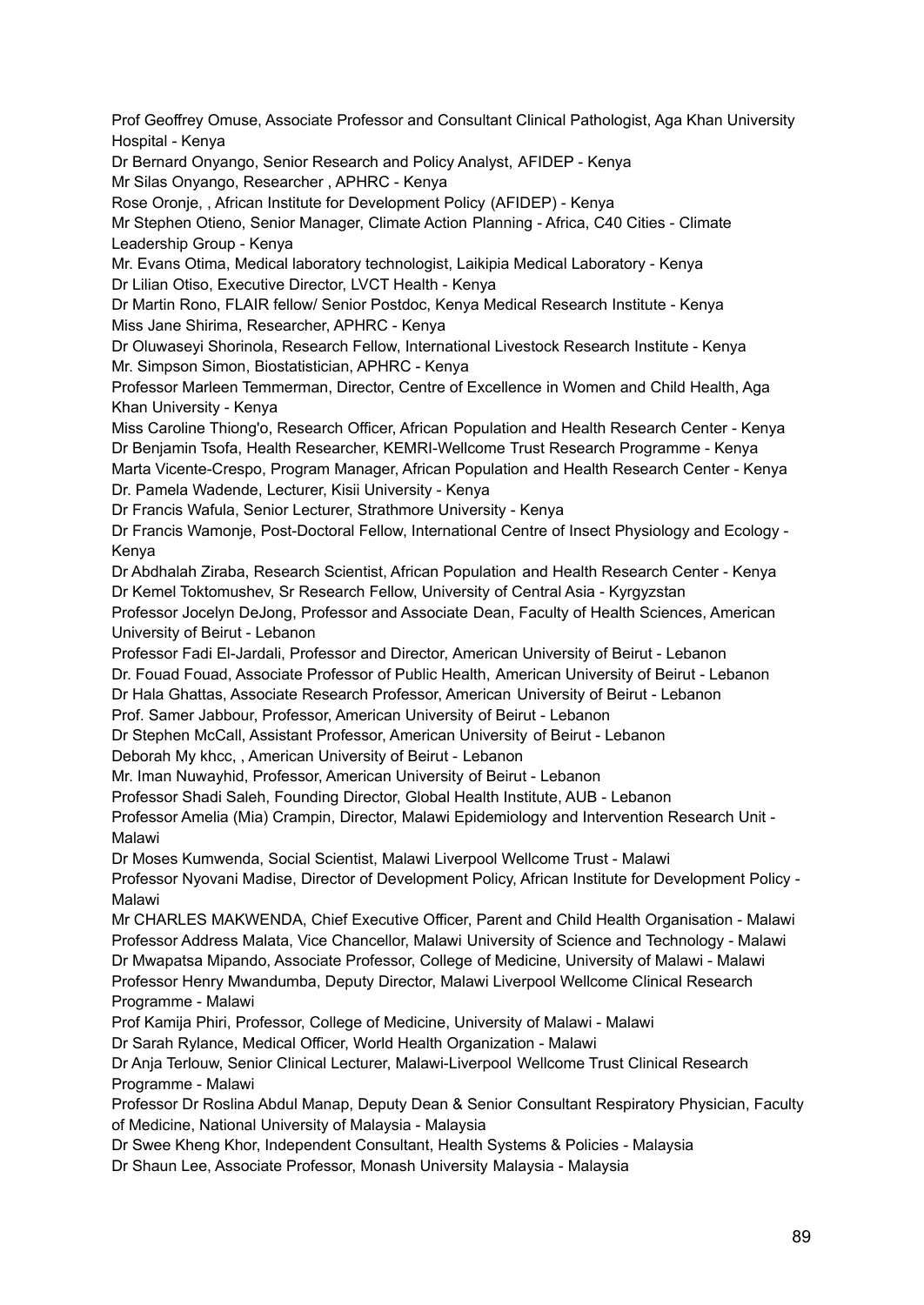Dr Huey wen Loh, Sunway Medical Centre - Malaysia

Dr Emma Rhule, Evidence to Policy Translation, Lead, United Nations University - International Institute for Global Health - Malaysia

Dr Sangeetha Shyam, Senior Lecturer/Research Fellow, IMU - Malaysia

Assistant Professor Souleymane Dama, Researcher, Malaria Research and Training

Center/University of Sciences Techniques and Technologies of Bamako - Mali

Dr Antoine Dara, Postdoctoral fellow, University of Science, Techniques and Technologies of Bamako, Mali - Mali

Dr Laurent Dembele, Assistant Professor, Université des Sciences, des Techniques et des Technologies de Bamako. Faculté de Pharmacie - Mali

Professor Abdoulaye Djimde, Professor of Parasitology, University of Science, Techniques and Technologies of Bamako - Mali

Dr Aminatou Kone, Assistant Professor in molecular biology, University of Sciences, Techniques and Technologies of Bamako - Mali

Dr Hamidou Niangaly, Research assistant, Malaria Research and Training Center - Mali Dr Fatalmoudou Tandina , Entomologist, Université des Sciences Techniques et technologies de Bamako - Mali

Assistant Professor Ina Toure, Faculty at school of Pharmacy, USTTB - Mali

PhD Juan Demerutis, Professor/ Researcher, University of Guadalajara - Mexico

Dra Veronica Montes de Oca, Professor, National Autonomous University in Mexico - Mexico Dr. Tonatiuh Barrientos Gutierrez, Director, Center for Population Health Research - National Institute

of Public Health - México

Dr. Anahi Dreser, Researcher, National Institute of Public Health - México

Dr. Byambabaatar Ichinkhorloo, Lecturer, National University of Mongolia - Mongolia

Dr. Saad Uakkas, Final year medical student, University Mohamed V of Rabat - Morocco

Sally Griffin, Director, International Centre for Reproductive Health - Mozambique - Mozambique

Dr Bernardino Nhantumbo, Researcher, National Institute of Meteorology - Mozambique Dr Dr Sushil Baral, Managing Director, HERD International - Nepal

INDU DHUNGANA, , National Institute of Science Education and Research (NISER) - Nepal Ms Prerita Joshi Pandeya, Research Administrator, Nepal Injury Research Centre(NIRC) - Nepal Cutting UKRI Funding is unacceptable and counterproductive to UK and global interests Rishav Koirala, Mental Health Researcher, Brain and Neuroscience Center Nepal - Nepal Karan Kunwar, Researcher, NISER - Nepal

Sarmila Mainali, , Nepal Institute for Social and Environmental Research - Nepal

Sunita Poudel, , Nepal Institute for Social and Environmental Research - Nepal

Dr Mahesh Puri, Co-Director , Center for Research on Environment Health and Population Activities (CREHPA) - Nepal

Dawa Sherpa, , NISER - Nepal

Nancy Shrestha, Research assistant, Nepal Institute for Social and Environmental Research (NISER) - Nepal

Alexandra Bleile, Researcher, War Child Holland - Netherlands

Kim Hartog, Researcher Stigma Reduction, War Child Holland - Netherlands

Prof Dr Hiddo Heerspink, Clinical Pharmacologist, University Medical Center Groningen - Netherlands Dr Kenneth Miller, Senior Researcher, War Child Holland - Netherlands

Ms Jasmine Turner, Researcher, War Child - Netherlands

Professor John Crump, McKinlay Professor of Global Health, University of Otago - New Zealand

Dr Emmanuel Adebayo, Research Fellow, College of Medicine, University of Ibadan - Nigeria

Dr Chukwuedozie Ajaero, Lecturer, University of Nigeria Nsukka - Nigeria

Dr. Ukpe Ajima, Senior Lecturer/ Pharmacist, University of Jos, Nigeria - Nigeria

Dr Rufus Akinyemi, Senior Research Fellow, University of Ibadan - Nigeria

Dr Ayodele Alonge, Lecturer, University of Ibadan - Nigeria

Dr Funke Fayehun, Senior Lecturer, University of Ibadan - Nigeria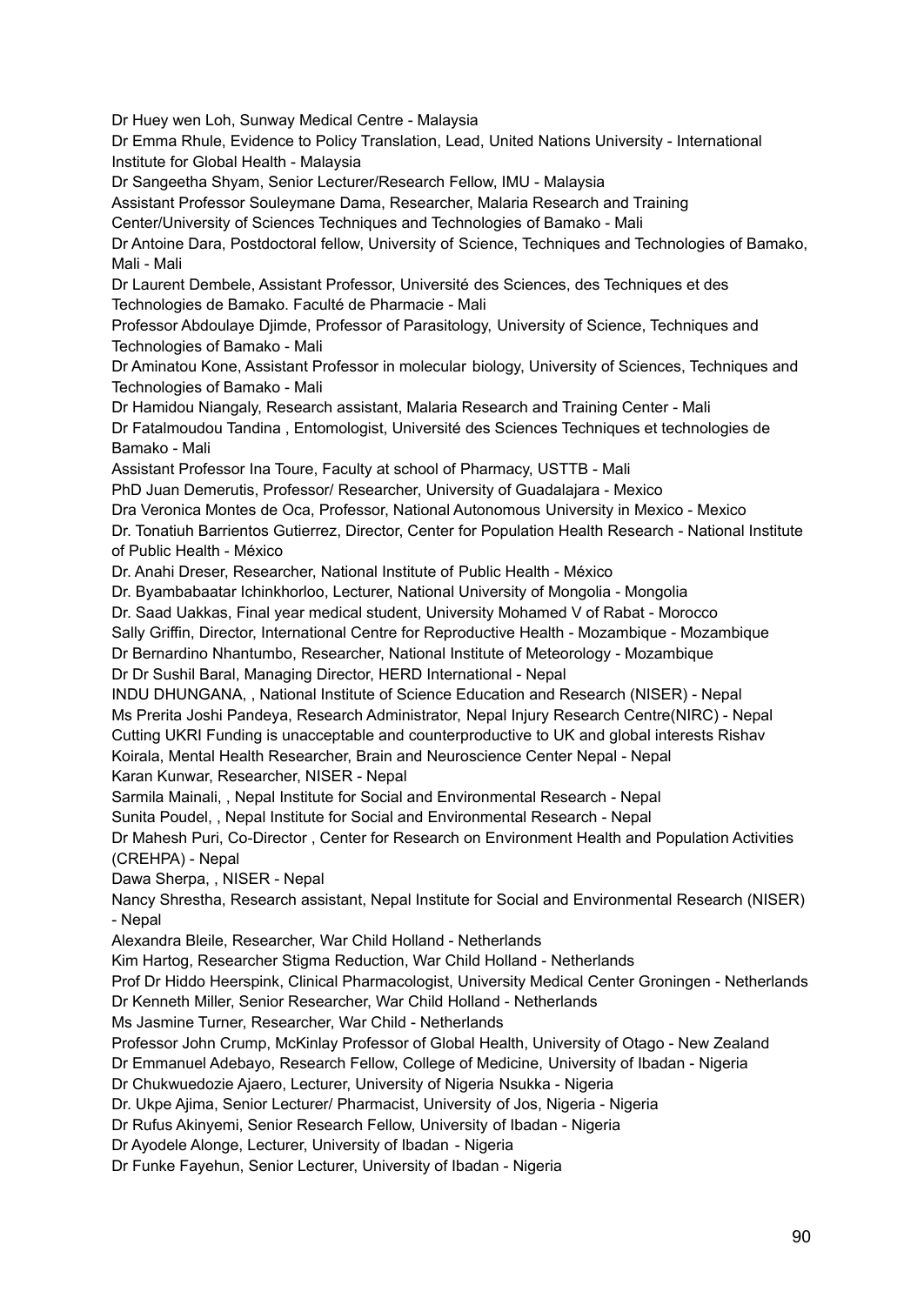Professor Ezechiel Longe, Node Leader/C-Researcher, University of Lagos, Lagos - Nigeria Mr. Chukwudi Nwokolo, Lecturer and Researcher, University of Nigeria - Nigeria Dr. Abiodun Obembe, Lecturer/Research Scientist, Kwara State University - Nigeria Professor Iruka Okeke, Professor, University of Ibadan - Nigeria Professor Olayinka Omigbodun, Professor of Psychiatry & Provost, College of Medicine, University of Ibadan - Nigeria Charles Orjiakor, Researcher and Lecturer, University of Nigeria - Nigeria Professor Eme Owoaje, Consultant Public Health Physician/Lecturer, University of Ibadan, Ibadan - Nigeria Mr Nuphi Yashiyi, Social scientist, COUNTDOWN implementation research cpnsortium - Nigeria Professor Rebecca Cox, Head of Influenza Centre, University of Bergen - Norway Professor Frederik Frøen, Professor / Chief Scientist, Norwegian Institute of Public Health - Norway Dr. Unni Gopinathan, Senior Scientist, Norwegian Institute of Public Health - Norway Dr. Wafa Aftab, Lecturer, Aga Khan University - Pakistan Dr Sameen Ali, Assistant Professor, Lahore University of Management Sciences - Pakistan Dr Fauziah Rabbani, Professor and AV Provost, Aga Khan University Karachi - Pakistan Professor Rita Giacaman, Research and Program Coordinator, Institute of Community and Public Health, Birzeit University - Palestine Dr Weeam Hammoudeh, Assistant Professor, Birzeit University - Palestine Professor Abdullatif Husseini, Director, Institute of Community and Public Health, Birzeit University - Palestine Mrs. Suzan Mitwalli, Academic researcher, Birzeit University - Palestine Dr Jozina van der Meulen - Rabaia, Academic researcher, Birzeit University - Palestine Melissa Benito Navarro, , National University of San Marcos - Peru Dr. Antonio Bernabe-Ortiz, Associate Researcher, Universidad Peruana Cayetano Heredia - Peru Mrs Maria Kathia Cárdenas, Researcher, Universidad Peruana Cayetano Heredia - Peru Dr. Santiago Cueto, Senior Researcher, GRADE - Peru Mr. Francisco Diez-Canseco, Associate Researcher, Universidad Peruana Cayetano Heredia - Peru Dr. Oscad Flores, Associate Researcher, Universidad de San Martin de Porres - Peru Liliana Hidalgo, , CRONICAS Center of Excellence in Chronic Diseases - Peru Professor Ruth Iguiniz, Universidad Peruana Cayetano Heredia - Peru Dr. Maria Lazo-Porras, Associate Researcher, Universidad Peruana Cayetano Heredia - Peru Professor Jaime Miranda, Universidad Peruana Cayetano Heredia - Peru Dr Mary Penny, Senior Researcher, Instituto de Investigacion nutricional - Peru Dr Alan Sanchez, Senior Researcher, GRADE - Peru Mauricio Toyama, Research Coordinator, CRONICAS Center of Excellence in Chronic Diseases - UPCH - Peru Dr Cesar Ugarte-Gil, Assistant Professor, Universidad Peruana Cayetano Heredia - Peru Dr Carol Zavaleta-Cortijo, Postdoc, Universidad Peruana Cayetano Heredia - Peru MD.PhD Nilton Custodio, Neurologist, Instituto Peruano de Neurociencias - Perú Bs MPH David Villarreal-Zegarra, Research Assistant, Universidad Peruana Cayetano Heredia - Perú Dr. Renzo Guinto, Director, Planetary and Global Health Program, St. Luke's Medical Center College of Medicine-William H. Quasha Memorial - Philippines Mr Ryan Rivera, Research Associate, SHLC Philippines - Philippines Aileen Saunarp, Physician, Philippine Academy of Ophthalmology - Philippines PhD Ana R Freitas, Investigator, UCIBIO, Faculty of Pharmacy, University of Porto - Portugal Ângela Novais, Dr., Faculty of Pharmacy University of Porto - Portugal Inês Sousa, Student, Aveiro University - Portugal Dr William de Glanville, Assistant Professor of One Health, University of Global Health Equity - Rwanda Dr Josephine Malonza, Senior Lecturer, University of Rwanda - Rwanda

Ms Joy Rurangwa , Director & Founder , Hand of Joy - Rwanda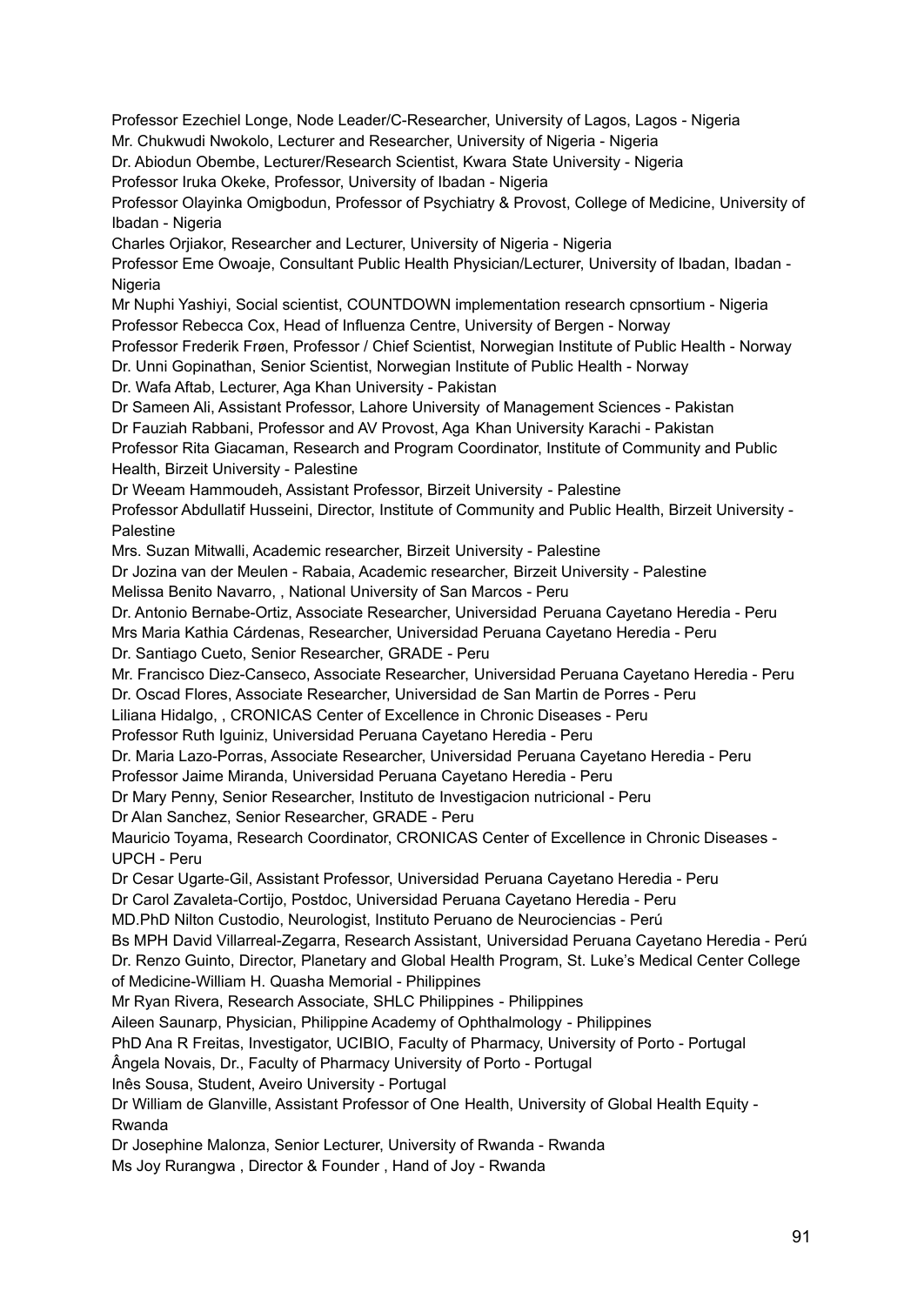Dr Mareme Diallo, Posdoctoral fellow on health system, MRC Unit The Gambia of LSHTM - Senegal Dr Souleymane Doucoure, IRD - Sénégal

Dr Mohamed Jalloh, MD, University of Sierra Leone - Sierra Leone

Mr. Braima Koroma, Director, Sierra Leone Urban Research Centre - Sierra Leone

Dr Joseph Macarthy, Executive Director, Sierra Leone Urban Research Centre - Sierra Leone

Gaurav Mittal, PhD Candidate, National University of Singapore - Singapore

Associate Professor William Horsnell, Immunologist, University of Cape Town and University of Birmingham - South Afrcia and UK

Ms Lauren Baerecke, Research Officer, University of Cape Town - South Africa

Mrs Sarah Bannatyne, Ergonomics researcher, Ergo-e - South Africa

Associate Professor Jane Battersby, Associate Professor, University of Cape Town - South Africa Dr Florian Bauer, Professor, Stellenbosch University - South Africa

Dr Duane Blaauw, Senior Researcher, Centre for Health Policy, University of the Witwatersrand - South Africa

Prof Marc Blockman, Porfoessor and Senior Specialist, UCT - South Africa

Professor Andrew Boulle, Public Health Medicine Specialist, University of Cape Town - South Africa Dr Jacqueline Bracher, Research Enterprise Manager, University of Cape Town, Neuroscience Institute - South Africa

Dr Leanne Brady, Embedded Researcher, Department of Health/University of Cape Town - South **Africa** 

Prof Marisa Casale, Prof in Public Health; work package lead, University of the Western Case - South Africa

Associate Professor Bilkish Cassim, Head: Department of Geriatrics, University of KwaZulu-Natal - South Africa

Mrs Sarah Chapman, University A/Professor, University of Cape Town - South Africa Nicole Chetty, , University of Cape Town - South Africa

Ms Petronella Chirawu, M and E Coordinator and PHD Student, University of Pretoria - South Africa A/Prof Susan Cleary, Associate Professor, University of Cape Town - South Africa

Karen Cohen, , University of Cape Town - South Africa

Dr Caylee Cook, Postdoctor researcher, University of Witwatersrand - South Africa

Professor Diane Cooper, Professor, School of Public Health, University of the Western Cape - South Africa

Professor Ian Couper, Director, Ukwanda Cenre for Rural Health, Stellenbosch University - South Africa

Assoc Prof Anna Coussens, Group Leader, University of Cape Town - South Africa

Dr. Stephen Craven, Hon. Lecturer, University of Cape Town Dept. of Family Medicinene - South Africa

Dr Robyn Curran, Senior Researcher, Desmond Tutu Health Foundation - South Africa

Dr Rachael Dangarembizi, Researcher, University of Cape Town - South Africa

Dr Yolanda Davids, Deputy Director: Research Development, University of the Wiwatersrand - South Africa

Associate Professor Jantina de Vries, Chief Research Scientist, University of Cape Town - South Africa

Prof Tanya Doherty, Chief specialist scientist, South African Medical Research Council - South Africa Prof Kirsty Donald, Professor of Developmental Paediatrics, Red Cross War Memorial Children's Hospital and acting Director, Neuroscience Institute, University of Cape Town, South Africa, University of Cape Town - South Africa

Associate Professor Catherine Draper, Associate Professor, University of the Witwatersrand - South Africa

Dr Robin Drennan, Director for Research Development, University of the Witwatersrand, Johannesburg - South Africa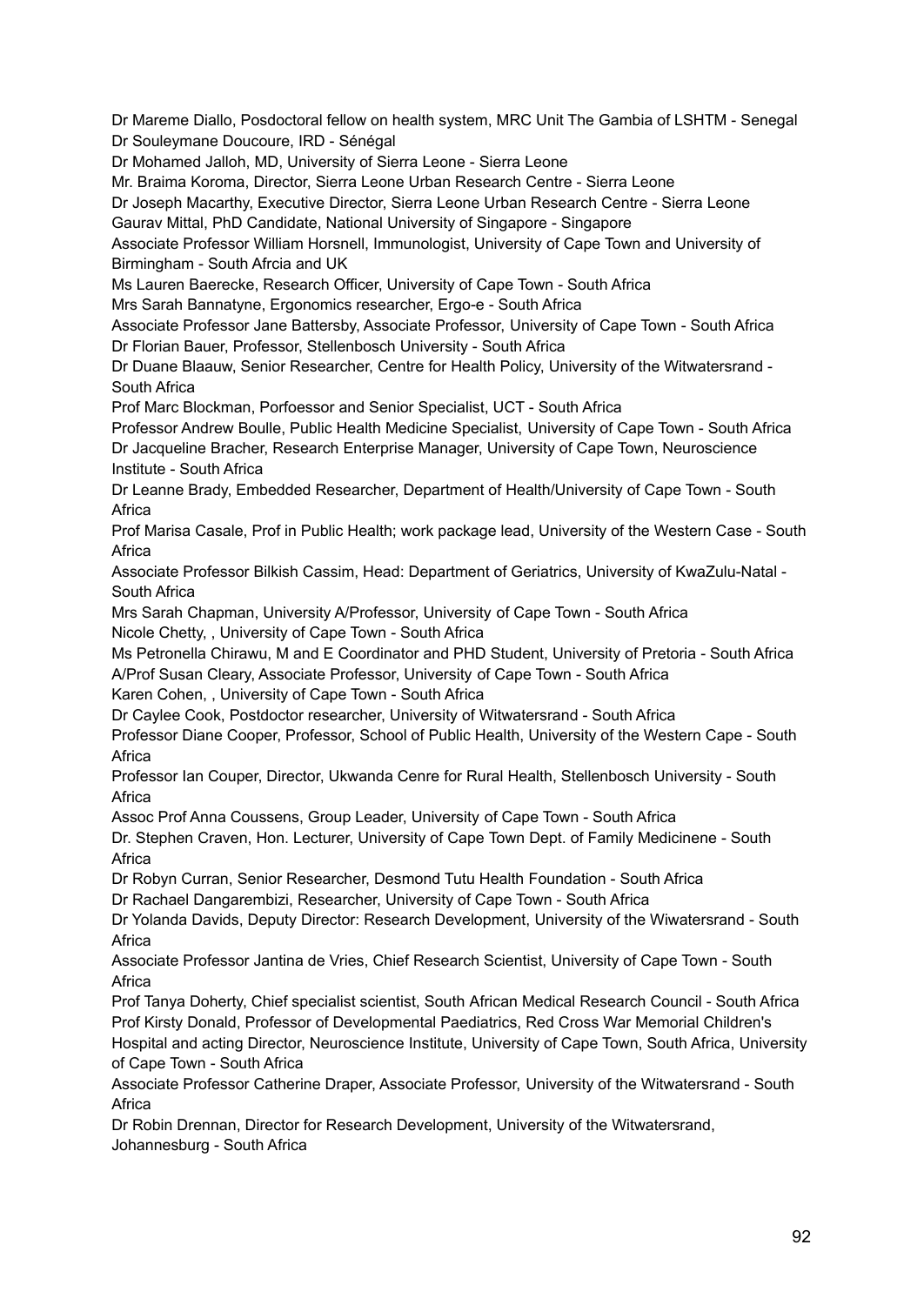Silinganisiwe Dzumbunu, , The UKRI GCRF Accelerating Achievement for Africa's Adolescents Hub - South Africa Professor Timothy Egan, Head of Department of Chemistry, University of Cape Town - South Africa Professor Sabiha Essack, Professor, University of KwaZulu-Natal - South Africa Dr Anita Etale, Researcher, University of the Witwtersrand - South Africa Dr Sarah Fawcett, Senior Lecturer, University of Cape Town - South Africa Prof Sharon Fonn, Prof, University of the Witwatersrand - South Africa Mrs Martinique Francis, Office Manager, Oxford Research South Africa and Heybaby - South Africa Dr. Asha George, Professor, SOPH UWC - South Africa Dr Andrew Gibbs, Senior Specialist Scientist, South African Medical Research Council - South Africa Ms Charne Glinski, Clinical Manager, Oxford research South Africa; the hub - South Africa Professor Susan Goldstein, Deputy Director, SAMRC Centre for Health Economics and Decision Science PRICELESS SA - South Africa Professor Jane Goudge, Centre for Health Policy, University of the Witwatersrand - South Africa Associate Professor Reto Guler, Immunologist, IDM, University of Cape Town - South Africa Prof Susan Harrison, Deputy VIce Chancellor: Research and Internationalisation, University of Cape Town - South Africa Professor Mark Hatherill, Director, South African Tuberculosis Vaccine Initiative - South Africa Dr Gareth Haysom, Researcher, University of Cape Town - South Africa Prof Jeannine Heckmann, Professor of Neurology, University Of Cape Town - South Africa Dr Dorit Hockman, Lecturer, University of Cape Town - South Africa Mr Dumisani Hompashe, Lecturer, University of Fort Hare - South Africa Dr Christiane Horwood, senior researcher, University of KwaZulu Natal - South Africa Associate Professor Jennifer Hoving, Principal investigator, University of Cape Town - South Africa Dr Xanthe Hunt, Senior Researcher, Stellenbosch University - South Africa Dr Katherine Hyman, Analyst, City of Cape Town - South Africa Professor Muazzam Jacobs, Research Scientist, University of Cape Town - South Africa Dr Meryl Jagarnath, Lecturer, University of Cape Town - South Africa Dr André Janse van Rensburg, Senior Researcher, University of Kwazulu-Natal - South Africa Dr Erika Jones, Nephrologist and Hypertension Specialist, University of Cape Town - South Africa Dr Chodziwadziwa Kabudula, Senior Researcher, University of the Witwatersrand - South Africa Professor Kathleen Kahn, Senior Scientist, University of the Witwatersrand - South Africa Dr Jane Kelly, Research Officer, UKRI GCRF Accelerating Achievement for Africa's Adolescents Hub - South Africa Ms Mary Kinney, Researcher, University of the Western Cape - South Africa Dr Sonja Klingberg, Postdoctoral research fellow, University of the Witwatersrand - South Africa Dr Andre Laas, General Manager: Environmental Health, Avima - South Africa Dr Christina Laurenzi, Postdoctoral researcher, Stellenbosch University - South Africa Associate Professor Susan Levine, Lecturer, University of Cape Town - South Africa Dr Lenine Liebenberg, Scientist, CENTRE FOR THE AIDS PROGRAMME OF RESEARCH IN SOUTH AFRICA (CAPRISA) - South Africa Professor Leslie London, Professor of Public Health, University of Cape Town - South Africa Mr. Lance Lyle Louskieter, Researcher and PhD Candidate, Health Policy and Systems Research Division, School of Public Health, University of Cape Town - South Africa Prof GARY MAARTENS, Chair of Clinical Pharmacology, University of Cape Town - South Africa Ms. Aadielah Maker Diedericks , Secretary General , Southern African Alcohol Policy Alliance - South Africa Dr Banothile Makhubela, Researcher, University of Johannesburg - South Africa Dr Sukhmani Mantel, Senior Researcher, Rhodes University - South Africa DR TONGAI MAPONGA, RESEARCH FELLOW, UNIVERSITY OF STELLENBOSCH - South Africa

Ms Maggie Marx, Communication Officer, University of Cape Town - South Africa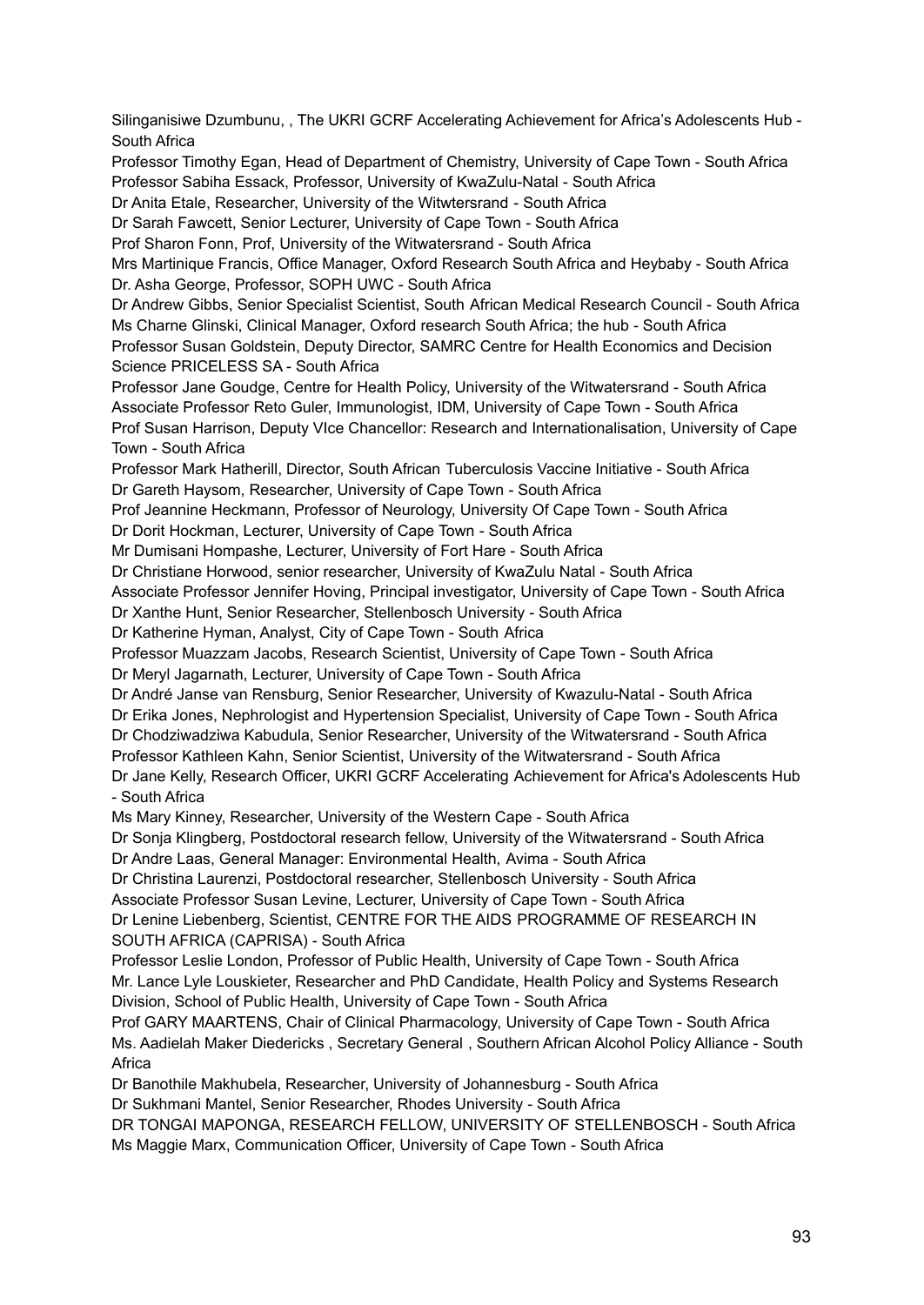Ms Caryn McNamara, Research Manager, University of the Witwatersrand, Johannesburg - South Africa

Associate Professor Lisa Micklesfiel, Reader, University of the Witwatersrand - South Africa Professor Valerie Mizrahi, Professorial Director, Institute of Infectious Disease and Molecular Medicine, University of Cape Town - South Africa

Ms Natasha Moodaley, Research Assistant, University of Cape Town - South Africa

Professor Ayesha Motala, Professor, University of KwaZulu-Natal - South Africa

Anna-Marie Müller, , Grow Great - South Africa

Professor Landon Myer, Head of School, School of Public Health & Family Medicine, University of Cape Town - South Africa

Dr Inba Naidoo, HSRC - South Africa

Professor Kevin Naidoo, South African Research Chair (Scientific Computing), University of Cape Town - South Africa

Dr Rene Naidoo-Blassoples, Postdoctoral Researcher, Stellenbosch University - South Africa A/Prof Elisa Nemes, Chief Research Officer, South African Tuberculosis Vaccine Initiative, University of Cape Town - South Africa

Professor Mpiko Ntsekhe, Chair of Cardiology, University of Cape Town - South Africa Professor Ntobeko Ntusi, Chair of Medicine, University of Cape Town - South Africa

Dr Anam Nyembezi, Senior Lecturer, School of Public Health, University of the Western Cape - South Africa

Dr Amarech Obse, Research officer, University of Cape Town - South Africa

Associate Professor Jill Olivier, Associate Professor, University of Cape Town - South Africa

Dr Mark Orkin, Honorary Professor, Wits/MRC Development Pathways to Health Research Unit,

University of the Witwatersrand, Johannesburg - South Africa

Associate Professor Catherine Orrell, Clinical Research Site Leader, Desmond Tutu Health Foundation - South Africa

Professor Carolyn-Tally Palmer, Director: Institute for Water Research AND Director ARUA Water Centre of Excellence , and , Rhodes University - South Africa

Dr Suraj Parihar, Assocaite Professor, IDM, University of Cape Town - South Africa

Professor Charles Parry, Director, Alcohol, Tobacco & Other Drug Research Unit, South African Medical Research Council - South Africa

Dr Wade Petersen, Lecturer, University of Cape Town - South Africa

Professor Emeritus John Pettifor, Professorial Research Fellow, University of theWitwatersrand - South Africa

Professor Edgar Pieterse, Director, African Centre for Cities, University of Cape Town - South Africa Dr Yogan Pillay, Director, CHAI - South Africa

Dr Joseph Raimondo, Senior lecturer, University of Cape Town - South Africa

Miss Nokubonga Ralayo , Research Assistant , University of Cape Town - UKRI GCRF Accelerating Achievement for Africa's Adolescents - South Africa

Professor Rajkumar Ramesar, Head of Department: Human Genetics and Pathology, University of Cape Town - South Africa

Dr. Veron Ramsuran, Senior Scientist, University of KwaZulu-Natal - South Africa

Associate Professor Dyllon Randall, Associate Professor: Water Quality Engineering, University of Cape Town - South Africa

Dr Catherine Riou, Senior Research Officer, University of Cape Town, - South Africa

Professor Fiona Ross, Professor, University of Cape Town - South Africa

Dr Debra Rossouw, Senior Researcher, Stellenbosch University - South Africa

Dr Wylene Saal, Postdoctoral researcher, University of Cape Town - South Africa

Dr Sumayah Salie, Postdoctoral Research Fellow, University of Cape Town - South Africa

Dr Georgia Schafer, Group Leader, ICGEB Cape Town - South Africa

Dr Bey-Marrie Schmidt, Senior Lecturer, University of the Western Cape - South Africa

Prof Helen Schneider, Professor, University of the Western Cape - South Africa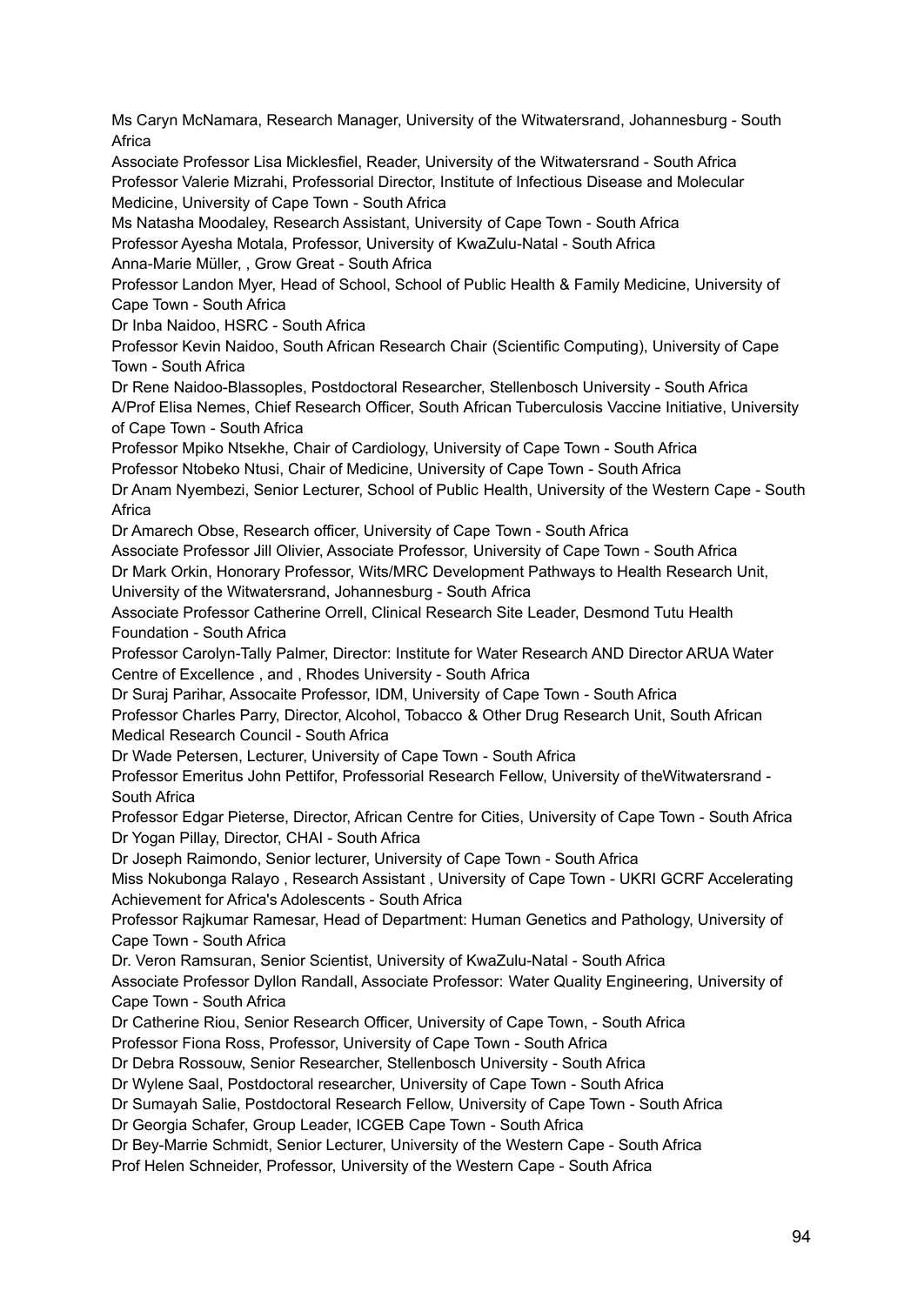Prof. Tom Scriba, Professor in Immunology, University of Cape Town - South Africa Dr Flavia Senkubuge, Specialist Public Health Medicine, University of Pretoria - South Africa Associate Professor Maylene Shung-King, Associate professor, Health Policy and Systemss, University of Cape Town - South Africa

Prof Sarah Skeen, Associate Professor, Stellenbosch University - South Africa Dr. Robert Skelton, FLAIR Fellow, South African Environmental Observation Network - South Africa Professor Paul Skelton, Retired, NRF South African Institute for Aquatic Biodiversity - South Africa Dr Margreth Tadie, Lecturer-Researcher, Stellenbosch University - South Africa Ms Angelique Thomas, Senior Research Assistant, University of Cape Town - South Africa Ms Raylene Titus, Junior Information Officer, University of Cape Town - South Africa Professor Stephen Tollman, Director, MRC/Wits Rural Public Health & Health Transitions Research Unit, University of the Witwatersrand and Medical Research Council - South Africa Ms Janke Tolmay, Research Assistant, The UKRI GCRF Accelerating Achievement for Africa's Adolescents Hub - South Africa Professor Mark Tomlinson, Professor and Academic, Stellenbosch University - South Africa Dr Elona Toska, Senior Researcher, University of Cape Town - South Africa Dr Andrew Tucker, Associate Professor, University of Cape Town - South Africa Dr Myrna van Pinxteren, Post-doctoral researcher, University of Cape Town - South Africa Professor Jo Vearey, Associate Professor, Wits University - South Africa Assoc Prof Klaus von Pressentin, Head: Division of Family Medicine, University of Cape Town - South **Africa** Professor Catherine L. Ward, Professor of Psychology, University of Cape Town - South Africa Professor Digby Warner, University of Cape Town - South Africa Dr Matthew Weaver, Post-doctoral Fellow, Rhodes University - South Africa Professor Carolyn Williamson, Head of Medical Virology, University of Cape Town - South Africa Prof Jo Wilmshurst, HOD Paediatric Neurology, University of Cape Town - South Africa Professor Liesl Zuhlke, Director of teh Childrens Heart Disease Research Unit, Senior Lecturer and Paediatric Cardiologist., University of Cape Town - South Africa Mr Richard Garratt, Retired Remote and Rural Surgeon and health practitioner, NHS and African Government health services - South Africa and United Kingdom PhD Teresa Coque, Senior scientist, Hospital Ramón y Cajal-IRYCIS - Spain Dr. Ignacio Gil, Director R&D, INESFLY CORPORATION S.L. - Spain I subscribe to all the arguments raised by the Professor Kent Buse Jose-Miguel Sanz-Anquela, Assoc.

Prof. Health Sciences, Department of Medicine and Medical Specialties University of Alcala - Spain MD, PhD Peter Friberg, Professor, Director, SIGHT - Sweden

Professor Stefan Swartling Peterson, Professor, Karolinska institutet - Sweden

Professor and senior advisor Göran Tomson, senior advisor, Swedish Institute for Global Health Transformation SIGHT - Sweden

Dr Emma Hodcroft, Postdoctoral Researcher in Pathogen Evolution, University of Bern - Switzerland Prof. Nicola Low, Professor of Epidemiology and Public Health, University of Bern - Switzerland Mrs Zayne Roa, PhD student, University of Bern - Switzerland

Dr Eliane Rohner, University of Bern - Switzerland

Emeritus Professor Nick Spencer, International Society for Social Pediatrics and Child Health - **Switzerland** 

Dr Mary Manandhar, Technical Officer, World Health Organization - Switzerland/UK

Professor Chia-Kwung Fan, Director, Taipei Medical University - Taiwan

Dr Po-Han Lee, Assistant Professor, National Taiwan University - Taiwan

Mr Gumi Abdallah, Research Scientist, Ifakara Health Institute - Tanzania

Mr John Changalucha, Senior Researcher, Mwanza Intervention Trials Unit, National Institute for Medical Research - Tanzania

Dr Beatrice Chipwaza, Research Scientist, St Francis University College of Health and Allied Sciences - Tanzania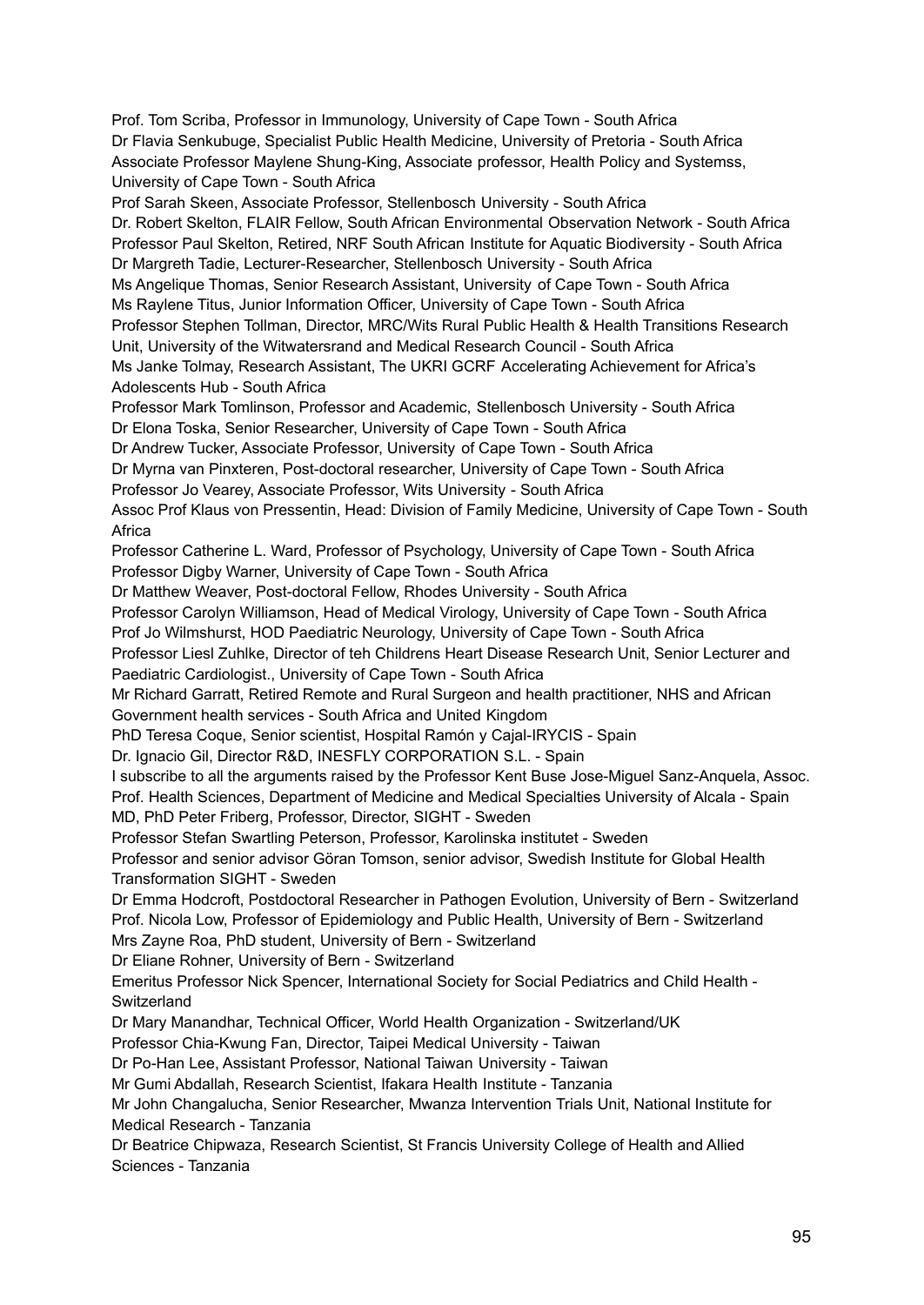Professor Nicodem Govella, Research Scientist, Ifakara Health Institute - Tanzania Dr Jerry Hella, Research Scientist, Ifakara Health Institute - Tanzania Deokary Joseph, Lecturer, University of Dar es salaam - Tanzania Miss Najat Kahamba , Research scientist , Ifakara Health Institute - Tanzania Dr Albino Kalolo, St Francis University College of Health and Allied Sciences, Ifakara - Tanzania Dr. Safari Kinung'hi, Director, National Institute for Medical Research (NIMR), Mwanza Centre, Tanzania - Tanzania Dr Kennedy Lushasi, Research Scientist, Ifakara Health Institite - Tanzania Dr Lameck Luwanda, Research Scientist, Ifakara Health Institute - Tanzania Dr Dickson Wilson Lwetoijera, Research Scientist, Ifakara Health Institute - Tanzania Dr. Michael Johnson Mahande, Senior Lecturer, Kilimanjaro Christian Medical University College - Tanzania Associate Professor Stephen Maluka, Associate professor of public health, Dar es Salaam University College of Education, University of Dar es Salaam - Tanzania Dr Herry Mapesi, Research Scientist, Ifakara Health Institute - Tanzania Research scientist John Masalu, Research scientist, Ifakara health institute - Tanzania Dr Yeromin Mlacha, Medical entomologist, IHI - Tanzania Dr. Irene Moshi, Research Scientist, Ifakara Health Institute - Tanzania Ms Winifrida Mponzi, Researcher, ifakara health institute - Tanzania Mr IBRAHIM MSUYA, Research Scientist, Ifakara Health Institute - Tanzania Professor Sia Msuya, Associate Professor, Kilimanjaro Christian Medical University College (KCMUCo) - Tanzania Research officer letus muyaga, statistician, ifakara health institute - Tanzania Mr Halfan Ngowo, PhD student, Ifakara Health Institute - Tanzania Dr Elialilia S. Okello, Senior Research Scientist, Mwanza Intervention Trials Unit - Tanzania Dr Anitha Philbert, Lecturer, University of Dar es Salaam - Tanzania Jen Rubli, Research and M&E Coordinator, Femme International - Tanzania Josephine Shabani, , Ifakara Health Institute - Tanzania Dr Kafuruki Shubis, Research Scientist, Ifakara Health Institute - Tanzania Mr. Lwitiko Sikana, Researcher, Ifakara Health Institute - Tanzania Dr Lalintip Hocharoen, Researcher, King Mongkut's University of Technology Thonburi, KMUTT - **Thailand** Dr. Peera Jaru-Ampornpan, Research Team Head, National Center for Genetic Engineering and Biotechnology (BIOTEC) - Thailand Assoc. Prof. Wirichada Pan-ngum, Researcher, Mahidol-Oxford Tropical Medicine Research Unit, Mahidol University - Thailand Physician Williams Adefila, Research Clinician, MRCG @ LSHTM - The Gambia Ikechukwu Adigweme, Clinician/study coordinator, Medical Research Council The Gambia at the London School of Hygiene and Tropical Medicine - The Gambia Dr Olumide Ajibola, Postdoc, MRC The Gambia at LSHTM - The Gambia Dr Alfred Amambua-Ngwa, Associate Professor, Medical Research Council Unit The Gambia at London School of Hygiene and Tropical Medicine - The Gambia Mr Amadou Bah, Nurse coordinator, MRCG@LSHTM - The Gambia Dr Sulayman Bah, Research Clinician, MRCG@LSHTM - The Gambia Dr Ebrima Bah, Research clinician, MRC Unit The Gambia at LSHTM - The Gambia Stephen Amat Bahoum, , MRCG@LSHTM - The Gambia Nurse coordinator Bakary Baldeh, Nurse Coordinator, MRCG - The Gambia Ms Rohey Bangura, Research Nurse Coordinator, MRC Unit The Gambia at LSHTM - The Gambia Ms Elizabeth Batchilly, Head Governance and Research Support Services, Medical Research Council Unit The Gambia at LSHTM - The Gambia Mr. Lamin Bojang, Senior Data Manager, Medical Research Council The Gambia at London School of

Hygiene and tropical Medicine - The Gambia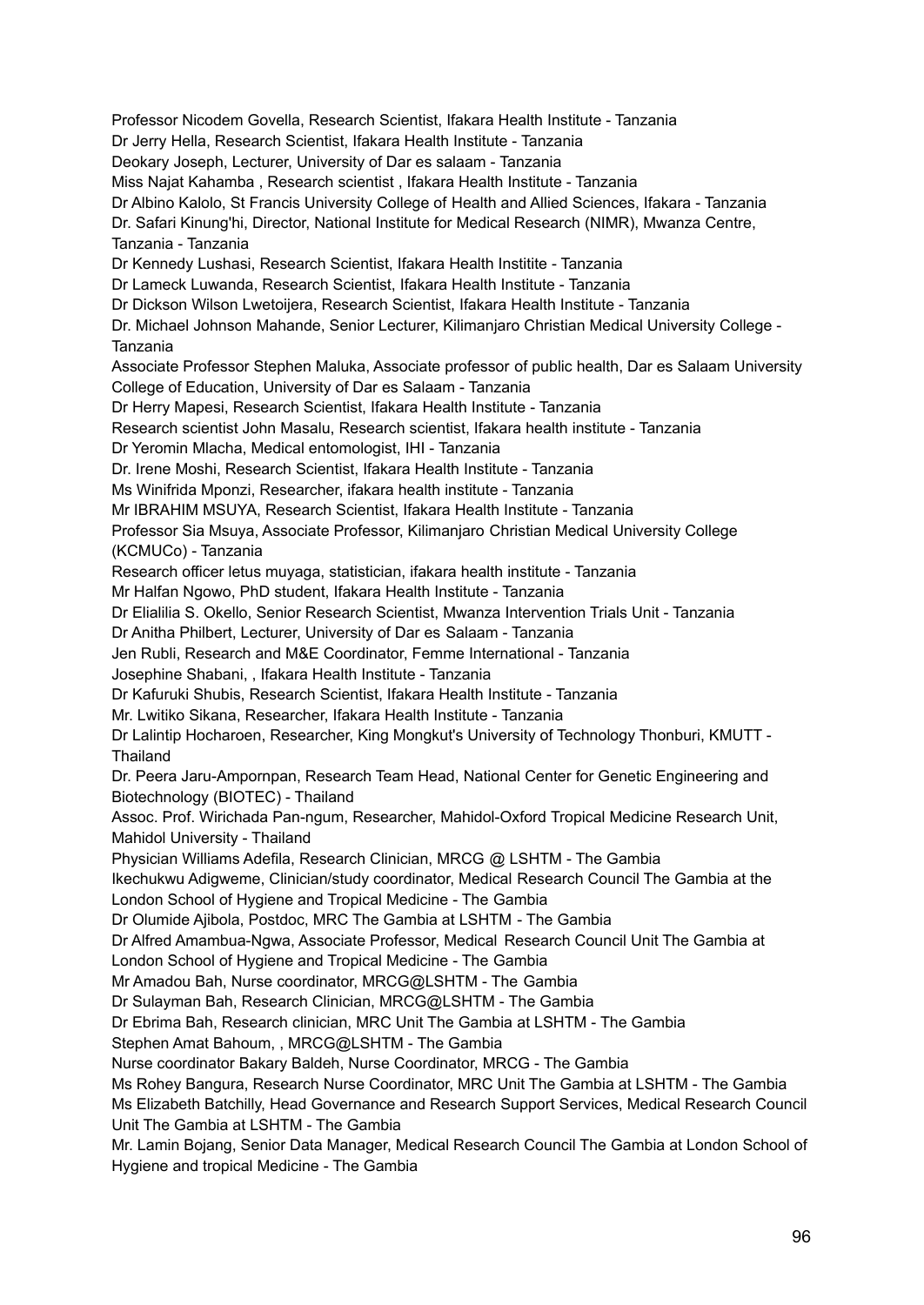Dr Toby Candler, MRC Clinical Research Fellow and Consultant Paediatric Endocrinologist, MRC The Gambia - The Gambia

Mr. Kabiru Ceesay, Field Coordinator, Medical Research Council, The Gambia - The Gambia Ms Amie Ceesay, MRCG@LSHTM - The Gambia

Dr Bakary Conteh, Research Clinician, Medical Research Council Unit The Gambia at LSHTM - The Gambia

Professor Umberto D'alessandro, Unit Director, MRC Unit The Gambia at the London School of Hygiene and Tropical Medicine - The Gambia

Mr BAKARY DARBOE, PRINCIPAL LABORATORY TECHNICIAN, MRC@LSHTM - The Gambia Mrs Mama Drammeh, Scientific Officer, Medical Research Council @Lshtm - The Gambia

Dr Lobga Galega, Research clinician, MRCG @ LSHTM - The Gambia

Pa Modou Gaye, Scientific Officer, MRCG @LSHTM - The Gambia

Mrs Majidah Hamid-Adiamoh, Research Scientist, MRCG@LSHTM - The Gambia

Dr Usman Nurudeen Ikumapayi, Microbiologist / Laboratory Manager, Medical Research Council at London School of Hygiene and Tropical Medicine Gambia - The Gambia

mr Lamin Jadama, Scientific Officer, medical research council - The Gambia

Mr Yusupha Jallow, Scientific Officer, Medical Research Council (MRC) - The Gambia

Dr Ramatoulie Janha, Senior Research Associate, Medical Research Council Unit The Gambia at LSHTM - The Gambia

X- Ray Technician Abdoulie s Janko, X- Ray Technician, MRC@LSHTM, The Gambia unit - The Gambia

Dr Essa Jarra, PhD student, Univeristy of Glasgow - The Gambia

Mr Ebrima Jatta, Entomologist, National Malaria Control Program - The Gambia

Mr Musa Jawara, Medical Entomologist, MRCG at LSHTM - The Gambia

Dr Assan Jaye, Viral Immunologist and Head of Research Training, MRC Gambia Unit at LSHTM - The Gambia

Mr Tijan Jobarteh, Scientific Officer, Medical Research Council unit The Gambia at London School of Hygiene and Tropical Medicine - The Gambia

Dr Modou Jobe, Clinical Research Fellow, London School of Hygiene and Tropical Medicine - The Gambia

MR BUNJA FK KEBBEH, NURSE COORDINATOR, MEDICAL RESEARCH COUNCIL - The Gambia Mr Dam Khan, PhD Student, Medical Research Council unit The Gambia at The London School of Hygiene and Tropical Medicine - The Gambia

binta kinteh, registered nurse, MRCG at LSHTM - The Gambia

Dr Grant Mackenzie, Clinical Epidemiologist, Medical Research Council Unit at London School of Hygiene & Tropical Medicine - The Gambia

Ms Isatou Mahmoud, Clinical Research Nurse, MRCGatLSHTM - The Gambia

Dr Melisa Martinez-Alvarez, MRC Unit The Gambia at LSHTM - The Gambia

Mr Ebrima B. Mbye, Field Supervisor, MRC G - The Gambia

Dr Gibril Ndow, Clinical Research Fellow, MRC Unit The Gambia at LSHTM - The Gambia

Yai Louise Ndure-Bensouda, , The MRC Unit The Gambia - The Gambia

Dr Davis Nwakanma, Head, Laboratory Services Department, MRC Gambia Unit at LSHTM - The Gambia

Dr Dolapo Obayemi, Researcher, MRC the Gambia - The Gambia

Dr. Mary Aigbiremo Oboh, Postdoctoral Research Fellow I, Medical Research Council Unit, The Gambia at LSHTM - The Gambia

DR Emmanuel Okoh, Research Clinician, Medical Research Council the Gambia at London school of hygiene and tropical medicine - The Gambia

Dr Uduak Okomo, Clinical Assistant Professor, MRC Unit The Gambia at London School of Hygiene & Tropical Medicine - The Gambia

Dr Eniyou Cheryll Oriero, Postoctoral Researcher, Medical Research Council Unit The Gambia at LSHTM - The Gambia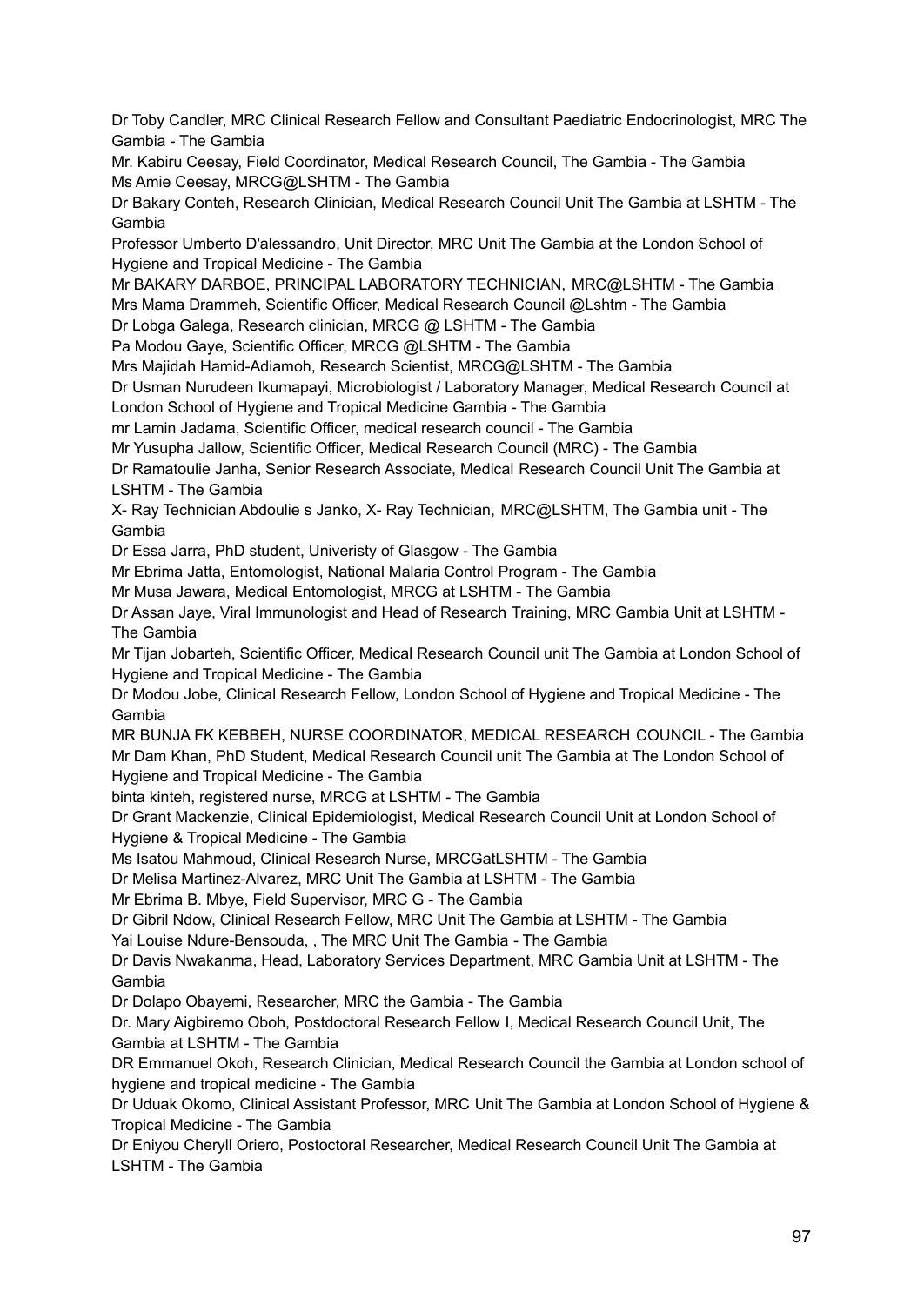Dr Margaret Pinder, Epidemiologist, Scientific Writer, MRCG at LSHTM - The Gambia Professor Andrew Prentice, Professor of International Nutrition, MRC Unit The Gambia @ LSHTM - The Gambia

Ms. Abi Janet Riley, Scientific Officer, MRC Unit The Gambia at the London School of Hygiene and Tropical Medicine - The Gambia

Elishia Roberts, , Medical Research Council Gambia @ LSHTM - The Gambia Nurse Yusupha Sanyang, Enrolled Nurse, Medical Research Council The Gambia @ LSHTM - The Gambia

Dr Fatou Secka, Trial Manager, MRCUG at LSHTM - The Gambia

Mr Gibbi Sey, Medical Research Council Unit The Gambia at LSHTM - The Gambia Ms Jemima Thursz, Intern at MRCG, The Medical Research Unit The Gambia - The Gambia Dr Leopold Tientcheu, Assistant Professor, MRC Unit The Gambia at LSHTM - The Gambia Dr Oghenebrume Wariri, Clinical Research Fellow, MRC Unit the Gambia at London School of Hygiene and Tropical Medicine - The Gambia

Assoc. Prof. Kris Murray, Lead, Environment and Health, MRC Unit The Gambia at London School of Hygiene and Tropical Medicine, and Imperial College London - The Gambia; and UK

Dr Simon Tindemans, Assistant Professor, Delft University of Technology - The Netherlands Myrthe van den Broek, Researcher, War Child Holland - The Netherlands

Professor of Preventive and Social Medicine Hajer Aounallah-Skhiri, Director of the National Institute of Health, National Institute of Health - Tunisia

prof slimane ben miled, university prof, Pasteur institute of Tunis - Tunisia

Professor of University Jalila EL ATI, Head of Department, National Institute of Nutrition and Food Technology - Tunisia

Dr. Fateh Shaban, Academic Centre for Development and Peace Studies - Turkey

Mr Moses Adriko, Program Officer, Ministry of Health, Uganda - Uganda

Mr Moses Adriko, Program Officer, Bilharzia Control Uganda, Ministry of Health - Uganda

Dr Kathy Burgoine, Research Associate, Mbale Clinical Research Institute - Uganda

Dr Barbara Castelnuovo, Head of Research, Infectious Diseases Institute - Uganda

Dr Stephen Cose, Senior Immunologist, MRC/UVRI and LSHTM Uganda Research Unit - Uganda Professor Alison Elliott, Theme Leader, Vaccines and Immunity, MRC/Uganda Virus Research Institute and London School of Hygiene & Tropical Medicine Uganda Research Institute - Uganda Dr Dan Kajungu, Executive Director and Lead Research Scientist, Makerere University Centre for Health and Population Research (MUCHAP) - Uganda

Dr. Andrew Kambugu, Executive Director, Infectious Diseases Institute, Makerere University - Uganda Dr. Jonathan Kayondo, Seniour Research Officer, Uganda Virus Research Institute - Uganda Dr Vincent Kiberu, Lecturer, Makerere University Kampala - Uganda

Mohammed Lamorde, Head of Department, Global Health Security, Infectious Diseases Institute, Makerere University - Uganda

Mr Henry Mawejje, Co-Investigator, Infectious Diseases Research Collaboration - Uganda Professor Charles Mondo, Consultant Cardiologist, Kiruddu National Referral Hospital - Uganda Associate Professor Erisa Mwaka, Associate Professor, Makerere University - Uganda Prodessor Damalie Nakanjako, Makerere University College of Health Sciences - Uganda Ms Agnes Natukunda, Statistician, Medical Research Council - Uganda

Professor Elizabeth Opiyo, Professor of Parasitology, Gulu University - Uganda Dr Gloria Seruwagi, Lecturer & Researcher, Makerere University School of Public Health - Uganda Professor Nelson Sewankambo, Professor of Medicine & Director, Makerere University THRiVE Consortium - Uganda

Dr Ifedayo Adetifa, Associate Professor/Clinical Epidemiologist, London School of Hygiene & Tropical Medicine / KEMRI-Wellcome Trust Research Programme, Kilifi, Kenya - United Kingdom & Kenya Professor Murad Khan, Professor & Consultant, Psychiatry, Aga Khan University, Pakistan & NHS Lothian - United Kingdom & Pakistan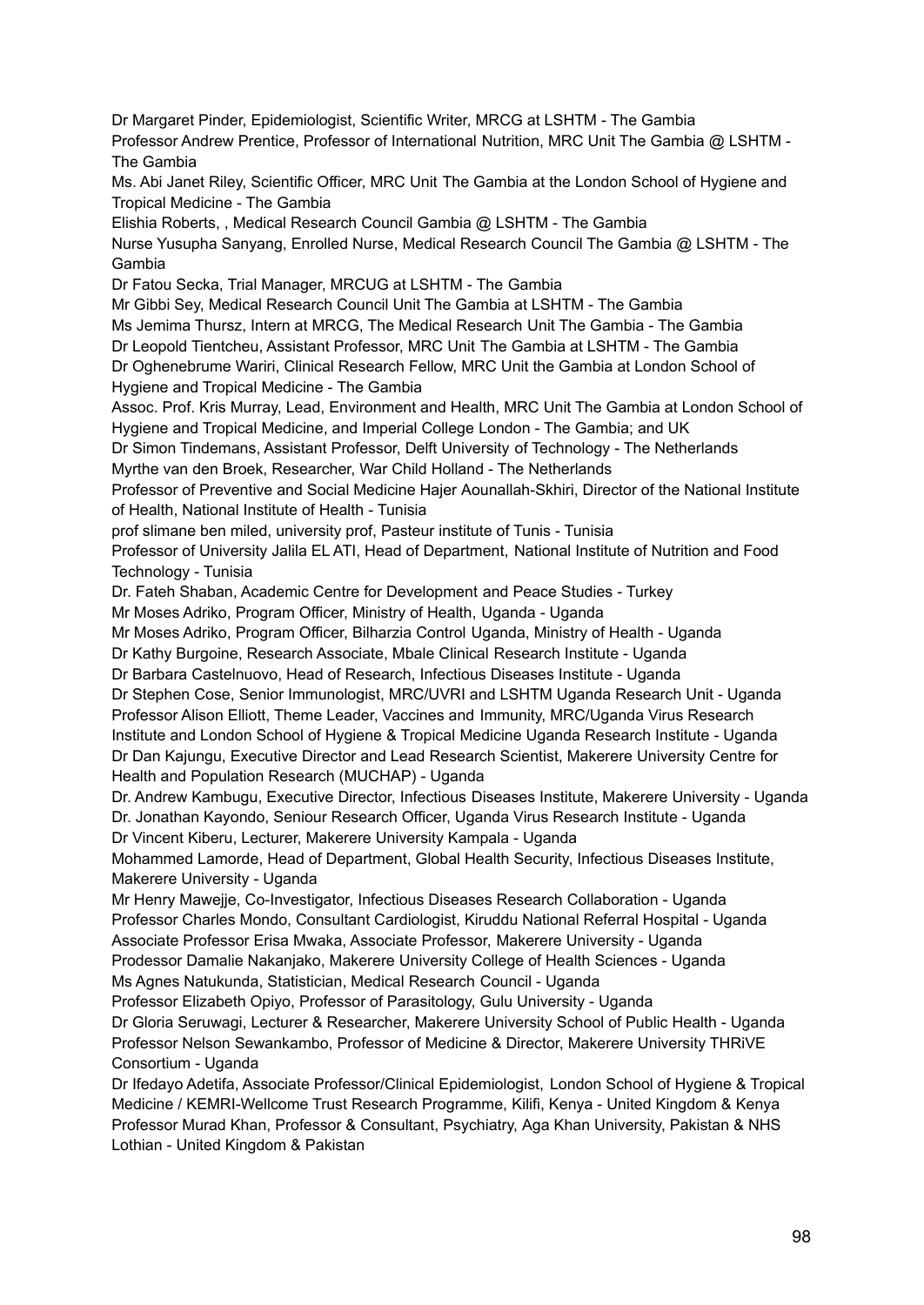Ms Heilien Diedericks, PhD candidate; research fellow, King's College London - United Kingdom and South Africa

Professor Anna Roca, Professor of Epidemiology, MRC Unit The Gambia at the LSHTM - United Kingdom and The Gambia

Dr Matt Silver, Associate Professor, MRC Unit The Gambia at the London School of Hygiene & Tropical Medicine - United Kingdom and The Gambia

Dr. Afsan Bhadelia, Research Associate, Harvard T.H. Chan School of Public Health - United States Professor Adnan Hyder, Senior Associate Dean for Research & Professor of Global Health, George Washington University Milken Institute School of Public Health - United States

Dr. Yusra Shawar, Assistant Scientist, Johns Hopkins University - United States

Prof. Stefano M. Bertozzi, Professor of Health Policy & Management and Dean Emeritus, University of California, Berkeley, School of Public Health - United States of America

Dr Jesse Bump, Executive Director, Takemi Program, Harvard TH Chan School of Public Health - United States of America

Professor Hilary Burrage, Adjunct Professor, Buehler Center, Northwestern University - United States of America

Professor Craig Cohen, Co-Director, University of California Global Health Institute - United States of America

Laura Ferguson, , University of Southern California - United States of America

MS Celina Gorre, Chief Executive Officer, WomenHeart - United States of America

Professor Roly Gosling, Director of the Malaria Elimination Initiative, University of California San Francisco Malaria Elimination Initiative - United States of America

Professor Sofia Gruskin, Professor and Director, Institute on Inequalities in Global Health, University of Southern California - United States of America

Prof. Nathaniel Hupert, Associate Professor of Population Health Sciences, Weill Cornell Medicine, Cornell University - United States of America

Dr. R Rima Jolivet, Senior Research Associate, Harvard T.H. Chan School of Public Health - United States of America

Dr Matthew Kavanagh, Director, Global Health Policy & Politics, Georgetown University - United States of America

Professor Margaret Kruk, Professor of Health Systems, Harvard - United States of America MD Ana Langer, Professor, Harvard T. H. Chan School of Public Health - United States of America

Dr.. Neil Lobo, Professor, University of Notre Dame - United States of America

John Maier, , Simmons University - United States of America

Dr Melissa Medvedev, Assistant Professor of Neonatology, University of California San Francisco - United States of America

Aubrey Miller, Senior Advisor, National Institutes of Health - United States of America

Dr Majdi Osman, Physician, Harvard Medical School - United States of America

Dr Andrew Park, Associate Professor, University of Georgia - United States of America

Dr Anna Phillips, Epidemiologist & learning Lead, Family Health International 360 - United States of America

Dr. Andrew Redd, Assistant Professor, Johns Hopkins University - United States of America Dr. Daniela Rodriguez, Associate Scientist, Johns Hopkins Bloomberg School of Public Health - United States of America

Dr Mark Silby, Associate Professor, University of Massachusetts Dartmouth - United States of America

Dr Andres Vecino, Scientist, Johns Hopkins Bloomberg School of Public Health - United States of America

Associate Professor of Clinical Psychology Lena Verdeli, Director of Clinical Training, Teachers College, Columbia U - United States of America

Doctor Letha Victor, Assistant Professor, University or North Carolina at Charlotte - United States of America